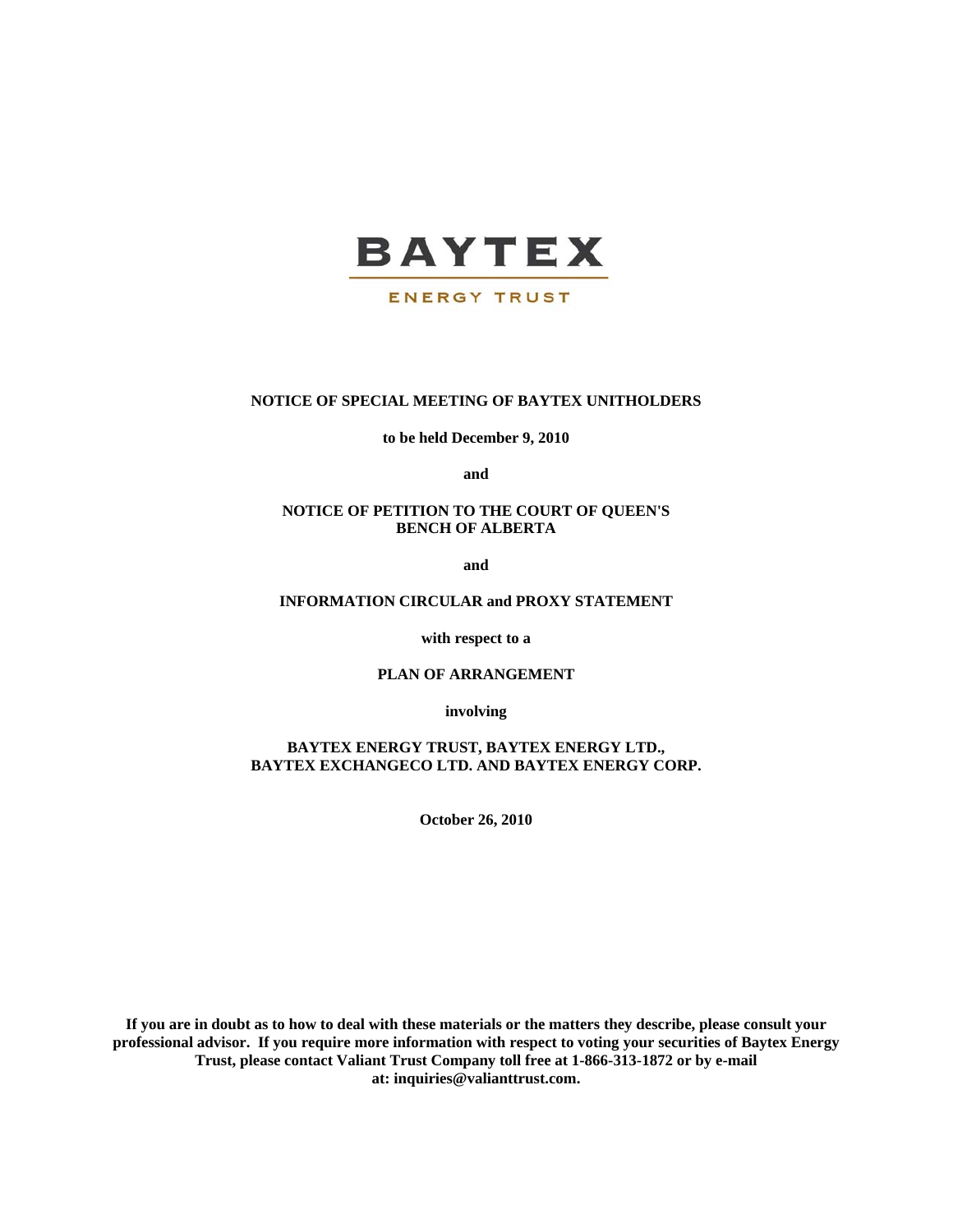# **TABLE OF CONTENTS**

| LETTER TO BAYTEX UNITHOLDERS  i                         |  |
|---------------------------------------------------------|--|
| NOTICE OF SPECIAL MEETING OF BAYTEX                     |  |
|                                                         |  |
|                                                         |  |
| QUESTIONS AND ANSWERS ON VOTINGvii                      |  |
|                                                         |  |
| INFORMATION CIRCULAR AND PROXY                          |  |
|                                                         |  |
|                                                         |  |
|                                                         |  |
| Supplementary Disclosure - Non-Canadian GAAP            |  |
|                                                         |  |
|                                                         |  |
| Information For United States Unitholders 3             |  |
|                                                         |  |
|                                                         |  |
|                                                         |  |
|                                                         |  |
|                                                         |  |
|                                                         |  |
|                                                         |  |
| Background to and Reasons for the Arrangement  12       |  |
|                                                         |  |
| Recommendation of the Board of Directors 13             |  |
| Procedure for Exchange of Trust Units  13               |  |
|                                                         |  |
|                                                         |  |
| Information Concerning the Baytex Parties 15            |  |
| Canadian Federal Income Tax Considerations  15          |  |
| United States Federal Income Tax Considerations 16      |  |
|                                                         |  |
| Timing of Completion of the Arrangement  16             |  |
|                                                         |  |
| BACKGROUND TO AND REASONS FOR THE                       |  |
|                                                         |  |
|                                                         |  |
| Recommendation of the Board of Directors 18             |  |
|                                                         |  |
|                                                         |  |
|                                                         |  |
|                                                         |  |
| Effect of the Arrangement on Holders of Incentive       |  |
|                                                         |  |
| Effect of the Arrangement on Holders of Income          |  |
|                                                         |  |
| Effect of the Arrangement on the DRIP 21                |  |
| Effect of the Arrangement on the Series A Debentures 21 |  |
| Effect of the Arrangement on the Convertible            |  |
|                                                         |  |
|                                                         |  |
|                                                         |  |

| Procedure for the Arrangement Becoming Effective  25                                  |  |
|---------------------------------------------------------------------------------------|--|
|                                                                                       |  |
|                                                                                       |  |
| Timing of Completion of the Arrangement 27                                            |  |
|                                                                                       |  |
|                                                                                       |  |
| Interests of Certain Persons or Companies in the Matters                              |  |
|                                                                                       |  |
|                                                                                       |  |
|                                                                                       |  |
| CERTAIN CANADIAN FEDERAL INCOME TAX                                                   |  |
|                                                                                       |  |
| Holders of Securities Resident in Canada  34                                          |  |
|                                                                                       |  |
| CERTAIN UNITED STATES FEDERAL INCOME TAX                                              |  |
|                                                                                       |  |
|                                                                                       |  |
| Ownership and Disposition of New Baytex Shares  39                                    |  |
|                                                                                       |  |
|                                                                                       |  |
| INFORMATION CONCERNING THE BAYTEX                                                     |  |
|                                                                                       |  |
|                                                                                       |  |
|                                                                                       |  |
|                                                                                       |  |
| Ongoing Acquisition, Disposition, Farm-Out and                                        |  |
|                                                                                       |  |
| Documents Incorporated by Reference 43                                                |  |
| Price Range and Trading Volume of Securities  44                                      |  |
|                                                                                       |  |
|                                                                                       |  |
| Legal Proceedings and Regulatory Actions  46                                          |  |
| Auditors, Transfer Agents and Registrars  46<br>INFORMATION CONCERNING NEW BAYTEX  46 |  |
|                                                                                       |  |
|                                                                                       |  |
| OTHER MATTERS TO BE CONSIDERED AT THE                                                 |  |
|                                                                                       |  |
| Approval of the Share Award Incentive Plan 47                                         |  |
|                                                                                       |  |
|                                                                                       |  |
| Appointment and Revocation of Proxies  52                                             |  |
|                                                                                       |  |
|                                                                                       |  |
|                                                                                       |  |
| Voting Securities and Principal Holders Thereof 53                                    |  |
|                                                                                       |  |
|                                                                                       |  |
|                                                                                       |  |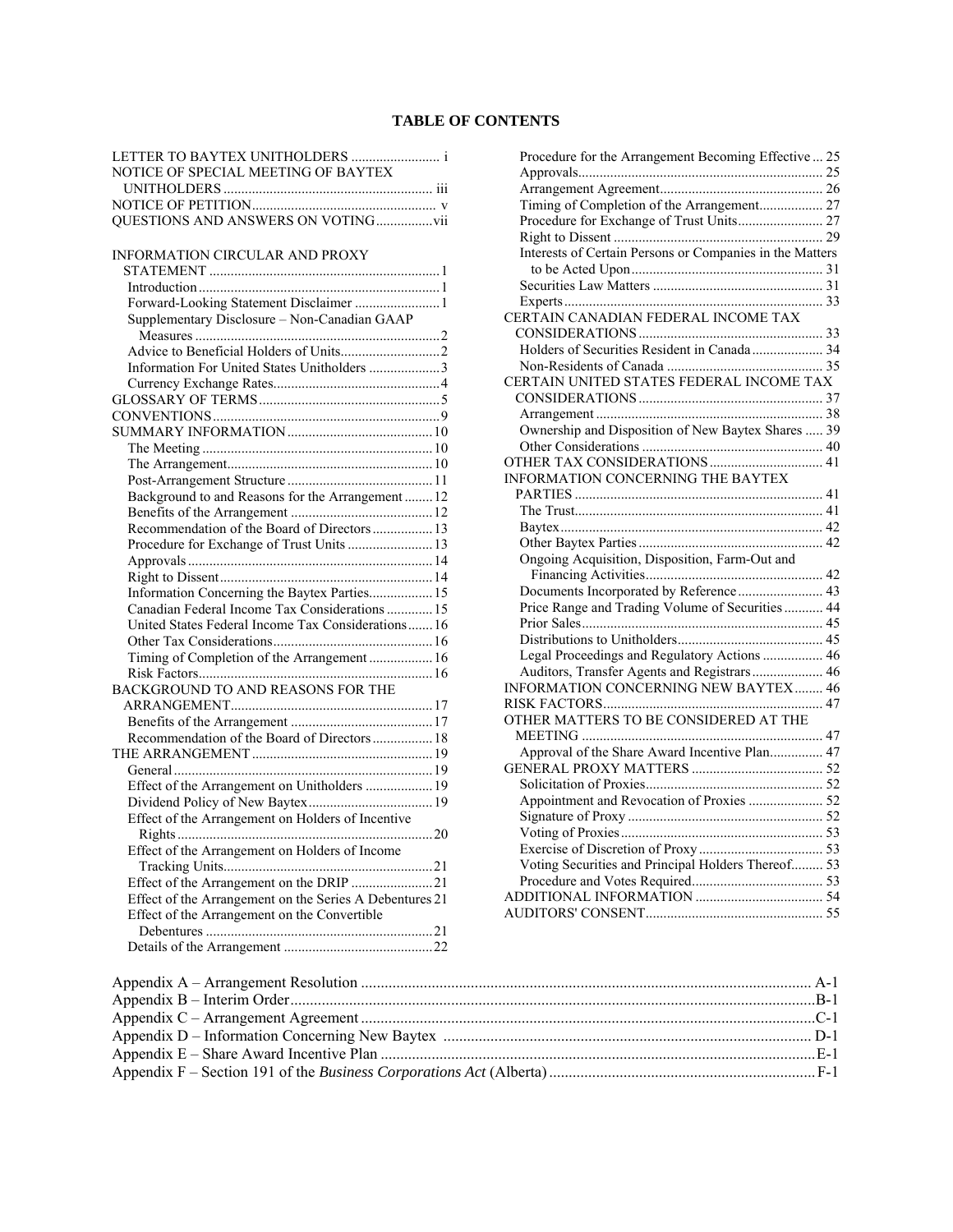

October 26, 2010

Dear Unitholders:

You are invited to attend a special meeting (the "**Meeting**") of holders ("**Unitholders**") of trust units ("**Units**") of Baytex Energy Trust (the "**Trust**") to be held in the Devonian Room of the Calgary Petroleum Club,  $319 - 5<sup>th</sup>$ Avenue S.W., Calgary Alberta, at 3:00 p.m. (Calgary time) on December 9, 2010. At the Meeting, you will be asked to consider and vote upon (i) a proposed arrangement (the "**Arrangement**") involving the Trust, Baytex Energy Ltd. ("**Baytex**"), Baytex ExchangeCo Ltd. ("**Baytex ExchangeCo**") and Baytex Energy Corp. ("**New Baytex**"), and (ii) the adoption of a share award incentive plan for New Baytex. **If you cannot attend the Meeting, please complete the enclosed form of proxy and submit it as soon as possible.** 

Given that the changes made by the Federal Government to tax income trusts will take effect on January 1, 2011, the board of directors and management of Baytex, the administrator of the Trust, have determined that the best course of action for the Trust and its Unitholders is to convert from an income trust to a corporation on or about December 31, 2010. As a result, the Trust and Unitholders can continue to benefit from the current tax structure for income trusts until the end of the year, immediately prior to the change in the Federal Government tax laws that will remove the tax advantages of being a trust rather than a corporation.

If approved, the Arrangement will result in the reorganization of the Trust into New Baytex, which will be a public oil and natural gas exploration, exploitation, development, acquisition and production company, operating under the name "Baytex Energy Corp." which, together with its subsidiaries, will carry on the business presently carried on by the Trust through its subsidiaries. The board of directors and senior management of New Baytex will be comprised of the current members of the board of directors and senior management of Baytex.

Pursuant to the Arrangement, Unitholders will receive, for each one Unit held, one common share ("**New Baytex Share**") of New Baytex. The Arrangement is structured to allow Unitholders to receive New Baytex Shares on a tax deferred basis for Canadian income tax purposes. In addition, subject to the passive foreign investment company ("**PFIC**") rules summarized below under "*Certain United States Federal Income Tax Considerations – Arrangement – PFIC Rules*", a United States holder generally should not recognize a gain or loss upon the exchange of its Units for New Baytex Shares pursuant to the Arrangement.

Upon completion of the Arrangement, it is expected that New Baytex will adopt a monthly dividend policy whereby a dividend will be paid on or about the 15<sup>th</sup> day of the month that follows the end of each month to shareholders of record at the end of such month. The dividend policy is expected to follow the general corporate philosophy of financial self sufficiency whereby, over the long term, development capital expenditures and dividend payments are planned to be financed from internally generated funds from operations. As such, the amount of future cash dividends, if any, will be subject to the discretion of the board of directors of New Baytex and may vary depending on a variety of factors and conditions existing from time to time, including fluctuations in commodity prices, production levels, capital expenditure requirements, debt service requirements, operating costs, royalty burdens, foreign exchange rates and the satisfaction of solvency tests imposed by the *Business Corporations Act* (Alberta) for the declaration and payment of dividends. Baytex's practice has been to review the level of the distribution at least annually as capital spending requirements are evaluated. This review has typically occurred in December in connection with the presentation of the annual budget for the ensuing year to the Board of Directors of Baytex, with changes, if any, to the distribution level being announced following that meeting. Under current operating conditions and commodity prices, Baytex believes the current distribution level of \$0.18 per Unit per month can be maintained as a dividend subsequent to the completion of the Arrangement.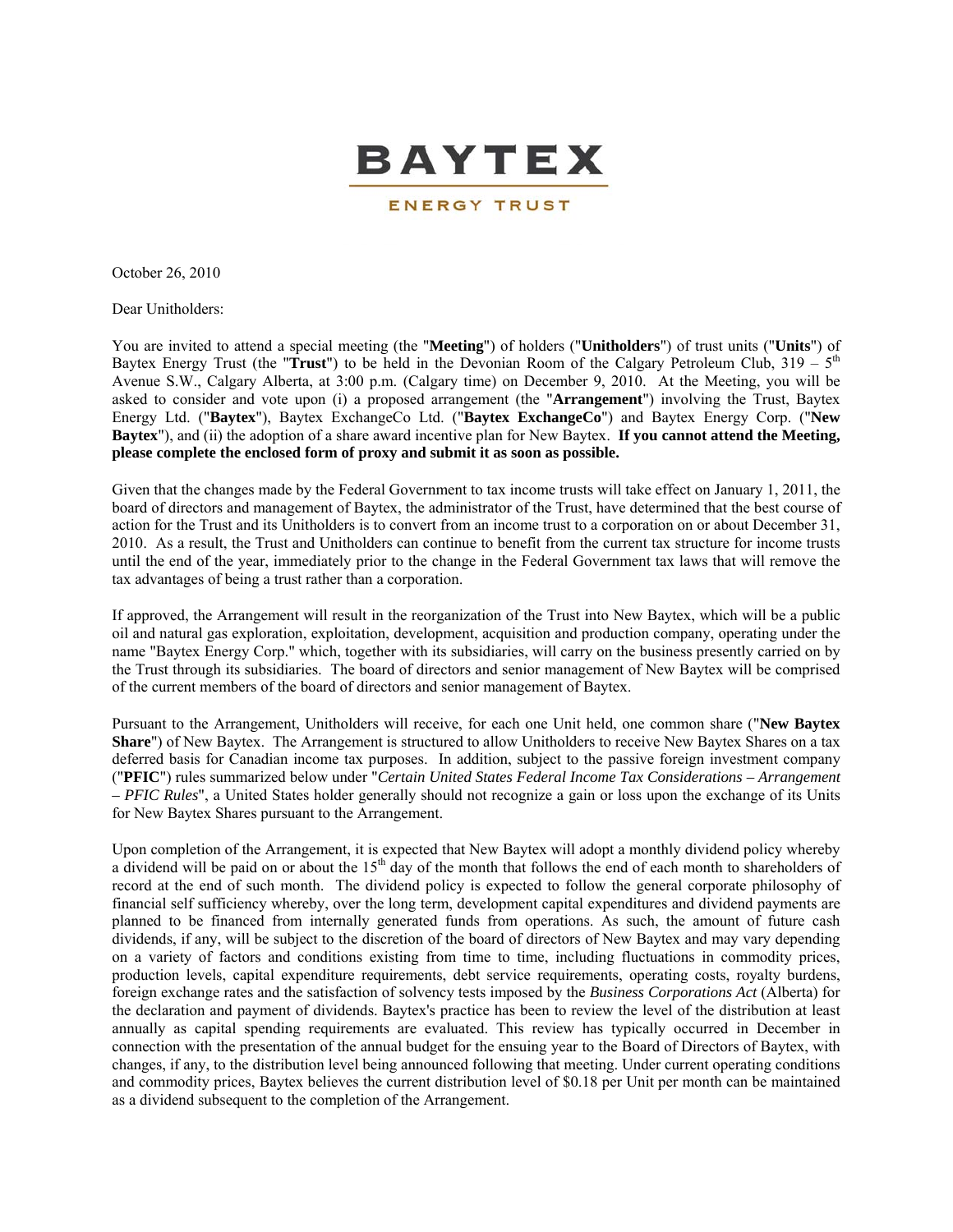The Toronto Stock Exchange has conditionally approved the listing of the New Baytex Shares to be issued and made issuable pursuant to the Arrangement, subject to New Baytex fulfilling the requirements of the Toronto Stock Exchange. Baytex will apply to list the New Baytex Shares to be issued and made issuable pursuant to the Arrangement on the New York Stock Exchange.

The resolution approving the Arrangement and related matters (the "**Arrangement Resolution**") must be approved by not less than two-thirds of the votes cast by the Unitholders voting in person or by proxy at the Meeting The Arrangement is also subject to the approval of the Court of Queen's Bench of Alberta and receipt of all necessary regulatory and other approvals.

The Arrangement will not result in a change of control for purposes of the Trust's unit rights incentive plan (the "**Incentive Plan**") or for the executive employment agreements with its officers.

In conjunction with the consideration of the Arrangement, Unitholders will also be considering and voting upon the approval of a share award incentive plan for New Baytex, all as more particularly described in the accompanying information circular and proxy statement (the "**Information Circular**") of the Trust. **If the share award incentive plan is approved, no further grants will be made under the Incentive Plan.** 

Pursuant to the Arrangement, a new dividend reinvestment plan (the "**New DRIP**") shall become effective, all participants in the Trust's distribution reinvestment plan will be deemed to be participants in the New DRIP without any further action on their part, and all declared but unpaid distributions of the Trust will be automatically applied, on behalf of such deemed participants, to the purchase of New Baytex Shares in accordance with the terms and conditions of the New DRIP.

**The board of directors of Baytex, based upon its own investigations, has unanimously concluded that the Arrangement is fair to Unitholders, is in the best interest of the Trust and the Unitholders, and unanimously recommends that Unitholders vote in favour of the Arrangement Resolution**.

All of the directors and officers of Baytex, who directly or indirectly own, or exercise control or direction over, an aggregate of 1,594,130 Units, representing approximately 1.4% of the outstanding Units, have indicated that they will vote their Units in favour of the Arrangement Resolution.

The accompanying Information Circular contains a detailed description of the Arrangement and detailed information regarding the Trust, Baytex and New Baytex. Please give this material your careful consideration and, if you require assistance, consult your financial, tax or other professional advisors, or contact Valiant Trust Company at the number listed on the front cover of the Information Circular.

If you are a registered Unitholder and are unable to attend the Meeting in person, please complete and deliver the enclosed form of proxy in order to ensure your representation at the Meeting. Unitholders should also complete and submit the letter of transmittal, which is also enclosed, together with the certificates representing their Units (or instruct their broker or nominee to complete the letter of transmittal on their behalf) in order to receive New Baytex Shares as soon as possible following the effective date of the Arrangement. **If you are a non-registered holder of Units and received these materials through your broker or through another intermediary, please complete and return the voting instruction form provided to you in accordance with the instructions provided by your broker or intermediary.**

On behalf of the board of directors of Baytex, I would like to express our gratitude for the support our Unitholders have demonstrated during our seven years as Baytex Energy Trust. We would also like to thank our employees for their hard work and dedication, which has been the cornerstone of our success in the trust era. We look forward to seeing you at the Meeting, and assuming the Arrangement is approved, to working for you as Baytex Energy Corp.

Yours very truly,

(signed) "*Anthony W. Marino*"

Anthony W. Marino, President and Chief Executive Officer Baytex Energy Ltd., the administrator of Baytex Energy Trust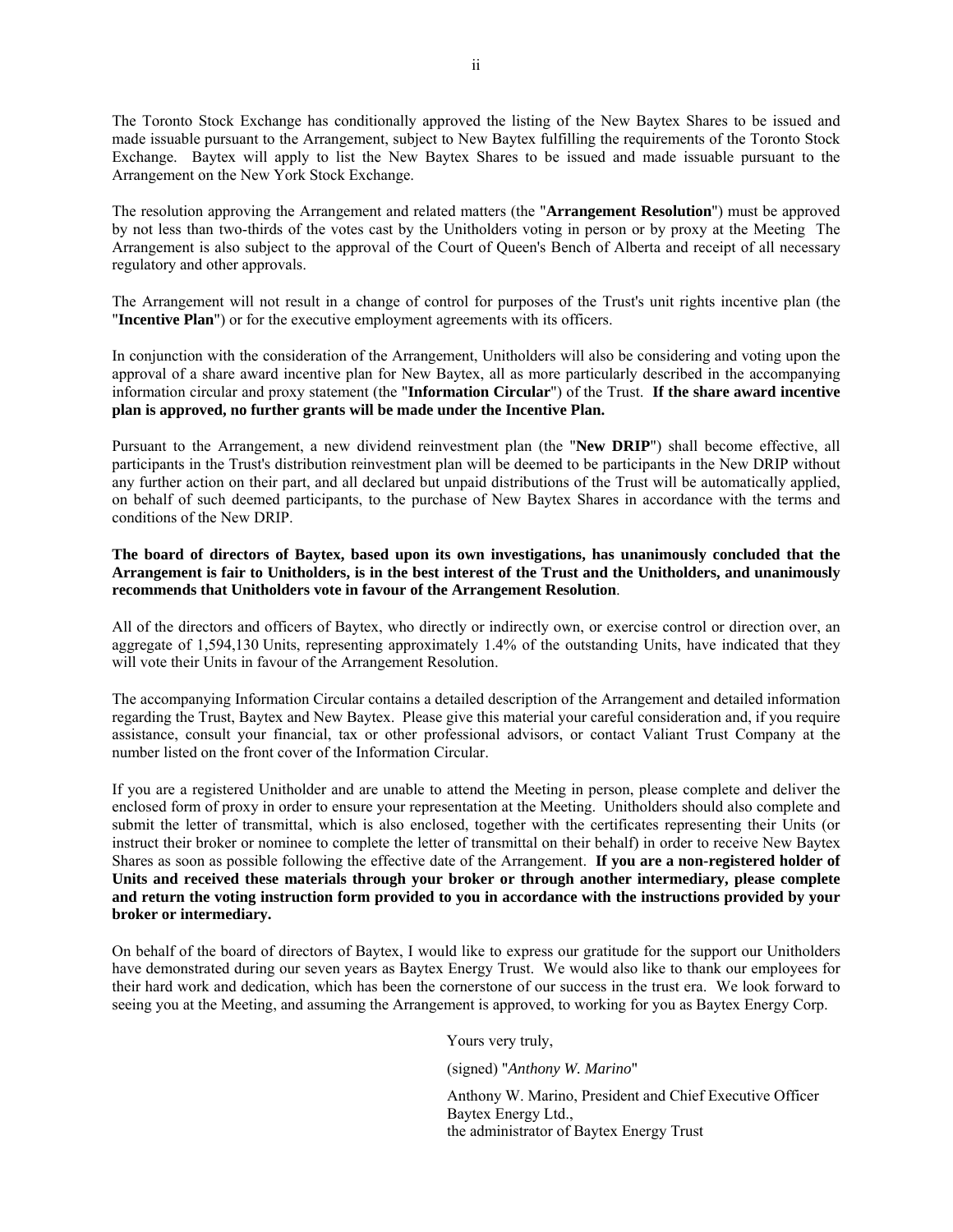## **BAYTEX ENERGY TRUST**

### **NOTICE OF SPECIAL MEETING OF BAYTEX UNITHOLDERS to be held December 9, 2010**

**NOTICE IS HEREBY GIVEN** that pursuant to an order (the "**Interim Order**") of the Court of Queen's Bench of Alberta dated October 26, 2010 a special meeting (the "**Meeting**") of the holders ("**Unitholders**") of trust units ("**Units**") of Baytex Energy Trust (the "**Trust**") will be held in the Devonian Room of the Calgary Petroleum Club,  $319 - 5$ <sup>th</sup> Avenue S.W., Calgary, Alberta, at 3:00 p.m. (Calgary time) on December 9, 2010 for the following purposes:

- (a) to consider pursuant to the Interim Order, and if thought advisable to pass, with or without variation, a special resolution (the "**Arrangement Resolution**"), the full text of which is set forth in **Appendix A** to the accompanying information circular and proxy statement of the Trust dated October 26, 2010 (the "**Information Circular**"), to approve a plan of arrangement under Section 193 of the *Business Corporations Act* (Alberta) and related matters (the "**Arrangement**"), which will result in the reorganization of the Trust into a public oil and natural gas exploration, exploitation, development, acquisition and production company ("**New Baytex**"), all as more particularly described in the Information Circular;
- (b) if the Arrangement Resolution is passed, to consider, and if thought advisable to pass, with or without variation, an ordinary resolution, the full text of which is set forth in the Information Circular, to approve a share award incentive plan for New Baytex, all as more particularly described in the Information Circular and a copy of which is set forth in **Appendix E** to the Information Circular; and
- (c) to transact such further and other business as may properly be brought before the Meeting or any adjournment thereof.

Specific details of the matters to be put before the Meeting are set forth in the Information Circular. A copy of the Plan of Arrangement in respect of the Arrangement is attached as **Exhibit A** to the Arrangement Agreement, which is attached as **Appendix C** to the Information Circular.

The record date (the "**Record Date**") for the determination of Unitholders entitled to receive notice of and to vote at the Meeting is October 20, 2010. Only Unitholders whose names have been entered in the register of Units on the close of business on the Record Date will be entitled to receive notice of and to vote at the Meeting. Unitholders who acquire Units after the Record Date will not be entitled to vote such Units at the Meeting. Each Unit outstanding on the Record Date is entitled to one vote at the Meeting.

A Unitholder may attend the Meeting in person or may be represented by proxy. Unitholders who are unable to attend the Meeting or any adjournment thereof in person are requested to date, sign and return the accompanying form of proxy for use at the Meeting or any adjournment thereof. **To be effective, the proxy must be received by Valiant Trust Company at Suite 310, 606 – 4th Street S.W., Calgary, Alberta, T2P 1T1, or by facsimile at (403) 233-2857, in each case not later than 48 hours (excluding Saturdays, Sundays and holidays) prior to the time of the Meeting or any adjournment thereof.**

**A proxyholder has discretion under the accompanying form of proxy to consider such further and other business as may properly be brought before the Meeting or any adjournment thereof. Holders of Units who are planning on returning the accompanying form of proxy are encouraged to review the Information Circular carefully before submitting the proxy form.** 

**Registered Unitholders have the right to dissent with respect to the Arrangement Resolution and, if the Arrangement Resolution becomes effective, to be paid the fair value of their Units in accordance with the provisions of Section 191 of the** *Business Corporations Act* **(Alberta), as modified by the Interim Order. A Unitholder's right to dissent is more particularly described in the Information Circular, and the text of Section 191 of the** *Business Corporations Act* **(Alberta) and the Interim Order are set forth in Appendices F and B, respectively, to the Information Circular. A dissenting Unitholder must send to the Trust, c/o its**  counsel, Burnet, Duckworth & Palmer LLP, 1400, 350 – 7<sup>th</sup> Avenue S.W., Calgary, Alberta, T2P 3N9, **Attention: Jeffrey E. Sharpe, a written objection to the Arrangement Resolution, which written objection**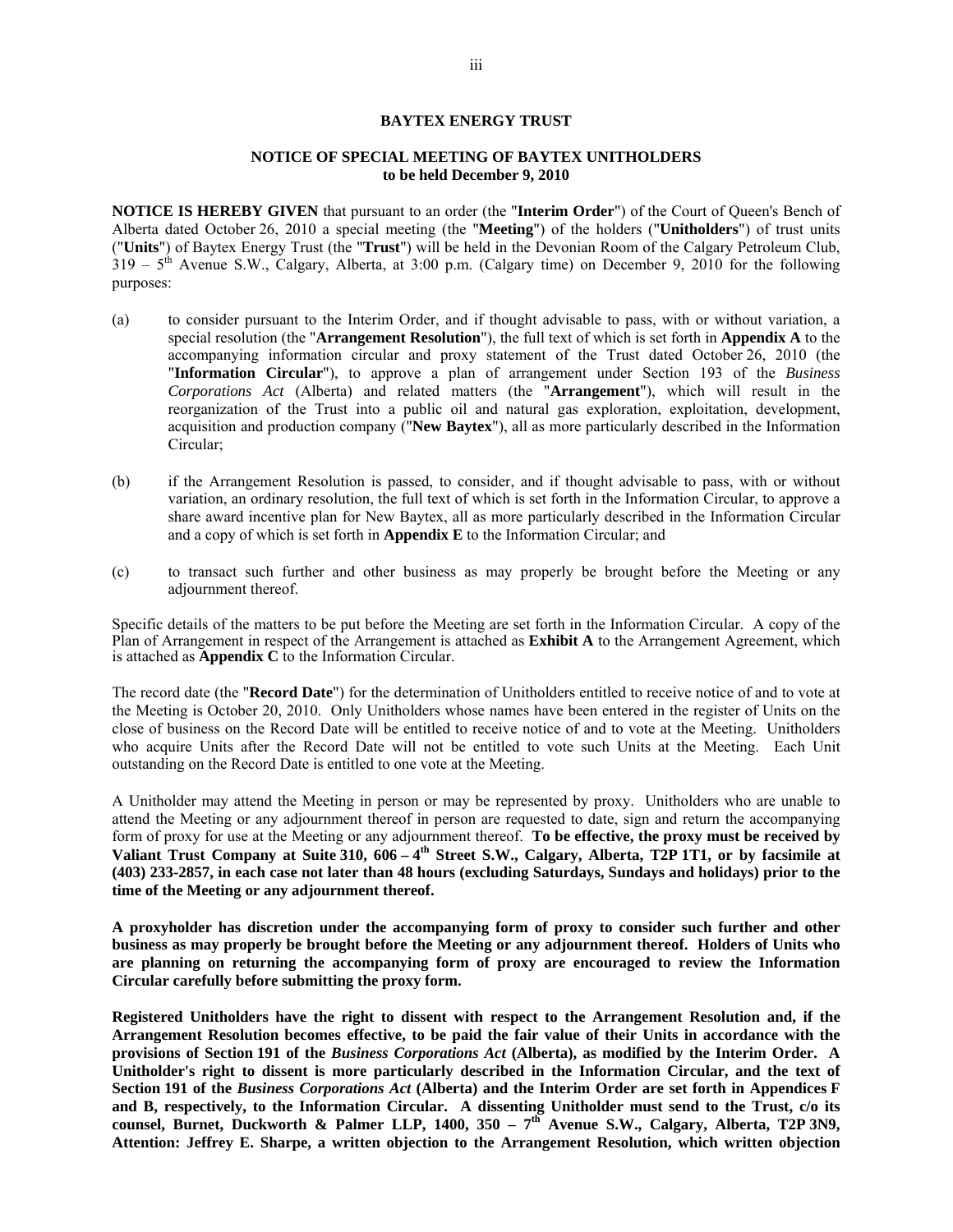**must be received by 4:00 p.m. on the second last business day immediately preceding the date of the Meeting or any adjournment thereof.** 

**Failure to strictly comply with the requirements set forth in Section 191 of the** *Business Corporations Act*  **(Alberta), as modified by the Interim Order, may result in the loss of any right to dissent. Persons who are beneficial owners of Units that are registered in the name of a broker, custodian, nominee or other intermediary who wish to dissent should be aware that only the registered holders of Units are entitled to dissent. Accordingly, a beneficial owner of Units desiring to exercise the right to dissent must make arrangements for the Units beneficially owned by such holder to be registered in such holder's name prior to the time the written objection to the Arrangement Resolution is required to be received by the Trust, or alternatively, make arrangements for the registered holder of such Units to dissent on behalf of the holder.**

**If you are a non-registered holder of Units and you have received these materials through your broker or through another intermediary, please complete and return the voting instruction form provided to you in accordance with the instructions provided by your broker or intermediary.** 

Dated at the City of Calgary, in the Province of Alberta, this  $26<sup>th</sup>$  day of October, 2010.

## **BY ORDER OF THE BOARD OF DIRECTORS OF BAYTEX ENERGY LTD.**

(signed) "*Murray J. Desrosiers*"

Murray J. Desrosiers, Vice President, General Counsel and Corporate Secretary Baytex Energy Ltd., the administrator of Baytex Energy Trust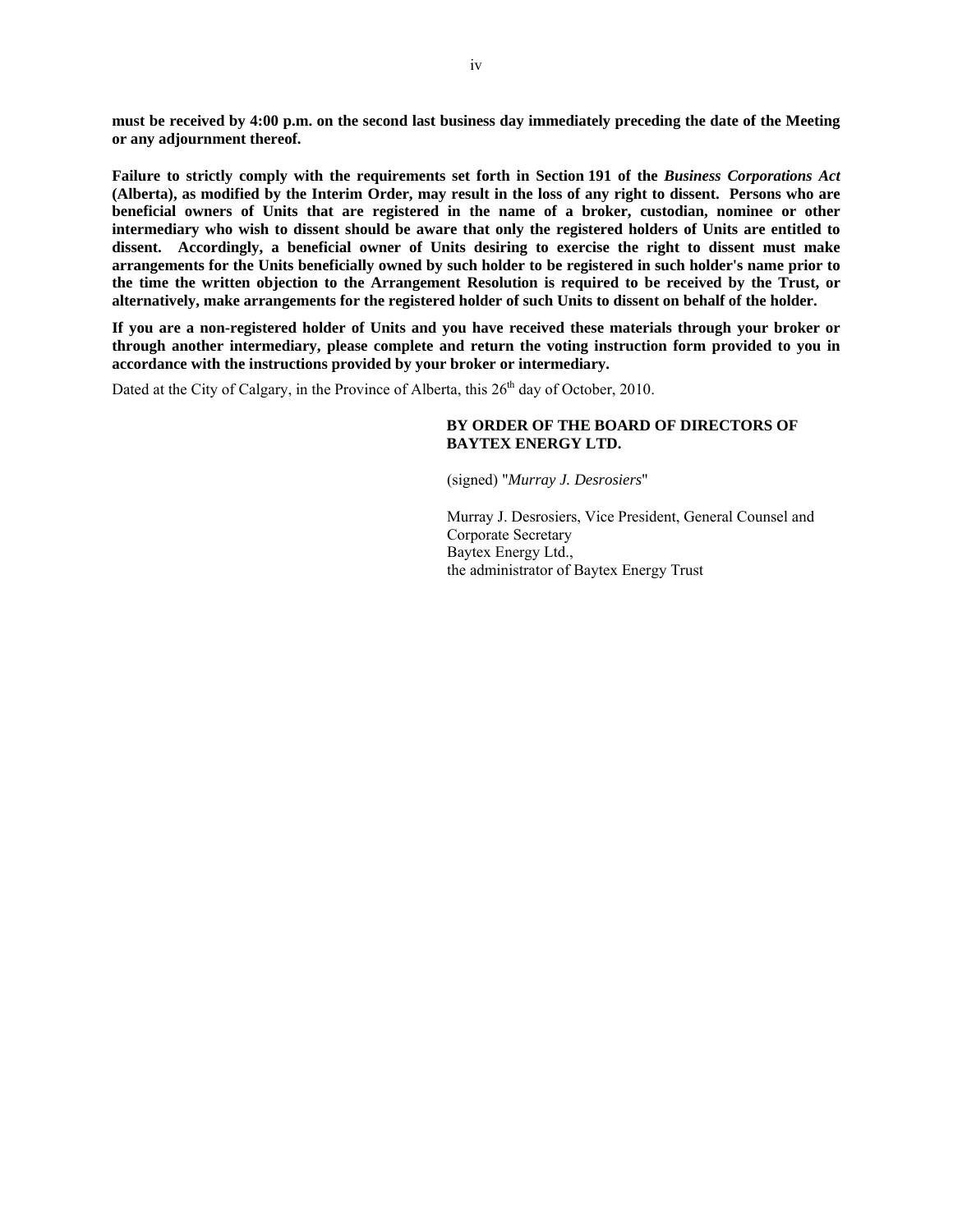### **IN THE COURT OF QUEEN'S BENCH OF ALBERTA**

## **JUDICIAL CENTRE OF CALGARY**

## **IN THE MATTER OF SECTION 193 OF THE** *BUSINESS CORPORATIONS ACT***, R.S.A. 2000, c. B-9, AS AMENDED**

## **AND IN THE MATTER OF A PROPOSED ARRANGEMENT INVOLVING BAYTEX ENERGY TRUST, BAYTEX ENERGY LTD., BAYTEX ENERGY CORP., BAYTEX EXCHANGECO LTD. AND THE UNITHOLDERS OF BAYTEX ENERGY TRUST**

## **NOTICE OF PETITION**

**NOTICE IS HEREBY GIVEN** that a petition (the "**Petition**") has been filed with the Court of Queen's Bench of Alberta, Judicial Centre of Calgary (the "**Court**") on behalf of Baytex Energy Trust (the "**Trust**"), Baytex Energy Ltd. ("**Baytex**"), Baytex Energy Corp. ("**New Baytex**") and Baytex ExchangeCo Ltd. ("**Baytex ExchangeCo**") (collectively, the "**Baytex Parties**") with respect to a proposed arrangement (the "**Arrangement**") under Section 193 of the *Business Corporations Act* (Alberta), R.S.A. 2000, c. B-9, as amended (the "**ABCA**"), involving the Baytex Parties and the holders ("**Unitholders**") of trust units of the Trust, which Arrangement will result in the reorganization of the Trust into a corporation, all as described in greater detail in the Information Circular and Proxy Statement of the Trust dated October 26, 2010 accompanying this Notice of Petition. At the hearing of the Petition, the Baytex Parties intend to seek:

- (a) a declaration that the terms and conditions of the Arrangement, and the procedures relating thereto, are fair to the Unitholders and the other affected persons, both from a substantive and procedural point of view;
- (b) an order approving the Arrangement pursuant to the provisions of Section 193 of the ABCA;
- (c) an order declaring that the registered Unitholders shall have the right to dissent in respect of the Arrangement in accordance with the provisions of Section 191 of the ABCA, as modified by the interim order (the "**Interim Order**") of the Court dated October 26, 2010;
- (d) a declaration that the Arrangement will, upon the filing of the Articles of Arrangement pursuant to the provisions of Section 193 of the ABCA, become effective in accordance with its terms on the dates and at the times specified in the Plan of Arrangement; and
- (e) such other and further orders, declarations and directions as the Court may deem just.

The Court has been advised that its order approving the Arrangement, if granted, will constitute the basis for an exemption from the registration requirements of the *United States Securities Act of 1933*, as amended, provided by Section 3(a)(10) thereof, with respect to the issuance of common shares of New Baytex to Unitholders pursuant to the Arrangement.

**AND NOTICE IS FURTHER GIVEN** that the said Petition was directed to be heard before a Justice of the Court of Queen's Bench of Alberta, Calgary Courts Centre,  $601 - 5<sup>th</sup>$  Street S.W., Calgary, Alberta, on the  $10<sup>th</sup>$  day of December, 2010 at 1:30 p.m. (Calgary time), or as soon thereafter as counsel may be heard. Any Unitholder or any other interested party desiring to support or oppose the Petition may appear at the time of the hearing in person or by counsel for that purpose. **Any Unitholder or any other interested party desiring to appear at the hearing is required to file with the Court of Queen's Bench of Alberta, Judicial Centre of Calgary, and serve upon the Trust on or before noon (Calgary time) on December 10, 2010, a notice of intention to appear, including an address for service in the Province of Alberta, together with any evidence or materials which are to be presented to the Court.** Service on the Trust is to be effected by delivery to the solicitors for the Trust at their address set out below. If any Unitholder or any other such interested party does not attend, either in person or by counsel, at that time, the Court may approve the Arrangement as presented, or may approve it subject to such terms and conditions as the Court shall deem fit, without any further notice.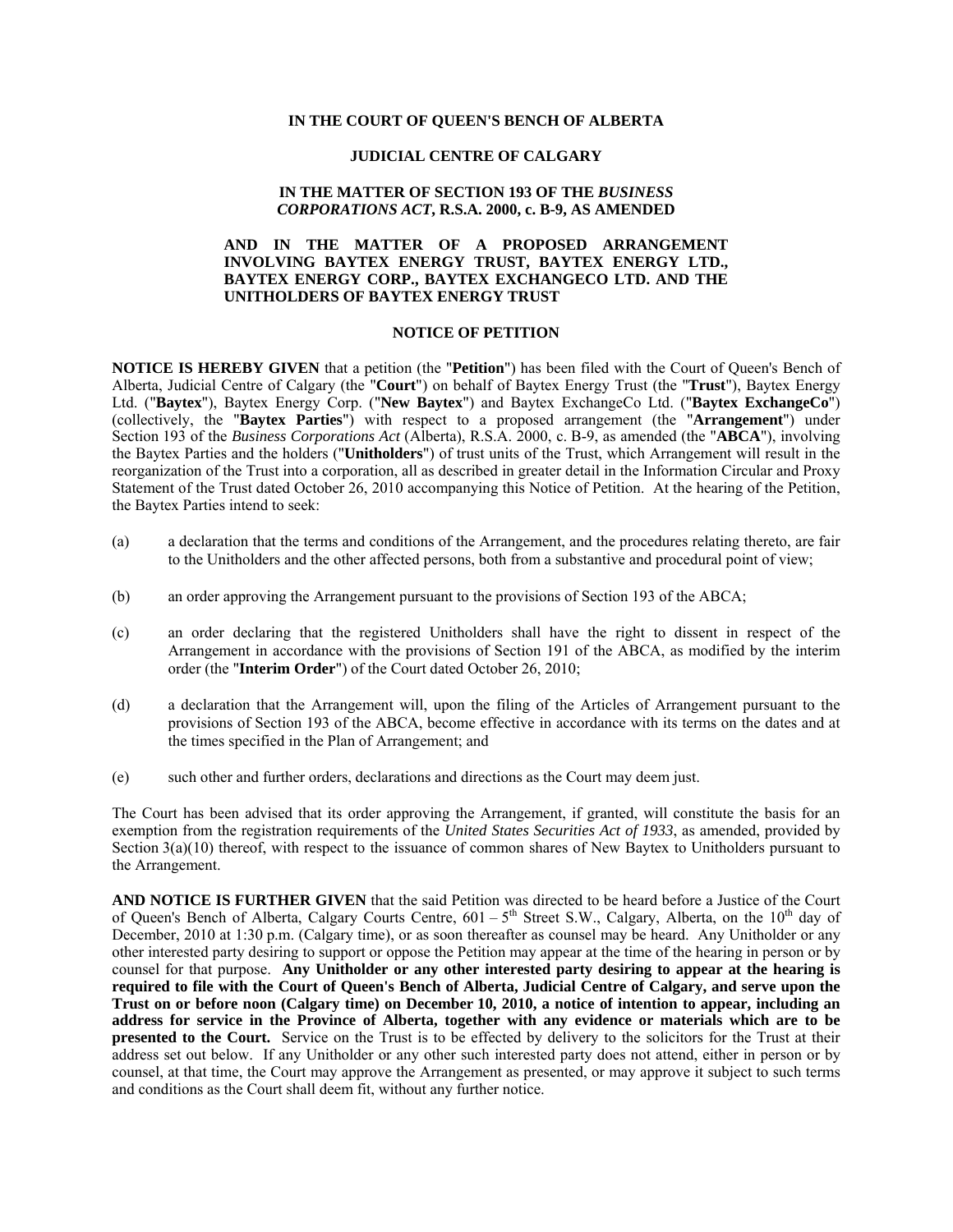**AND NOTICE IS FURTHER GIVEN** that no further notice of the Petition will be given by the Baytex Parties and that in the event the hearing of the Petition is adjourned, only those persons who have appeared before the Court for the application at the hearing shall be served with notice of the adjourned date.

**AND NOTICE IS FURTHER GIVEN** that the Court, by the Interim Order, has given directions as to the calling and holding of a meeting of Unitholders for the purpose of such Unitholders voting upon a resolution to approve the Arrangement and has directed that registered Unitholders shall have the right to dissent with respect to the Arrangement in a manner consistent with the provisions of Section 191 of the ABCA, as modified by the Interim Order.

**AND NOTICE IS FURTHER GIVEN** that a copy of the said Petition and other documents in the proceedings will be furnished to any Unitholder or any other interested party requesting the same by the under mentioned solicitors for the Trust upon written request delivered to such solicitors as follows:

Burnet, Duckworth & Palmer LLP 1400,  $350 - 7$ <sup>th</sup> Avenue S.W. Calgary, Alberta T2P 3N9 Attention: Jeffrey E. Sharpe

DATED at the City of Calgary, in the Province of Alberta, this  $26<sup>th</sup>$  day of October, 2010.

## **BY ORDER OF THE BOARD OF DIRECTORS OF BAYTEX ENERGY LTD.**

(signed) "*Murray J. Desrosiers*"

Murray J. Desrosiers, Vice President, General Counsel and Corporate Secretary Baytex Energy Ltd., the administrator of Baytex Energy Trust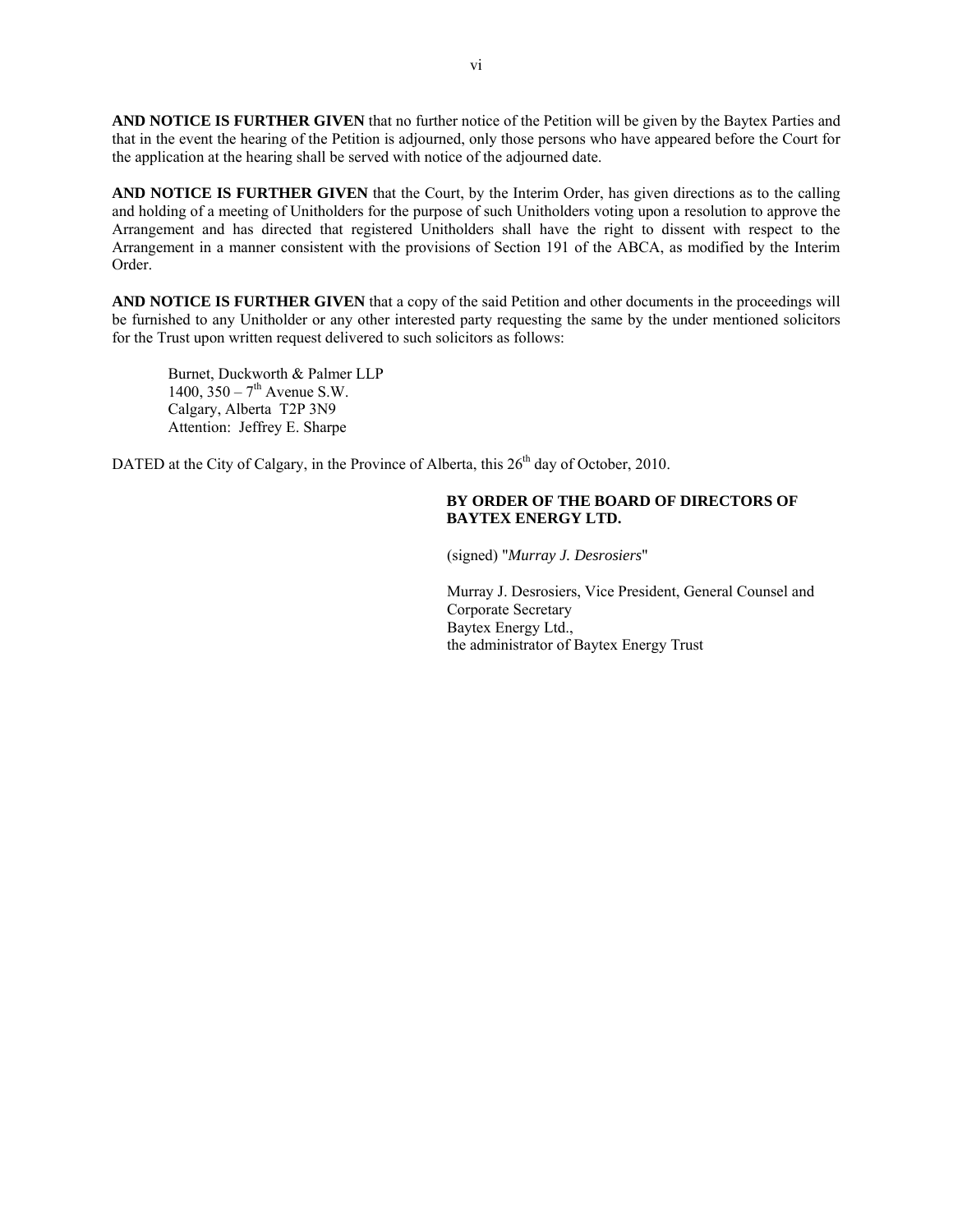## **MAKE YOUR VOTE COUNT QUESTIONS AND ANSWERS ON VOTING**

As your vote is important to us, we have given you some guidelines on voting your Units. Note that unless otherwise specified, the answers relate to all Unitholders regardless of whether you are a registered or beneficial Unitholder (as explained below).

## **Q: Am I entitled to vote?**

A: If you were a holder of Units at the close of business on **Wednesday, October 20, 2010**, you are entitled to vote at the Meeting, or at any adjournment of that Meeting, on the following items:

• the Arrangement Resolution;

• if the Arrangement Resolution is passed, the approval of the Share Award Incentive Plan; and

• other business, if any, properly brought before the Meeting.

### **Q: Am I a registered Unitholder?**

A: You are a registered Unitholder if you hold any Units in your own name. Your Units are represented by a physical Unit certificate.

## **Q: Am I a beneficial (non-registered) Unitholder?**

A: You are a beneficial Unitholder if your Units are held in an account and are recorded in the name of a nominee (bank, trust company, securities broker or other). Your Units are not represented by a physical Unit certificate but are recorded on an electronic system.

## **Q: How many votes am I entitled to?**

A: You are entitled to one vote for each Unit you hold.

### **Q: How will the items of business be decided at the Meeting?**

A: An affirmative vote of not less than 66⅔% of the votes cast by Unitholders who are represented in person or by proxy at the Meeting is required to approve the Arrangement Resolution. A simple majority of the votes cast (not less than 50% plus one vote) by the Unitholders who are represented in person or by proxy at the Meeting is required to approve the Share Award Incentive Plan

## **Q: How do I vote?**

A: If you are a **registered Unitholder**, you can vote in person at the Meeting or by proxy.

(a) To vote in person – Do not complete and return the form of proxy but simply attend the Meeting where your vote will be taken and counted. Be sure to register with Valiant Trust Company, our transfer agent and registrar, when you arrive at the Meeting.

(b) To vote by proxy – you can convey your voting instructions by completing your proxy and returning it to Valiant Trust Company. **By doing so your Units will be voted at the Meeting by Anthony W. Marino or W. Derek Aylesworth who are the appointees set forth in the accompanying form of proxy or by such other person as you may specify in your completed proxy.** See below for further details. Instructions as to how to convey your voting instructions are set forth on the back of the form of proxy and should be carefully followed.

(c) If you convey your instructions by **mail**, your instructions must be received by 3:00 p.m. (Calgary time) on the second last business day (Tuesday, December 7, 2010) preceding the day of the Meeting, or any adjournment of that Meeting.

If you are a **beneficial Unitholder**, your nominee will have their own means of conveying voting instructions which should be carefully followed. Most nominees will mail you a voting instruction form that will need to be completed and returned. In addition to conveying voting instructions by mail, a nominee may also provide you with the option to convey your voting instructions by telephone, facsimile or internet.

If you hold your Units both as a registered and beneficial Unitholder, you will need to convey your vote using each of the applicable procedures set forth above applicable to the Units for each type of holding.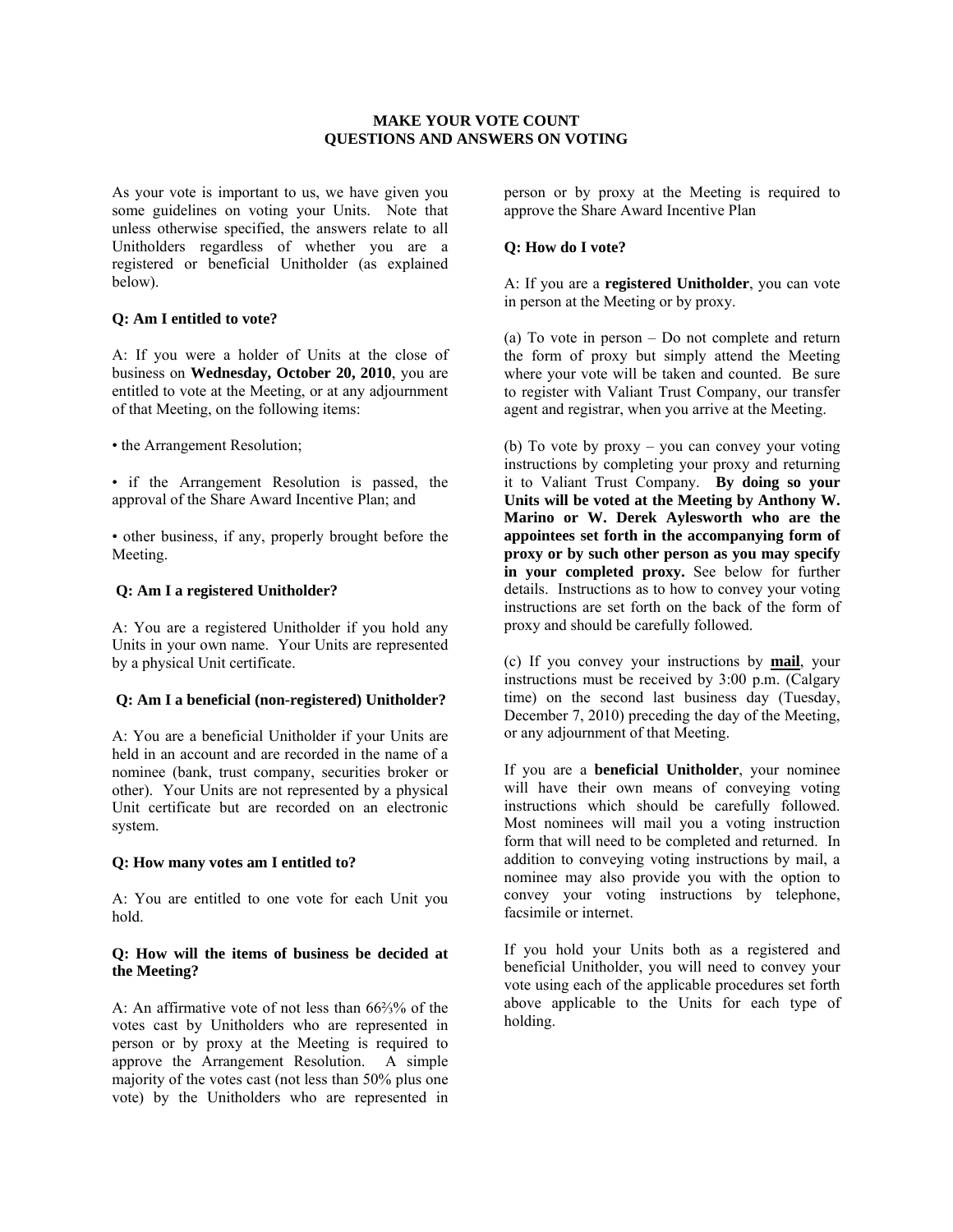## **Q: As a beneficial Unitholder can I vote in person at the Meeting?**

A: Yes, but only if you are appointed as proxyholder in respect of your Units. We do not have the names of the beneficial Unitholders and so, if you attend the Meeting, we will not have a record of the number of Units you beneficially own or your entitlement to vote, unless your nominee has appointed you as proxyholder. To be appointed, you should insert your own name in the space provided on the voting instruction form provided to you by your nominee and carefully follow the instructions provided. Do not otherwise complete the form. This will allow you to attend the Meeting and vote your Units in person. Be sure to register with Valiant Trust Company when you arrive at the Meeting.

## **Q: Can I appoint a person as proxyholder other than the Management nominees, Anthony W. Marino or W. Derek Aylesworth?**

A: Whether or not you attend the Meeting, you have the right to appoint a person, who does not need to be a Unitholder, to represent you and vote your Units in accordance with your voting instructions at the Meeting. To exercise this right, insert the name of the person you wish to act as proxyholder, or complete another proper form of proxy.

## **Q: Who is soliciting my proxy?**

A: Management is soliciting your proxy and the costs of doing so are being borne by the Trust. We have not made a decision to engage proxy solicitation agents to encourage the return of completed proxies by Unitholders and to solicit proxies in favour of the matters to be considered at the Meeting. However, we may do so, and if we do, the costs in respect of such services would be paid by the Trust.

## **Q: How will my proxy be voted?**

A: Your proxyholder, whether it is the Management nominees or another person designated by you, must vote in accordance with the instructions you have given. If you do not convey any instructions and appoint a proxyholder, you can let your proxyholder decide your vote for you. If you do not give any instructions and appoint the Management nominees as proxyholder or your proxyholder does not give specific instructions, your Units will be voted **FOR** the Arrangement Resolution and **FOR** the approval of the Share Award Incentive Plan.

## **Q: What if there are amendments or variations to the items of business set forth in the notice of Meeting or other matters are brought before the Meeting?**

A: The enclosed form of proxy gives the person named in it the authority to use their discretion on voting on amendments or variations of the items set forth in the notice of Meeting and on any other matters properly brought before the Meeting. The Management nominees, if appointed as proxyholder, will vote in accordance with their best judgment pursuant to this discretionary authority.

As at the date of this Information Circular, the Board and Management do not know of any variations or amendments to the proposed items of business or any additional matters which may be presented for consideration at the Meeting.

## **Q: Can I change my mind once I have submitted my proxy?**

A: Yes. You can revoke your proxy at any time before it is acted upon.

As a **registered Unitholder**, if your proxy was submitted by mail, you can revoke it by depositing an instrument in writing executed by you, or by your attorney authorized in writing, or if the Unitholder is a corporation, under corporate seal or by an officer or attorney duly authorized at the registered office of Baytex or with Valiant Trust Company at the address shown on the proxy form.

Instructions can be revoked at any time up to 48 hours (excluding Saturdays, Sundays and holidays) prior to the time of the Meeting or any adjournment thereof, or by depositing the revoking instrument with the Chairman of the Meeting on the day of the Meeting or any adjournment thereof, or in any other manner permitted by law, including personal attendance at the Meeting, or any adjournment of that Meeting.

If an instrument of revocation is deposited with the Chairman of the Meeting, it will not be effective with respect to any item of business that has been voted upon prior to the deposit.

If you are a **beneficial Unitholder**, you should contact your nominee for instructions on how to revoke your proxy.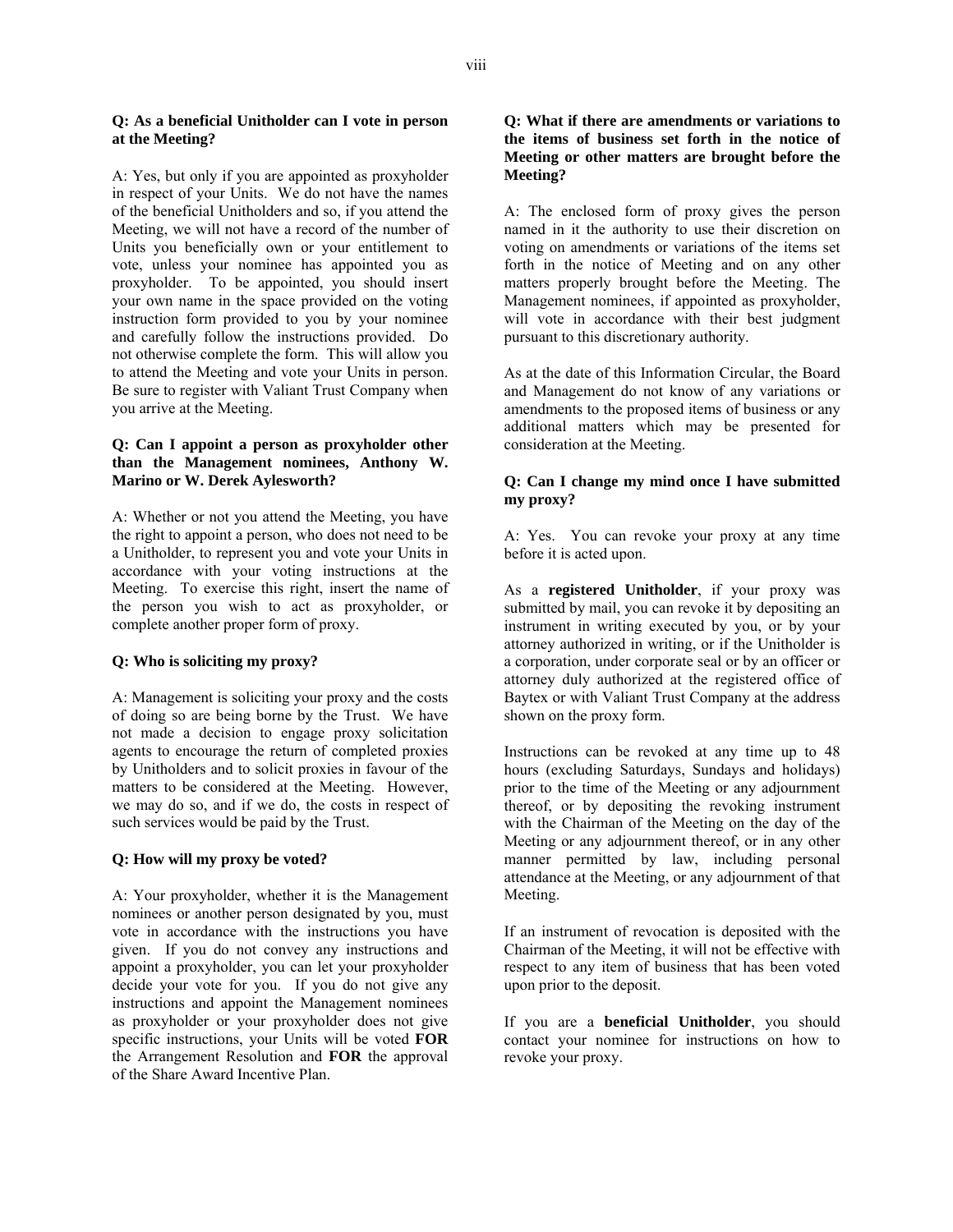### **Q: Who counts the votes?**

A: Valiant Trust Company, our transfer agent and registrar, will act as scrutineer at the Meeting.

## **Q: How are my Units voted if a ballot is called at the Meeting on any of the items of business and a proxyholder other than myself is appointed?**

A: Your Units will be voted as you specified in your voting instructions or in your proxy. If no such specification is made then your appointed proxyholder will have discretion to vote your Units. If your appointed proxyholder is the Management nominees, your Units will be voted **FOR** the Arrangement Resolution and **FOR** the Share Award Incentive Plan.

## **Q: Who can I contact if I have any further questions on voting at the Meeting?**

A: You can contact:

 Valiant Trust Company, our transfer agent and registrar at:

By Email: inquiries@valianttrust.com By Telephone: 1-866-313-1872

## **Q: How do I exchange my Units for Common Shares?**

A: A Letter of Transmittal has been provided to all registered Unitholders with this Information Circular. The Letter of Transmittal contains instructions on how Unitholders may obtain Common Share certificates. Beneficial Unitholders whose Units are registered in the name of a broker, dealer, bank, trust company or other nominee should contact their nominee for assistance in exchanging their Units for Common Shares.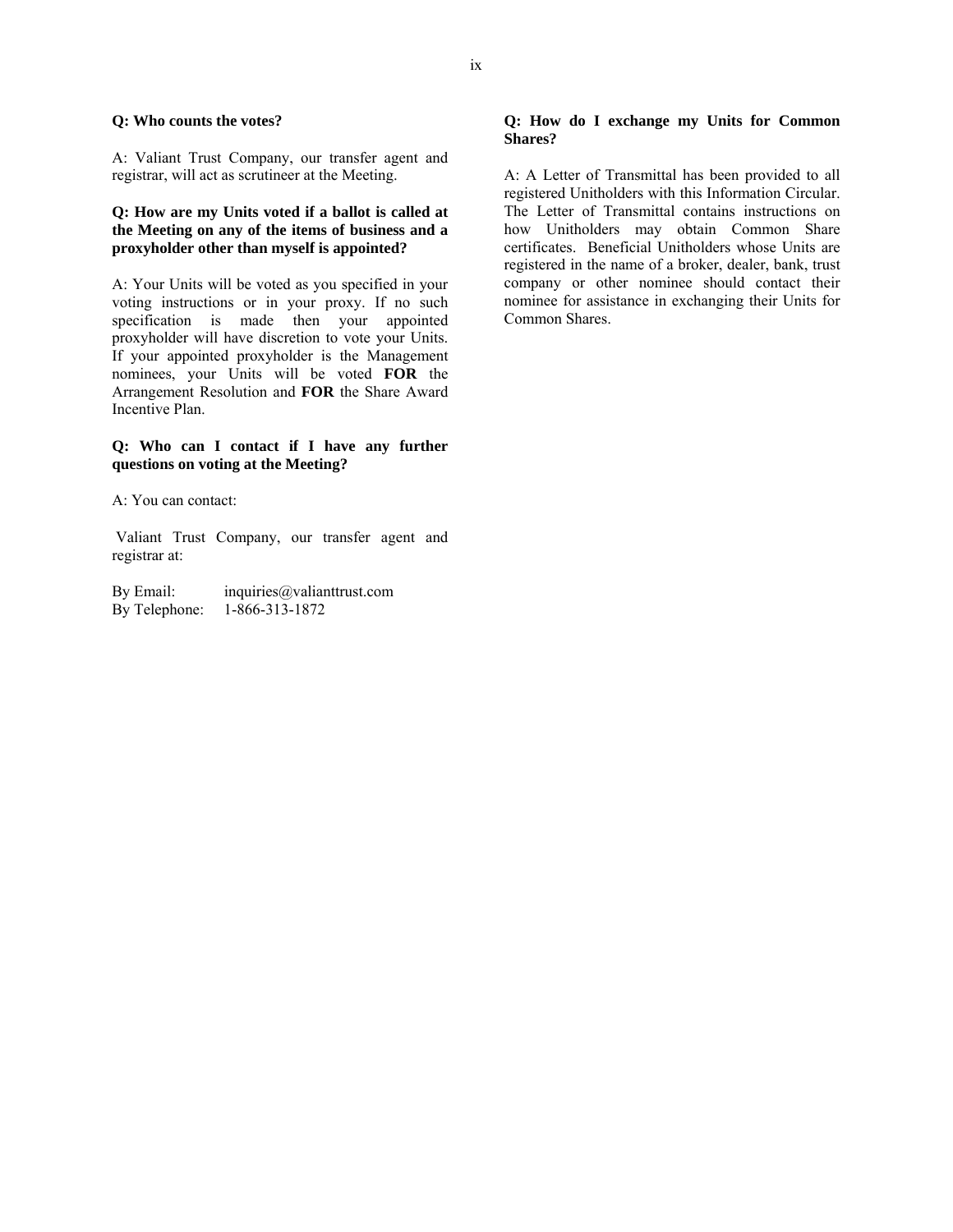### **INFORMATION CIRCULAR AND PROXY STATEMENT**

### **Introduction**

**This Information Circular is furnished in connection with the solicitation of proxies by and on behalf of management of Baytex for use at the Meeting and any adjournment thereof. No Person has been authorized to give any information or make any representation in connection with the Arrangement or any other matters to be considered at the Meeting other than those contained in this Information Circular and, if given or made, any such information or representation must not be relied upon as having been authorized.** 

All summaries of, and references to, the Arrangement in this Information Circular are qualified in their entirety by reference to the complete text of the Plan of Arrangement, a copy of which is attached as **Exhibit A** to the Arrangement Agreement, which agreement is attached as **Appendix C** to this Information Circular. **You are urged to carefully read the full text of the Plan of Arrangement.**

All capitalized terms used in this Information Circular but not otherwise defined herein have the meanings set forth under "*Glossary of Terms*". Information contained in this Information Circular is given as of October 26, 2010 unless otherwise specifically stated.

### **Forward-Looking Statement Disclaimer**

In the interest of providing Unitholders and potential investors with information regarding the Trust and New Baytex, including management's assessment of the Trust's and New Baytex's future plans and operations, certain statements contained and incorporated by reference in this document constitute forward-looking statements or information (collectively "**forward-looking statements**") within the meaning of the "safe harbour" provisions of applicable securities legislation. Forward-looking statements are typically identified by words such as "anticipate", "continue", "estimate", "expect", "forecast", "may", "will", "project", "could", "plan", "intend", "should", "believe", "outlook", "potential", "target", "seek", "budget", "predict", "might" and similar words suggesting future events or future performance. All statements other than statements of historical fact may be forward-looking statements. In addition, statements relating to "reserves" or "resources" are deemed to be forward-looking statements as they involve the implied assessment, based on certain estimates and assumptions, that the reserves and resources described exist in the quantities predicted or estimated and can be profitably produced in the future.

In particular, this document contains, without limitation, forward-looking statements pertaining to the following: the business strategies, plans and objectives of the Trust and New Baytex, New Baytex's capital expenditure and environmental program and competitive position, distribution and dividend policies and levels, the tax treatment of future dividends, anticipated amendments to Baytex's credit facility upon completion of the Arrangement, expected stock exchange listings and the completion of the Arrangement. In addition, certain of the documents incorporated by reference into this document also contain forward-looking statements. Reference should be made to the forwardlooking statement disclaimer contained in each of such documents for a list of certain of the forward-looking statements contained in such documents.

With respect to forward-looking statements contained in this document, we have made assumptions regarding, among other things: the continuation by the board of directors of New Baytex of the present policies of the board of directors of Baytex relating to the management of the business of the Trust, distribution policies (dividend policies in the case of New Baytex), capital expenditure levels, the timing of the completion of the Arrangement and other matters. In addition, many of the forward-looking statements contained in this document are located proximate to assumptions that are specific to those forward-looking statements, and such assumptions should be taken into account when reading such forward-looking statements. Furthermore, with respect to forward-looking statements contained in the documents incorporated by reference into this document, reference should be made to the forwardlooking statement disclaimer contained in each of such documents for a list of certain assumptions that have been made in relation to such forward-looking statements.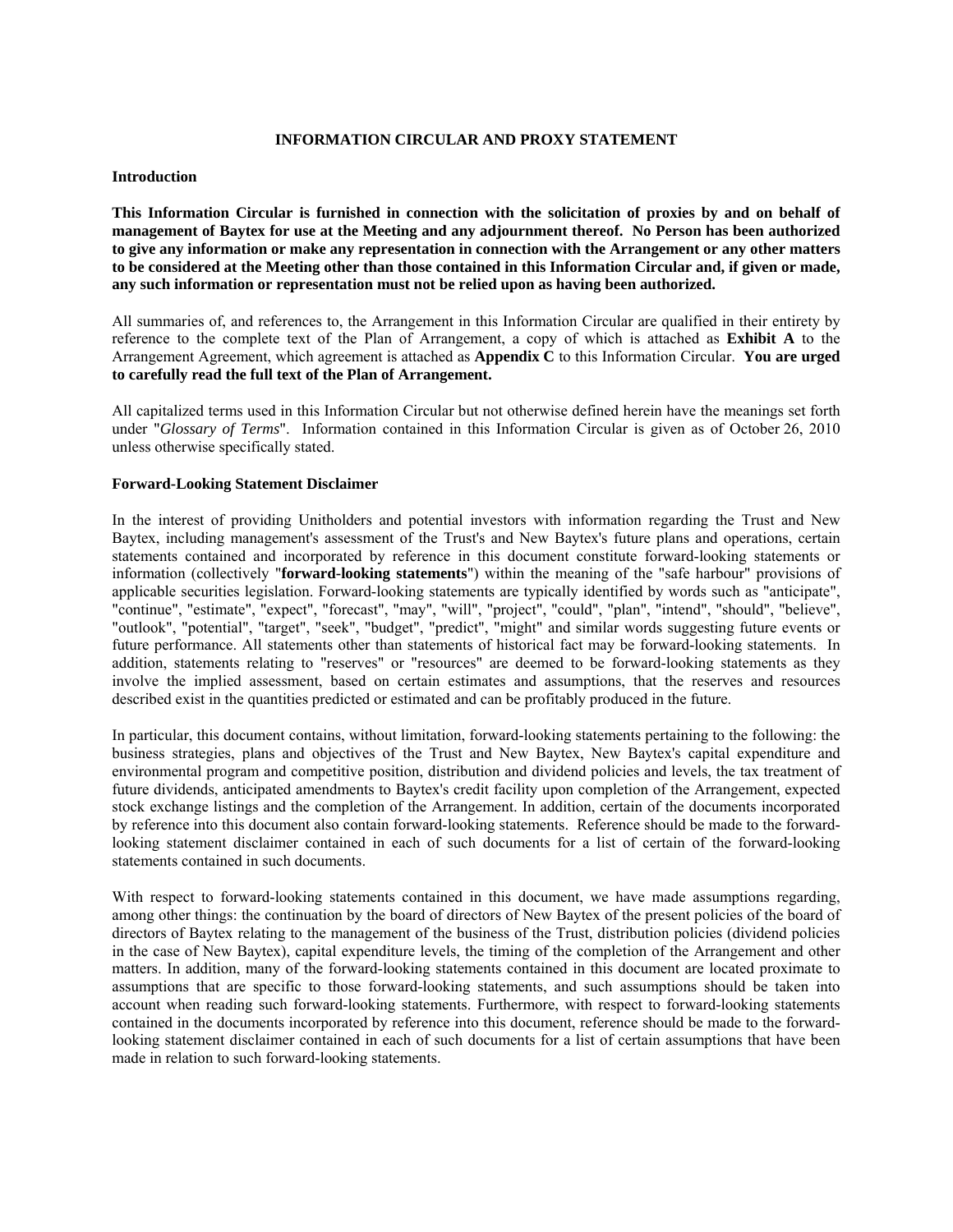Although the Trust believes that the expectations reflected in the forward-looking statements contained or incorporated by reference in this document, and the assumptions on which such forward-looking statements are made, are reasonable, there can be no assurance that such expectations will prove to be correct. Readers are cautioned not to place undue reliance on forward-looking statements included or incorporated by reference in this document, as there can be no assurance that the plans, intentions or expectations upon which the forward-looking statements are based will occur. By their nature, forward-looking statements involve numerous assumptions, known and unknown risks and uncertainties that contribute to the possibility that the predictions, forecasts, projections and other forward-looking statements will not occur, which may cause the Trust's and/or New Baytex's actual performance and financial results in future periods to differ materially from any estimates or projections of future performance or results expressed or implied by such forward-looking statements. These risks and uncertainties include, among other things: the uncertainty of obtaining required approvals in respect of the Arrangement and the other factors described under "*Risk Factors*" in this Information Circular, "*Risk Factors*" in "*Appendix D – Information Concerning New Baytex*" and "*Risk Factors*" in the Trust AIF, and described in Baytex's public filings available in Canada at *www.sedar.com* and in the United States at *www.sec.gov*. Readers are cautioned that this list of risk factors should not be construed as exhaustive. Furthermore, with respect to forward-looking statements contained in the documents incorporated by reference into this document, reference should be made to the forwardlooking statement disclaimer contained in each of such documents for a list of certain risk factors that pertain to the forward-looking statements contained in such documents.

The forward-looking statements contained and incorporated by reference in this document speak only as of the date of this document or as of the date specified in the documents incorporated by reference into this document, as the case may be. Except as expressly required by applicable securities laws, the Trust does not undertake any obligation to publicly update or revise any forward-looking statements, whether as a result of new information, future events or otherwise. The forward-looking statements contained and incorporated by reference in this document are expressly qualified by this cautionary statement.

### **Supplementary Disclosure – Non-Canadian GAAP Measures**

Management of Baytex uses certain key performance indicators ("**KPIs**") and industry benchmarks in this Information Circular and certain of the documents incorporated by reference herein, including without limitation the following: funds from operations; total monetary debt and operating netback to analyze financial and operating performance. Management of Baytex feels that these KPIs and benchmarks are key measures of profitability and overall sustainability for the Trust. These KPIs and benchmarks as presented do not have any standardized meaning prescribed by Canadian GAAP and therefore may not be comparable with the calculation of similar measures for other entities. For further information regarding these KPIs and benchmarks, reference should be made to the documents incorporated by reference herein in which these KPIs and benchmarks are used.

## **Advice to Beneficial Holders of Units**

The information set forth in this section is of significant importance to many Unitholders, as a substantial number of Unitholders do not hold Units in their own name. Unitholders who do not hold their Units in their own name ("**Beneficial Unitholders**") should note that only proxies deposited by Unitholders whose names appear on the records of the registrar and transfer agent for the Trust as the registered holders of Units can be recognized and acted upon at the Meeting. If Units are listed in an account statement provided to a Unitholder by a broker, then in almost all cases those Units will not be registered in the Unitholder's name on the records of the Trust. Such Units will more likely be registered under the name of the Unitholder's broker or an agent of that broker. In Canada, the vast majority of such Units are registered under the name of CDS & Co., the registration name for CDS Clearing and Depository Services Inc., which acts as nominees for many Canadian brokerage firms. Units held by brokers or their nominees can only be voted (for or against resolutions) upon the instructions of the Beneficial Unitholder. Without specific instructions, the broker/nominees are prohibited from voting Units for their clients. The Trust does not know for whose benefit the Units registered in the name of CDS & Co. are held. The majority of Units held in the United States are registered in the name of Cede  $\&$  Co., the nominee for the Depository Trust Company, which is the United States equivalent of CDS Clearing and Depository Services Inc.

Applicable regulatory policy requires intermediaries/brokers to seek voting instructions from Beneficial Unitholders in advance of securityholder meetings. Every intermediary/broker has its own mailing procedures and provides its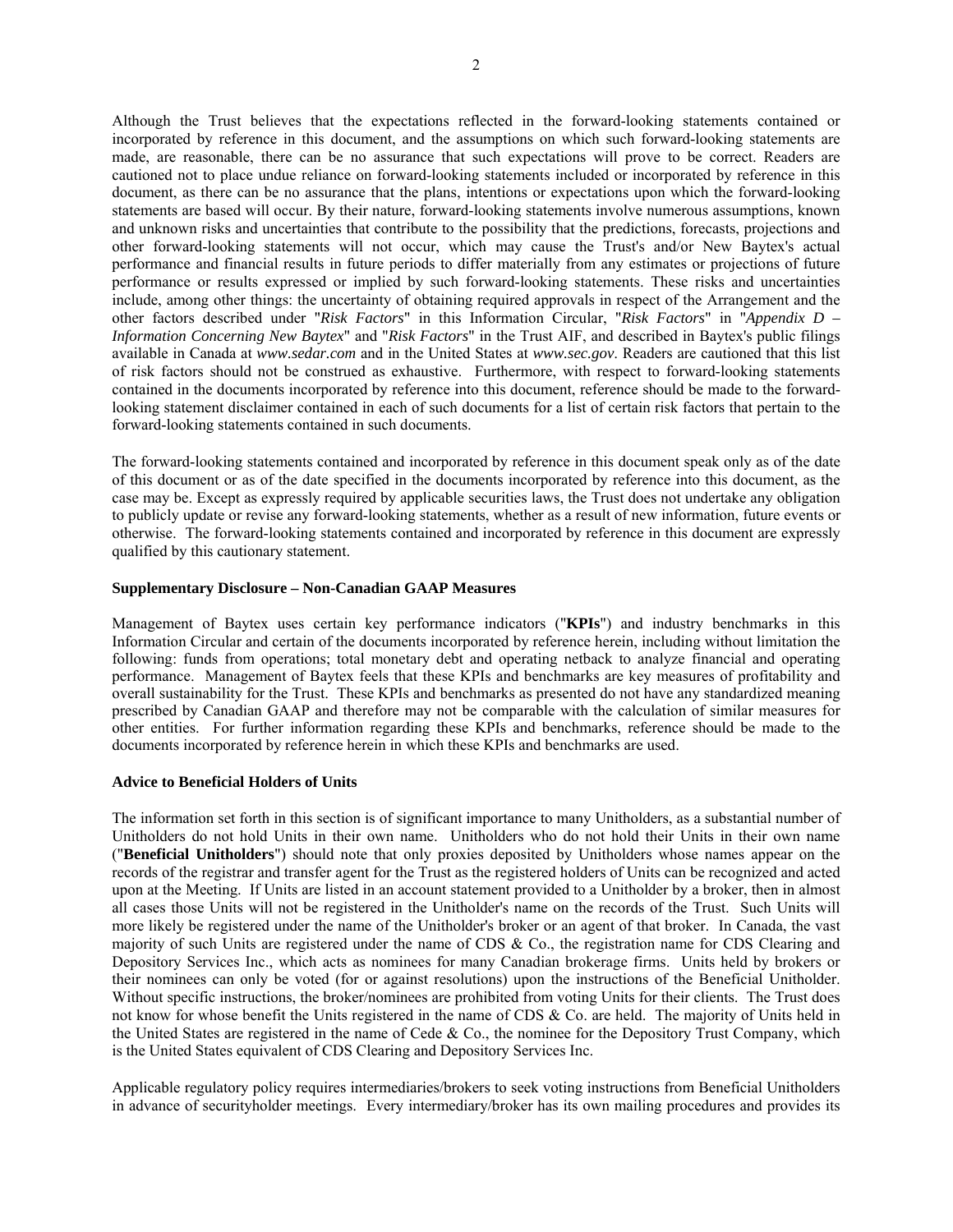own return instructions, which should be carefully followed by Beneficial Unitholders in order to ensure that their Units are voted at the Meeting. Often, the form of proxy supplied to a Beneficial Unitholder by its broker is identical to the form of proxy provided to registered Unitholders; however, its purpose is limited to instructing the registered Unitholder how to vote on behalf of the Beneficial Unitholder. The majority of brokers now delegate responsibility for obtaining instructions from clients to Broadridge Financial Solutions, Inc. ("**Broadridge**"). Broadridge typically mails a scannable voting instruction form in lieu of the form of proxy. The Beneficial Unitholder is requested to complete and return the voting instruction form to them by mail or facsimile. Alternatively, the Beneficial Unitholder can call a toll-free telephone number or access the internet to vote the Units held by the Beneficial Unitholder. Broadridge then tabulates the results of all instructions received and provides appropriate instructions respecting the voting of Units to be represented at a meeting. **A Beneficial Unitholder receiving a voting instruction form cannot use that voting instruction form to vote Units directly at the Meeting as the voting instruction form must be returned as directed by Broadridge well in advance of the Meeting in order to have the Units voted.** 

Although you may not be recognized directly at the Meeting for the purposes of voting Units registered in the name of your broker or other intermediary, you may attend at the Meeting as a proxyholder for the registered holder and vote your Units in that capacity. If you wish to attend the Meeting and vote your own Units, you must do so as proxyholder for the registered holder. To do this, you should enter your own name in the blank space on the voting instruction form provided to you and return the document to your broker or other intermediary (or the agent of such broker or other intermediary) in accordance with the instructions provided by such broker, intermediary or agent well in advance of the Meeting.

See "*General Proxy Matters*" in this Information Circular.

### **Information For United States Unitholders**

None of the New Baytex Shares to be issued to Unitholders in exchange for their securities under the Arrangement have been or will be registered under the 1933 Act, and such securities will be issued to such Unitholders in reliance on the exemption from registration set forth in Section  $3(a)(10)$  of the 1933 Act. The solicitation of proxies for the Meeting is not subject to the proxy requirements of Section 14(a) of the 1934 Act. Accordingly, the solicitations and transactions contemplated in this Information Circular are made in the United States for securities of a Canadian issuer in accordance with Canadian corporate and securities laws, and this Information Circular has been prepared solely in accordance with disclosure requirements applicable in Canada. Unitholders in the United States should be aware that such requirements are different from those of the United States applicable to registration statements under the 1933 Act and proxy statements under the 1934 Act. Specifically, information concerning the operations of the Trust and its subsidiaries contained or incorporated by reference herein has been prepared in accordance with Canadian disclosure standards, which are not comparable in all respects to United States disclosure standards. The audited and unaudited financial statements of the Trust and the audited financial statements of New Baytex included in or incorporated by reference in this Information Circular have been presented in Canadian dollars, were prepared in accordance with Canadian GAAP, and are subject to Canadian auditing and auditor independence standards, which differ from United States GAAP and auditing and auditor independence standards in certain material respects, and thus may not be comparable to financial statements of United States companies.

In addition, data on oil and gas reserves contained or incorporated by reference in this Information Circular has been prepared in accordance with Canadian disclosure standards, which are not comparable in all respects to United States disclosure standards.

The enforcement by investors of civil liabilities under United States securities laws may be affected adversely by the fact that the Trust and New Baytex are organized under the laws of the Province of Alberta, that their respective officers and directors and trustee (in the case of the Trust), are for the most part residents of countries other than the United States, that certain of the experts named in this Information Circular are residents of countries other than the United States, and that all or substantial portions of the assets of the Trust and New Baytex and such other Persons are, or will be, located outside the United States. As a result, it may be difficult or impossible for Unitholders in the United States to effect service of process within the United States upon the Trust and New Baytex and their respective officers and directors and trustee, or to realize, against them, upon judgments of courts of the United States predicated upon civil liabilities under the federal securities laws of the United States or "blue sky" laws of any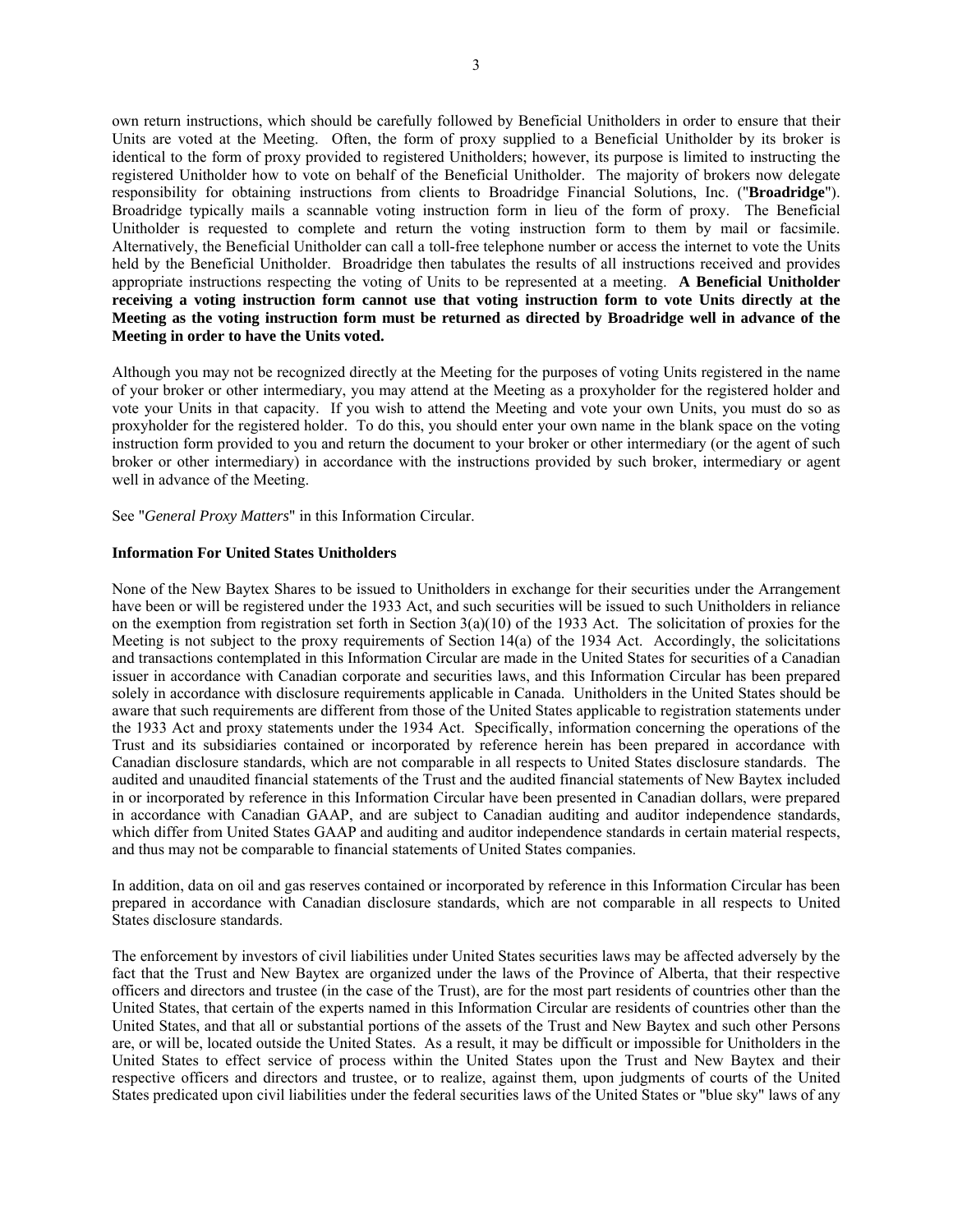state within the United States. In addition, Unitholders in the United States should not assume that the courts of Canada: (a) would enforce judgments of United States courts obtained in actions against such persons predicated upon civil liabilities under the federal securities laws of the United States or "blue sky" laws of any state within the United States; or (b) would enforce, in original actions, liabilities against such persons predicated upon civil liabilities under the federal securities laws of the United States or "blue sky" laws of any state within the United States.

The 1933 Act imposes restrictions on the resale of securities received pursuant to the Arrangement by Persons who are "affiliates" of New Baytex after the Arrangement. See "*The Arrangement – Securities Law Matters – United States*" in this Information Circular.

See "*Certain United States Federal Income Tax Considerations*" for certain information concerning the tax consequences of the Arrangement for United States Holders who are United States taxpayers.

**THE NEW BAYTEX SHARES ISSUABLE PURSUANT TO THE ARRANGEMENT HAVE NOT BEEN APPROVED OR DISAPPROVED BY THE UNITED STATES SECURITIES AND EXCHANGE COMMISSION OR SECURITIES REGULATORY AUTHORITIES OF ANY STATE OF THE UNITED STATES, NOR HAS THE UNITED STATES SECURITIES AND EXCHANGE COMMISSION OR SECURITIES REGULATORY AUTHORITIES OF ANY STATE OF THE UNITED STATES PASSED ON THE ADEQUACY OR ACCURACY OF THIS INFORMATION CIRCULAR. ANY REPRESENTATION TO THE CONTRARY IS A CRIMINAL OFFENCE.** 

### **Currency Exchange Rates**

All dollar amounts set forth in this Information Circular are in Canadian dollars, except where otherwise indicated. The following table sets forth: (i) the rates of exchange for Canadian dollars, expressed in United States dollars, in effect at the end of each of the periods indicated; (ii) the average of exchange rates in effect during such periods; and (iii) the high and low exchange rates during each such periods, in each case based on the noon rate as reported by the Bank of Canada.

|                            | <b>Nine Months</b><br><b>Ended</b><br>September 30, | <b>Year Ended December 31.</b> |        |        |
|----------------------------|-----------------------------------------------------|--------------------------------|--------|--------|
|                            | 2010                                                | 2009                           | 2008   | 2007   |
| Rate at end of Period      | 0.9711                                              | 0.9555                         | 0.8166 | 1.0120 |
| Average rate during Period | 0.9656                                              | 0.8757                         | 0.9381 | 0.9304 |
| High                       | 1.0039                                              | 0.9716                         | 1.0289 | 1.0905 |
| Low                        | 0.9278                                              | 0.7692                         | 0.7711 | 0.8437 |

On October 26, 2010, the noon rate for \$1.00 Canadian was \$0.9782 United States.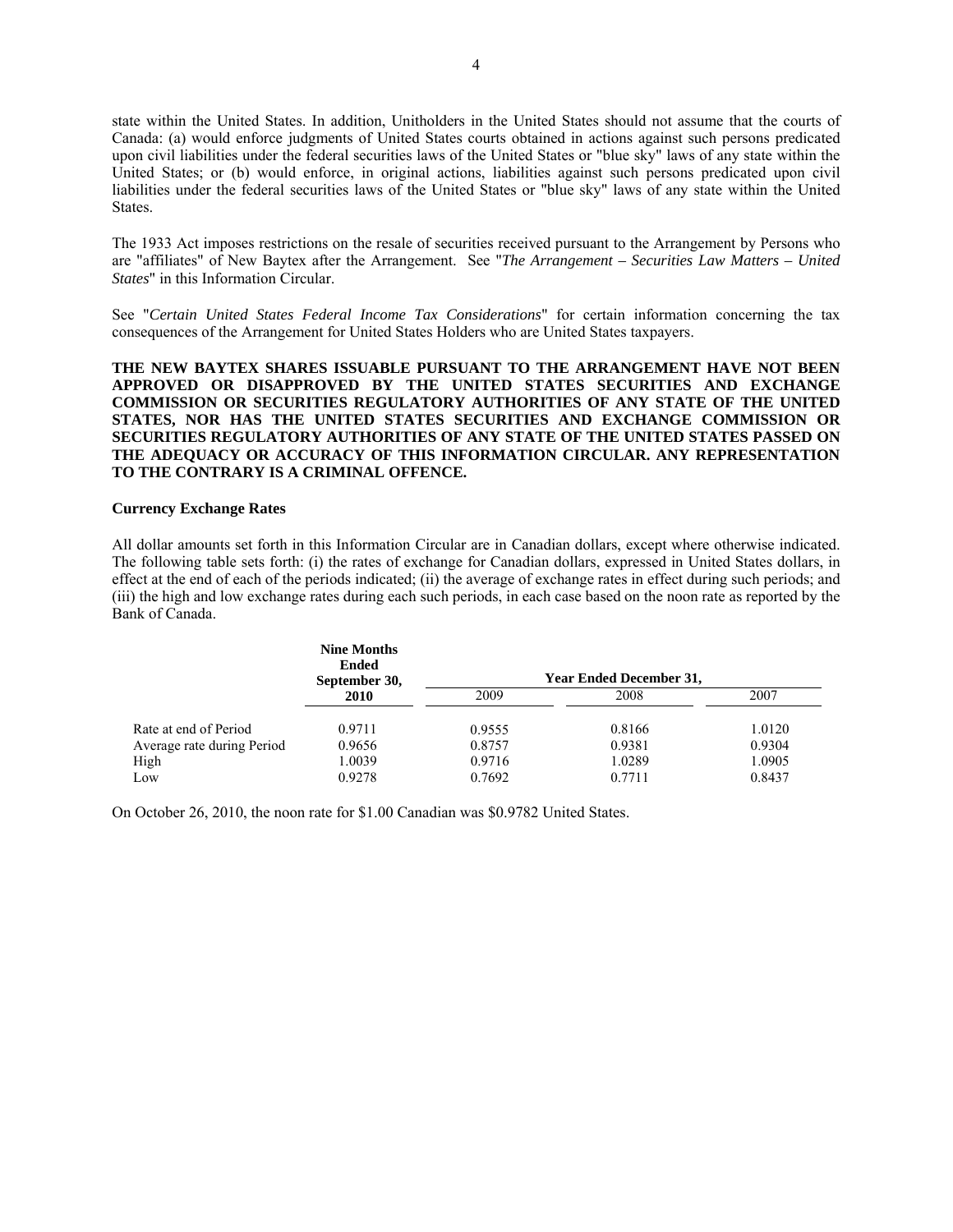### **GLOSSARY OF TERMS**

The following is a glossary of certain terms used in this Information Circular, including the Summary Information and **Appendix D** hereof. Terms and abbreviations used in the Appendices to this Information Circular, other than **Appendix D**, are defined separately and the terms and abbreviations used below are not used therein, except where otherwise indicated.

"**1933 Act**" means the *United States Securities Act of 1933*, as amended.

"**1934 Act**" means the *United States Securities Exchange Act of 1934*, as amended.

"**ABCA**" means the *Business Corporations Act*, R.S.A. 2000, c. B-9, as amended, including the regulations promulgated thereunder.

"**AmalgamationCo**" means the corporation formed on the amalgamation of Baytex and Baytex ExchangeCo pursuant to the Arrangement.

"**Amended and Restated Series A Debenture Indenture**" means the amended and restated Series A Debenture Indenture, to be entered into among New Baytex, the Series A Debenture Guarantors and Valiant Trust Company, pursuant to which, among other things, New Baytex shall assume the rights and obligations of the Trust under the Series A Debenture Indenture and the Series A Debenture Guarantors shall ratify and confirm the Guarantees.

"**Arrangement**" means the arrangement pursuant to Section 193 of the ABCA set forth in the Plan of Arrangement as supplemented, modified or amended.

"**Arrangement Agreement**" means the arrangement agreement dated effective as of October 25, 2010 among the Baytex Parties pursuant to which the Baytex Parties have proposed to implement the Arrangement, a copy of which agreement is attached as **Appendix C** to this Information Circular, including any amendments thereto.

"**Arrangement Resolution**" means the special resolution in respect of the Arrangement, in substantially the form attached as **Appendix A** to this Information Circular, to be voted on at the Meeting by the Unitholders.

"**Articles of Arrangement**" means the articles of arrangement in respect of the Arrangement required by subsection 193(10) of the ABCA to be filed with the Registrar after the Final Order has been granted giving effect to the Arrangement.

"**Baytex**" means Baytex Energy Ltd., a corporation amalgamated under the ABCA and a wholly-owned subsidiary of the Trust.

"**Baytex Common Shares**" means the common shares in the capital of Baytex.

"**Baytex ExchangeCo**" means Baytex ExchangeCo Ltd., a corporation incorporated under the ABCA and a whollyowned subsidiary of the Trust.

"**Baytex Parties**" means the Trust, Baytex, Baytex ExchangeCo and New Baytex.

"**Baytex Partnership**" means Baytex Energy Partnership, a general Alberta partnership, the partners of which are Baytex and Baytex Oil & Gas Ltd.

"**Board**" or "**Board of Directors**" means, prior to the completion of the Arrangement, the board of directors of Baytex (the administrator of the Trust), and following the completion of the Arrangement, the board of directors of New Baytex.

"**Business Day**" means a day, other than a Saturday, Sunday or statutory holiday, when banks are generally open for business in the City of Calgary, in the Province of Alberta, for the transaction of banking business.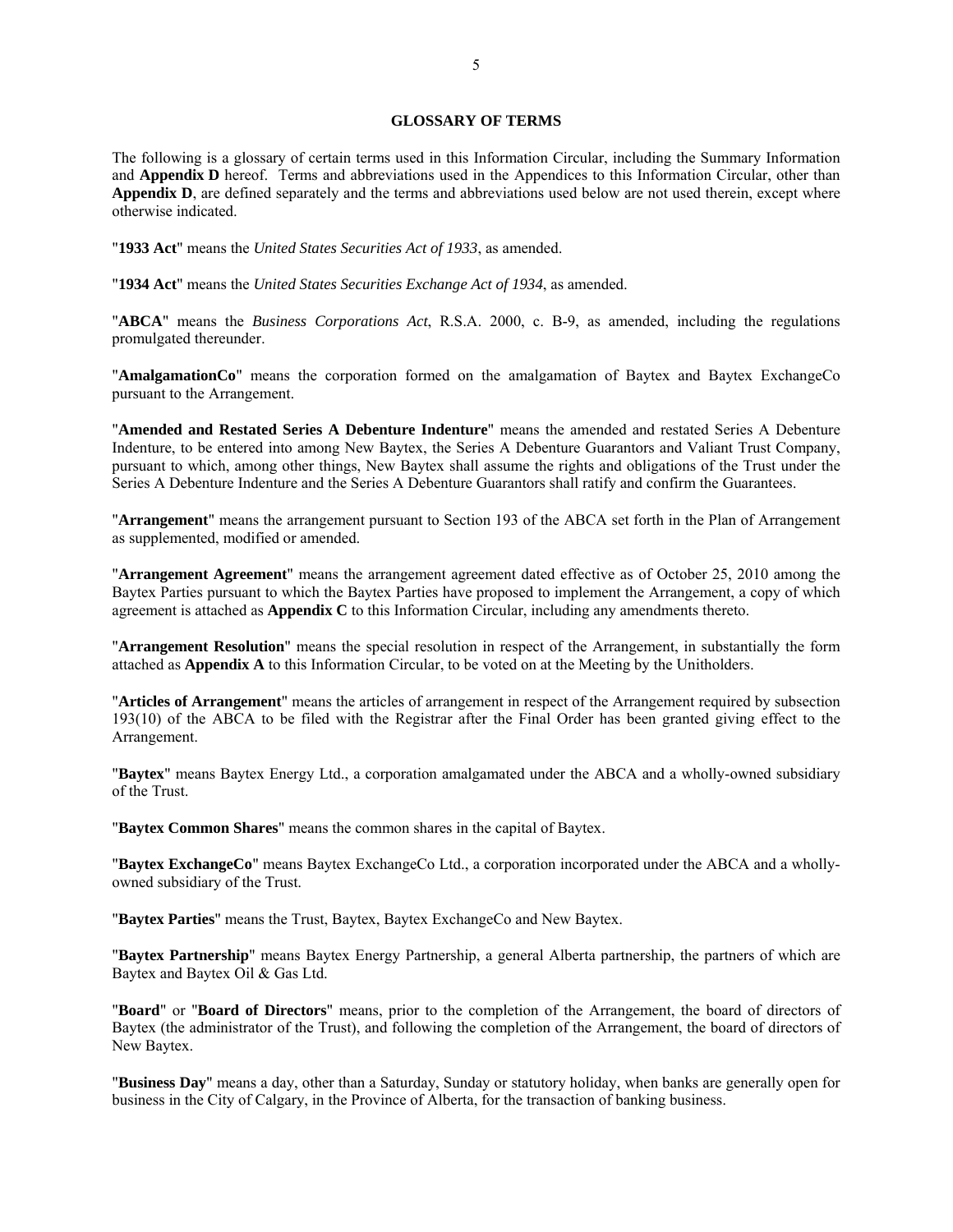"**Canadian GAAP**" means Canadian generally accepted accounting principles.

"**Certificate**" means the certificate or certificates or confirmation of filing, which may be issued by the Registrar pursuant to Subsection 193(11) of the ABCA giving effect to the Arrangement.

"**Convertible Debentures**" means the 6.5% convertible unsecured debentures of the Trust which are due and payable on December 31, 2010.

"**Court**" means the Court of Queen's Bench of Alberta.

"**Depositary**" means Valiant Trust Company, or such other Person as may be designated by Baytex.

"**Dissent Right**" means the right of a registered Unitholder to dissent to the Arrangement Resolution and to be paid the fair value of the Units in respect of which the holder dissents, all in accordance with Section 191 of the ABCA, as modified by the Interim Order.

"**Dissenting Unitholders**" means registered Unitholders who validly exercise Dissent Rights.

"**DRIP**" means the distribution reinvestment plan of the Trust.

"**Effective Date**" means the date the Arrangement becomes effective under the ABCA.

"**Effective Time**" means the time at which Articles of Arrangement are filed with the Registrar on the Effective Date.

"**Final Order**" means the final order of the Court approving the Arrangement to be applied for following the Meeting and to be granted pursuant to the provisions of subsection 193(9) of the ABCA, as such order may be affirmed, amended or modified by any court of competent jurisdiction.

"**Final Trust Distribution**" means the final cash distribution to be declared on or about December 15, 2010 and to be payable on January 17, 2011 to Unitholders of record on December 31, 2010.

"**Guarantees**" means the guarantee of the Series A Debentures provided by the Series A Debenture Guarantors in the Series A Debenture Indenture.

"**Holder**" means a registered holder of Units immediately prior to the Effective Time or any person who surrenders to the Depositary certificates representing Units duly endorsed for transfer to such person.

"**Incentive Plan**" means the trust unit rights incentive plan of the Trust.

"**Incentive Rights**" means rights to acquire Trust Units granted under the Incentive Plan.

"**Income Tracking Unit Plan**" means, collectively, the income tracking unit plan of each of Baytex and Baytex Energy USA Ltd.

"**Information Circular**" means this information circular and proxy statement of the Trust dated October 26, 2010, together with all appendices hereto and all documents incorporated by reference herein, distributed to Unitholders in connection with the Meeting.

"**Interim Order**" means the interim order of the Court dated October 26, 2010 issued under subsection 193(4) of the ABCA containing declarations and directions with respect to the Arrangement and the Meeting and issued pursuant to the petition of the Baytex Parties therefor, a copy of which order is attached as **Appendix B** to this Information Circular, as such order may be affirmed, amended or modified by any court of competent jurisdiction.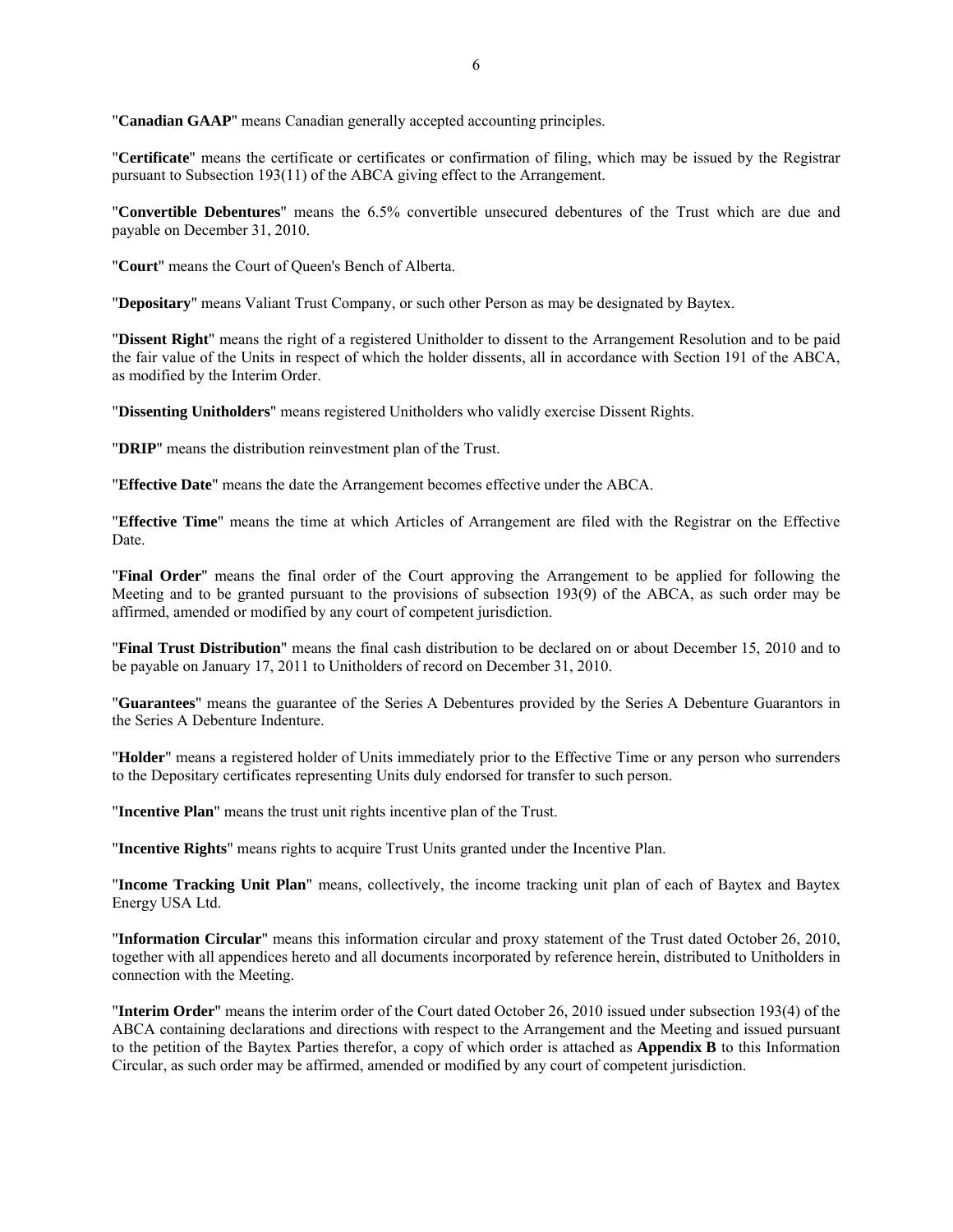"**Letter of Transmittal**" means the letter of transmittal enclosed with this Information Circular pursuant to which Holders of Units are required to deliver to the Depositary certificates representing such Units in order to receive certificates representing the New Baytex Shares issuable to them pursuant to the Arrangement.

"**Meeting**" means the special meeting of Unitholders to be held to consider the Arrangement Resolution and certain other matters, and any adjournment(s) thereof.

"**MI 61-101**" means Multilateral Instrument 61-101 – *Protection of Minority Security Holders in Special Transactions*.

"**MST**" means Mountain Standard Time.

"**New Baytex**" means Baytex Energy Corp., a corporation incorporated under the ABCA which will be the new public exploration and development corporation resulting from the reorganization of the Trust.

"**New Baytex Shares**" means the common shares in the capital of New Baytex.

"**New DRIP**" means the dividend reinvestment plan to be implemented by New Baytex pursuant to which the DRIP will be amended and restated to reflect (i) the Arrangement and the implementation of the transactions contemplated by the Plan of Arrangement, including without limitation New Baytex's assumption of the obligations of the Trust under the DRIP, and (ii) such other amendments thereto as shall be approved by the Board of Directors.

"**New Incentive Rights**" means rights to acquire New Baytex Shares issued to holders of Incentive Rights in exchange for such rights in accordance with the terms of the Incentive Plan.

"**NI 51-101**" means National Instrument 51-101 – *Standards of Disclosure for Oil and Gas Activities*.

"**Notice of Meeting**" means the Notice of Special Meeting of Unitholders which accompanies this Information Circular.

"**Notice of Petition**" means the Notice of Petition on behalf of the Baytex Parties to the Court for the Final Order which accompanies this Information Circular.

"**NYSE**" means the New York Stock Exchange.

"**Performance Awards**" means a performance award granted pursuant to the Share Award Incentive Plan.

"**Person**" includes any individual, firm, partnership, joint venture, venture capital fund, association, trust, trustee, executor, administrator, legal personal representative, estate, group, body corporate, corporation, unincorporated association or organization, governmental entity, syndicate or other entity, whether or not having legal status.

"**Plan**" or "**Plan of Arrangement**" means the plan of arrangement attached as **Exhibit A** to **Appendix C** to this Information Circular, as amended or supplemented from time to time in accordance with the terms thereof.

"**Record Date**" means the close of business on October 20, 2010.

"**Registrar**" means the Registrar of Corporations appointed under Section 263 of the ABCA.

"**Regulation S**" means Regulation S under the 1933 Act.

"**Restricted Awards**" means a restricted award granted pursuant o the Share Award Incentive Plan.

"**SEC**" means the United States Securities and Exchange Commission.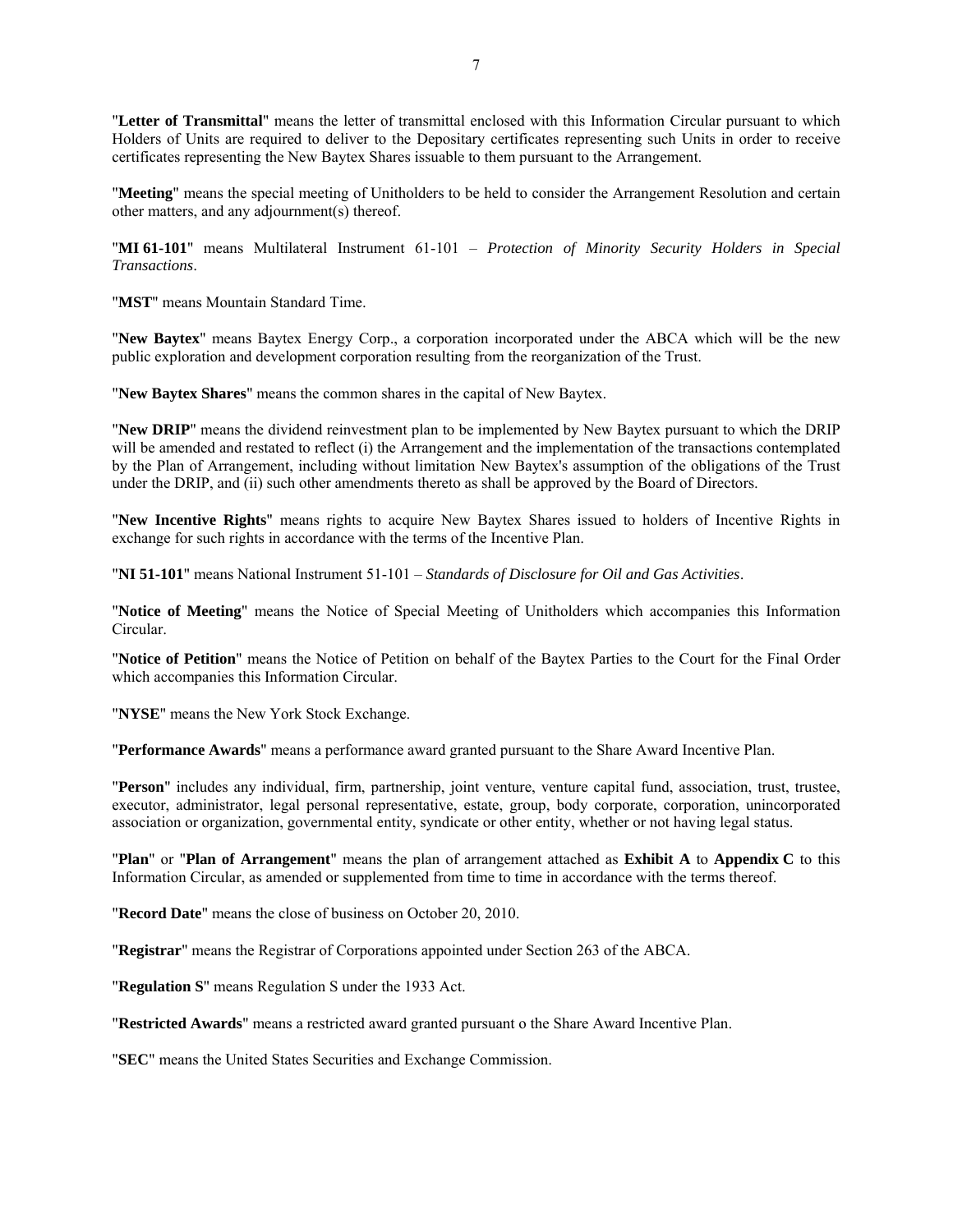"**Series A Debenture Guarantors**" means Baytex, Baytex Oil & Gas Ltd., Baytex Partnership, Baytex Marketing Ltd. and Baytex Energy USA Ltd.

"**Series A Debenture Indenture**" means the trust indenture made as of August 26, 2009 among the Trust, the Series A Debenture Guarantors and Valiant Trust Company.

"**Series A Debentures**" means the 9.15% series A senior unsecured debentures of the Trust due August 26, 2016 and issued pursuant to the Series A Debenture Indenture.

"**SIFT Rules**" has the meaning ascribed thereto in the section entitled "*Background to and Reasons for the Arrangement*".

"**Share Award**" means a Restricted Award or a Performance Award issued pursuant to the terms of the Share Award Incentive Plan.

"**Share Award Incentive Plan**" means the Share Award Incentive Plan of New Baytex to be considered for approval at the Meeting, substantially in the form attached as **Appendix E** to this Information Circular.

"**Share Award Incentive Plan Resolution**" means the ordinary resolution to approve the Share Award Incentive Plan set forth under the heading "*Other Matters to be considered at the Meeting – Approval of the Share Award Incentive Plan*".

"**Sproule**" means Sproule Associates Limited, independent petroleum consultants of Calgary, Alberta.

"**Tax Act**" means the *Income Tax Act*, R.S.C. 1985, c. 1. (5th Supp), as amended, including the regulations promulgated thereunder.

"**Transition Incentive Plan**" means the common share incentive rights plan of New Baytex governing the New Incentive Rights issued in exchange for Incentive Rights in accordance with the terms of the Incentive Plan and the Plan of Arrangement.

"**Trust**" means Baytex Energy Trust, a trust established under the laws of the Province of Alberta and governed by the Trust Indenture.

"**Trust AGM Circular**" means the Information Circular and Proxy Statement of the Trust dated April 6, 2010 relating to the annual meeting of the Unitholders held on May 20, 2010.

"**Trust AIF**" means the Annual Information Form of the Trust dated March 26, 2010 in respect of the Trust's financial year ended December 31, 2009.

"**Trust Indenture**" means the third amended and restated trust indenture of the Trust between the Trustee and Baytex made as of May 20, 2008.

"**Trust Units**" or "**Units**" means the trust units of the Trust.

"**Trustee**" means the trustee of the Trust, presently Valiant Trust Company.

"**TSX**" means the Toronto Stock Exchange.

"**United States**" or "**U.S.**" means the United States, as defined in Rule 902(l) under Regulation S.

"**United States Holder**" has the meaning ascribed to such term in the section entitled "*Certain United States Federal Income Tax Considerations*" in the Information Circular.

"**Unitholders**" means the holders from time to time of Units.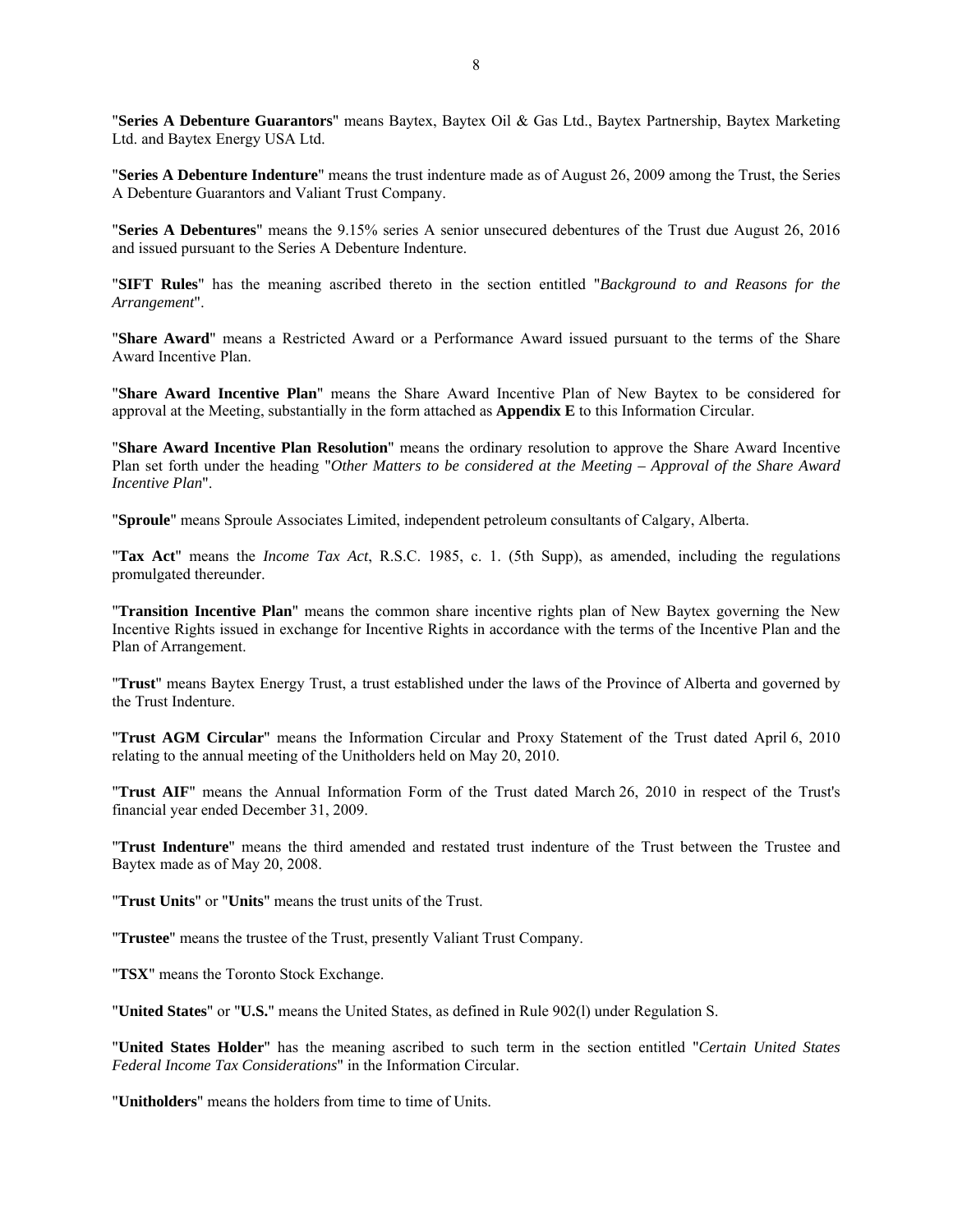## **CONVENTIONS**

Certain terms used herein are defined in the "*Glossar*y *of Terms*". Certain other terms used herein but not defined herein are defined in NI 51-101 and, unless the context otherwise requires, shall have the same meanings herein as in NI 51-101. References to "**\$**" or "**Cdn\$**" are to Canadian dollars, references to "**US\$**" are to United States dollars. Unless otherwise indicated, all financial information contained herein has been presented in Canadian dollars in accordance with Canadian GAAP.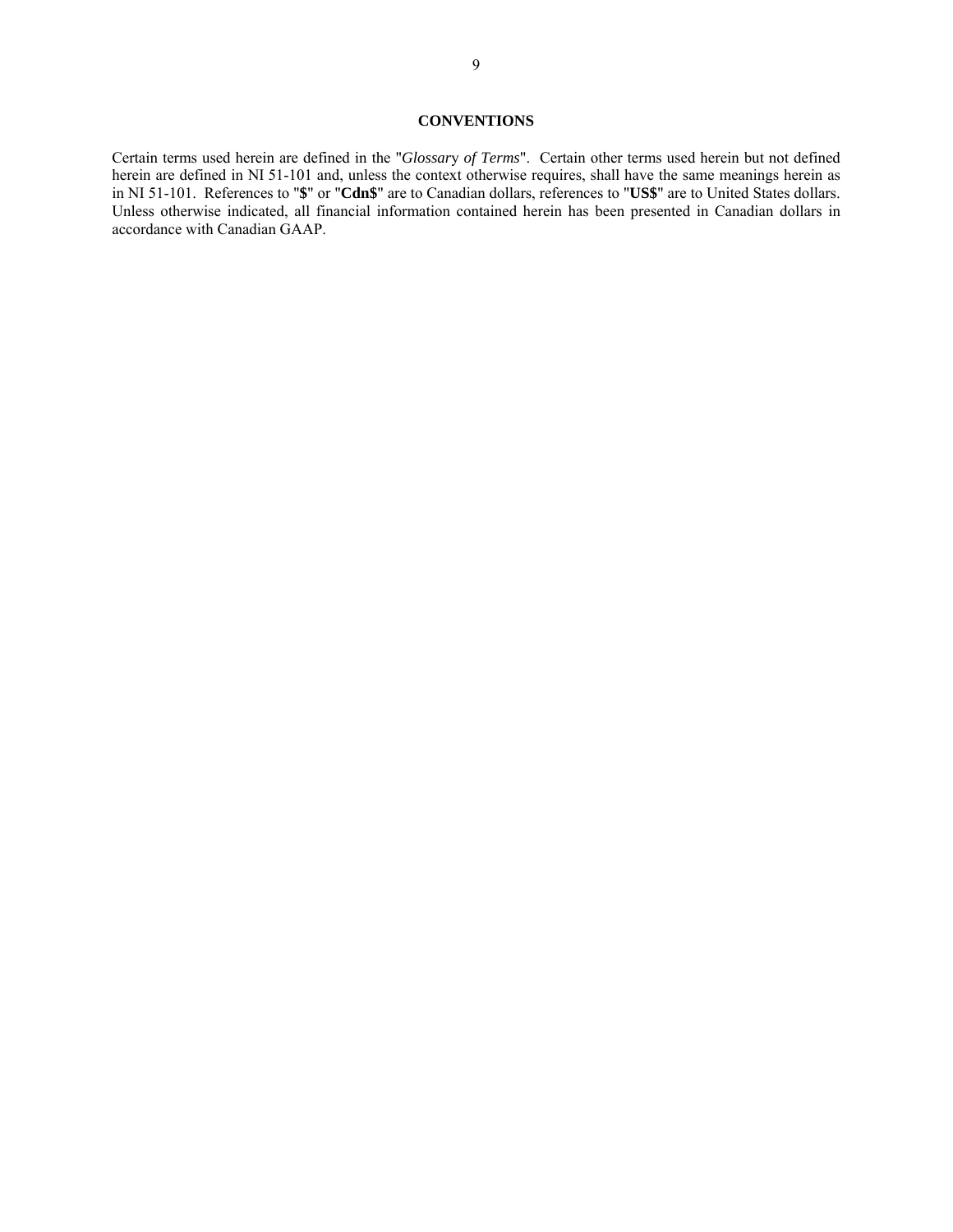## **SUMMARY INFORMATION**

*The following is a summary of certain information contained elsewhere in this Information Circular, including the Appendices hereto, and is qualified in its entirety by reference to the more detailed information contained or referred to elsewhere in this Information Circular or in the Appendices hereto. Capitalized terms not otherwise defined herein are defined in the* "*Glossary of Terms*"*.* 

## **The Meeting**

The Meeting will be held in the Devonian Room of the Calgary Petroleum Club,  $319 - 5$ <sup>th</sup> Avenue S.W., Calgary Alberta, at 3:00 p.m. (Calgary time) on December 9, 2010 for the purposes set forth in the accompanying Notice of Meeting. The business of the Meeting will be to consider and if thought fit to approve: (i) the Arrangement Resolution; (ii) the Share Award Incentive Plan Resolution; and (iii) to transact such further and other business as may properly be brought before the Meeting or any adjournment thereof. See "*The Arrangement*" and "*Other Matters to be Considered at the Meeting*".

### **The Arrangement**

#### *General*

The Arrangement will result in the reorganization of the Trust into New Baytex, which will be a public oil and natural gas exploration, exploitation, development, acquisition and production company operating under the name "Baytex Energy Corp." which, together with its subsidiaries, will carry on the business presently carried on by the Trust through its subsidiaries.

The reorganization of the Trust into a corporate structure will allow New Baytex to pursue its strategy of growing its production and asset base through internal property development and acquisitions with the objectives of providing monthly income to its Shareholders and creating long-term value for its Shareholders. See "*Appendix D – Information Concerning New Baytex – Description of Business – Operations*".

New Baytex will retain the current management team and personnel from Baytex and will continue to be led by Raymond T. Chan as Executive Chairman and Anthony W. Marino as President and Chief Executive Officer. The current members of the board of directors of Baytex will form the board of directors of New Baytex. The Arrangement will not trigger any change of control or other termination payments pursuant to any employment agreements or arrangements for the benefit of directors, officers or employees of the Trust or Baytex. See "*Appendix D – Information Concerning New Baytex – Directors and Executive Officers*".

See also "*The Arrangement – Details of the Arrangement – Arrangement Steps*", "*The Arrangement – Arrangement Agreement*", "*The Arrangement – Interests of Certain Persons or Companies in the Matters to be Acted Upon*", "*Certain Canadian Federal Income Tax Considerations*", "*Certain United States Federal Income Tax Considerations*" and "*Appendix D - Information Concerning New Baytex*".

### *Effect of the Arrangement on Unitholders*

Under the Arrangement, Unitholders will receive one New Baytex Share for each one Unit held. See "*The Arrangement – Effect of the Arrangement on Unitholders*" and "*The Arrangement – Procedure for Exchange of Trust Units*".

### *Dividend Policy of New Baytex*

Upon completion of the Arrangement, it is expected that New Baytex will adopt a monthly dividend policy whereby a dividend will be paid on or about the 15<sup>th</sup> day of the month that follows the end of each month to shareholders of record at the end of such month. The dividend policy is expected to follow the general corporate philosophy of financial self sufficiency whereby, over the long term, development capital expenditures and dividend payments are planned to be financed from internally generated funds from operations. As such, the amount of future cash dividends, if any, will be subject to the discretion of the Board of Directors of New Baytex and may vary depending on a variety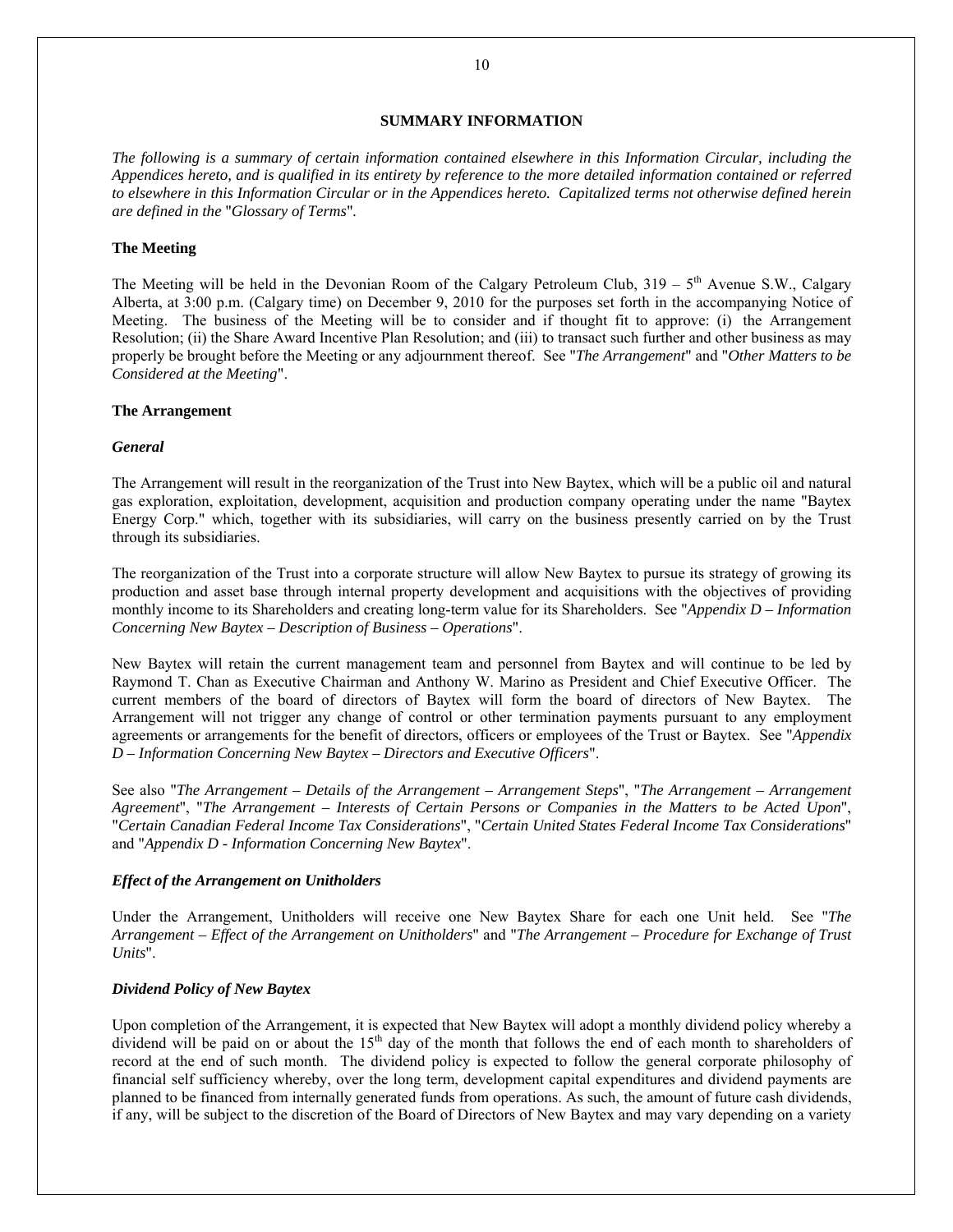of factors and conditions existing from time to time, including fluctuations in commodity prices, production levels, capital expenditure requirements, debt service requirements, operating costs, royalty burdens, foreign exchange rates and the satisfaction of solvency tests imposed by the ABCA for the declaration and payment of dividends. Baytex's practice has been to review the level of the distribution at least annually as capital spending requirements are evaluated. This review has typically occurred in December in connection with the presentation of the annual budget for the ensuing year to the Board of Directors of Baytex, with changes, if any, to the distribution level being announced following that meeting. Under current operating conditions and commodity prices, Baytex believes the current distribution level of \$0.18 per Unit per month can be maintained as a dividend subsequent to the completion of the Arrangement. See "*The Arrangement – Dividend Policy of New Baytex*".

### *Effect of the Arrangement on Holders of Incentive Rights*

Pursuant to the terms of the Incentive Plan, the Arrangement constitutes a capital reorganization which will result in each holder of Incentive Rights exchanging their Incentive Rights for equivalent rights to acquire New Baytex Shares on a one-for-one basis. The New Incentive Rights will be subject to the terms of the Transition Incentive Plan, which is substantially similar to the Incentive Plan. See "*The Arrangement – Effect of the Arrangement on Holders of Incentive Rights*".

### *Effect of the Arrangement on the DRIP*

Pursuant to the Arrangement, the New DRIP shall become effective, all participants in the DRIP will be deemed to be participants in the New DRIP without any further action on their part, and all declared but unpaid distributions of the Trust will be automatically applied, on behalf of such deemed participants, to the purchase of New Baytex Shares in accordance with the terms and conditions of the New DRIP. See "*The Arrangement – Effect of the Arrangement on the DRIP*".

#### **Post-Arrangement Structure**

The following diagram illustrates the simplified organizational structure of New Baytex immediately following the completion of the Arrangement.

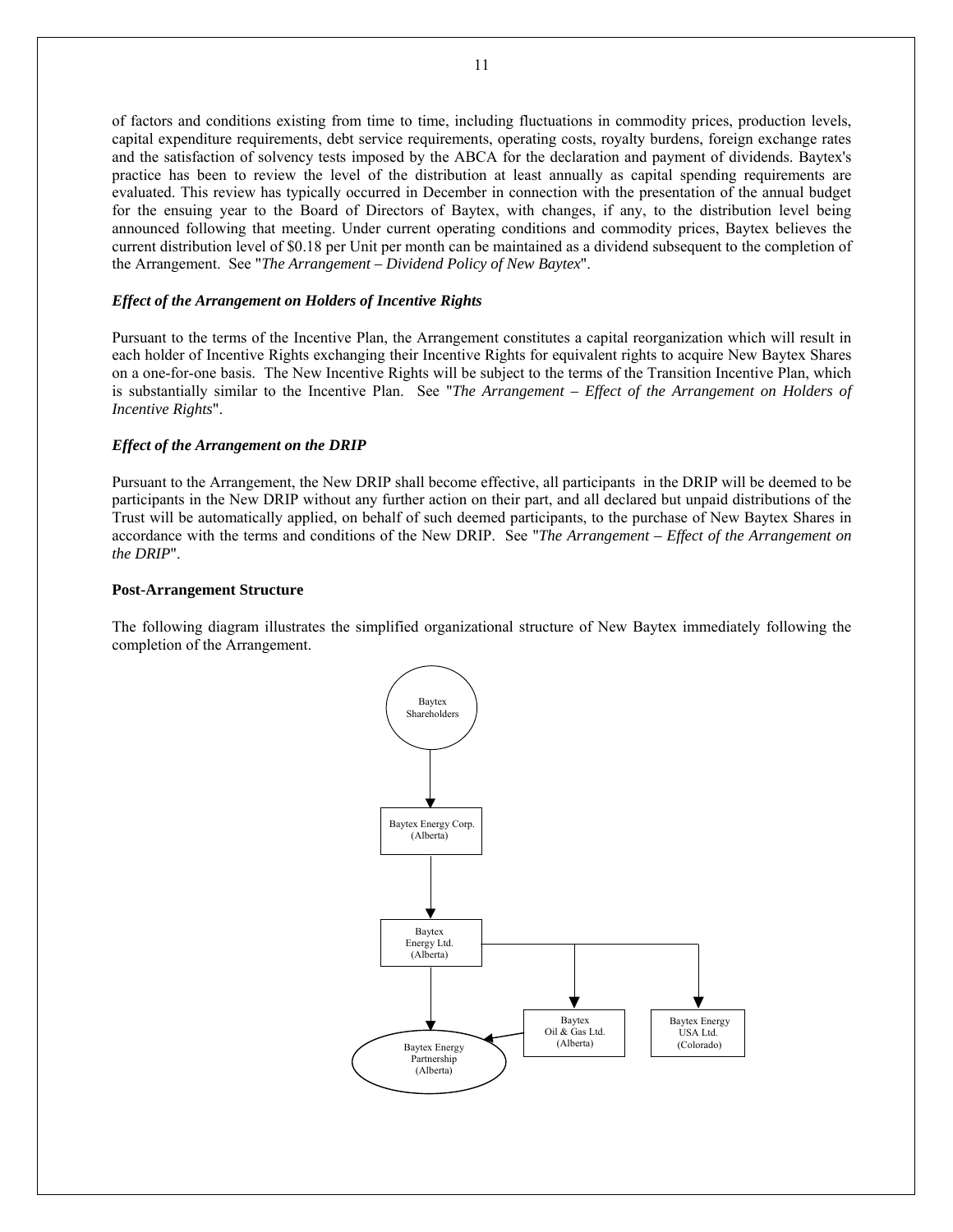Immediately following the completion of the Arrangement, an aggregate of approximately 112.7 million New Baytex Shares will be issued and outstanding (assuming no Dissent Rights are exercised and assuming that no Units are issued subsequent to the date of this Information Circular and prior to the Effective Time).

#### **Background to and Reasons for the Arrangement**

On October 31, 2006, the Federal Finance Minister (the "**Minister**") announced the Federal Government's plan to change the tax treatment of income trusts, including oil and gas royalty trusts (the "**SIFT Rules**"). The SIFT Rules will result in a tax being applied at the trust level on distributions of certain income from publicly traded mutual fund trusts at rates of tax comparable to the combined federal and provincial corporate tax and to treat such distributions as dividends to unitholders. The Minister announced that existing trusts would have a four year transition period and generally would not be subject to the new rules until 2011, provided such trusts experienced only "normal growth" and no "undue expansion" before then. The SIFT Rules had an immediate impact on the Canadian capital markets and resulted in a significant decline in trading prices for income trusts, royalty trusts and numerous other Canadian securities. Bill C 52, which received Royal Assent on June 22, 2007, contained legislation implementing the SIFT Rules.

On July 14, 2008, the Minister released specific proposals to amend the Tax Act that were intended to facilitate the conversion of mutual fund trusts into corporations without any undue tax consequences. These proposals were proclaimed in force on March 12, 2009.

Baytex's management and the Board of Directors continuously review the Trust's strategic objectives and options available to it in respect thereof to ensure that the Trust's capital structure is efficient and that Unitholder value is being maximized. Following the initial announcement of the SIFT Rules, management and the Board of Directors have continued to assess the potential impact and significance of the SIFT Rules to the Trust, including the impact upon the Trust's strategic objectives and alternatives. Among other things, management and the Board of Directors considered the various alternatives available to the Trust. Ultimately, management and the Board of Directors concluded that the best alternative available to the Trust was to convert to a corporate structure.

At a meeting held on October 8, 2010, management and the Board of Directors reviewed and discussed the principal terms and conditions of the proposed reorganization of the Trust into a corporate structure. After duly considering the financial and legal aspects and other considerations relating to the proposed reorganization, including the principal terms and conditions of the proposed Arrangement and the Board of Directors' duties and responsibilities to Unitholders and other stakeholders, the Board of Directors unanimously approved proceeding with the proposed conversion of the Trust into a growth and income oriented exploration and production company. At such meeting, the Board of Directors also recommended implementation by New Baytex of the Share Award Incentive Plan.

At a meeting held on October 25, 2010, the Board of Directors unanimously resolved to approve the contents of this Information Circular and its distribution to Unitholders. In connection with these approvals, the Board of Directors concluded that the Arrangement was fair to Unitholders, was in the best interest of the Trust and the Unitholders, and unanimously resolved to recommend that Unitholders vote their Units in favour of the Arrangement. The Board of Directors also authorized Baytex to enter into the Arrangement Agreement, on its own behalf and on behalf of the Trust. The Arrangement Agreement was entered into on October 25, 2010 and the Interim Order was obtained on October 26, 2010.

See "*Background to and Reasons for the Arrangement*".

#### **Benefits of the Arrangement**

The Board of Directors and management of Baytex believe that the proposed reorganization of the Trust into a corporate structure will allow New Baytex to pursue its strategy of growing its production and asset base through internal property development and acquisitions with the objectives of providing monthly income to its Shareholders and creating long-term value for its Shareholders. Given the implementation of the SIFT Rules effective December 31, 2010, which result in the elimination of the value of the income fund structure at that time, the Board of Directors and management of Baytex believe that the best opportunity for creating value is to move to a corporate structure effective on or about December 31, 2010, allowing the Trust to continue to benefit from the income trust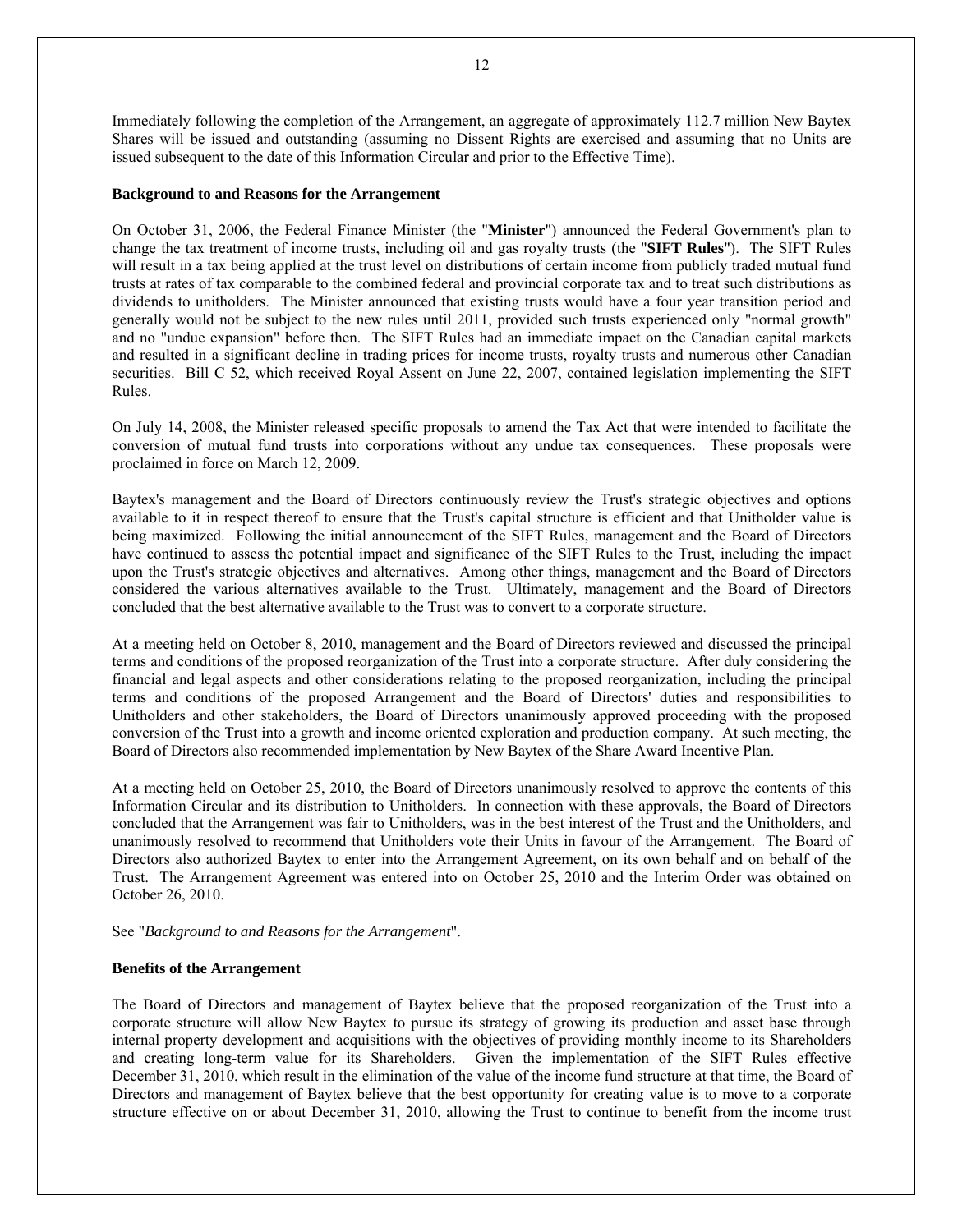structure until the implementation of the SIFT Rules, but thereafter continuing forward as a public corporation. The

- Board of Directors and management of Baytex believe that the Arrangement provides a number of compelling and strategic benefits, including, without limitation, the expectation that a conversion to a public corporation would:
- permit the Trust's financial and operational performance to be more easily assessed and valued relative to its corporate peers;
- attract new investors and provide a more liquid market for the New Baytex Shares;
- remove the Trust from the uncertainty that exists in the income trust marketplace today as a result of the SIFT Rules;
- be accomplished on a tax-deferred basis for Canadian federal income tax purposes, whereas post-2013 a taxdeferred transaction will not be available under the current federal legislation;
- be expected to be accomplished on a tax-deferred basis for United States federal income tax purposes; and
- better position the Trust to invest in attractive opportunities for growth and expansion.

See "*Background to and Reasons for the Arrangement – Benefits of the Arrangement*".

## **Recommendation of the Board of Directors**

**The Board of Directors, based upon its own investigations, has unanimously concluded that the Arrangement is fair to Unitholders, is in the best interest of the Trust and the Unitholders, and unanimously recommends that Unitholders vote in favour of the Arrangement Resolution**.

See "*Background to and Reasons for the Arrangement – Recommendation of the Board of Directors*".

## **Procedure for Exchange of Trust Units**

In order to receive their New Baytex Shares following the completion of the Arrangement, holders of Units must deposit with the Depositary (at one of the addresses specified on the last page of the Letter of Transmittal) a validly completed and duly executed Letter of Transmittal (and such other documents and instruments as the Depositary may reasonably require) together with the certificates representing the Holder's Units. The use of the mail to transmit certificates representing Units and the Letter of Transmittal and other relevant documents is at each Holder's risk. The Trust recommends that such certificates and documents be delivered by hand to the Depositary and a receipt therefor be obtained or that registered mail be used. **Holders whose Units are registered in the name of a broker, dealer, bank, trust company or other nominee must contact such party to deposit their Units.** 

Provided that the Arrangement becomes effective, from and after 11:59 p.m. MST on December 31, 2010, certificates formerly representing Units that were exchanged under the Plan of Arrangement shall represent only the right to receive upon surrender: (i) certificates representing the New Baytex Shares to which Holders are entitled to receive under the Plan of Arrangement, or as to those Units held by Dissenting Unitholders, other than those Dissenting Unitholders deemed to have participated in the Arrangement, to receive the fair value of the Units represented by such certificates; and (ii) any dividends or distributions with respect to such New Baytex Shares; in each case subject to compliance with the requirements described herein and in the Letter of Transmittal.

Subject to any applicable legislation relating to unclaimed personal property, any certificate formerly representing Units that is not deposited with all other documents as required by the Plan of Arrangement and the Letter of Transmittal on or before the third anniversary of the Effective Date shall cease to represent a right or claim of any kind or nature, including the right of the Holder of such Units to receive New Baytex Shares (and any dividends and distributions thereon). On such date, subject to any applicable legislation relating to unclaimed personal property, such New Baytex Shares (together with all dividends and distributions thereon) shall be returned to New Baytex and such New Baytex Shares shall be cancelled. See "*The Arrangement – Procedure for Exchange of Trust Units*".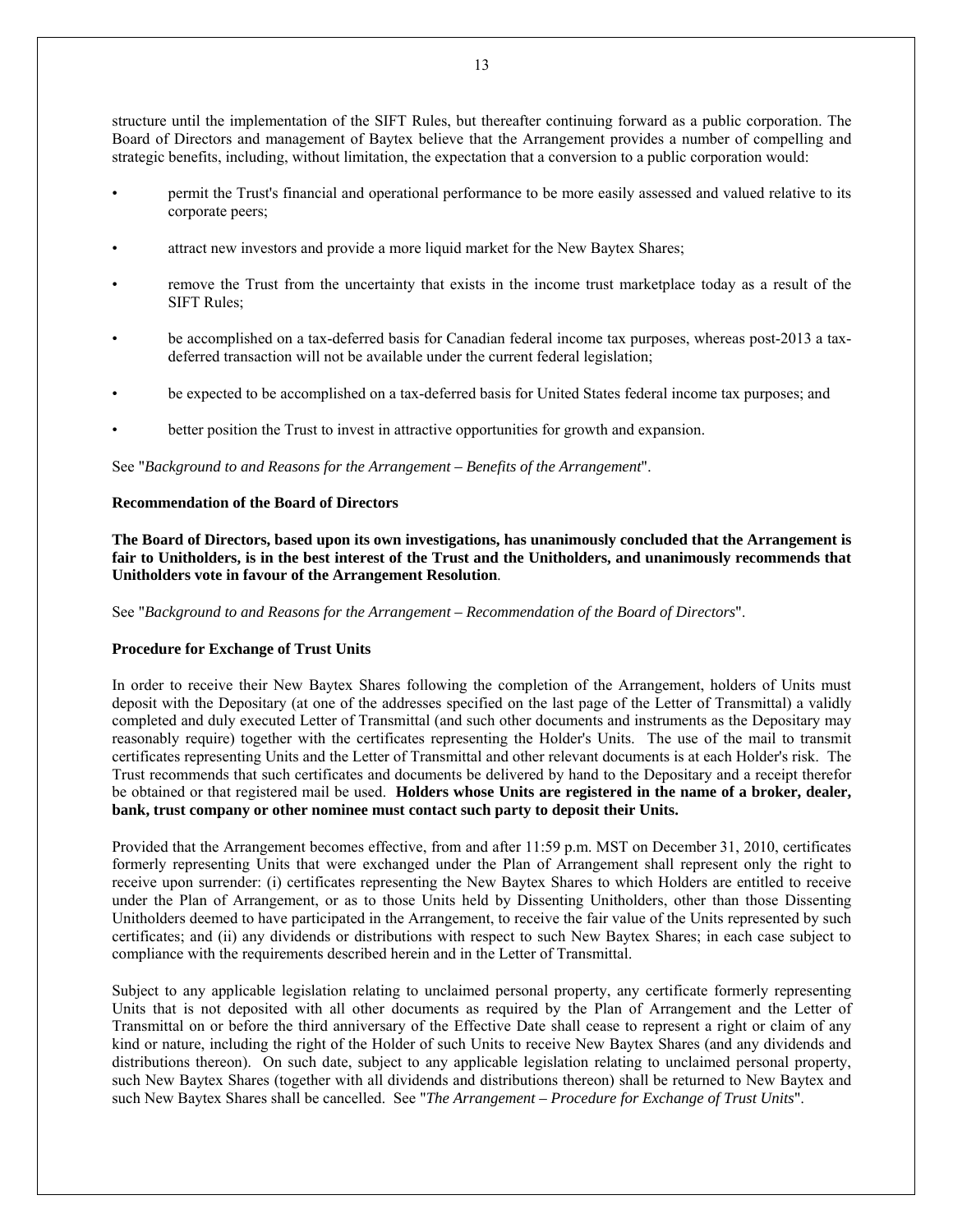### **Approvals**

### *Unitholder Approval*

Pursuant to the Interim Order, the number of votes required to pass the Arrangement Resolution shall be not less than two thirds of the votes cast by Unitholders, either in person or by proxy, at the Meeting. See "*The Arrangement – Approvals – Unitholder Approval*" and "*General Proxy Matters – Procedure and Votes Required*".

### *Court Approval*

Implementation of the Arrangement requires the approval of the Court. The application for the Final Order approving the Arrangement is scheduled for December 10, 2010 at 1:30p.m. (Calgary time), or as soon thereafter as counsel may be heard, at the Calgary Courts Centre,  $601 - 5$ <sup>th</sup> Street S.W., Calgary, Alberta. On the application, the Court will consider the fairness of the Arrangement. See "*The Arrangement – Approvals – Court Approvals*".

### *Stock Exchange Listing Approvals*

The TSX has conditionally approved the listing of the New Baytex Shares to be issued and made issuable pursuant to the Arrangement, subject to New Baytex fulfilling the requirements of the TSX. Baytex will apply to list the New Baytex Shares to be issued and made issuable pursuant to the Arrangement on the NYSE.

See "*The Arrangement – Approvals – Stock Exchange Listing Approvals*".

### **Right to Dissent**

**The following description of the right to dissent and appraisal to which Dissenting Unitholders are entitled is not a comprehensive statement of the procedures to be followed by a Dissenting Unitholder who seeks payment of the fair value of such Dissenting Unitholder's Units and is qualified in its entirety by the reference to the full text of the Interim Order, which is attached to this Information Circular as Appendix B, and the text of Section 191 of the ABCA, which is attached to this Information Circular as Appendix F. A Dissenting Unitholder who intends to exercise the right to dissent and appraisal should carefully consider and comply with the provisions of the ABCA, as modified by the Interim Order. Failure to strictly comply with the provisions of that section, as modified by the Interim Order, and to adhere to the procedures established therein may result in the loss of all rights thereunder.**

Pursuant to the Interim Order, a registered Unitholder is entitled, in addition to any other rights the holder may have, to dissent and to be paid the fair value of the Units held by the holder in respect of which the holder dissents, determined as of the close of business on the last Business Day before the day on which the resolution from which such holder dissents was adopted.

**Only registered Unitholders may dissent. Persons who are beneficial owners of Units registered in the name of a broker, custodian, nominee or other intermediary who wish to dissent should be aware that they may only do so through the registered owner of such Units. Accordingly, a beneficial owner of Units desiring to exercise Dissent Rights must make arrangements for the Units beneficially owned by that holder to be registered in the name of the Unitholder prior to the time the written objection to the Arrangement Resolution is required to be received by the Trust or, alternatively, make arrangements for the registered holder of such Units to dissent on behalf of the beneficial Unitholder. In such case, the written objection should set forth the number of Units covered by such written objection.** 

**A Dissenting Unitholder must send to the Trust a written objection to the Arrangement Resolution, which written objection must be received by the Trust, c/o its counsel, Burnet, Duckworth & Palmer LLP, 1400, 350 – 7th Avenue S.W., Calgary, Alberta, T2P 3N9, Attention: Jeffrey E. Sharpe, by 4:00 p.m. (Calgary time) on the second last Business Day immediately preceding the date of the Meeting or any adjournment thereof.**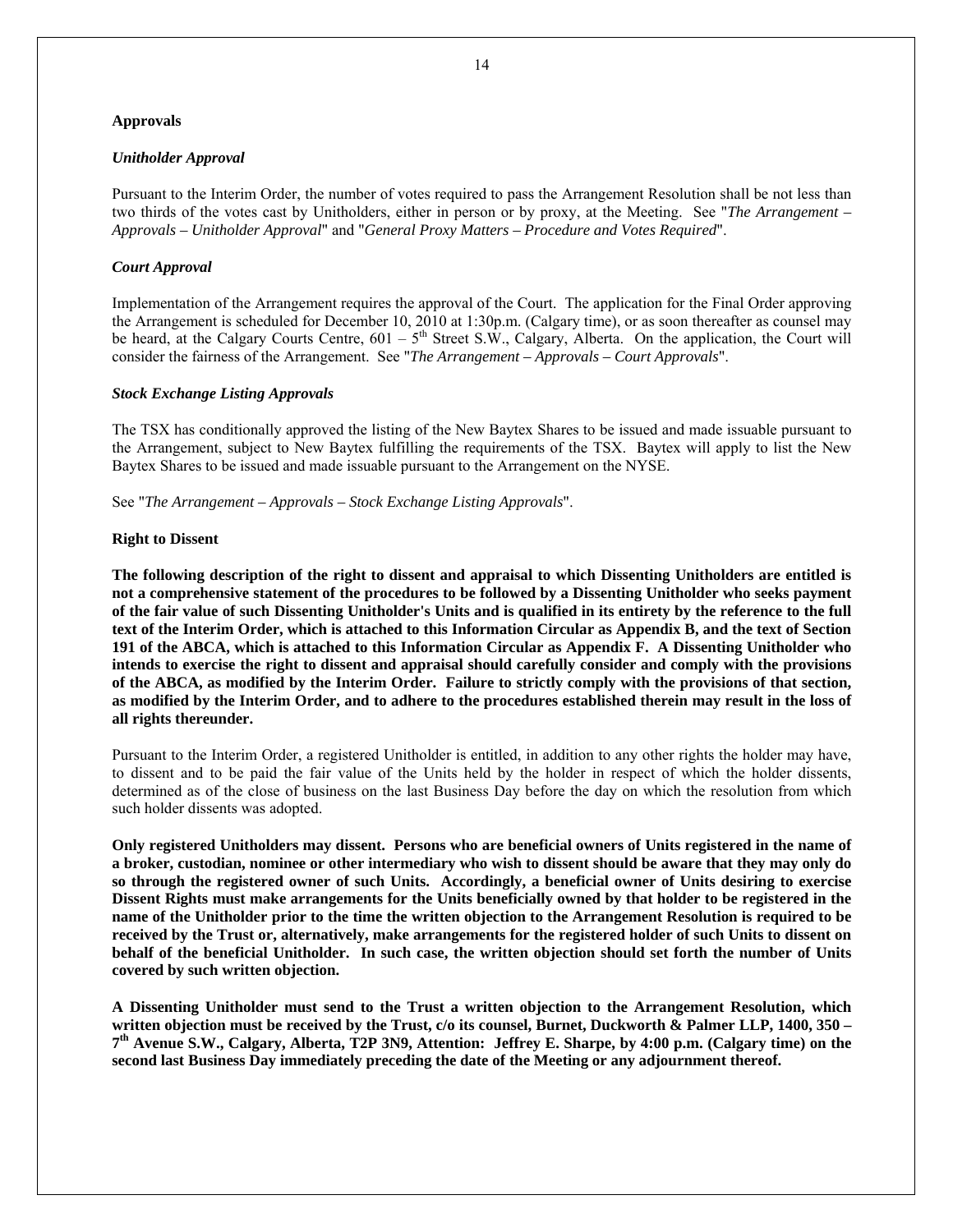**No Unitholder who has voted in favour of the Arrangement Resolution shall be entitled to dissent with respect to the Arrangement. A Dissenting Unitholder may only dissent with respect to all of the Units held by the Dissenting Unitholder, or alternatively may only dissent with respect to all of the Units held by the registered Dissenting Unitholder on behalf of any one beneficial Unitholder that are registered in the name of the registered Dissenting Unitholder.**

The Arrangement Agreement provides that, unless otherwise waived, it is a condition to the completion of the Arrangement that holders of not greater than five percent (5%) of the outstanding Units shall have exercised Dissent Rights in respect of the Arrangement that have not been withdrawn as of the Effective Date.

See "*The Arrangement – Right to Dissent*".

#### **Information Concerning the Baytex Parties**

The Trust is an open-ended investment trust created on July 24, 2003 under the laws of the Province of Alberta pursuant to the Trust Indenture. The Trustee has been appointed as trustee under the Trust Indenture. The Unitholders are the beneficiaries of the Trust. The Unitholders receive a monthly cash distribution that is derived from the producing oil and gas assets owned by the Trust's subsidiaries.

Baytex is a corporation amalgamated under the laws of the Province of Alberta that carries on the business of oil and natural gas exploration, development, acquisition and production in Western Canada. Baytex is the administrator of the Trust and is a wholly-owned subsidiary of the Trust.

New Baytex was incorporated on October 22, 2010 pursuant to the provisions of the ABCA, as a wholly-owned subsidiary of Baytex, for the sole purpose of participating in the Arrangement and has not carried on any business or conducted any operations to date other than entering into the Arrangement Agreement. See "*Information Concerning New Baytex*" and "*Appendix D - Information Concerning New Baytex*" for a more detailed description of New Baytex both before and after giving effect to the Arrangement.

Baytex ExchangeCo is a corporation formed pursuant to the provisions of the ABCA, as a wholly-owned subsidiary of the Trust. Baytex ExchangeCo is not actively carrying on business.

The head office of each of the Baytex Parties is located at Suite  $2800$ ,  $520 - 3<sup>rd</sup>$  Avenue S.W., Calgary, Alberta, T2P 0R3 and the registered office of each of Baytex, Baytex ExchangeCo and New Baytex is located at Suite 1400, 350 – 7<sup>th</sup> Avenue S.W., Calgary, Alberta, T2P 3N9.

See "*Information Concerning the Baytex Parties*".

#### **Canadian Federal Income Tax Considerations**

This Information Circular contains a summary of the principal Canadian federal income tax considerations applicable to certain Unitholders who transfer their Units to New Baytex and receive New Baytex Shares under the Arrangement. See "*Certain Canadian Federal Income Tax Considerations*". The comments below are qualified in their entirety by reference to such summary.

A Unitholder who transfers a Unit to New Baytex and receives a New Baytex Share under the Arrangement will generally be deemed to have: (i) disposed of the Unit for proceeds of disposition equal to the "cost amount" (as defined in the Tax Act) of such Unit to the Unitholder immediately before the disposition; and (ii) acquired the New Baytex Share received on the exchange at a cost equal to the cost amount to the Unitholder of the particular Unit so exchanged. As a result, Unitholders will generally not realize a capital gain or a capital loss on the transfer of their Units and receipt of New Baytex Shares.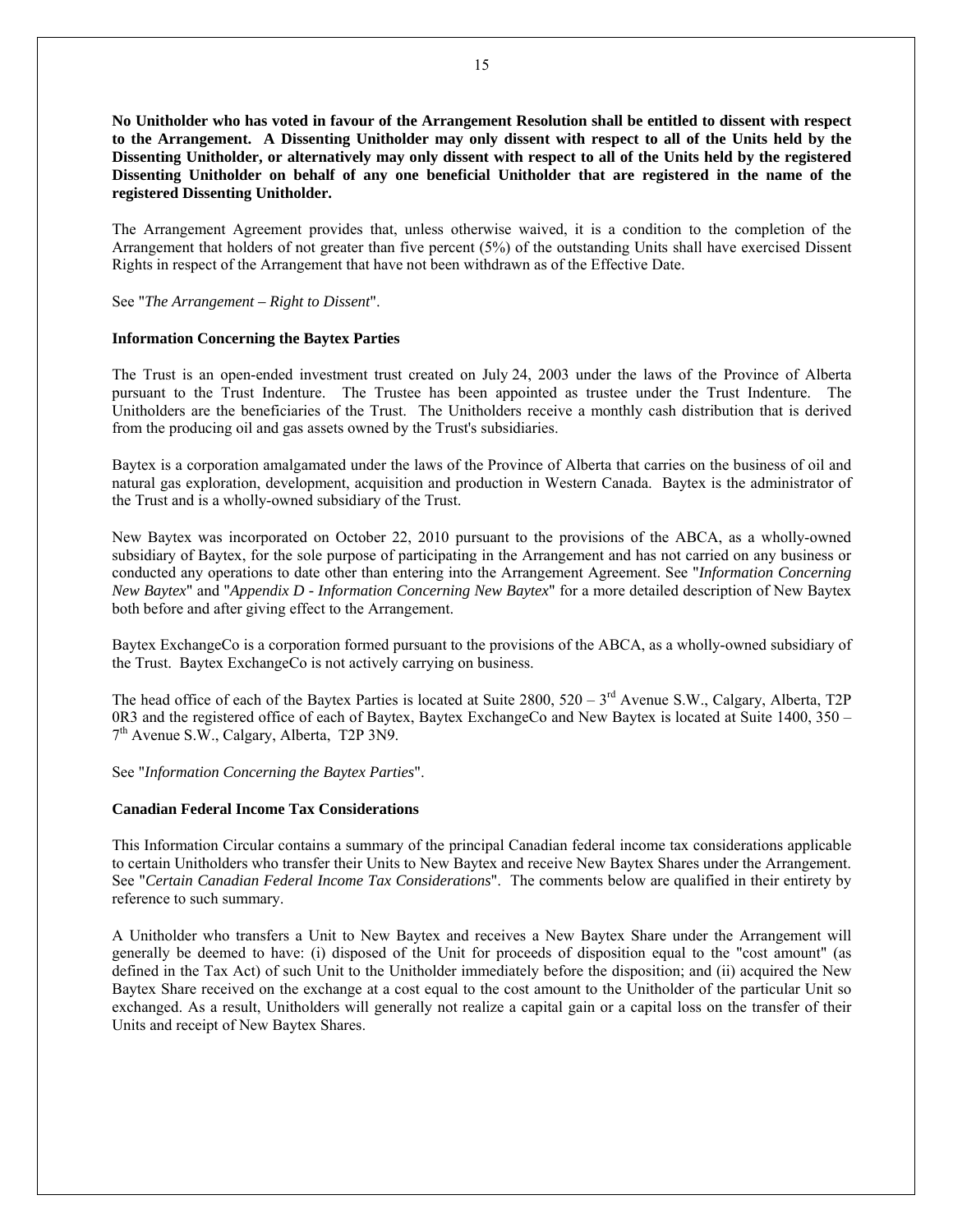## **United States Federal Income Tax Considerations**

Subject to the PFIC rules summarized below under "*Certain United States Federal Income Tax Considerations – Arrangement – PFIC Rules*", a United States Holder generally should not recognize a gain or loss upon the exchange of its Units for New Baytex Shares pursuant to the Arrangement. Such United States Holder's tax basis in New Baytex Shares received will equal its adjusted tax basis in the Units exchanged therefor and its holding period with respect to such New Baytex Shares will include the holding period for such Units.

Unitholders should read carefully the section entitled "*Certain United States Federal Income Tax Considerations*" in this Information Circular and should consult their own tax advisors regarding the tax considerations applicable to them in their particular circumstances.

The foregoing summary is qualified in its entirety by the more detailed discussion of U.S. federal income tax consequences of the Arrangement set forth under the heading "*Certain United States Federal Income Tax Considerations*".

### **Other Tax Considerations**

**This Information Circular does not address any tax considerations of the Arrangement other than certain Canadian and United States federal income tax considerations. Unitholders who are resident in jurisdictions other than Canada or the United States should consult their own tax advisors with respect to the tax implications of the Arrangement, including any associated filing requirements, in such jurisdictions and with respect to the tax implications in such jurisdictions of owning New Baytex Shares after the Arrangement. Unitholders should also consult their own tax advisors regarding provincial, state or territorial tax considerations of the Arrangement or of holding New Baytex Shares.**

### **Timing of Completion of the Arrangement**

If the Meeting is held as scheduled and is not adjourned, the Arrangement Resolution is approved by the requisite majority of Unitholders, and the other necessary conditions at that point in time are satisfied or waived, the Baytex Parties will apply for the Final Order approving the Arrangement on December 10, 2010. If the Final Order is obtained on December 10, 2010 in form and substance satisfactory to the Baytex Parties, and all other conditions set forth in the Arrangement Agreement are satisfied or waived, the Trust expects the Effective Date will be on or about December 31, 2010. It is not possible, however, to state with certainty when the Effective Date will occur. The Effective Date could be delayed for a number of reasons, including an objection before the Court at the hearing of the application for the Final Order.

### **Risk Factors**

Other than risk factors relating to the structure of the Trust, risk factors relating to the Trust and its subsidiaries will generally continue to apply to New Baytex after the Effective Date and will not be affected by the Arrangement. The risks associated with the Trust and its subsidiaries are described in the Trust AIF under the heading "*Risk Factors*", which are incorporated by reference into this Information Circular.

There are a number of additional risk factors relating to the Arrangement, the activities of New Baytex and the ownership of New Baytex Shares following the Effective Date which prospective investors should carefully consider. These risk factors are set forth under "*Risk Factors*" in this Information Circular and "*Risk Factors*" in "*Appendix D – Information Concerning New Baytex*".

Unitholders should carefully review and consider all risk factors, as well as the other information contained in the documents forming the Trust's public disclosure record, before making an investment decision. **Unitholders are encouraged to obtain independent legal, tax and investment advice in their jurisdiction of residence with respect to this Information Circular, the consequences of the Arrangement and the holding of Units and New Baytex Shares.**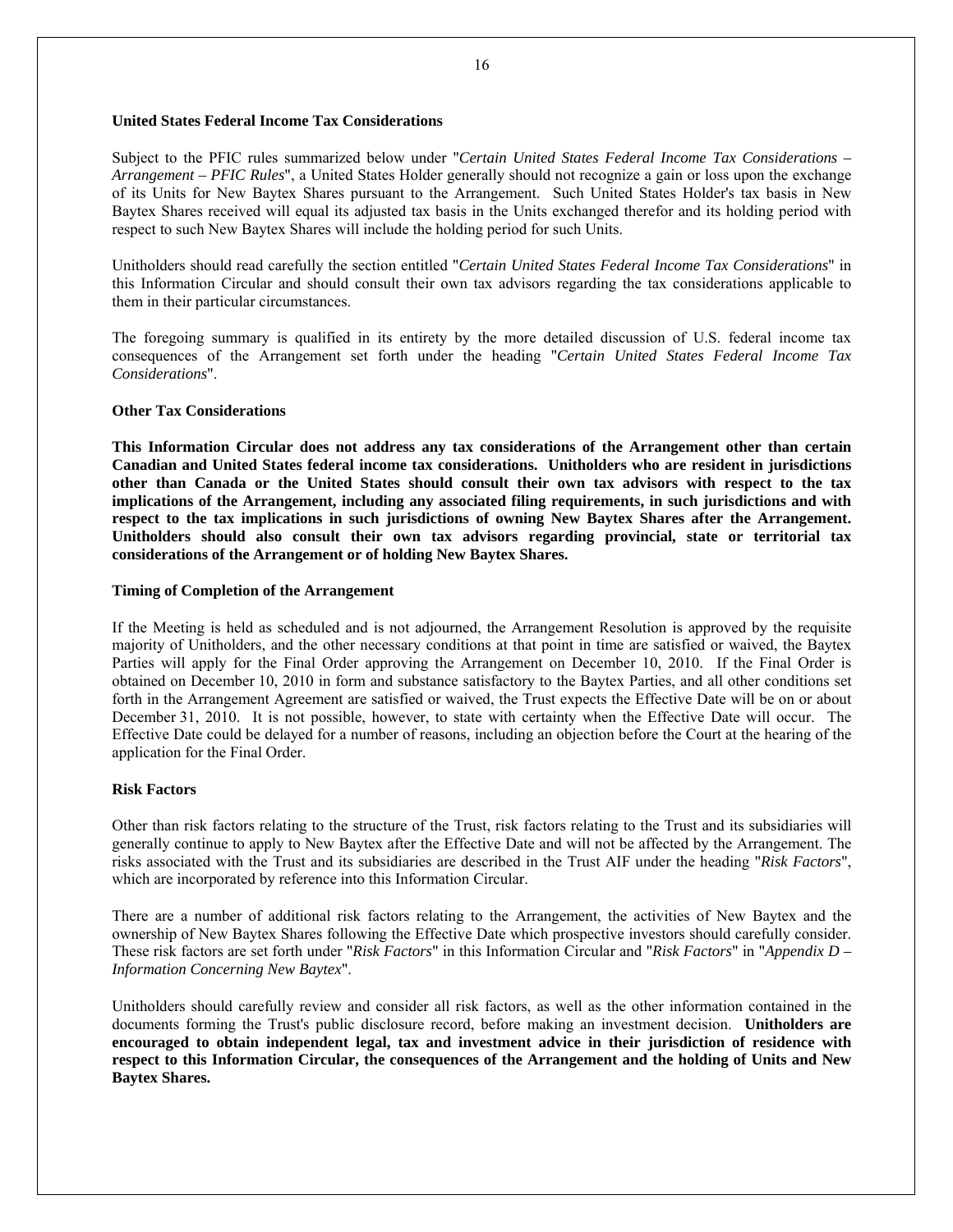#### 17

### **BACKGROUND TO AND REASONS FOR THE ARRANGEMENT**

#### **Background to and Reasons for the Arrangement**

On October 31, 2006, the Minister announced the SIFT Rules. The SIFT Rules will result in a tax being applied at the trust level on distributions of certain income from publicly traded mutual fund trusts at rates of tax comparable to the combined federal and provincial corporate tax and to treat such distributions as dividends to unitholders. The Minister announced that existing trusts would have a four year transition period and generally would not be subject to the new rules until 2011, provided such trusts experienced only "normal growth" and no "undue expansion" before then. The SIFT Rules had an immediate impact on the Canadian capital markets and resulted in a significant decline in trading prices for income trusts, royalty trusts and numerous other Canadian securities. Bill C-52, which received Royal Assent on June 22, 2007, contained legislation implementing the SIFT Rules.

On July 14, 2008, the Minister released specific proposals to amend the Tax Act that were intended to facilitate the conversion of mutual fund trusts into corporations without any undue tax consequences. These proposals were proclaimed in force on March 12, 2009.

Baytex's management and the Board of Directors continuously review the Trust's strategic objectives and options available to it in respect thereof to ensure that the Trust's capital structure is efficient and that Unitholder value is being maximized. Following the initial announcement of the SIFT Rules, management and the Board of Directors have continued to assess the potential impact and significance of the SIFT Rules to the Trust, including the impact upon the Trust's strategic objectives and alternatives. Among other things, management and the Board of Directors considered the various alternatives available to the Trust. Ultimately, management and the Board of Directors concluded that the best alternative available to the Trust was to convert to a corporate structure.

At a meeting held on October 8, 2010, management and the Board of Directors reviewed and discussed the principal terms and conditions of the proposed reorganization of the Trust into a corporate structure. After duly considering the financial and legal aspects and other considerations relating to the proposed reorganization, including the principal terms and conditions of the proposed Arrangement and the Board's duties and responsibilities to Unitholders and other stakeholders, the Board of Directors unanimously approved proceeding with the proposed conversion of the Trust into a growth and income oriented exploration and production company. At such meeting, the Board of Directors also recommended implementation by New Baytex of the Share Award Incentive Plan.

At a meeting held on October 25, 2010, the Board of Directors unanimously resolved to approve the contents of this Information Circular and its distribution to Unitholders. In connection with these approvals, the Board of Directors concluded that the Arrangement was fair to Unitholders, was in the best interest of the Trust and the Unitholders, and unanimously resolved to recommend that Unitholders vote their Units in favour of the Arrangement. The Board of Directors also authorized Baytex to enter into the Arrangement Agreement, on its own behalf and on behalf of the Trust. The Arrangement Agreement was entered into on October 25, 2010 and the Interim Order was obtained on October 26, 2010.

#### **Benefits of the Arrangement**

The Board of Directors and management of Baytex believe that the proposed reorganization of the Trust into a corporate structure will allow New Baytex to pursue its strategy of growing its production and asset base through internal property development and acquisitions with the objectives of providing monthly income to its Shareholders and creating long-term value for its Shareholders. Given the implementation of the SIFT Rules effective December 31, 2010, which result in the elimination of the value of the income fund structure at that time, the Board of Directors and management of Baytex believe that the best opportunity for creating value is to move to a corporate structure effective on or about December 31, 2010, allowing the Trust to continue to benefit from the income trust structure until the implementation of the SIFT Rules, but thereafter continuing forward as a public corporation. The Board of Directors and management of Baytex believe that the Arrangement provides a number of compelling and strategic benefits, including, without limitation, the expectation that a conversion to a public corporation would:

• permit the Trust's financial and operational performance to be more easily assessed and valued relative to its corporate peers;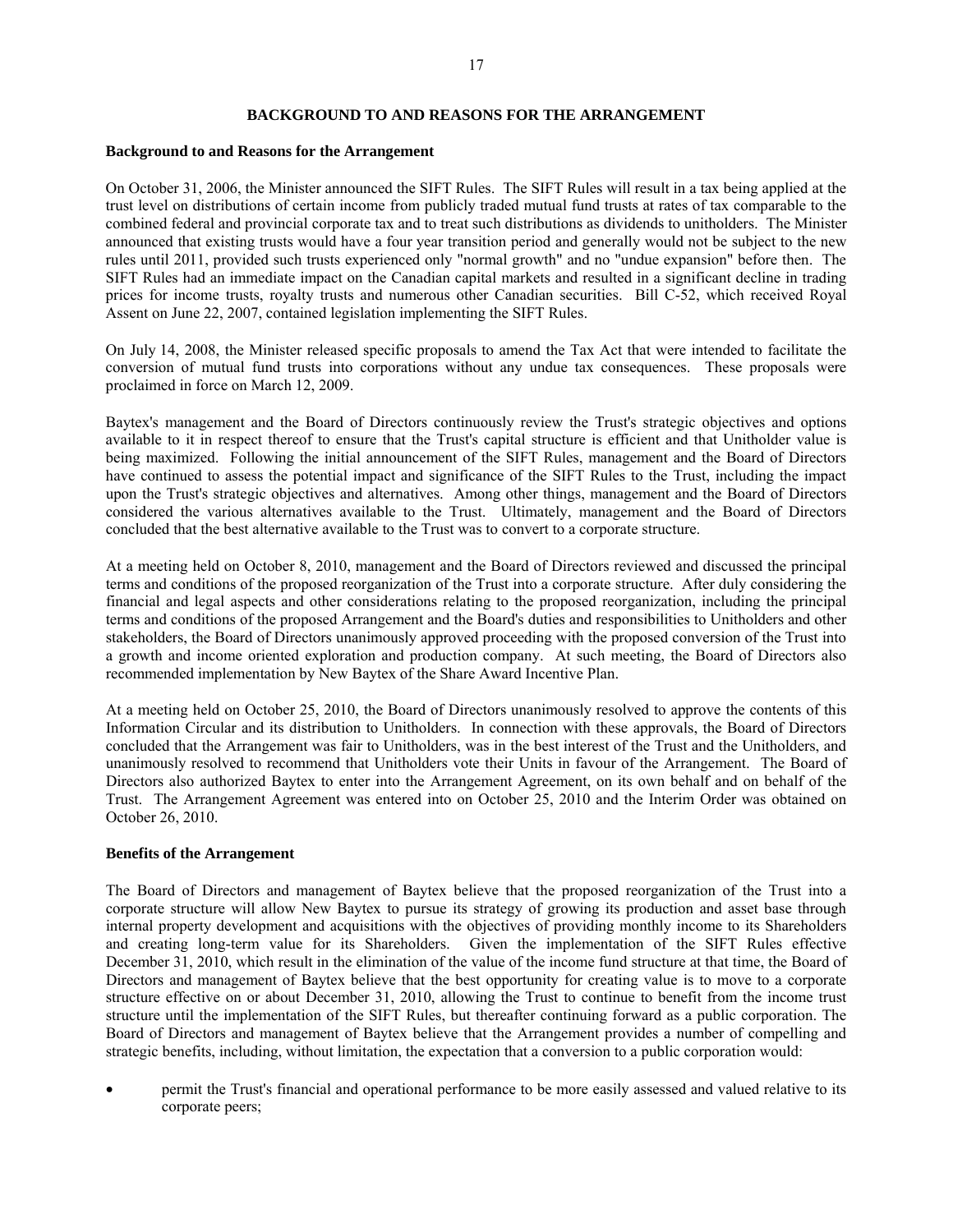- attract new investors and provide a more liquid market for the New Baytex Shares;
- remove the Trust from the uncertainty that exists in the income trust marketplace today as a result of the SIFT Rules;
- be accomplished on a tax-deferred basis for Canadian federal income tax purposes, whereas post-2013 a taxdeferred transaction will not be available under the current federal legislation;
- be expected to be accomplished on a tax-deferred basis for United States federal income tax purposes; and
- better position the Trust to invest in attractive opportunities for growth and expansion.

## **Recommendation of the Board of Directors**

**The Board of Directors, based upon its own investigations, has unanimously concluded that the Arrangement is fair to Unitholders, is in the best interest of the Trust and the Unitholders, and unanimously recommends that Unitholders vote in favour of the Arrangement Resolution**.

In reaching its conclusions and formulating its recommendation, the Board of Directors considered a number of factors in addition to those described elsewhere in this Information Circular, including, without limitation, the following:

- the purpose and anticipated benefits of the Arrangement described herein (see "*Background to and Reasons for the Arrangement*" and "*Benefits of the Arrangement*" above);
- a conversion to a corporate structure is expected to attract a broader investor base, which may reduce financing costs and increase equity valuations for New Baytex;
- a review of the Trust's strategic objectives and business plan and the optimal structure to maximize Unitholder value;
- the significant decline in trading prices for securities of income trusts, including the Trust, after the announcement of the SIFT Rules and the erosion of the premium that securities of income trusts were previously trading at, which allowed them to raise capital and make acquisitions on a more accretive basis;
- the impact of the SIFT Rules, which will remove the benefits of the trust structure for the Trust and Unitholders at the end of 2010;
- the Trust's need to access capital through bank borrowings and through debt and equity capital markets in order to finance growth opportunities in the most efficient and cost-effective manner;
- the fact that the Arrangement and the restructuring contemplated therein will not trigger any change of control or other payments under employment or similar arrangements for the benefit of directors, officers or employees of the Trust or Baytex, and will not result in the acceleration of the vesting of Incentive Rights;
- the fact that as a result of the structure of the Arrangement, holders of Units will maintain the same proportionate interest in New Baytex, the ongoing corporate entity, as they currently hold in the Trust;
- the fact that holders of New Baytex Shares are expected to receive dividends in the form of "eligible dividends" for the purposes of the Tax Act;
- the Arrangement must receive the approval of the Unitholders and the Court, and the Unitholders will be afforded Dissent Rights in a manner consistent with Section 191 of the ABCA, as modified by the Interim Order; and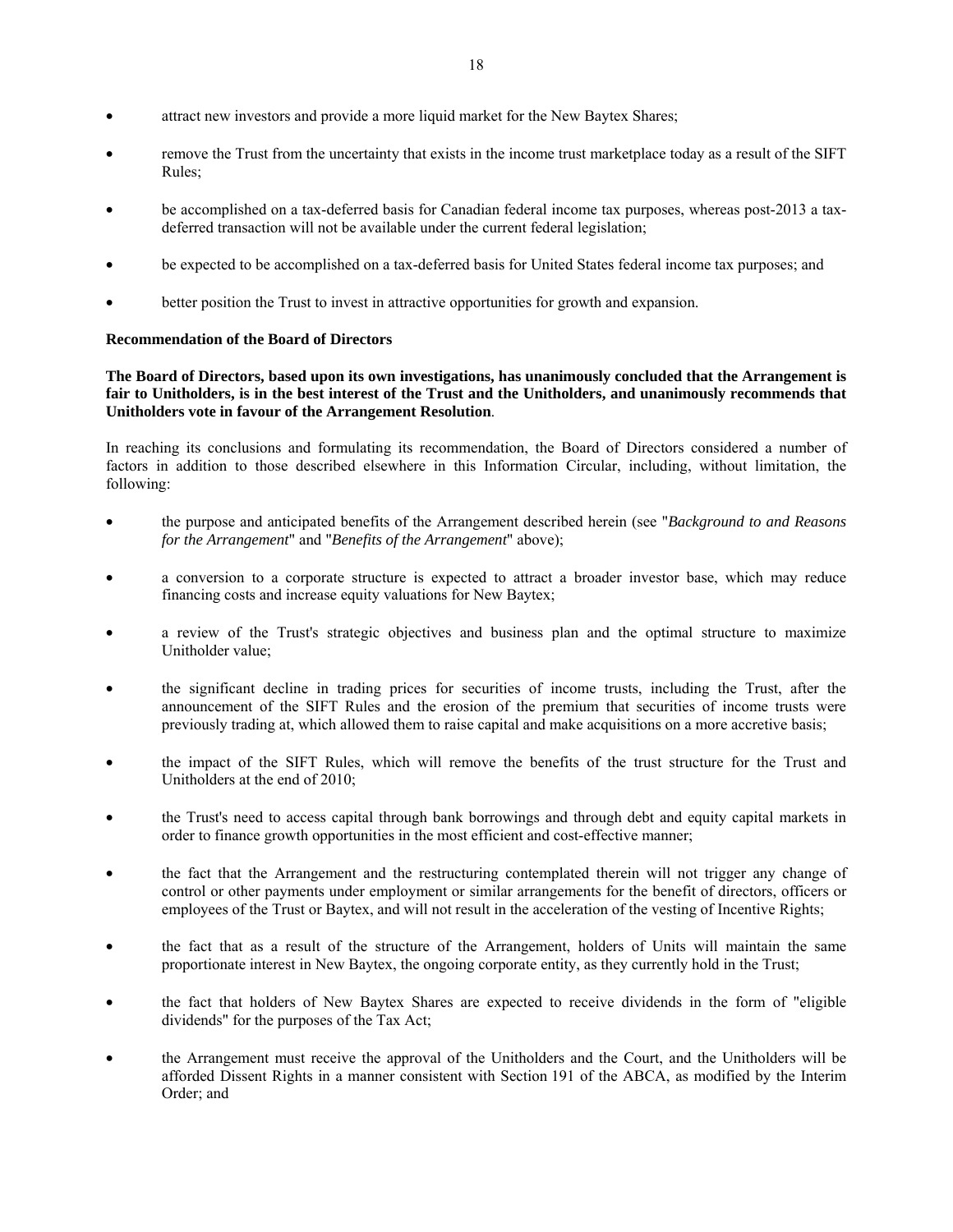the advice of external legal counsel.

The foregoing discussion of the information and factors considered and given weight by the Board is not intended to be exhaustive. In reaching the determination to approve and recommend the Arrangement Resolution, the Board did not assign any relative or specific weight to the factors that were considered, and individual directors may have given different weight to each factor. There are risks associated with the Arrangement, including that some of the potential benefits set forth in this Information Circular may not be realized or that there may be significant costs associated with realizing such benefits. See "*Risk Factors*" in this Information Circular.

All of the directors and officers of Baytex, who directly or indirectly own, or exercise control or direction over, an aggregate of 1,594,130 Units, representing approximately 1.4% of the outstanding Units, have indicated that they will vote their Units in favour of the Arrangement Resolution.

## **THE ARRANGEMENT**

## **General**

The Arrangement will result in the reorganization of the Trust into New Baytex, which will be a public oil and natural gas exploration, exploitation, development, acquisition and production company, operating under the name "Baytex Energy Corp." which, together with its subsidiaries, will carry on the business presently carried on by the Trust through its subsidiaries.

The reorganization of the Trust into a corporate structure will allow New Baytex to pursue its strategy of growing its production and asset base through internal property development and acquisitions with the objectives of providing monthly income to its Shareholders and creating long-term value for its Shareholders. See "*Appendix D – Information Concerning New Baytex – Description of Business – Operations*".

New Baytex will retain the current management team and personnel from Baytex and will continue to be led by Raymond T. Chan as Executive Chairman and Anthony W. Marino as President and Chief Executive Officer. The current members of the board of directors of Baytex will form the board of directors of New Baytex. The Arrangement will not trigger any change of control or other termination payments pursuant to any employment agreements or arrangements for the benefit of directors, officers or employees of the Trust or Baytex. See "*Appendix D – Information Concerning New Baytex – Directors and Executive Officers*".

### **Effect of the Arrangement on Unitholders**

Under the Arrangement, Unitholders will receive one New Baytex Share for each one Unit held.

## **Dividend Policy of New Baytex**

Upon completion of the Arrangement, it is expected that New Baytex will adopt a monthly dividend policy whereby a dividend will be paid on or about the 15<sup>th</sup> day of the month that follows the end of each month to shareholders of record at the end of such month. The dividend policy is expected to follow the general corporate philosophy of financial self sufficiency whereby, over the long term, development capital expenditures and dividend payments are planned to be financed from internally generated funds from operations. As such, the amount of future cash dividends, if any, will be subject to the discretion of the Board of Directors of New Baytex and may vary depending on a variety of factors and conditions existing from time to time, including fluctuations in commodity prices, production levels, capital expenditure requirements, debt service requirements, operating costs, royalty burdens, foreign exchange rates and the satisfaction of solvency tests imposed by the *Business Corporations Act* (Alberta) for the declaration and payment of dividends. Baytex's practice has been to review the level of the distribution at least annually as capital spending requirements are evaluated. This review has typically occurred in December in connection with the presentation of the annual budget for the ensuing year to the Board of Directors of Baytex, with changes, if any, to the distribution level being announced following that meeting. Under current operating conditions and commodity prices, Baytex believes the current distribution level of \$0.18 per Unit per month can be maintained as a dividend subsequent to the completion of the Arrangement.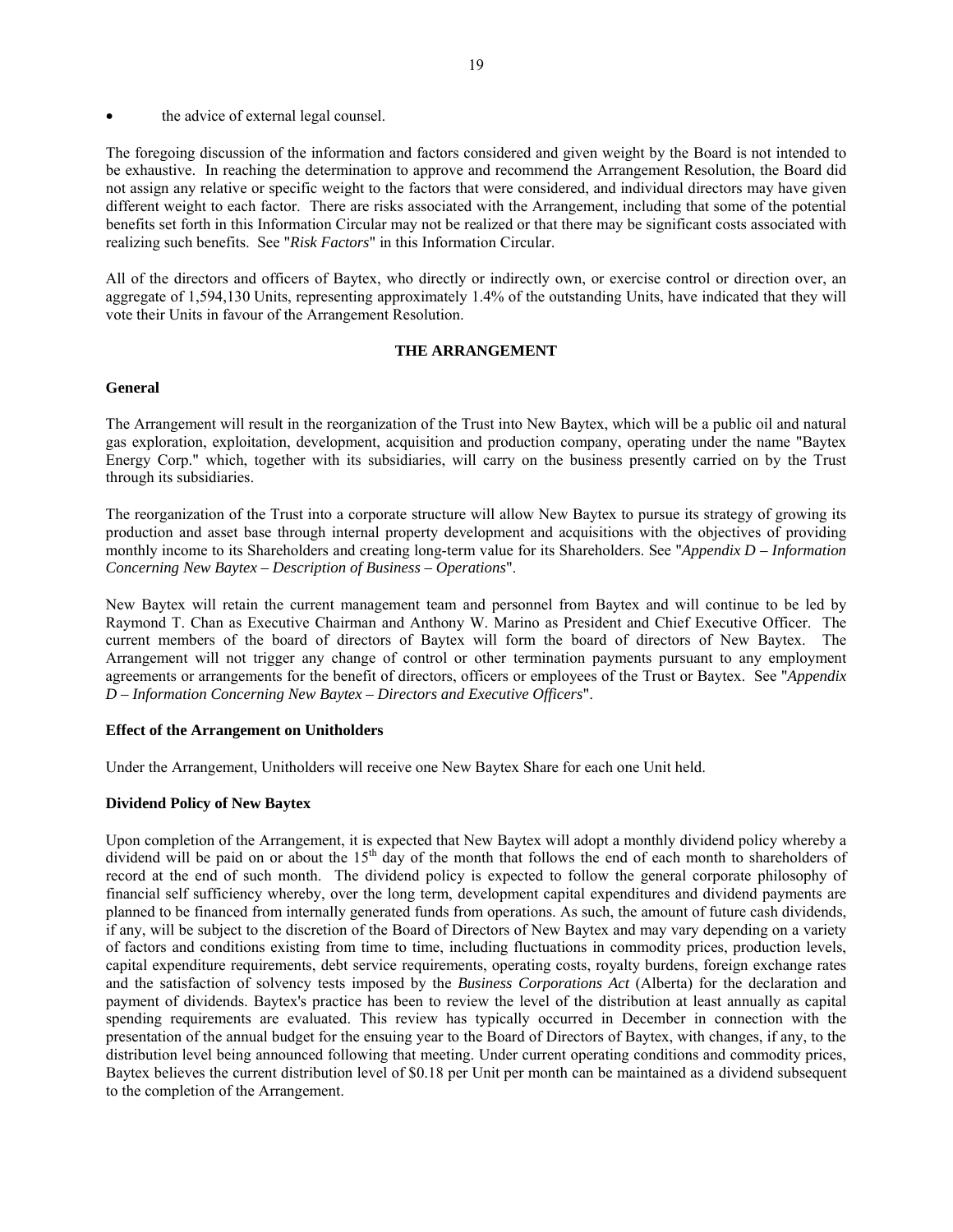**Although it is expected that dividends of New Baytex will qualify as "eligible dividends" for the purposes of the Tax Act, and thus qualify for the enhanced gross-up and tax credit regime available to certain holders of New Baytex Shares, no assurances can be given that all dividends will be designated as "eligible dividends" or qualify as "eligible dividends".** 

See "*The Arrangement – Effect of the Arrangement on Unitholders*", "*The Arrangement – Details of the Arrangement – Arrangement Steps*", "*The Arrangement – Procedure for Exchange of Trust Units*", "*Certain Canadian Federal Income Tax Considerations*" and "*Certain United States Federal Income Tax Considerations*".

## **Effect of the Arrangement on Holders of Incentive Rights**

In connection with the formation of the Trust in 2003, the Unitholders approved the adoption of the Incentive Plan pursuant to which Incentive Rights may be granted to the directors, officers, employees and other service providers of the Trust and its subsidiaries. The Incentive Plan was amended in 2005, 2007 and 2009 with the approval of the Unitholders.

As at October 26, 2010, the Trust had an aggregate of 6,152,387 Incentive Rights outstanding under the Incentive Plan. The following table summarizes the number of Incentive Rights granted under the Incentive Plan during 2008, 2009 and 2010 (to October 26):

| Period                              | <b>Incentive Rights</b> | <b>Weighted Average Trust Units</b> | Burn Rate $(1)$ |
|-------------------------------------|-------------------------|-------------------------------------|-----------------|
|                                     | <b>Granted</b>          | <b>Outstanding</b>                  |                 |
| 2008                                | 2.838,000               | 91.683.000                          | 3.10%           |
| 2009                                | .844.000                | 104.894.000                         | .76%            |
| 2010 (to October 26) <sup>(2)</sup> | 175.400                 | 11.066.000                          | $0.16\%$        |

Notes:

- (1) The Burn Rate for a given period is calculated by dividing the number of Incentive Rights granted during such period by the weighted average number of Units outstanding during such period.
- (2) Other than the granting of up to 25,000 Incentive Rights to new employees or other service providers, the Trust will not make any new grants under the Incentive Plan during the period commencing on the date of this Information Circular and ending on December 31, 2010. If the Arrangement Resolution and the Share Award Incentive Plan Resolution are passed by the Unitholders at the Meeting, the Share Award Incentive Plan will become the long term incentive plan for New Baytex, the outstanding Incentive Rights will be exchanged for the New Incentive Rights which will be governed by the terms of the Transition Incentive Plan, the Incentive Plan will be terminated and no further grants will be made under the Transition Incentive Plan. See "*Other Matters to be Considered at the Meeting – Approval of the Share Award Incentive Plan*".

Pursuant to the terms of the Incentive Plan, the Arrangement constitutes a capital reorganization which will result in each holder of Incentive Rights exchanging their Incentive Rights for New Incentive Rights on a one-for-one basis. The New Incentive Rights will be subject to the terms of the Transition Incentive Plan. The Transition Incentive Plan is substantially similar to the Incentive Plan other than amendments necessary to reflect:

- (a) the entitlement of holders to receive New Baytex Shares instead of Trust Units;
- (b) the exercise price, as currently calculated for outstanding Incentive Rights, will be carried forward under the Transition Incentive Plan and, if applicable, future adjustments to the exercise price after the Effective Date will be based on dividends paid on New Baytex Shares rather than distributions paid on Units;
- (c) the ability of holders not subject to taxation in the United States to elect at the time of exercise whether or not they want the exercise price of the New Incentive Rights being exercised to be reduced by the amount of distribution paid on the Units and dividends paid on the New Baytex Shares subsequent to the grant date; and
- (d) the administration of the Transition Incentive Plan will upon completion of the Arrangement be carried out by New Baytex as opposed to Baytex.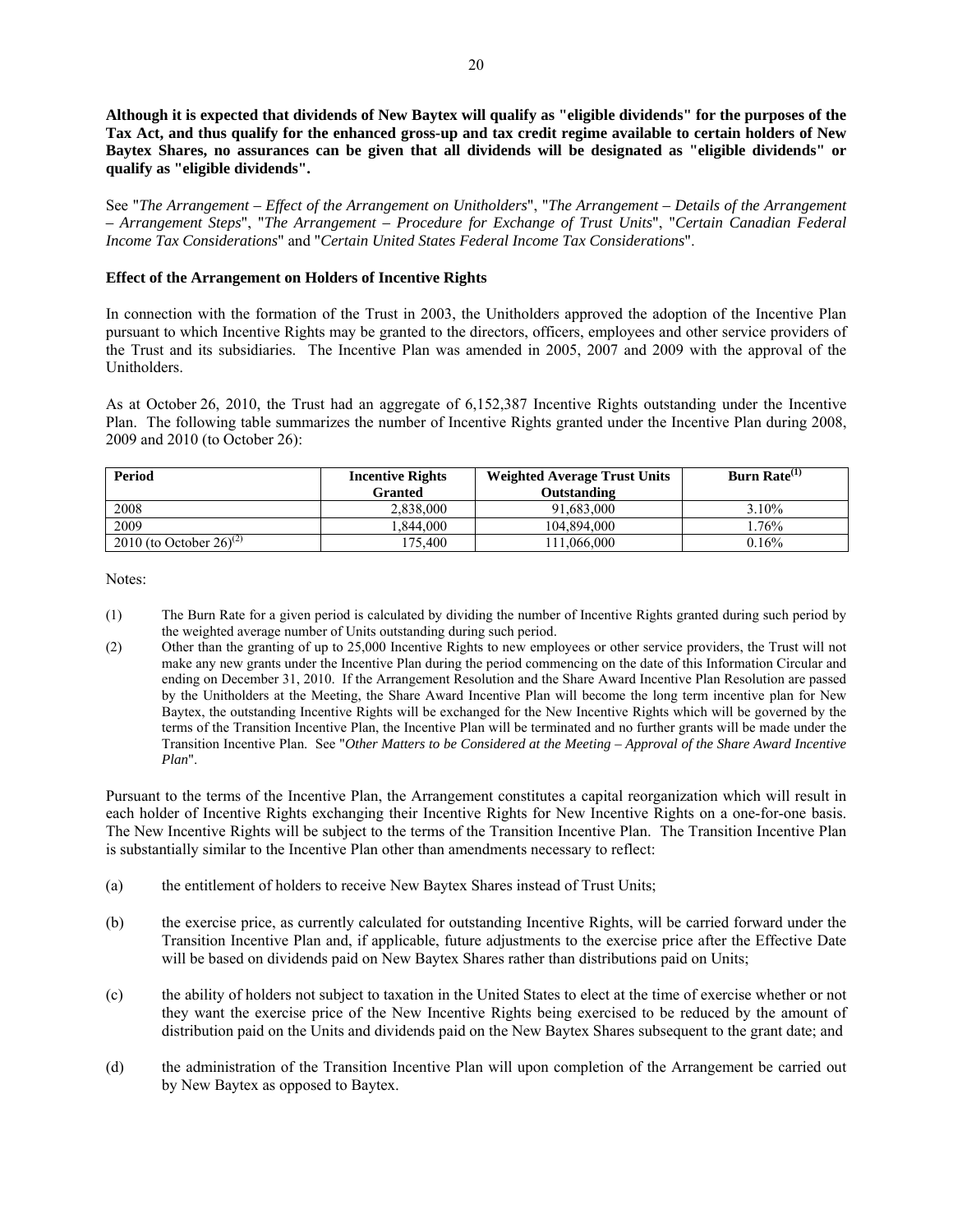For a summary of the Incentive Plan, see the section of the Trust AGM Circular entitled "*Executive Compensation – Trust Unit Rights Incentive Plan*", which is incorporated by reference herein.

The transactions contemplated by the Arrangement will not result in a change of control for purposes of the Incentive Plan.

If the Arrangement Resolution is passed by the Unitholders at the Meeting, the Unitholders will be asked to consider and, if deemed advisable, to approve the Share Award Incentive Plan. See "*Other Matters to be Considered at the Meeting – Approval of the Share Award Incentive Plan*". If the Share Award Incentive Plan Resolution is passed by the Unitholders at the Meeting, the Share Award Incentive Plan will become the long term incentive plan for New Baytex and no further grants will be made under the Transition Incentive Plan.

## **Effect of the Arrangement on Holders of Income Tracking Units**

In November 2009, each of Baytex and Baytex Energy USA Ltd. adopted the Income Tracking Unit Plan which allows them to grant to employees who are U.S. persons a right to receive "tracking units" which are designed to deliver a stream of income equivalent to the distributions paid on the Trust Units.

In the event that the Arrangement is completed, New Baytex will be the successor to the Trust for purposes of the Income Tracking Unit Plan and each time New Baytex declares a dividend on the New Baytex Shares, the accrued value of each "tracking unit" outstanding on the record date for such dividend shall increase by an equivalent amount.

For a summary of the Income Tracking Unit Plan, see the section of the Trust AGM Circular entitled "*Executive Compensation – Income Tracking Unit Plan*", which is incorporated by reference herein.

The transactions contemplated by the Conversion will not result in a change of control for purposes of the Income Tracking Unit Plan.

### **Effect of the Arrangement on the DRIP**

Pursuant to the Arrangement, the New DRIP shall become effective, all participants in the DRIP will be deemed to be participants in the New DRIP without any further action on their part, and all declared but unpaid distributions of the Trust will be automatically applied, on behalf of such deemed participants, to the purchase of New Baytex Shares in accordance with the terms and conditions of the New DRIP.

## **Effect of the Arrangement on the Series A Debentures**

Under the Arrangement and in accordance with the terms of the Series A Debentures, New Baytex, the Series A Debenture Guarantors and Valiant Trust Company will enter into the Amended and Restated Series A Debenture Indenture, pursuant to which, among other things, New Baytex will assume all of the rights and obligations of the Trust under the Series A Debenture Indenture and the Series A Debenture Guarantors shall ratify and confirm the **Guarantees** 

### **Effect of the Arrangement on the Convertible Debentures**

The Convertible Debentures were issued on June 6, 2005 in the aggregate principal amount of \$100 million. As at October 25, 2010, approximately \$5,070,000 principal amount remains outstanding. The Convertible Debentures are convertible to Units at a conversion price of \$14.75 per Unit and mature at the close of business on December 31, 2010 at which time they are due and payable. Any Convertible Debentures not converted prior to their maturity will be repaid by the Trust in accordance with their terms.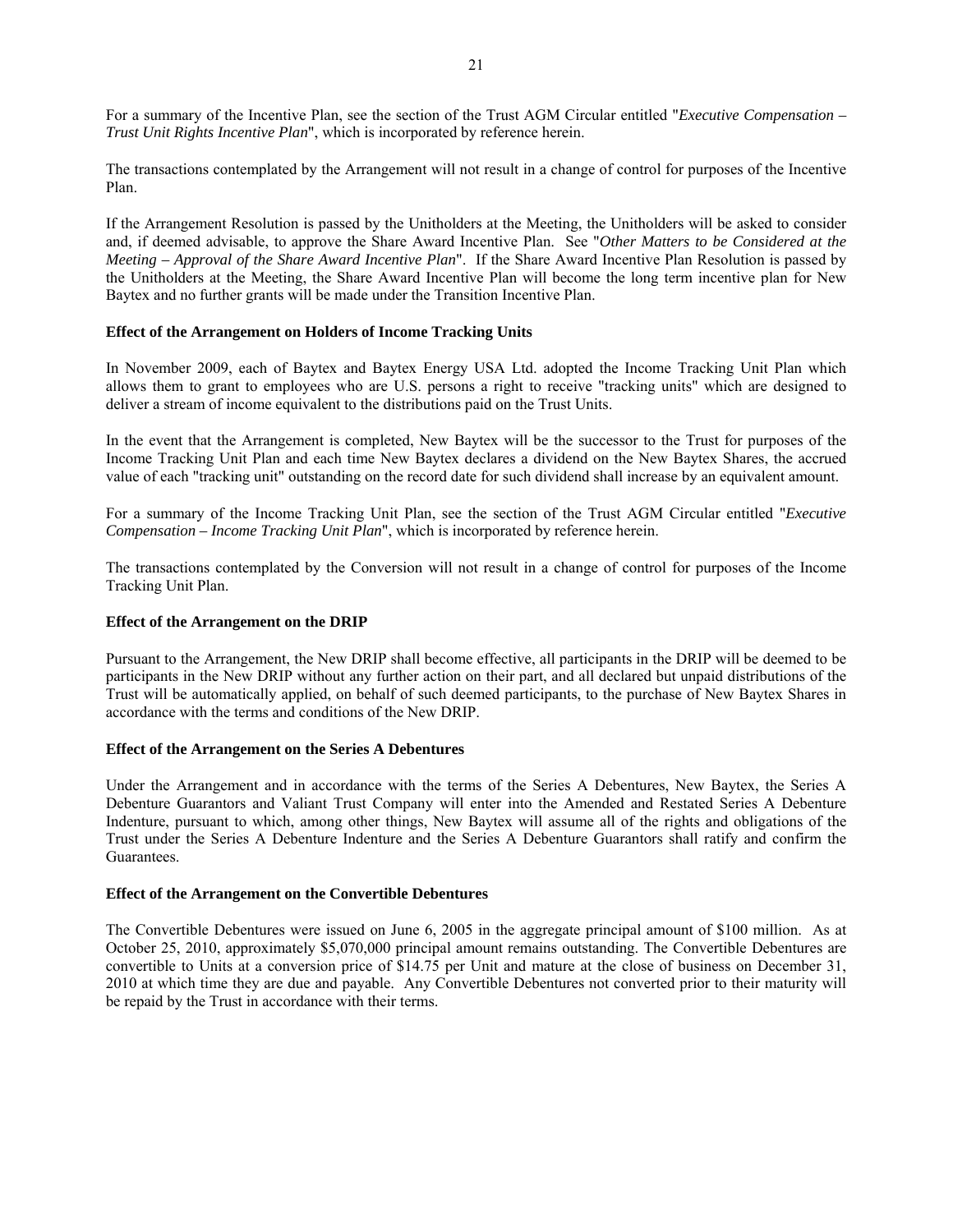### **Details of the Arrangement**

#### *Arrangement Steps*

Pursuant to the Arrangement, commencing after the Effective Time, each of the events set out below shall occur and shall be deemed to occur in the following order on the dates and at the times specified without any further act or formality, except as otherwise provided in the Plan of Arrangement:

#### *Amendment to Trust Indenture*

(a) at 4:57 p.m. on the Effective Date, the Trust Indenture shall be amended to the extent necessary to facilitate the Arrangement and also as provided in the Arrangement Agreement;

### *Dissenting Unitholders*

(b) at 4:59 p.m. on the Effective Date, the Units held by Dissenting Unitholders who have exercised Dissent Rights which remain valid immediately prior to 4:59 p.m. on the Effective Date shall, as of 4:59 p.m. on the Effective Date, be deemed to have been transferred to the New Baytex and cancelled and cease to be outstanding, and as of 4:59 p.m. on the Effective Date, such Dissenting Unitholders shall cease to have any rights as Unitholders of the Trust other than the right to be paid the fair value of their Units by New Baytex;

### *Final Distributions to Unitholders*

(c) at 5:00 p.m. on the Effective Date, the Trust shall determine the names of the Unitholders of record at such time and those Unitholders shall be entitled to receive the Distribution declared on or about December 15, 2010 to holders of record on December 31, 2010, which distribution shall be payable on or about January 17, 2011;

#### *Exchange of Units for New Baytex Shares*

(d) at 11:59 p.m. on the Effective Date, each Unit shall be sold, assigned and transferred to New Baytex (free of any claims) in exchange for New Baytex Shares on the basis of one New Baytex Share for each Unit so sold, assigned and transferred;

*Stated Capital of the New Baytex Shares* 

(e) at 11:59 p.m. on the Effective Date, the aggregate amount allocated to the stated capital in respect of the New Baytex Shares issued under subsection 3.1(d) shall be \$1.4 billion;

#### *Redemption of New Baytex Shares*

(f) at 11:59 p.m. on the Effective Date, the New Baytex Share held by Baytex shall be redeemed by New Baytex for an amount equal to the Baytex Unit Fair Market Value and such New Baytex Share shall be cancelled;

### *Incentive Plan*

- (g) at 11:59 p.m. on the Effective Date:
	- (i) the Transition Incentive Plan shall become effective, and
	- (ii) each Incentive Right shall be exchanged for a New Incentive Right in accordance with the terms of the Incentive Plan;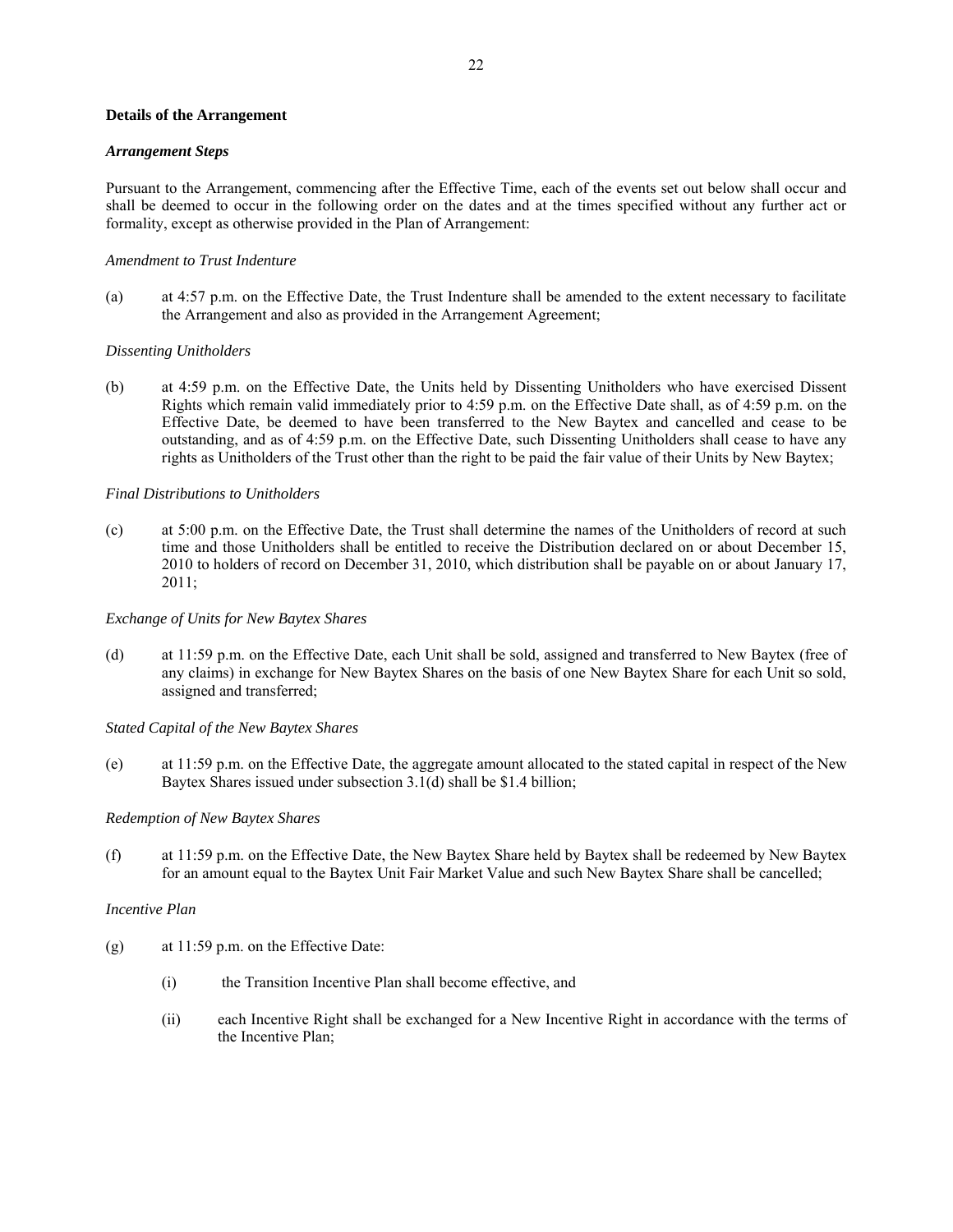#### *New DRIP*

(h) at 11:59 p.m. on the Effective Date, the New DRIP shall become effective, all participants in the DRIP will be deemed to be participants in the New DRIP without any further action on their part and any declared but unpaid Distributions to a person deemed to be a participant in the New DRIP will be automatically applied to the purchase of New Baytex Shares in accordance with the terms and conditions of the New DRIP;

## *Dissolution of the Trust*

- (i) at 12:01 a.m. on January 1, 2011, all of the property and assets of the Trust (including, without limitation, the Baytex Common Shares, the Baytex ExchangeCo Common Shares and the Notes) shall be transferred to New Baytex and New Baytex shall assume all of the liabilities and obligations of the Trust (including, without limitation, the liabilities and obligations of the Trust in respect of the Series A Debentures and any declared but unpaid Distributions);
- (j) at 12:01 a.m. on January 1, 2011, New Baytex shall assume all of the obligations of the Trust under the Series A Debentures and the Series A Debenture Indenture, and the Amended and Restated Series A Debenture Indenture shall become effective;
- (k) at 12:01 a.m. on January 1, 2011, the Trust shall be dissolved and shall thereafter cease to exist and the Trust Indenture shall be terminated; and

#### *Amalgamation of Baytex and Baytex ExchangeCo*

- (l) at 12:01 a.m. on January 1, 2011, Baytex and Baytex ExchangeCo shall be amalgamated and continued as one corporation, AmalgamationCo, in accordance with the following:
	- (i) the stated capital of all of the Baytex ExchangeCo Common Shares shall be reduced, in each case, to \$1.00 in aggregate immediately prior to the amalgamation;
	- (ii) the articles of AmalgamationCo shall be the same as the articles of Baytex ExchangeCo and the name of AmalgamationCo shall be "Baytex Energy Ltd.";
	- (iii) the Baytex ExchangeCo Common Shares shall be cancelled without any repayment of capital;
	- (iv) the Exchangeable Shares held by Baytex ExchangeCo shall be cancelled;
	- (v) the property of each of the amalgamating corporations shall continue to be the property of AmalgamationCo;
	- (vi) AmalgamationCo shall continue to be liable for the obligations of each of the amalgamating corporations;
	- (vii) any existing cause of action, claim or liability to prosecution of each of the amalgamating corporations shall be unaffected;
	- (viii) any civil, criminal or administrative action or proceeding pending by or against each of the amalgamating corporations may be continued to be prosecuted by or against AmalgamationCo;
	- (ix) a conviction against, or ruling, order or judgment in favour of or against, each of the amalgamating corporations may be enforced by or against AmalgamationCo;
	- (x) the Articles of Amalgamation of AmalgamationCo shall be deemed to be the Articles of Incorporation of AmalgamationCo and the Certificate of Amalgamation of AmalgamationCo shall be deemed to be the Certificate of Incorporation of AmalgamationCo;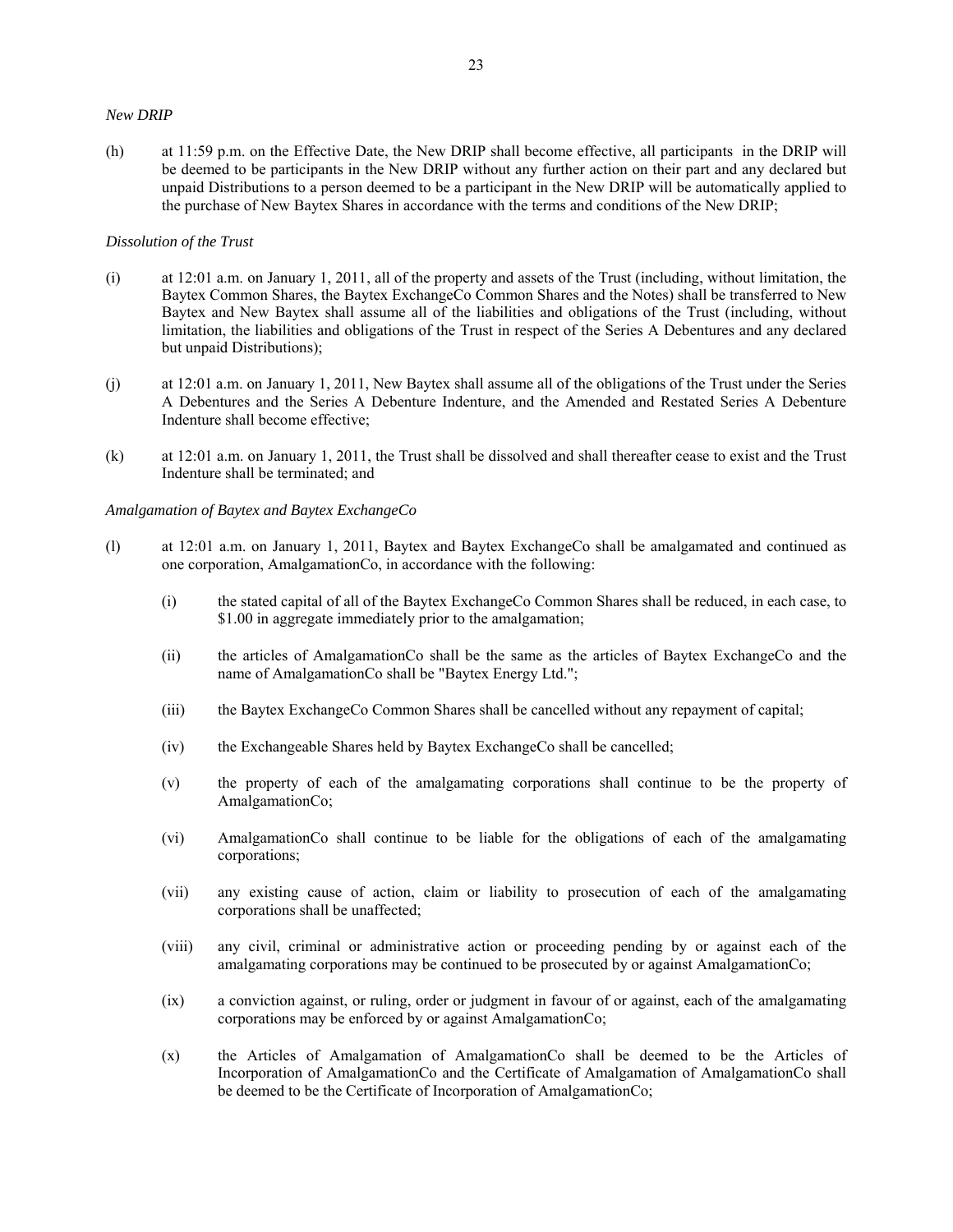- (xi) the by-laws of AmalgamationCo shall be the by-laws of Baytex ExchangeCo until repealed, amended, altered or added to;
- (xii) the first directors of AmalgamationCo shall be the directors of Baytex;
- (xiii) the first officers of AmalgamationCo shall be the officers of Baytex;
- (xiv) the registered office of AmalgamationCo shall be the registered office of Baytex; and
- (xv) the amalgamation shall be deemed to be effective at 12:01 a.m. on January 1, 2011 and articles of amalgamation shall be filed with the Registrar to be effective on such day;

provided that if any of the foregoing steps fails to occur or be completed then all of such steps will be deemed not to have occurred.

The Baytex Parties each reserve the right to amend, modify and/or supplement the Plan of Arrangement from time to time at any time prior to the Effective Time provided that any such amendment, modification or supplement must be contained in a written document that is: (i) agreed to by each of the Baytex Parties; (ii) filed with the Court and, if made following the Meeting, approved by the Court; and (iii) communicated to Unitholders in the manner required by the Court (if so required). Any amendment, modification or supplement to the Plan of Arrangement may be made following the Effective Time by the agreement of Baytex and New Baytex; provided that, it concerns a matter which, in the reasonable opinion of Baytex and New Baytex is of an administrative nature required to better give effect to the implementation of the Plan of Arrangement and is not adverse to the financial or economic interests of any former holder of Units.

#### *Post Arrangement Structure*

The following diagram illustrates the simplified organizational structure of New Baytex immediately following the completion of the Arrangement.

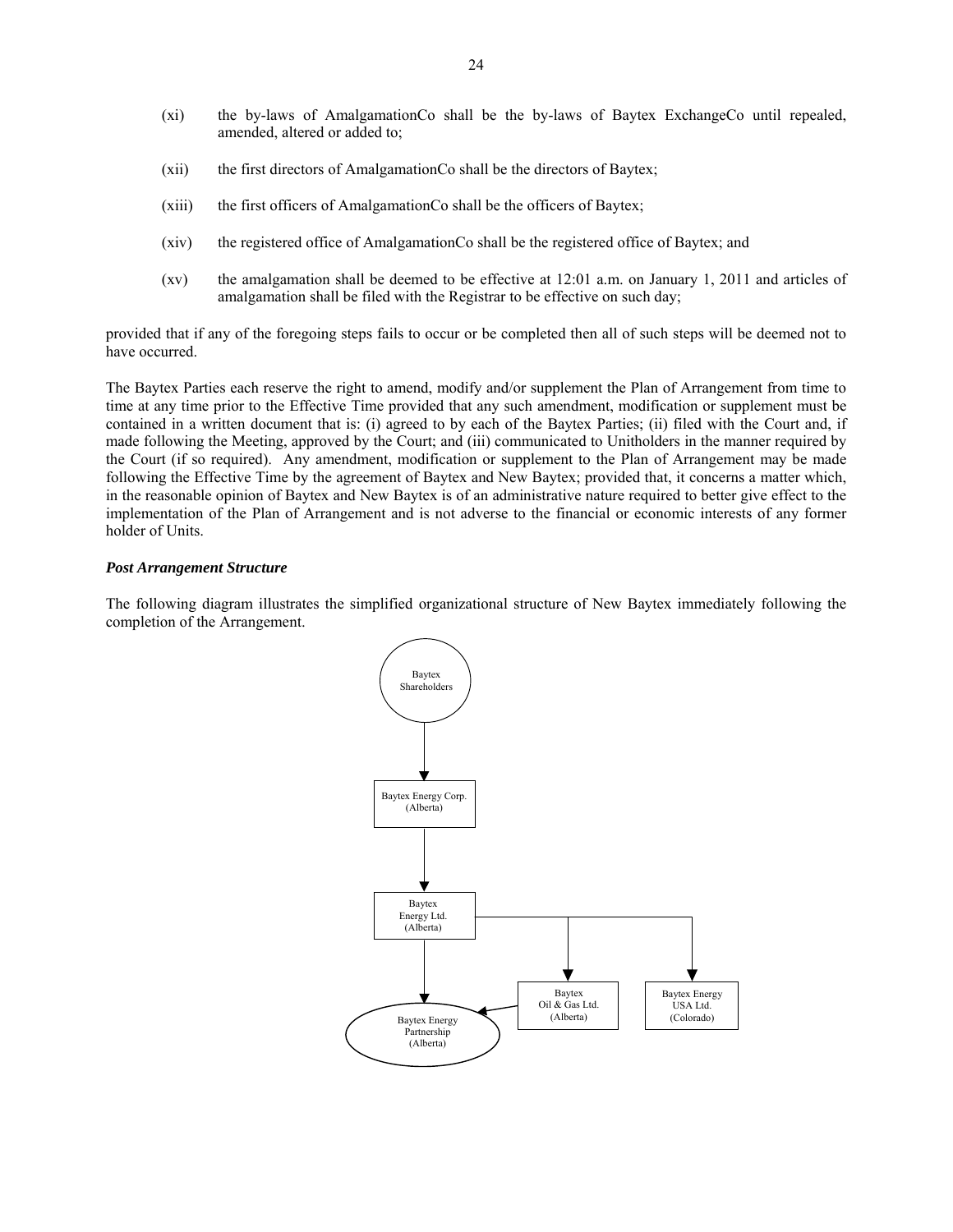Immediately following the completion of the Arrangement, an aggregate of approximately 112.7 million New Baytex Shares will be issued and outstanding (assuming no Dissent Rights are exercised and assuming that no Units are issued subsequent to the date of this Information Circular and prior to the Effective Time).

### **Procedure for the Arrangement Becoming Effective**

The Arrangement is proposed to be carried out pursuant to the Trust Indenture and Section 193 of the ABCA. The following procedural steps must be taken for the Arrangement to become effective:

- (a) the Arrangement must be approved by the Unitholders voting in person or by proxy at the Meeting;
- (b) the Arrangement must be approved by the Court pursuant to the Final Order;
- (c) all conditions precedent to the Arrangement, including those set forth in the Arrangement Agreement, must be satisfied or waived by the appropriate parties; and
- (d) the Final Order, Articles of Arrangement and related documents, in the form prescribed by the ABCA, must be filed with the Registrar and the Certificate must be issued by the Registrar.

### **Approvals**

### *Unitholder Approval*

Pursuant to the Interim Order, the number of votes required to pass the Arrangement Resolution shall be not less than two thirds of the votes cast by Unitholders, either in person or by proxy, at the Meeting. See "*General Proxy Matters – Procedure and Votes Required – Arrangement Resolution*".

Notwithstanding the foregoing, the Arrangement Resolution proposed for consideration by the Unitholders authorizes the Board of Directors, without further notice to or approval of such Unitholders, subject to the terms of the Arrangement, to amend or terminate the Arrangement Agreement or the Plan of Arrangement, or to revoke the Arrangement Resolution at any time prior to the filing of the Articles of Arrangement giving effect to the Arrangement. The full text of the Arrangement Resolution is attached as **Appendix A** to this Information Circular.

### *Court Approvals*

### *Interim Order*

On October 26, 2010, the Court granted the Interim Order facilitating the calling of the Meeting and prescribing the conduct of the Meeting and other matters. The Interim Order is attached as **Appendix B** to this Information Circular.

### *Final Order*

The ABCA provides that a statutory arrangement requires Court approval. Subject to the terms of the Arrangement Agreement, and if the Arrangement Resolution is approved by Unitholders at the Meeting in the manner required by the Interim Order, the Baytex Parties will make application to the Court for the Final Order.

The application for the Final Order approving the Arrangement is scheduled for December 10, 2010 at 1:30 p.m. (Calgary time), or as soon thereafter as counsel may be heard, at the Calgary Courts Centre,  $601 - 5$ <sup>th</sup> Street S.W., Calgary, Alberta. At the hearing, any Unitholder and any other interested party who wishes to participate or to be represented or to present evidence or argument may do so, subject to filing with the Court and serving upon the Trust a Notice of Intention to Appear together with any evidence or materials which such party intends to present to the Court **on or before noon (Calgary time) on December 2, 2010. Service of such notice shall be effected by service upon**  the solicitors for the Trust: Burnet, Duckworth & Palmer LLP, 1400, 350 – 7<sup>th</sup> Avenue S.W., Calgary, Alberta **T2P 3N9 Attention: Jeffrey E. Sharpe. See "***Notice of Petition***".**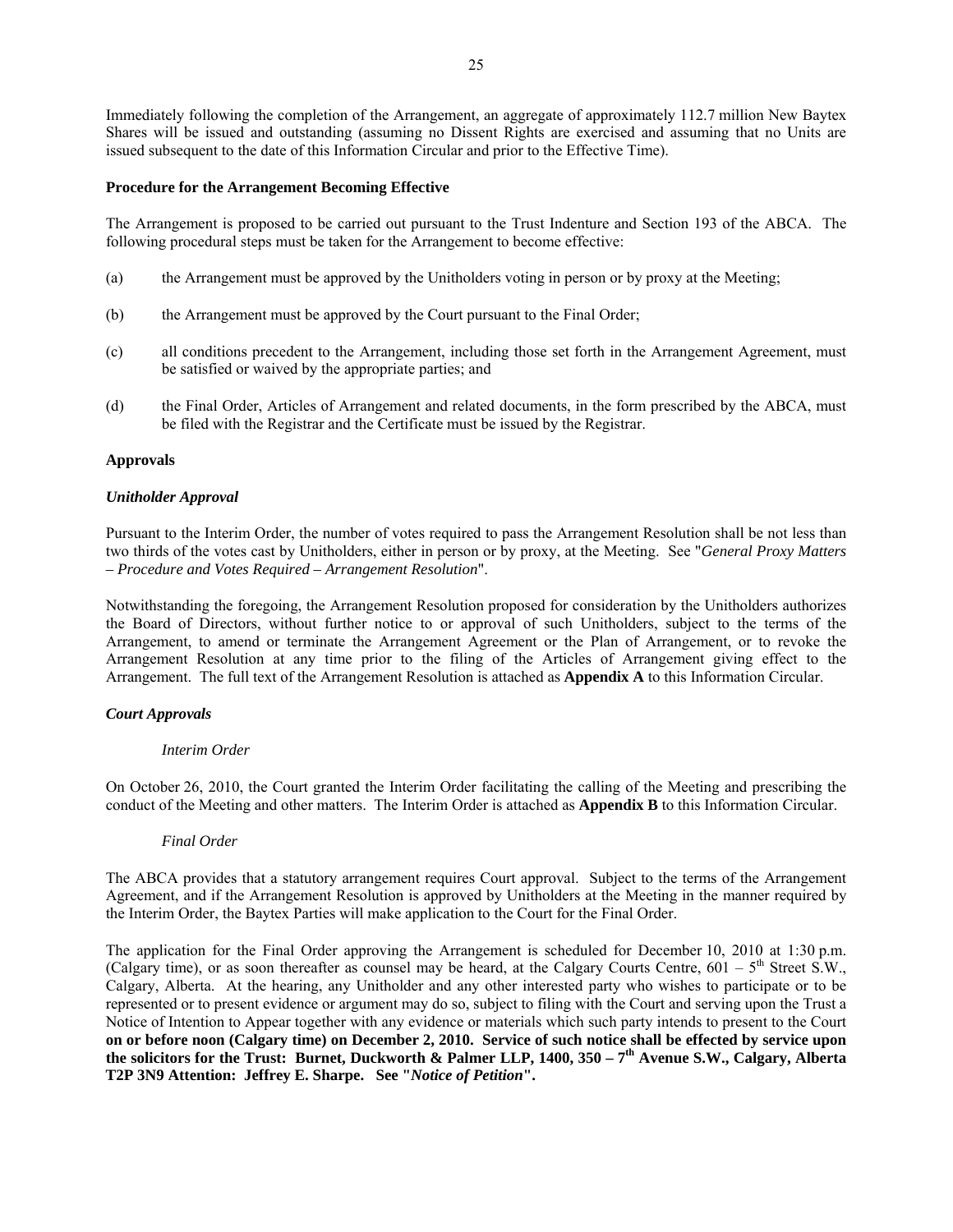The offer and sale of the New Baytex Shares issuable to Unitholders in exchange for their securities pursuant to the Arrangement have not been and will not be registered under the 1933 Act, in reliance upon the exemption from registration provided by Section  $3(a)(10)$  thereof. The Court has been advised that if the terms and conditions of the Arrangement are approved by the Court, the issuance of the New Baytex Shares issuable to Unitholders pursuant to the Arrangement will not require registration under the 1933 Act pursuant to Section 3(a)(10) thereof.

The Trust has been advised by its counsel, Burnet, Duckworth & Palmer LLP, that the Court has broad discretion under the ABCA when making orders with respect to the Arrangement and that the Court will consider, among other things, the fairness and reasonableness of the Arrangement, both from a substantive and a procedural point of view. The Court may approve the Arrangement, either as proposed or as amended, in any manner the Court may direct, subject to compliance with such terms and conditions, if any, as the Court thinks fit. Depending upon the nature of any required amendments, the Trust may determine not to proceed with the Arrangement.

# *Stock Exchange Listing Approvals*

The TSX has conditionally approved the listing of the New Baytex Shares to be issued and made issuable pursuant to the Arrangement, subject to New Baytex fulfilling the requirements of the TSX. Baytex will apply to list the New Baytex Shares to be issued and made issuable pursuant to the Arrangement on the NYSE.

## **Arrangement Agreement**

The Arrangement is being effected pursuant to the Arrangement Agreement. The Arrangement Agreement contains covenants and various conditions precedent to completion of the Arrangement.

# **The Arrangement Agreement is attached as Appendix C to this Information Circular and reference is made thereto for the full text thereof.**

## *Conditions Precedent to the Arrangement*

The respective obligations of the Baytex Parties to consummate the transactions contemplated by the Arrangement Agreement, and in particular the Arrangement, are subject to the satisfaction, on or before the Effective Date or such other time specified, of a number of conditions, any of which may be waived by the mutual consent of such parties without prejudice to their right to rely on any other of such conditions. These conditions include:

- (a) the Arrangement Resolution shall have been approved by the requisite number of votes cast by the Unitholders at the Meeting in accordance with the Trust Indenture, the Interim Order and any applicable regulatory requirements;
- (b) the Final Order shall have been granted in form and substance satisfactory to the Baytex Parties, acting reasonably, not later than December 31, 2010, or such later date as the parties may agree to;
- (c) the Articles of Arrangement and all necessary related documents, in form and substance satisfactory to the Baytex Parties, acting reasonably, shall have been accepted for filing by the Registrar together with the Final Order in accordance with subsection 193(9) of the ABCA;
- (d) no material action or proceeding shall be pending or threatened by any person, company, firm, governmental authority, regulatory body or agency and there shall be no action taken under any existing applicable law or regulation, nor any statute, rule, regulation or order which is enacted, enforced, promulgated or issued by any court, department, commission, board, regulatory body, government or governmental authority or similar agency, domestic or foreign, that:
	- (i) makes illegal or otherwise directly or indirectly restrains, enjoins or prohibits the Arrangement or any other transactions contemplated in the Arrangement Agreement; or
	- (ii) results in a judgment or assessment of material damages directly or indirectly relating to the transactions contemplated in the Arrangement Agreement;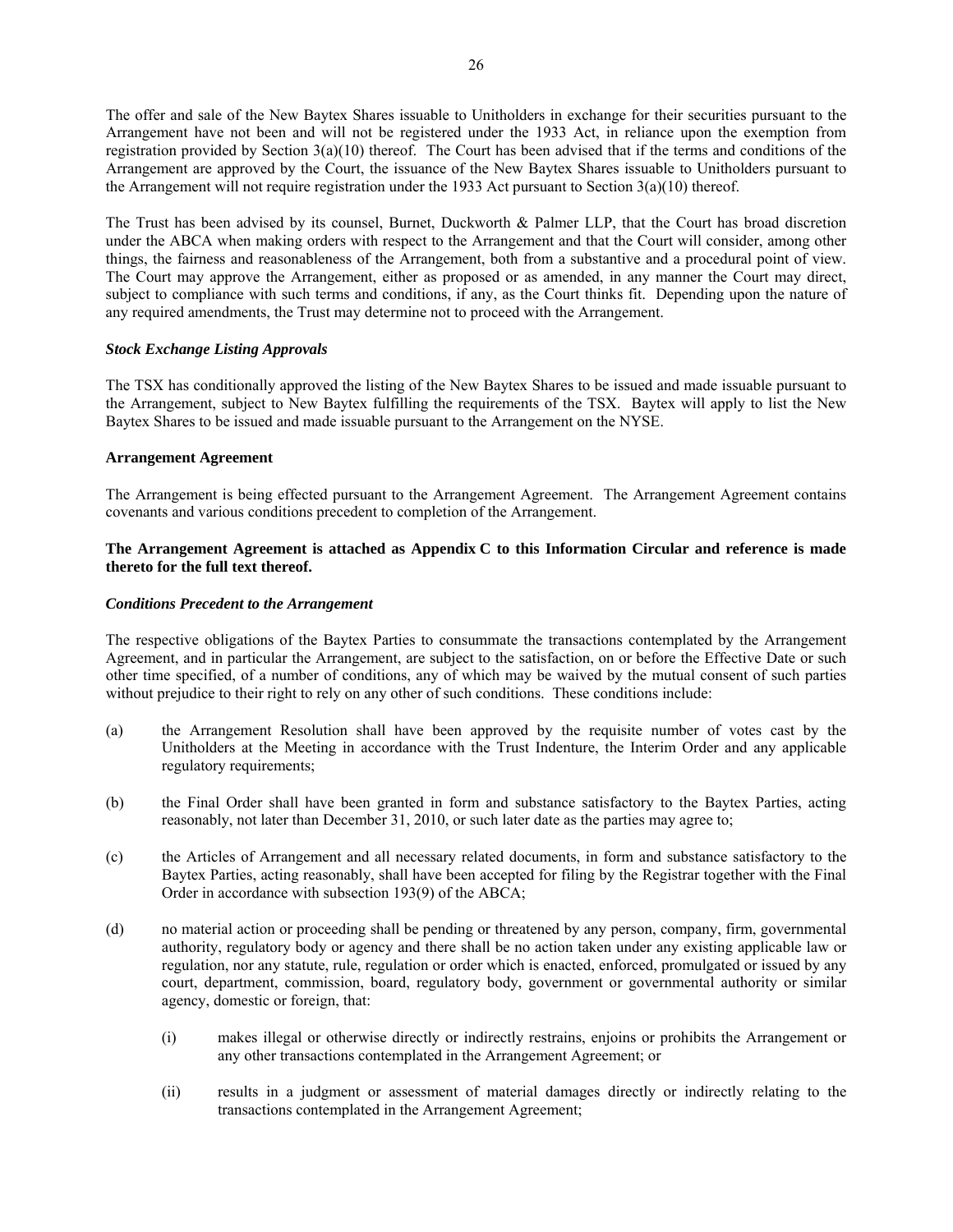- (e) all necessary material third party and regulatory consents, approvals and authorizations with respect to the transactions contemplated in the Arrangement Agreement shall have been completed or obtained;
- (f) the TSX shall have conditionally approved the listing of the Common Shares to be issued and made issuable pursuant to the Arrangement, subject only to the filing of required documents which cannot be filed prior to the Effective Date;
- (g) the NYSE shall have approved the listing of the Common Shares to be issued and made issuable pursuant to the Arrangement; and
- (h) each of the covenants, acts and undertakings of each of the Baytex Parties to be performed or complied with on or before the Effective Date pursuant to the terms of the Arrangement Agreement shall be duly performed or complied with.

Upon the conditions being fulfilled or waived, the Baytex Parties intend to file a copy of the Final Order and the Articles of Arrangement with the Registrar under the ABCA, together with such other materials as may be required by the Registrar, in order to give effect to the Arrangement.

## *Amendment and Termination*

The Arrangement Agreement may, at any time and from time to time before or after the Meeting, be amended in any respect whatsoever by written agreement of the Baytex Parties without further notice to or authorization on the part of their respective Unitholders or shareholders; provided that any such amendment that changes the consideration to be received by the Unitholders pursuant to the Arrangement is brought to the attention of the Court before approval of the Final Order and is subject to such requirements as may be ordered by the Court.

The Arrangement Agreement shall be terminated: (a) with the mutual agreement of the Baytex Parties; (ii) if the Arrangement shall not have become effective on or before December 31, 2010 or such later date as may be agreed to by the Baytex Parties; and (c) if the Arrangement Agreement is terminated due to the non-fulfilment of the conditions precedent set forth in the Arrangement Agreement, on or before the Effective Date or such other time specified in the Arrangement Agreement.

# **Timing of Completion of the Arrangement**

If the Meeting is held as scheduled and is not adjourned, the Arrangement Resolution is approved by the requisite majority of Unitholders, and the other necessary conditions at that point in time are satisfied or waived, the Baytex Parties will apply for the Final Order approving the Arrangement on December 10, 2010. If the Final Order is obtained on December 10, 2010 in form and substance satisfactory to the Baytex Parties, and all other conditions set forth in the Arrangement Agreement are satisfied or waived, the Trust expects the Effective Date will be on or about December 31, 2010. It is not possible, however, to state with certainty when the Effective Date will occur. The Effective Date could be delayed for a number of reasons, including an objection before the Court at the hearing of the application for the Final Order.

The Plan of Arrangement, upon the filing of the Articles of Arrangement and the issue of the Certificate, will become effective at the Effective Time, and will be binding at and after the Effective Time on: (i) the Unitholders; (ii) the Baytex Parties; (iii) the Trustee; and (iv) all other Persons. Commencing after the Effective Time, each of the events set out in section 3.1 of the Plan of Arrangement will occur in the order, on the dates and at the times specified therein without any further act or formality, except as otherwise provided in the Plan of Arrangement.

# **Procedure for Exchange of Trust Units**

In order to receive their New Baytex Shares following the completion of the Arrangement, Holders of Units must deposit with the Depositary (at one of the addresses specified on the last page of the Letter of Transmittal) a validly completed and duly executed Letter of Transmittal (and such other documents and instruments as the Depositary may reasonably require) together with the certificates representing the Holder's Units. The use of the mail to transmit certificates representing Units and the Letter of Transmittal and other relevant documents is at each Holder's risk. The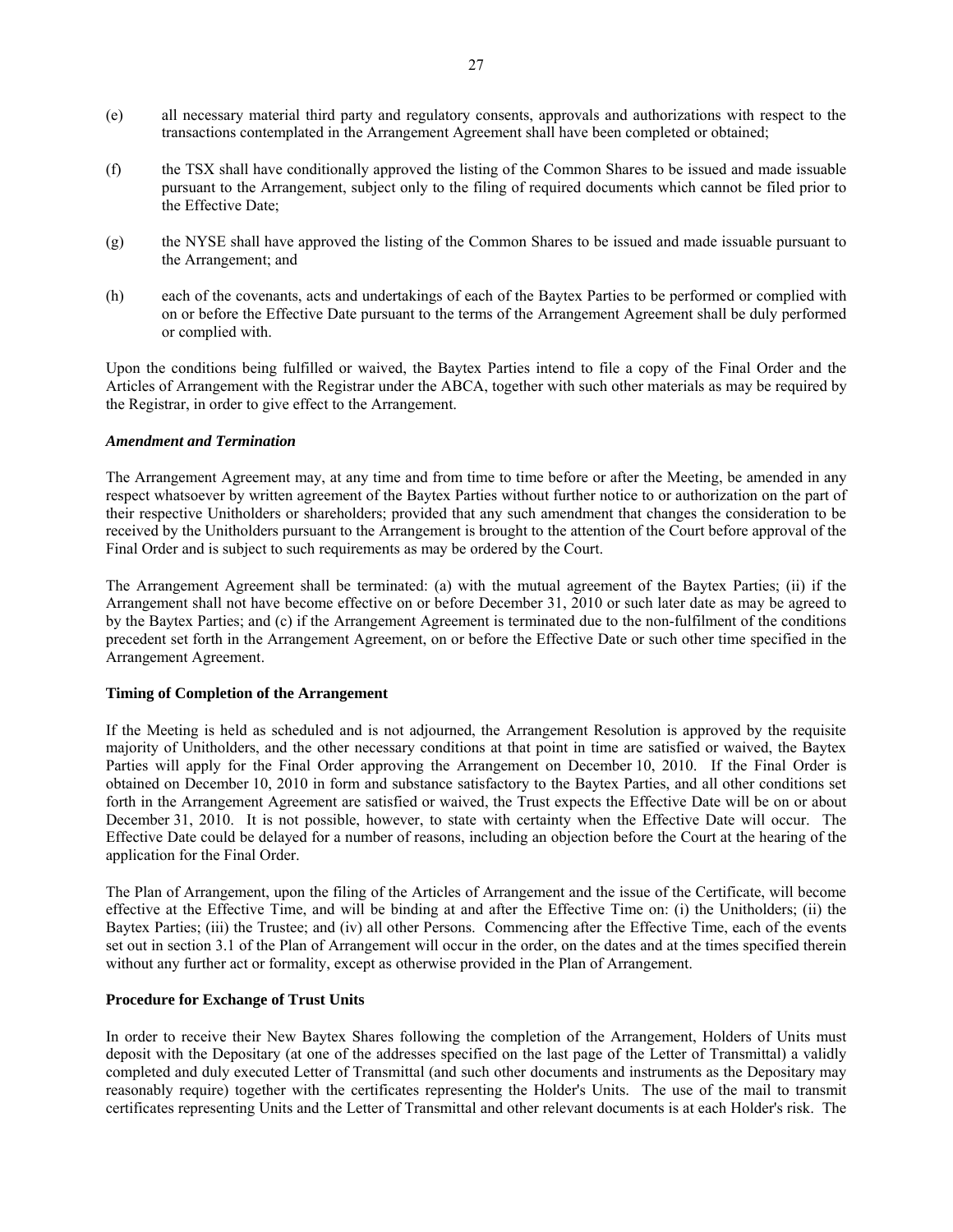Trust recommends that such certificates and documents be delivered by hand to the Depositary and a receipt therefor be obtained or that registered mail be used. **Holders whose Units are registered in the name of a broker, dealer, bank, trust company or other nominee must contact such party to deposit their Units.**

Provided that the Arrangement becomes effective, from and after 11:59 p.m. MST on December 31, 2010, certificates formerly representing Units that were exchanged under the Plan of Arrangement shall represent only the right to receive upon surrender: (i) certificates representing the New Baytex Shares to which the Holders are entitled to receive under the Plan of Arrangement, or as to those Units held by Dissenting Unitholders, other than those Dissenting Unitholders deemed to have participated in the Arrangement, to receive the fair value of the Units represented by such certificates; and (ii) any dividends or distributions with respect to such New Baytex Shares; in each case subject to compliance with the requirements described herein and in the Letter of Transmittal.

Subject to the provisions of the Letter of Transmittal, New Baytex shall, as soon as practicable following the later of the Effective Date and the date of deposit by a former Holder of Units of a validly completed and duly signed Letter of Transmittal (and such other documents and instruments as the Depositary may reasonably require) and the certificates representing such Units, either: (i) forward or cause to be forwarded by first class mail (postage prepaid) to such former holder at the address specified in the Letter of Transmittal; or (ii) if requested by such holder in the Letter of Transmittal, make available or cause to be made available at the Depositary for pickup by such holder; certificates representing the number of New Baytex Shares issued to such holder under the Arrangement (together with any dividends or distributions with respect thereto).

All monies received by the Depositary on behalf of persons who immediately prior to the Effective Time were registered holders of Units that are exchanged pursuant to the Arrangement shall be either: (a) paid (net of applicable withholding and other taxes) and delivered by the Depositary to such persons as soon as reasonably practicable following receipt of a validly completed and duly signed Letter of Transmittal (and such other documents and instruments as the Depositary may reasonably require) and the certificates representing such Units; or (b) where the person was a registered holder of Units and is deemed to be a participant in the New DRIP, such monies will be applied automatically for the purchase of New Baytex Shares in accordance with the terms and conditions of the New DRIP.

If a certificate representing Units has been lost or destroyed, the Letter of Transmittal should be completed as fully as possible and forwarded, together with a letter describing the loss or destruction, to the Depositary. The Depositary will respond with the replacement requirements, which must be completed and returned to the Depositary.

Subject to any applicable legislation relating to unclaimed personal property, any certificate formerly representing Units that is not deposited with all other documents as required by the Plan of Arrangement and the Letter of Transmittal on or before the third anniversary of the Effective Date shall cease to represent a right or claim of any kind or nature, including the right of the Holder of such Units to receive New Baytex Shares (and any dividends and distributions thereon). On such date, subject to any applicable legislation relating to unclaimed personal property, such New Baytex Shares (together with all dividends and distributions thereon) shall be returned to New Baytex and such New Baytex Shares shall be cancelled.

New Baytex and the Depositary shall be entitled to deduct and withhold from any consideration, dividend or distribution otherwise payable to any former Holder of Units or any Holder of New Baytex Shares, such amounts as either New Baytex or the Depositary are required to deduct and withhold with respect to such payment under the Tax Act or any provision of federal, provincial, territorial, state, local or foreign tax law. To the extent that amounts are so withheld, such withheld amounts shall be treated for all purposes as having been paid to the Holder of the securities in respect of which such deduction and withholding was made, provided that such withheld amounts are actually remitted to the appropriate taxing authority. To the extent that the amount so required to be deducted or withheld from any payment to a Holder exceeds the cash portion of the consideration otherwise payable to the Holder, New Baytex and the Depositary are authorized under the Plan of Arrangement to sell or otherwise dispose of such portion of the consideration as is necessary to provide sufficient funds to New Baytex and the Depositary, as the case may be, to enable it to comply with such deduction or withholding requirement, and New Baytex and the Depositary shall notify the Holder thereof and remit any unapplied balance of the net proceeds of such sale to such Holder.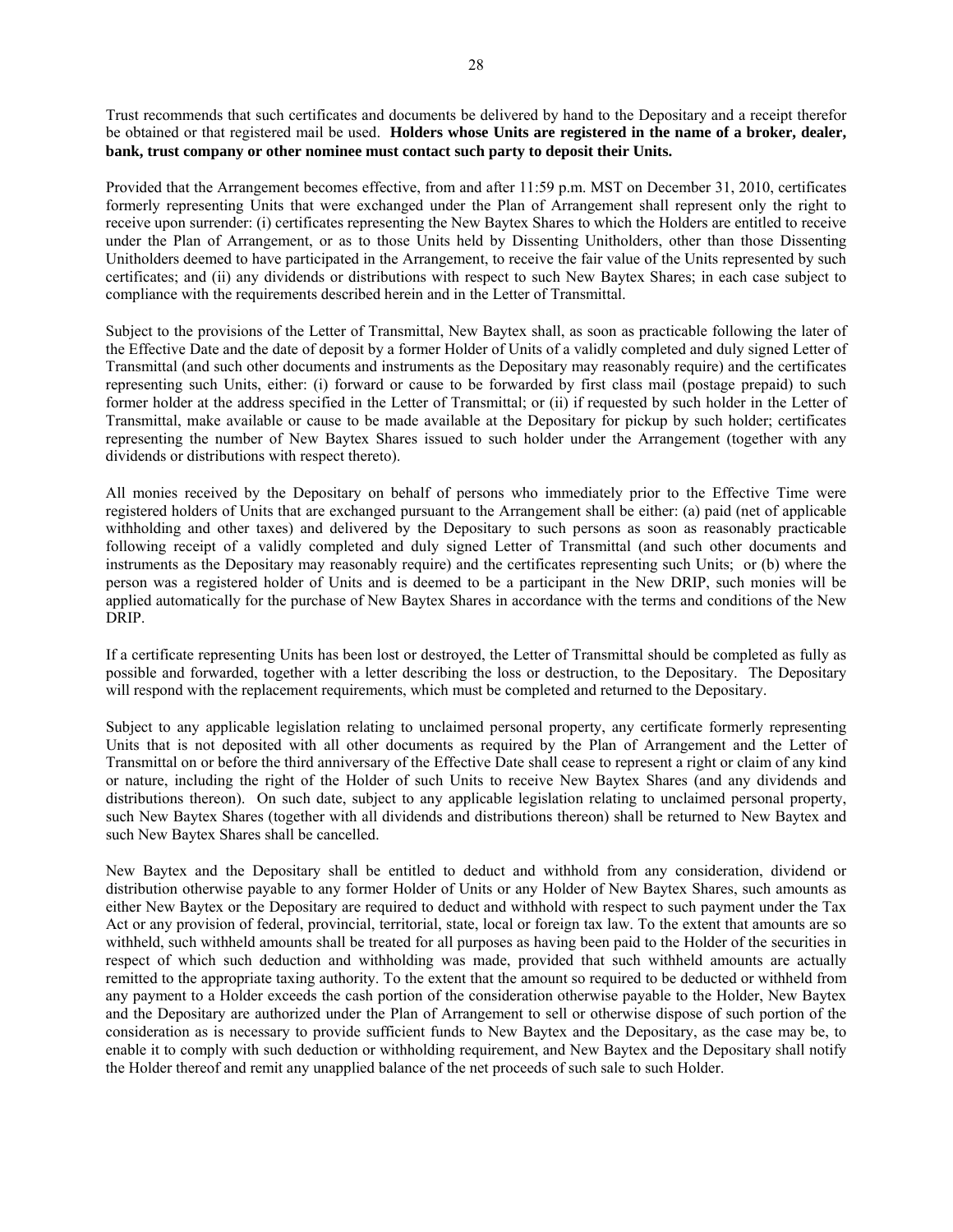All questions as to validity, form, eligibility (including timely receipt) and acceptance of any Units deposited pursuant to the Arrangement will be determined by Baytex (or its successor, New Baytex) in its sole discretion. Depositing Unitholders agree that such determination shall be final and binding. Baytex (or its successor, New Baytex) reserves the absolute right to reject any and all deposits which it determines not to be in proper form or which may be unlawful for it to accept under the laws of any jurisdiction. Baytex (or its successor, New Baytex) reserves the absolute right to waive any defect or irregularity in the deposit of any Units. There shall be no duty or obligation on the Trust, Baytex, New Baytex, the Depositary or any other person to give notice of any defect or irregularity in any deposit of Units and no liability shall be incurred by any of them for failure to give such notice.Baytex (or its successor, New Baytex) reserves the right to permit the procedure for the exchange of securities pursuant to the Arrangement to be completed other than as set forth above.

Should the Arrangement not be completed, any deposited Units will be returned to the depositing Holder at the Trust's expense upon written notice to the Depositary from Baytex by returning the deposited Units (and any other relevant documents) by registered mail in the name of and to the address specified by the Holder in the Letter of Transmittal or, if such name and address is not so specified, in such name and to such address as shown on the register maintained by the Trust's transfer agent.

### **Right to Dissent**

**The following description of the right to dissent and appraisal to which Dissenting Unitholders are entitled is not a comprehensive statement of the procedures to be followed by a Dissenting Unitholder who seeks payment of the fair value of such Dissenting Unitholder's Units and is qualified in its entirety by the reference to the full text of the Interim Order, which is attached to this Information Circular as Appendix B, and the text of Section 191 of the ABCA, which is attached to this Information Circular as Appendix F. A Dissenting Unitholder who intends to exercise the right to dissent and appraisal should carefully consider and comply with the provisions of the ABCA, as modified by the Interim Order. Failure to strictly comply with the provisions of that section, as modified by the Interim Order, and to adhere to the procedures established therein may result in the loss of all rights thereunder.** 

A Court hearing the application for the Final Order has the discretion to alter the rights of dissent described herein based on the evidence presented at such hearing.

Pursuant to the Interim Order, a registered Unitholder is entitled, in addition to any other rights the holder may have, to dissent and to be paid the fair value of the Units held by the holder in respect of which the holder dissents, determined as of the close of business on the last Business Day before the day on which the resolution from which such holder dissents was adopted. **Only registered Unitholders may dissent. Persons who are beneficial owners of Units registered in the name of a broker, custodian, nominee or other intermediary who wish to dissent should be aware that they may only do so through the registered owner of such Units. Accordingly, a beneficial owner of Units desiring to exercise Dissent Rights must make arrangements for the Units beneficially owned by that holder to be registered in the name of the Unitholder prior to the time the written objection to the Arrangement Resolution is required to be received by the Trust or, alternatively, make arrangements for the registered holder of such Units to dissent on behalf of the beneficial Unitholder. In such case, the written objection, described below, should set forth the number of Units covered by such written objection.**

**A Dissenting Unitholder must send to the Trust a written objection to the Arrangement Resolution, which written objection must be received by the Trust, c/o its counsel, Burnet, Duckworth & Palmer LLP, 1400, 350 – 7th Avenue S.W., Calgary, Alberta, T2P 3N9, Attention: Jeffrey E. Sharpe, by 4:00 p.m. (Calgary time) on the second last Business Day immediately preceding the date of the Meeting or any adjournment thereof.** 

**No Unitholder who has voted in favour of the Arrangement Resolution shall be entitled to dissent with respect to the Arrangement. A Dissenting Unitholder may only dissent with respect to all of the Units held by the Dissenting Unitholder, or alternatively may only dissent with respect to all of the Units held by the registered Dissenting Unitholder on behalf of any one beneficial Unitholder that are registered in the name of the registered Dissenting Unitholder.**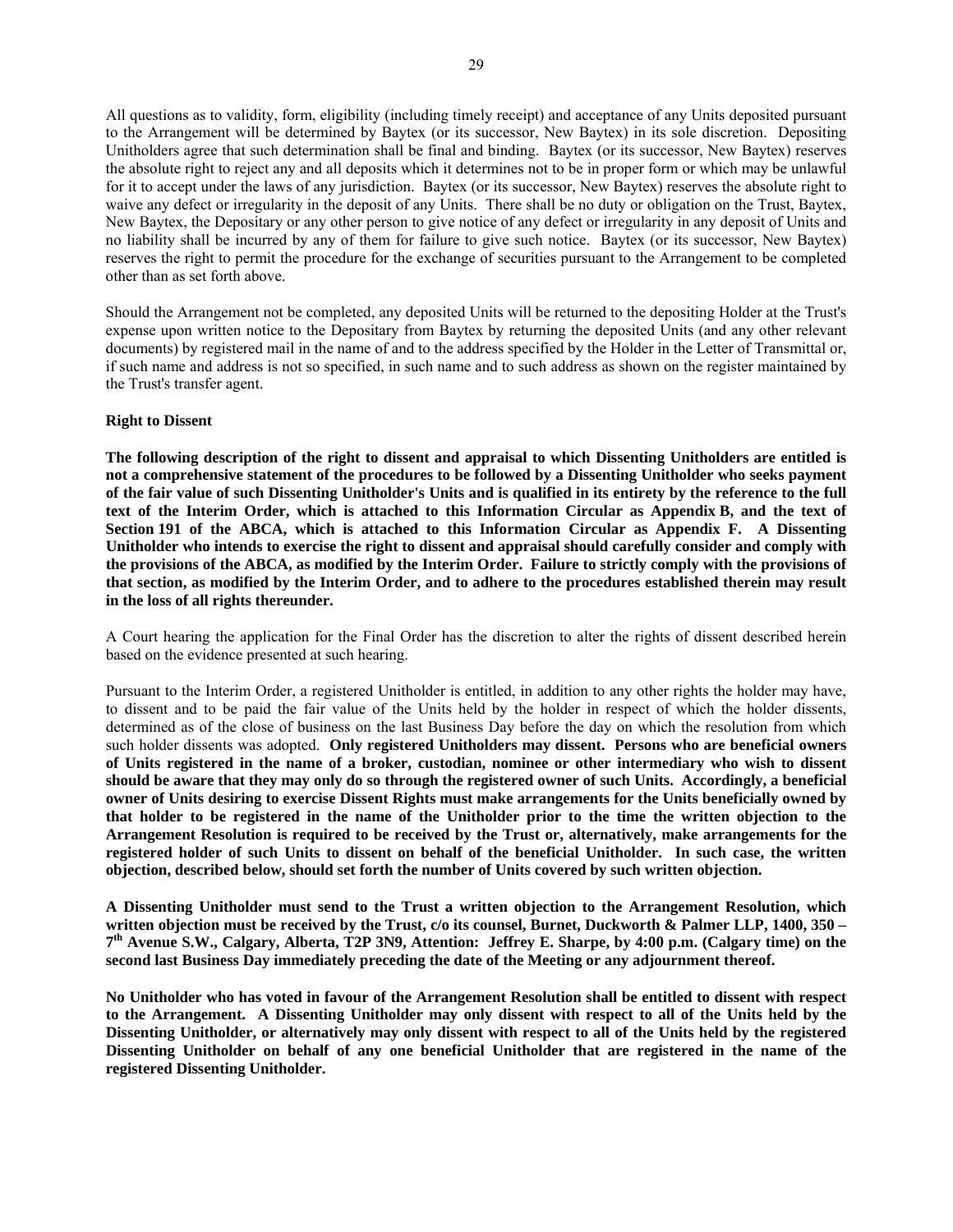An application may be made to the Court by New Baytex or by a Dissenting Unitholder to fix the fair value of the Dissenting Unitholder's Units. If such an application to the Court is made by either New Baytex or a Dissenting Unitholder, New Baytex must, unless the Court otherwise orders, send to each Dissenting Unitholder a written offer to pay such person an amount considered by the board of directors of New Baytex to be the fair value of the Units held by such Dissenting Unitholders. The offer, unless the Court otherwise orders, will be sent to each Dissenting Unitholder at least 10 days before the date on which the application is returnable, if New Baytex is the applicant, or within 10 days after New Baytex is served with notice of the application, if a Dissenting Unitholder is the applicant. The offer will be made on the same terms to each Dissenting Unitholder and will be accompanied by a statement showing how the fair value was determined.

A Dissenting Unitholder may make an agreement with New Baytex for the purchase of such holder's Units in the amount of New Baytex's offer (or otherwise) at any time before the Court pronounces an order fixing the fair value of the Units.

A Dissenting Unitholder is not required to give security for costs in respect of an application and, except in special circumstances, will not be required to pay the costs of the application and appraisal. On the application, the Court will make an order fixing the fair value of the Units of all Dissenting Unitholders who are parties to the application, giving judgment in that amount against New Baytex and in favour of each of those Dissenting Unitholders, and fixing the time within which New Baytex must pay that amount payable to the Dissenting Unitholders. The Court may in its discretion allow a reasonable rate of interest on the amount payable to each Dissenting Unitholder calculated from the date on which the Dissenting Unitholder ceases to have any rights as a Unitholder until the date of payment.

On the Arrangement becoming effective, or upon the making of an agreement between New Baytex and the Dissenting Unitholder as to the payment to be made by New Baytex to the Dissenting Unitholder, or the pronouncement of a Court order, whichever first occurs, the Dissenting Unitholder will cease to have any rights as a Unitholder other than the right to be paid the fair value of such Unitholder's Units in the amount agreed to between New Baytex and the Unitholder or in the amount of the judgment, as the case may be. Until one of these events occurs, the Unitholder may withdraw his dissent, or if the Arrangement has not yet become effective the Trust may rescind the Arrangement Resolution, and in either event the dissent and appraisal proceedings in respect of that Unitholder will be discontinued.

New Baytex shall not make a payment to a Dissenting Unitholder under Section 191 of the ABCA if there are reasonable grounds for believing that New Baytex is or would after the payment be unable to pay its liabilities as they become due, or that the realizable value of the assets of New Baytex would thereby be less than the aggregate of its liabilities. In such event, New Baytex shall notify each Dissenting Unitholder that it is lawfully unable to pay Dissenting Unitholders for their Units, in which case the Dissenting Unitholder may, by written notice to New Baytex within 30 days after receipt of such notice, withdraw his written objection, in which case such Unitholder shall, in accordance with the Interim Order, be deemed to have participated in the Arrangement as a Unitholder. If the Dissenting Unitholder does not withdraw his written objection he retains his status as a claimant against New Baytex to be paid as soon as New Baytex is lawfully entitled to do so or, in a liquidation, to be ranked subordinate to creditors but prior to New Baytex's shareholders.

All Units held by Unitholders who exercise their Dissent Rights will, if the holders are ultimately entitled to be paid the fair value thereof, be deemed to be transferred to the Trust in exchange for such fair value as of the Effective Date. If such Unitholders ultimately are not entitled to be paid the fair value for their Units, such Units will be deemed to have been exchanged for New Baytex Shares and such Unitholders will be issued New Baytex Shares on the same basis as all other Unitholders pursuant to the Arrangement.

The above summary does not purport to provide a comprehensive statement of the procedures to be followed by a Dissenting Unitholder who seeks payment of the fair value of their Units. Section 191 of the ABCA requires adherence to the procedures established therein and failure to do so may result in the loss of all rights thereunder. **Accordingly, each Dissenting Unitholder who might desire to exercise the right to dissent and appraisal should carefully consider and comply with the provisions of that section and the Interim Order, the full texts of which are set out in Appendices F and B, respectively, to this Information Circular, and consult their own legal advisor.**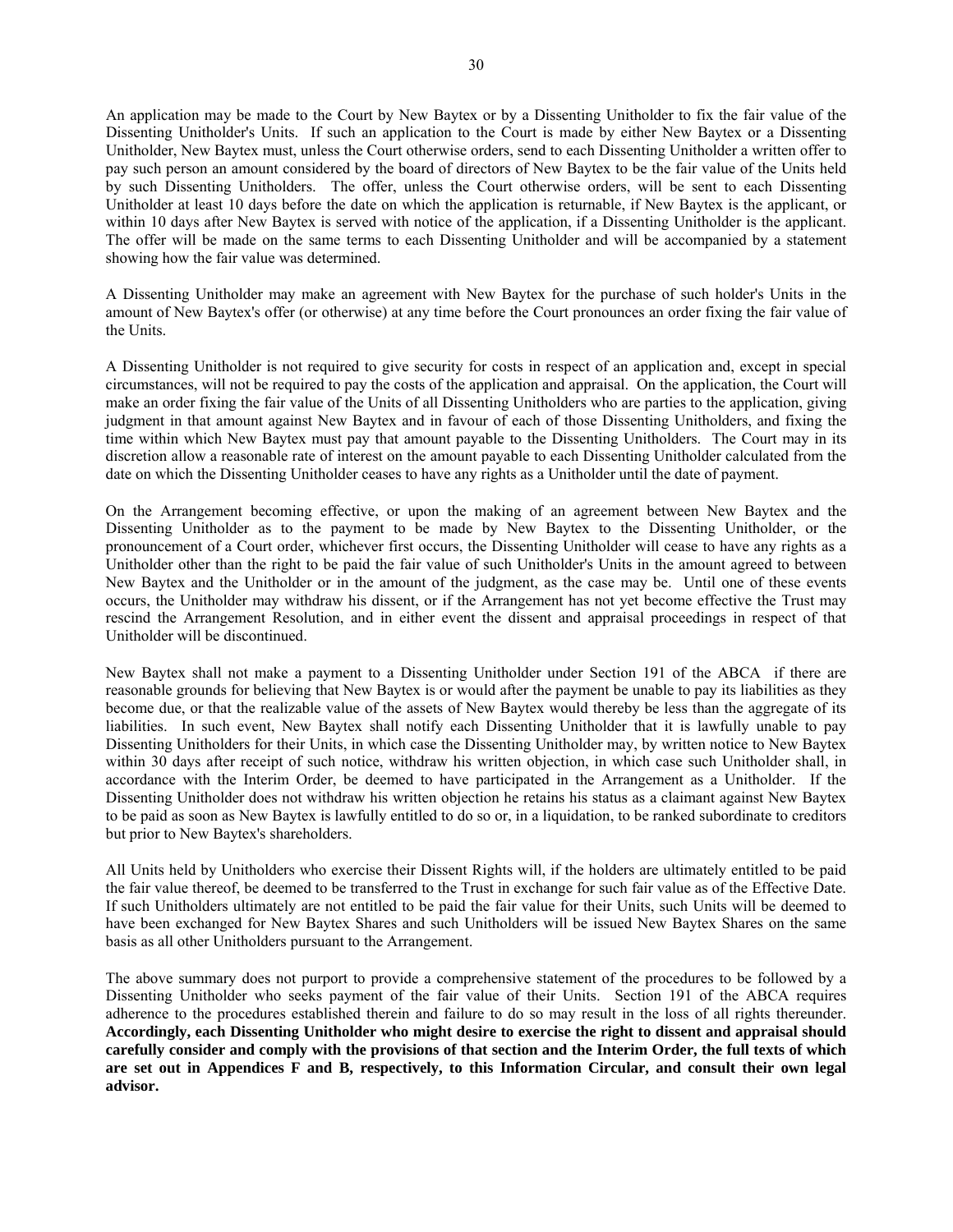### **Interests of Certain Persons or Companies in the Matters to be Acted Upon**

The directors and officers of Baytex and their associates and affiliates, as a group, beneficially own, directly or indirectly, or exercise control or direction over, an aggregate of 1,594,130 Units, representing approximately 1.4% of the outstanding Units. All of the directors and officers of Baytex have indicated that they will vote their securities in favour of the Arrangement Resolution.

Immediately after giving effect to the Arrangement, it is anticipated that the current directors and officers of Baytex and their associates and affiliates, as a group, will beneficially own, directly or indirectly, or exercise control or direction over, an aggregate of approximately 1,594,130 New Baytex Shares, representing approximately 1.4% of the outstanding New Baytex Shares (assuming no Dissent Rights are exercised and assuming that no Units are issued subsequent to the date of this Information Circular and prior to the Effective Time).

The Arrangement will not result in any change of control, termination or other payments being made to any directors, officers or employees of the Trust or Baytex pursuant to employment, change of control or similar agreements or arrangements. In addition, the Arrangement will not constitute a change of control and trigger the acceleration of the vesting of any outstanding Incentive Rights granted pursuant to the Incentive Plan or payment of the accrued value of any "tracking units" granted under the Income Tracking Unit Plan. See "*The Arrangement – Effect of the Arrangement on Holders of Incentive Rights*" and "*The Arrangement – Effect of the Arrangement on Holders of Income Tracking Units"*.

Subject to approval of the Share Award Incentive Plan by Unitholders at the Meeting, directors and officers of New Baytex will be eligible to participate in the Share Award Incentive Plan and may be granted Restricted Awards and/or Performance Awards from time to time thereunder following completion of the Arrangement, subject to the terms and limitations contained in the Share Award Incentive Plan.

No director or executive officer of Baytex or any of its subsidiaries, and no associate or affiliate of any of the foregoing persons, has or had any material interest (direct or indirect) in any transaction in the last three years or any proposed transaction that has materially affected, or will materially affect, the Trust or any of its subsidiaries, except as disclosed above or elsewhere in this Information Circular or in the documents incorporated herein by reference herein.

# **Securities Law Matters**

## *Canada*

All securities to be issued under the Arrangement (including, without limitation, the New Baytex Shares) to Unitholders will be issued in reliance on exemptions from prospectus requirements of applicable Canadian securities laws and, following completion of the Arrangement, the New Baytex Shares will generally be "freely tradeable" (other than as a result of any "control block" restrictions which may arise by virtue of the ownership thereof) under applicable Canadian securities laws of the provinces of Canada.

Pursuant to MI 61-101, the Arrangement is a "downstream transaction". In accordance with MI 61-101, if the Arrangement is a "business combination" or a "related party transaction" then a formal valuation and minority Unitholder approval of the Arrangement would be required unless an exemption is available to the Trust. Since the definition of "business combination" in MI 61-101 specifically excludes a "downstream transaction" and the provisions applying to "related party transactions" do not apply to "downstream transactions", the Trust is not required to obtain a formal valuation or minority approval of the Unitholders of the Arrangement pursuant to MI 61-101. In addition, no "collateral benefit" (as such term is defined in MI 61-101) is being received by any related party to the Trust in connection with the Arrangement.

## *Judicial Developments*

The Plan of Arrangement will be implemented pursuant to Section 193 of the ABCA, which provides that where it is impractical for a corporation to effect an arrangement under any other provisions of the ABCA, a corporation may apply to the Court for an order approving the arrangement proposed by such corporation. Pursuant to this section of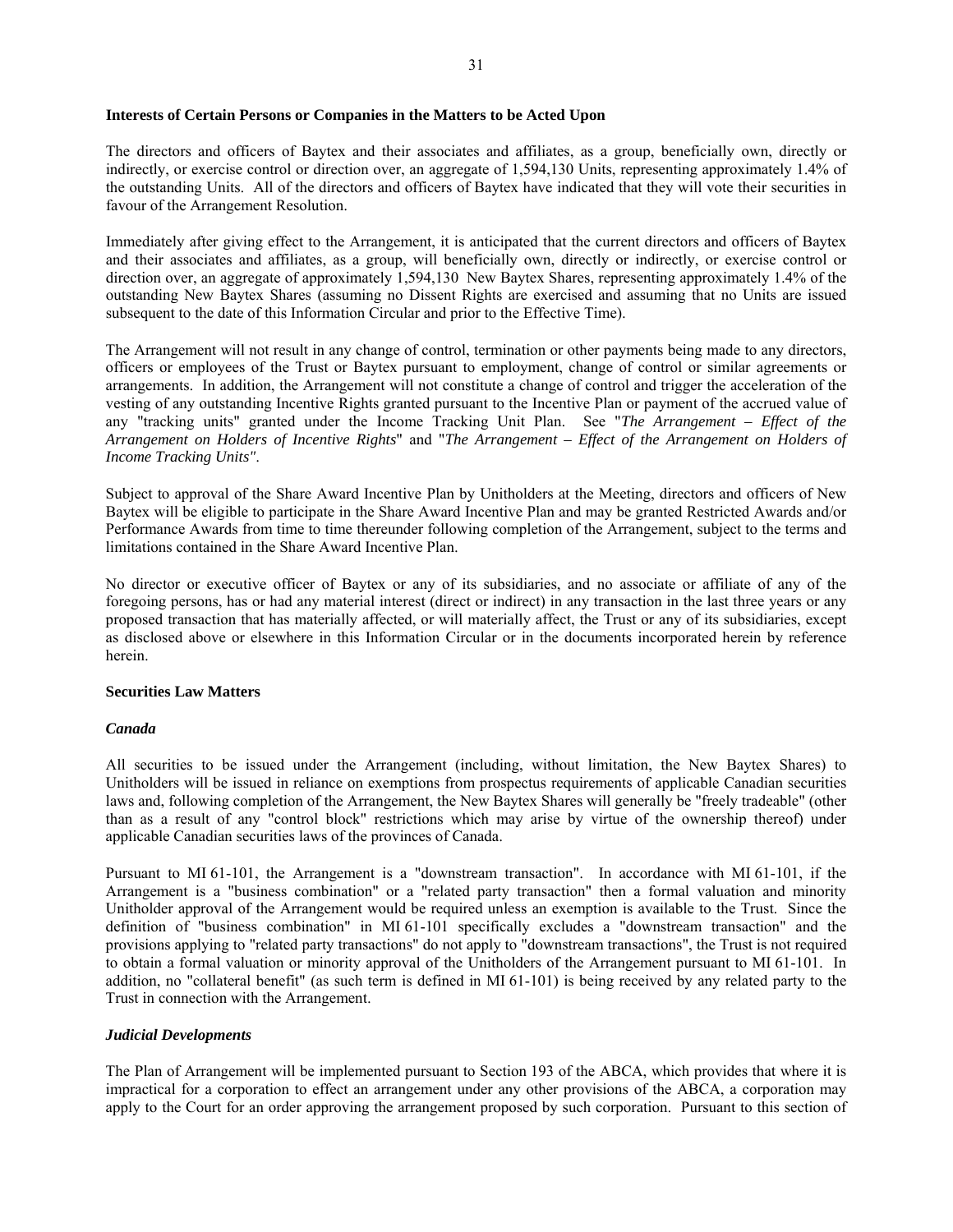the ABCA, such an application will be made by the Baytex Parties for approval of the Arrangement. See "*The Arrangement – Procedure for the Arrangement Becoming Effective – Court Approvals – Final Order*" above. Although there have been a number of judicial decisions considering this section and its application to various arrangements, there have not been, to the knowledge of the Trust, any recent significant decisions which would apply in this instance. **Unitholders should consult their legal advisors with respect to the legal rights available to them in relation to the Arrangement**.

# *United States*

### *Status under U.S. securities laws*

At the time of the Arrangement, each of the Trust and New Baytex will be a "foreign private issuer" as defined in Rule 3b-4 under the 1934 Act. The Units are currently listed and posted for trading on the NYSE. Baytex will apply to list the New Baytex Shares to be issued and made issuable pursuant to the Arrangement on the NYSE.

# *Exemption from the registration requirements of the 1933 Act*

The New Baytex Shares to be issued under the Arrangement to Unitholders will not be registered under the 1933 Act. The New Baytex Shares will be issued in reliance upon the exemption from registration provided by Section 3(a)(10) of the 1933 Act. Section 3(a)(10) exempts securities issued in exchange for one or more outstanding securities from the general requirement of registration where the terms and conditions of the issuance and exchange of such securities have been approved by any court of competent jurisdiction, after a hearing upon the fairness of the terms and conditions of the issuance and exchange at which all persons to whom the securities will be issued have the right to appear and receive timely notice thereof. The Court granted the Interim Order on October 26, 2010 and, subject to the approval of the Arrangement by Unitholders, a hearing on the Arrangement will be held on December 10, 2010 by the Court. See "*The Arrangement – Procedure for the Arrangement Becoming Effective – Court Approvals – Final Order*" above.

## *Resales of New Baytex Shares within the United States after the completion of the Arrangement*

Following the completion of the Arrangement, the New Baytex Shares issuable to Unitholders will be freely tradable in the United States under U.S. federal securities laws, except by persons who will be "affiliates" of New Baytex after the Arrangement. Persons who may be deemed to be "affiliates" of an issuer include individuals or entities that control, are controlled by, or are under common control with, the issuer, and generally include executive officers and directors of the issuer as well as principal shareholders of the issuer.

Persons who are affiliates of New Baytex after the completion of the Arrangement may not sell the New Baytex Shares that they receive in connection with the Arrangement in the absence of registration under the 1933 Act, unless an exemption from registration is available, such as the exemptions contained in Rule 144 or Rule 904 of Regulation S under the 1933 Act.

# Affiliates – Rule 144

In general, under Rule 144, persons who are affiliates of New Baytex after the Arrangement will be entitled to sell in the United States, during any three-month period, the New Baytex Shares that they receive in connection with the Arrangement, provided that the number of such securities sold does not exceed the greater of 1% of the then outstanding securities of such class or, if such securities are listed on a United States securities exchange and/or reported through the automated quotation system of a U.S. registered securities association, the average weekly trading volume of such securities during the four calendar week period preceding the date of sale, subject to specified restrictions on manner of sale, requirements, aggregation rules and the availability of current public information about New Baytex. Persons who are affiliates of New Baytex after the Arrangement will continue to be subject to the resale restrictions described in this paragraph for so long as they continue to be affiliates of New Baytex.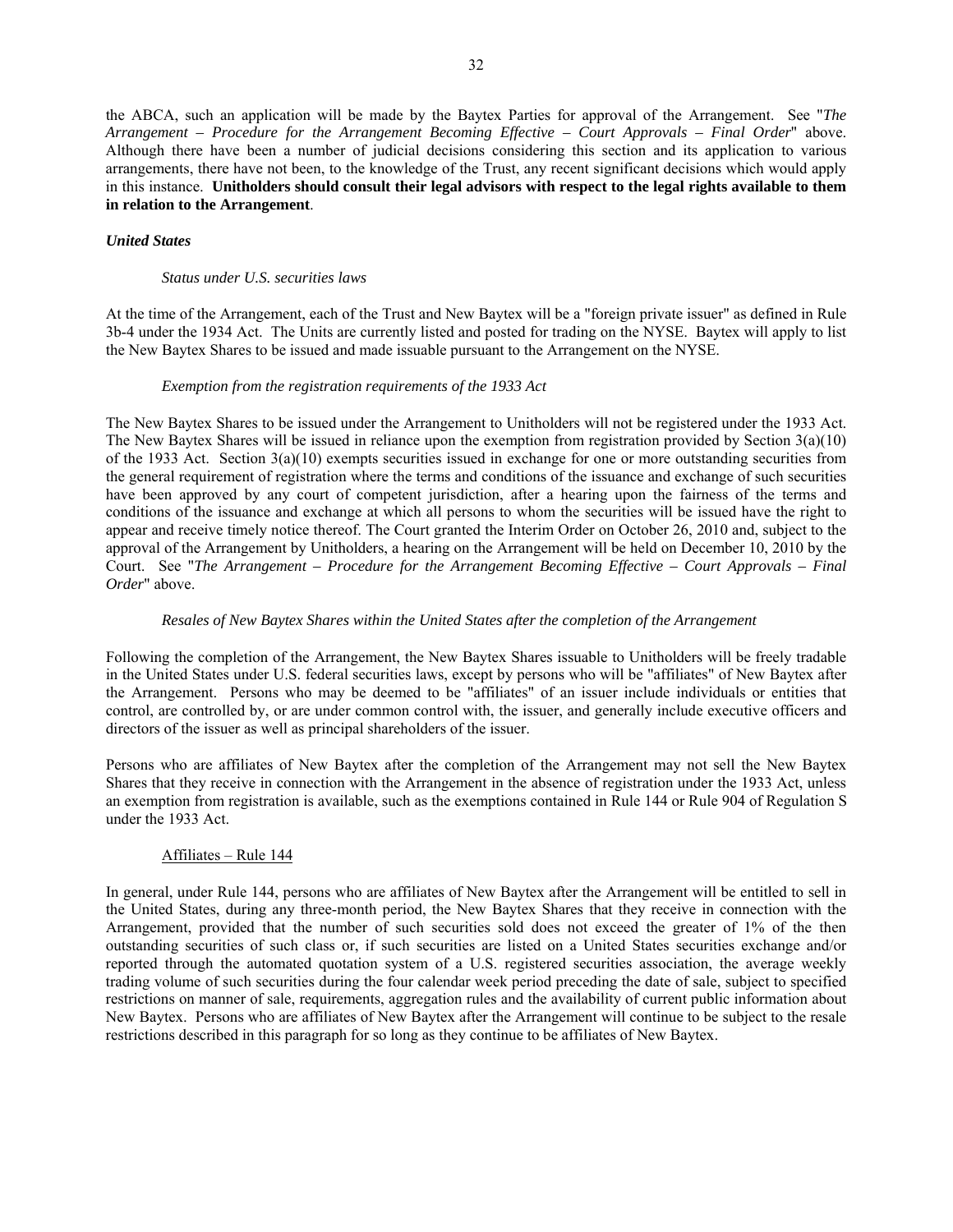### Affiliates – Regulation S

In general, under Regulation S, persons who are affiliates of New Baytex solely by virtue of their status as an officer or director of New Baytex may sell their New Baytex Shares outside the United States in an "offshore transaction" if neither the seller, an affiliate nor any person acting on its behalf engages in "directed selling efforts" in the United States and provided that no selling commission, fee or other remuneration is paid in connection with such sale other than the usual and customary broker's commission that would be received by a person executing such transaction as agent. For purposes of Regulation S "directed selling efforts" means "any activity undertaken for the purpose of, or that could reasonably be expected to have the effect of, conditioning the market in the United States for any of the securities being offered". Also, under Regulation S, an "offshore transaction" includes an offer that is not made to a person in the United States where either: (i) at the time the buy order is originated, the buyer is outside the United States or the seller reasonably believes that the buyer is outside of the United States; or (ii) the transaction is executed in, on or through the facilities of a designated offshore securities market (which would include a sale through the TSX, if applicable). Certain additional restrictions, set forth in Rule 903 of Regulation S, are applicable to sales outside the United States by a holder of New Baytex Shares who is an affiliate of New Baytex after the Arrangement other than by virtue of his or her status as an officer or director of New Baytex.

The foregoing discussion is only a general overview of certain requirements of United States securities laws applicable to the resale of New Baytex Shares received upon completion of the Arrangement. **All holders of such securities are urged to consult with counsel to ensure that the resale of their securities complies with applicable securities legislation.** 

## **Experts**

Certain legal matters relating to the Arrangement have been passed upon by Burnet, Duckworth & Palmer LLP on behalf of the Baytex Parties. As at October 25, 2010, the partners and associates of Burnet, Duckworth & Palmer LLP beneficially owned, directly or indirectly, less than 1% of the outstanding Units. John Brussa, a partner of Burnet, Duckworth & Palmer LLP, is a director of Baytex and will, following the completion of the Arrangement, be a director of New Baytex.

As at October 25, 2010, the principals of Sproule do not hold any Units.

Deloitte & Touche LLP, the auditors of the Trust and New Baytex, are independent within the meaning of the Rules of Professional Conduct of the Institute of Chartered Accountants, Alberta.

## **CERTAIN CANADIAN FEDERAL INCOME TAX CONSIDERATIONS**

In the opinion of Burnet, Duckworth & Palmer LLP, counsel for the Trust, the following is a fair and adequate summary of the principal Canadian federal income tax consequences under the Tax Act generally applicable to a Unitholder in respect of the proposed Arrangement who holds Units as capital property, deals at arm's length with and is not affiliated with the Trust or Baytex, does not use or hold its Units in the course of carrying on a business, and did not acquire the Units in one or more transactions considered to be an adventure or concern in the nature of trade. A Unitholder who is a Canadian resident and might not otherwise be considered to hold its Units as capital property may, in certain circumstances, be entitled to have them, and any other "Canadian security" (as defined in the Tax Act), treated as capital property by making the irrevocable election permitted by subsection 39(4) of the Tax Act. A Unitholder contemplating making such an election should first consult its own tax advisor. This summary is not applicable to a Unitholder: (i) that is a "financial institution" within the meaning of the Tax Act; (ii) that is a "specified financial institution" within the meaning of the Tax Act; (iii) an interest in which is a "tax shelter investment" for purposes of the Tax Act; or (iv) to whom the "functional currency" (as defined in the Tax Act) reporting rules of the Tax Act apply.

This summary is based upon the provisions of the Tax Act, the current published administrative policies of the Canada Revenue Agency (the "**CRA**") in force as of the date hereof and specific proposals (the "**Tax Proposals**") to amend the Tax Act publicly announced by the Minister of Finance of Canada prior to the date hereof. This summary is not exhaustive of all possible Canadian federal income tax consequences and except for the Tax Proposals does not take into account, or anticipate any changes in law, whether by legislative, regulatory, or judicial action or decision and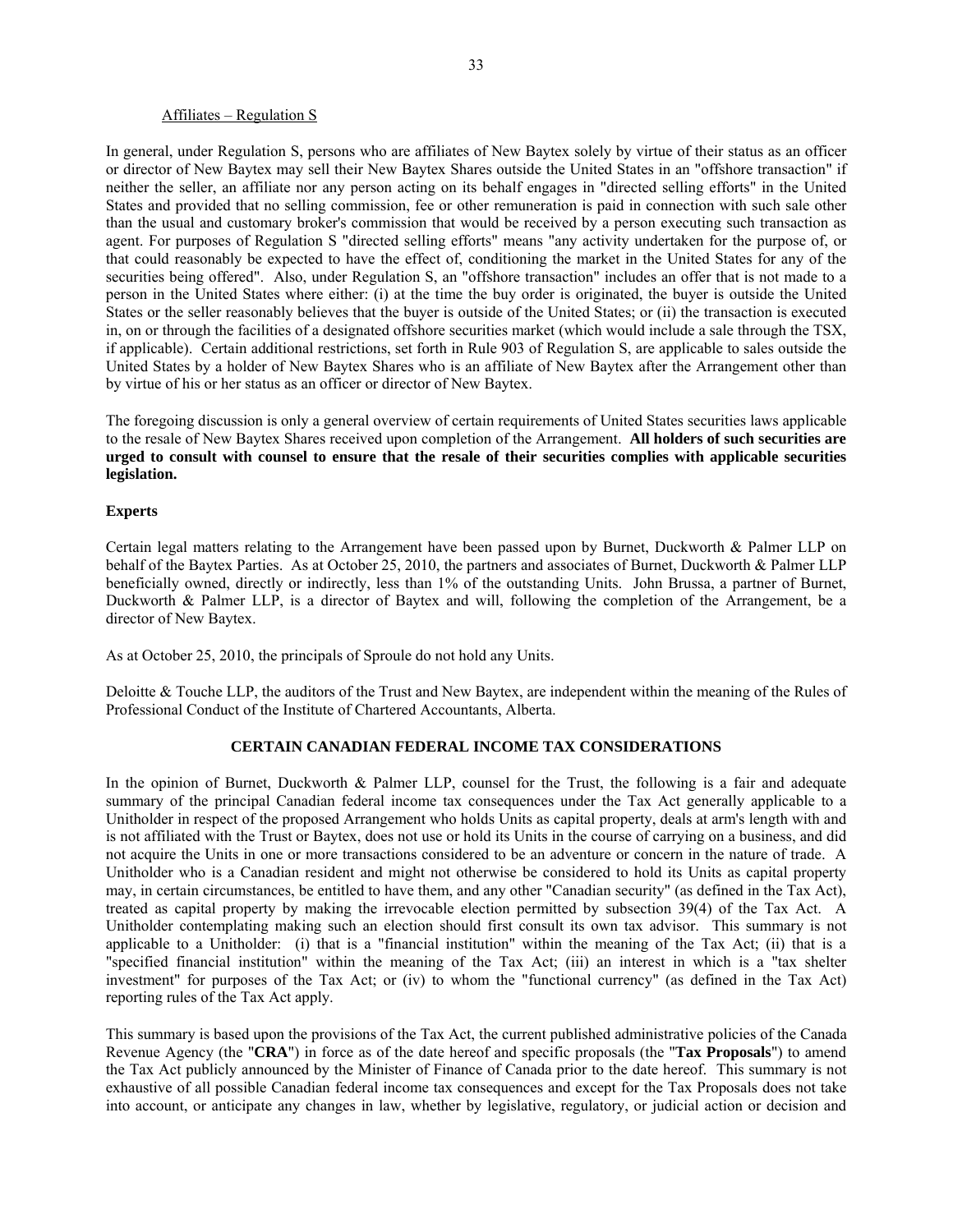does not take into account any provincial, territorial, or foreign tax consequences which may differ significantly from those discussed herein.

**This summary is of a general nature only and should not be construed, nor is it intended to be, legal or tax advice, or representations to any particular Unitholder. Accordingly, a Unitholder should consult with its own tax advisor for advice with respect to the tax consequences to it in its particular circumstances.** 

### **Holders of Securities Resident in Canada**

This portion of the summary is generally applicable to a Unitholder that is, at all relevant times and for the purposes of the Tax Act and any applicable income tax treaty, resident or deemed to be resident in Canada.

## *Exchange of Units for New Baytex Shares*

A holder who exchanges a Trust Unit for a New Baytex Share pursuant to the Arrangement will generally be deemed to have: (i) disposed of the Trust Unit for proceeds of disposition equal to the "cost amount" (as defined in the Tax Act) of such Trust Unit to the holder immediately before the disposition; and (ii) acquired the New Baytex Share received on the exchange at a cost equal to the cost amount to the holder of the particular Trust Unit so exchanged. As a result, such holders will generally not realize a capital gain or a capital loss on the exchange of their Units for New Baytex Shares. The cost of New Baytex Shares must generally be averaged with the adjusted cost base of all other New Baytex Shares held by the holder as capital property for the purposes of determining the adjusted cost base of each New Baytex Share held by such holder.

### *Dissenting Unitholders*

Pursuant to the Arrangement, a Unitholder who validly exercises a right of dissent will be deemed to have transferred such holder's Units to New Baytex and will be entitled to receive a cash payment equal to the fair value of such Units. Such holder will realize a capital gain (or a capital loss) equal to the amount by which the cash payment received (other than interest awarded by a Court) exceeds (or is less than) the aggregate of the adjusted cost base of the Units immediately before the disposition and any reasonable costs associated with the disposition. For a description of the tax treatment of capital gains and capital losses, see "*Holders Resident in Canada - Taxation of Capital Gains and Capital Losses*" below. Interest awarded by a Court to a Dissenting Unitholder will be included in the Dissenting Unitholder's income for the purposes of the Tax Act and such inclusion will generally occur in the taxation year in which the interest award is made. In addition, a Dissenting Unitholder that, throughout the relevant taxation year, is a "Canadian-controlled private corporation" (as defined in the Tax Act) may be liable to pay a refundable tax of 6⅔% on its "aggregate investment income" (as defined in the Tax Act), including interest income.

## *Dividends on New Baytex Shares*

Holders of New Baytex Shares will be required to include in computing their income for a taxation year any taxable dividends received or deemed to be received on such New Baytex Shares.

In the case of a holder that is an individual (other than certain trusts), taxable dividends on New Baytex Shares will be included in a holder's income for the purposes of the Tax Act and will be subject to the gross-up and dividend tax credit rules applicable to taxable dividends received from taxable Canadian corporations. Provided that appropriate designations are made by New Baytex at or prior to the time the dividend is paid, taxable dividends received from a taxable Canadian corporation which are designated by such corporation as "eligible dividends" will be subject to an enhanced gross-up and dividend tax regime in accordance with the rules of the Tax Act.

In the case of a holder of New Baytex Shares that is a corporation, taxable dividends received on the New Baytex Shares will be required to be included in computing the corporation's income for the taxation year in which such dividends are received and will generally be deductible in computing the corporation's taxable income.

A holder of New Baytex Shares that is a "private corporation" (as defined in the Tax Act) or any other corporation resident in Canada and controlled or deemed to be controlled by or for the benefit of an individual or a related group of individuals may be liable under Part IV of the Tax Act to pay a refundable tax of 33⅓% on dividends received on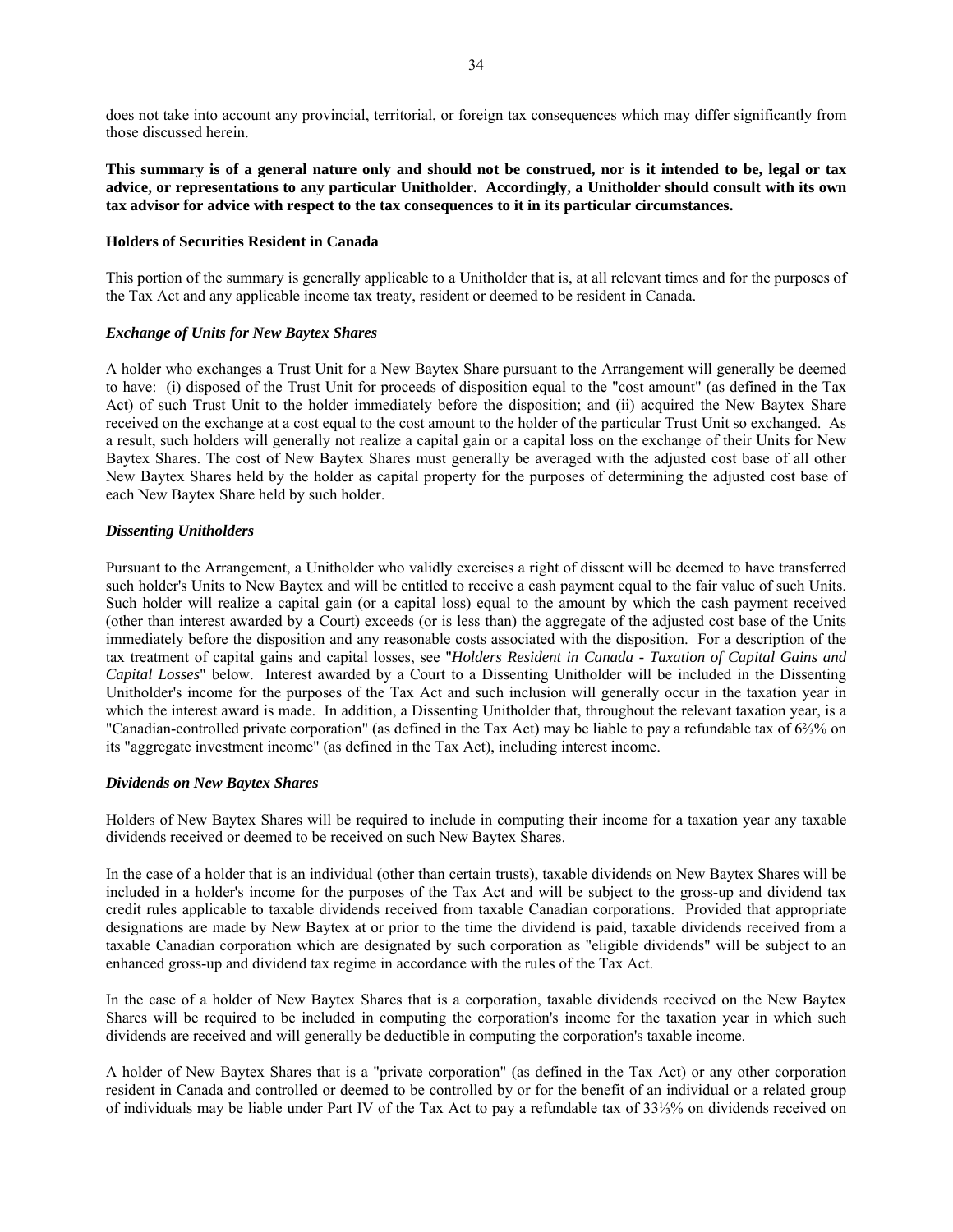the New Baytex Shares to the extent that such dividends are deductible in computing the holder's taxable income. A holder of New Baytex Shares that, throughout the relevant taxation year, is a "Canadian-controlled private corporation" (as defined in the Tax Act) may be liable to pay a refundable tax of 6⅔% on its "aggregate investment income" (as defined in the Tax Act), including any dividends that are not deductible in computing taxable income.

## *Dispositions of New Baytex Shares*

A disposition or deemed disposition of a New Baytex Shares (other than in a tax deferred transaction or a disposition to New Baytex Shares that is not a sale in the open market in the manner in which shares would normally be purchased by any member of the public in the open market), will generally result in the holder realizing a capital gain (or a capital loss) to the extent that the proceeds of disposition, net of any reasonable costs of disposition, exceed (or are less than) the adjusted cost base to the holder of the New Baytex Shares immediately before the disposition. For a description of the tax treatment of capital gains and capital losses, see "*Holders Resident in Canada - Taxation of Capital Gains and Capital Losses*" below.

# *Taxation of Capital Gains and Capital Losses*

Generally, one-half of any capital gain (a "**taxable capital gain**") realized by a holder in a taxation year must be included in the holder's income for the year, and one-half of any capital loss (an "**allowable capital loss**") realized by a holder in a taxation year can only be deducted from taxable capital gains realized by the holder in that year (subject to and in accordance with rules contained in the Tax Act). Allowable capital losses for a taxation year in excess of taxable capital gains for that year generally may be carried back and deducted in any of the three preceding taxation years or carried forward and deducted in any subsequent taxation year against net taxable capital gains realized in such years, to the extent and under the circumstances described in the Tax Act.

A holder that, throughout the relevant taxation year, is a "Canadian-controlled private corporation" (as defined in the Tax Act) may be liable to pay a refundable tax of 6⅔% on its "aggregate investment income" (as defined in the Tax Act), including any taxable capital gains.

If the holder is a corporation, the amount of any capital loss otherwise realized on a disposition or deemed disposition of a share may be reduced by the amount of dividends received or deemed to have been received by it on such share (and in certain circumstances a share exchanged for such share) to the extent and under circumstances prescribed by the Tax Act. Similar rules may apply where a corporation is a member of a partnership or a beneficiary of a trust that owns a share or where a trust or partnership of which a corporation is a beneficiary or a member is a member of a partnership or a beneficiary of a trust that owns any such share. Holders to whom these rules may be relevant should consult their own tax advisors.

In the case of a holder that is an individual or in the case of certain trusts, taxable capital gains, if any, may increase such person's liability for minimum tax depending upon their particular circumstances. Holders to whom the alternative minimum tax rules may be relevant should consult their own tax advisors.

## **Non-Residents of Canada**

This portion of the summary applies to a Unitholder who is a Non-Resident of Canada for the purposes of the Tax Act (a "**Non-Resident**"), does not use or hold, and is not deemed to use or hold Units or New Baytex Shares received upon the Arrangement in carrying on a business in Canada and is not an insurer who carries on an insurance business or is deemed to carry on an insurance business in Canada and elsewhere. This summary further assumes that neither the holder's Units nor New Baytex Shares are "taxable Canadian Property" for the purposes of the Tax Act.

A Trust Unit of a mutual fund trust will generally not be considered to be taxable Canadian property to a Non-Resident holder at a particular time unless, at any time during the 60-month period immediately preceding the disposition of the Units: (i) the Non-Resident holder, persons not dealing at arm's length with such Non-Resident holder or the Non-Resident holder together with all such persons, owned 25% or more of the issued Units; and (ii) more than 50% of the fair market value of the Units was derived, directly or indirectly, from one or any combination of real or immovable property situated in Canada, Canadian resource property, timber resource property, or any option in respect of, or interest in, such properties (all as may be defined in the Tax Act). Based on representations of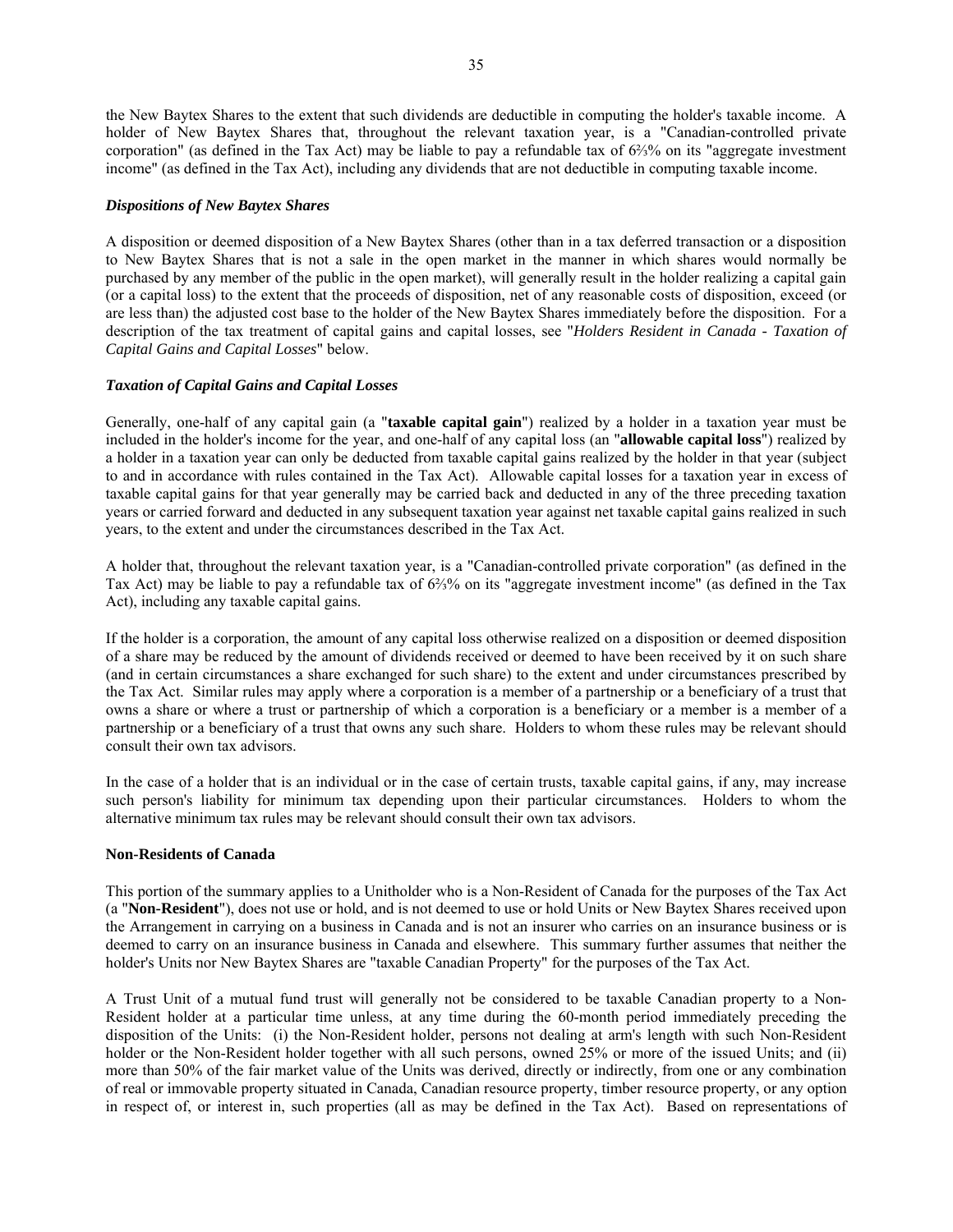Baytex, in its capacity as administrator of the Trust as to certain factual matters, the Trust is currently a mutual fund trust for purposes of the Tax Act and is expected to continue to be a mutual fund trust at the time that the Units are exchanged pursuant to the Arrangement.

Provided the New Baytex Shares are listed on a "designated stock exchange" (as defined in the Tax Act, which includes the TSX) at the time of disposition, the New Baytex Shares will generally not constitute taxable Canadian property to a Non-Resident holder at such time unless, at any time during the 60-month period immediately preceding the disposition of the New Baytex Shares: (i) the Non-Resident acquired the New Baytex Share in exchange for a Trust Unit which was taxable Canadian Property or the Non-Resident Holder; or (ii) persons not dealing at arm's length with such Non-Resident holder or the Non-Resident holder together with all such persons, owned 25% or more of the issued shares of any class or series of shares of the capital stock of Baytex; and more than 50% of the fair market value of the New Baytex Shares was derived, directly or indirectly, from one or any combination of real or immovable property situated in Canada, Canadian resource property, timber resource property, or any option in respect of, or interest in, such properties (all as may be defined in the Tax Act).

Non-Resident holders to whom Units or New Baytex Shares may constitute taxable Canadian property should consult their own tax advisors having regard to their particular circumstances.

# **Holders who are subject to tax, in jurisdictions other than Canada should consult their tax advisors with respect to tax implications of the Arrangement, including any associated filing requirements, in such jurisdictions.**

# *Exchange of Units for New Baytex Shares*

A Non-Resident Unitholder who exchanges a Trust Unit for a New Baytex Shares under the Arrangement will generally be deemed to have: (i) disposed of the Trust Unit for proceeds of disposition equal to the "cost amount" (as defined in the Tax Act) of such Trust Unit to the holder immediately before the disposition; and (ii) acquired the New Baytex Share received on the exchange at a cost equal to the cost amount to the holder of the particular Trust Unit so exchanged. As a result, such holder will generally not realize a capital gain or a capital loss on the exchange of their Units for New Baytex Shares.

Where the Units held by a Non-Resident are taxable Canadian property to the Non-Resident, the New Baytex Shares received pursuant to the Arrangement will generally be deemed to be taxable Canadian property to the Non-Resident. This deeming rule will generally cease to apply 60 months following the disposition of the Units pursuant to the Arrangement.

### *Dissenting Non-Resident Unitholders*

Pursuant to the Arrangement, a Non-Resident Unitholder who validly exercises a right of dissent will be deemed to have transferred such holder's Units to New Baytex and will be entitled to receive a cash payment equal to the fair value of the holder's Units. Such Unitholder will be considered to have disposed of such Units for proceeds of disposition equal to the amount of the payment (other than interest awarded by a Court) received by the Unitholder and will realize a capital gain (or a capital loss) equal to the amount by which such cash payment (less any deemed dividend and any amount that represents interest) exceeds (or is exceeded by) the adjusted cost base of such Units to the Unitholder.

A Non-Resident Unitholder who dissents will generally not be liable for tax under the Tax Act in respect of any capital gain realized on a disposition of such Units unless such Units are or are deemed to be "taxable Canadian property" to such Unitholder and the Unitholder is not entitled to relief under an applicable tax treaty between Canada and the Unitholder's country of residence. An amount paid in respect of interest awarded by the Court to a dissenting Non-Resident Unitholder will generally not be subject to Canadian withholding tax.

## *Dividends on New Baytex Shares*

Dividends paid or deemed to be paid to a Non-Resident holder on New Baytex Shares will be subject to Canadian withholding tax at the rate of 25% unless the rate is reduced under the provisions of a tax treaty between Canada and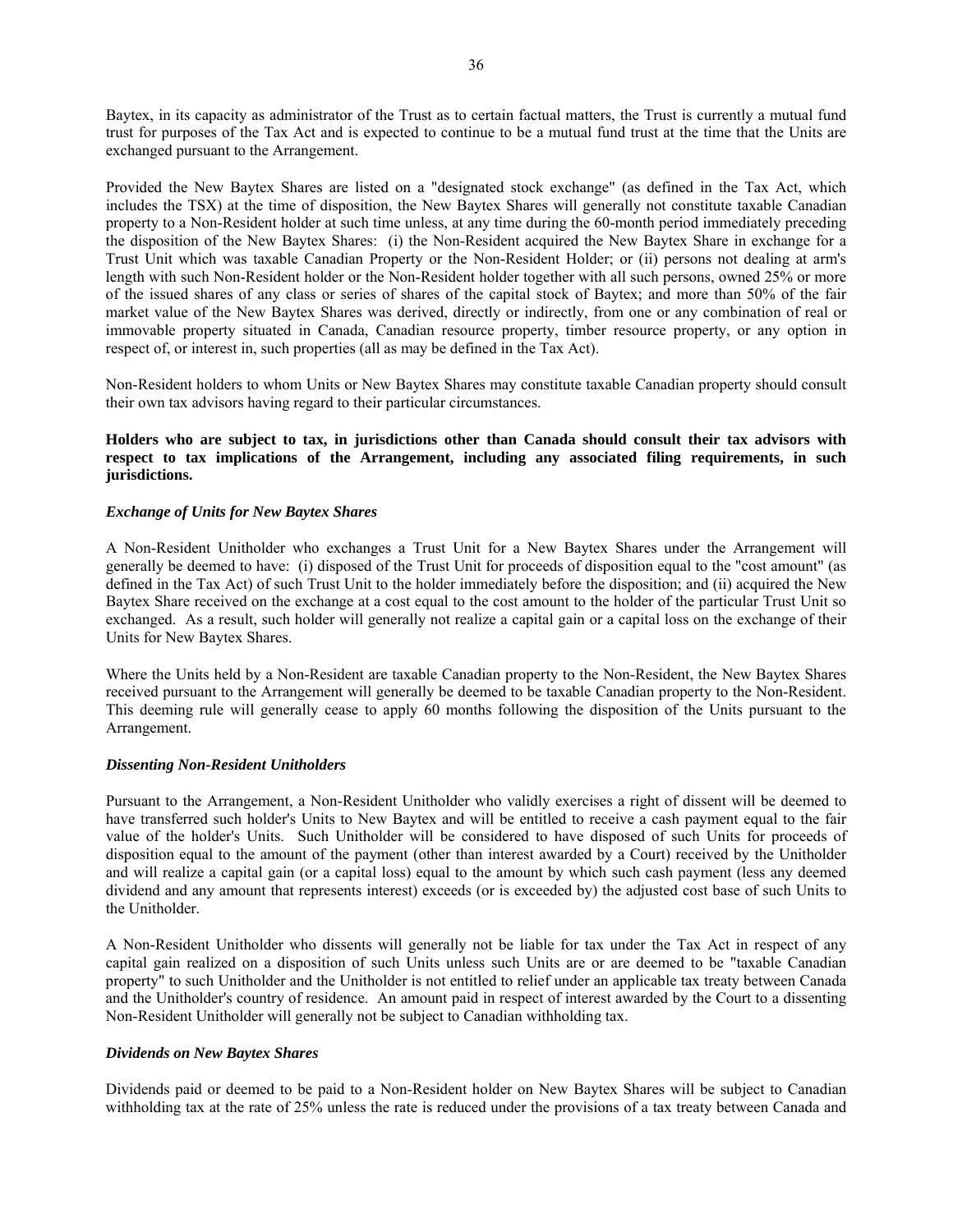the Non-Resident holder's jurisdiction of residence. Where the Non-Resident Holder is a United States resident entitled to benefits under the Canada-United States Income Tax Convention, 1980 and is the beneficial owner of the dividends, the rate of Canadian withholding tax applicable to dividends is generally reduced to 15% and may be reduced to 0% for certain tax exempt entities.

## *Dispositions of New Baytex Shares*

A Non-Resident holder will generally not be liable to Canadian income tax on a disposition or deemed disposition of New Baytex Shares unless the New Baytex Shares are, or are deemed to be, "taxable Canadian property" to the Non-Resident holder at the time of disposition and the Non-Resident holder is not entitled to relief under an applicable tax treaty between Canada and the country in which the Non-Resident holder is resident.

# *Eligibility for Investment*

Subject to the provisions of a particular plan, provided the New Baytex Shares are listed on a designated stock exchange (which includes the TSX) at the time of acquisition, or New Baytex Shares continues to qualify as a "public corporation" for the purposes of the Tax Act, New Baytex Shares will be qualified investments under the Tax Act for trusts governed by registered retirement savings plans, registered retirement income funds, deferred profit sharing plans, registered disability savings plans, registered education savings plans and tax-free savings accounts.

However, the holder of a tax-free savings account that governs a trust which holds New Baytex Shares will be subject to a penalty tax if the holder does not deal at arm's length with New Baytex Shares for the purposes of the Tax Act or the Holder has a significant interest (within the meaning of the Tax Act) in New Baytex Shares or a corporation, partnership or trust with which New Baytex Shares does not deal at arm's length for the purposes of the Tax Act. **Persons who intend to hold New Baytex Shares in their tax-free savings accounts should consult their own tax advisors regarding their particular circumstances.**

# **CERTAIN UNITED STATES FEDERAL INCOME TAX CONSIDERATIONS**

The following discussion is a summary of certain United States federal income tax consequences to United States Holders (as defined below) of the Arrangement and the ownership and disposition of New Baytex Shares received pursuant to the Arrangement. This discussion is based on the United States Internal Revenue Code of 1986, as amended (the "**Code**"), administrative pronouncements, judicial decisions, existing and proposed Treasury Regulations, the Income Tax Convention between the United States and Canada (the "**Tax Convention**") and interpretations of the foregoing, all as of the date hereof. All of the foregoing authorities are subject to change (possibly with retroactive effect), and any such change may result in United States federal income tax consequences to a United States Holder that are materially different from those described below. No rulings from the United States Internal Revenue Service (the "**IRS**") have been or will be sought with respect to the matters described below, and consequently, the IRS may not take a similar view of the consequences described below.

The following discussion does not purport to be a full description of all United States federal income tax considerations that may be relevant to a United States Holder in light of such holder's particular circumstances and only addresses holders that hold Units (and, following the completion of the Arrangement, holders that will hold New Baytex Shares) as capital assets within the meaning of Section 1221 of the Code. Furthermore, this discussion does not address the United States federal income tax considerations applicable to holders subject to special rules, such as: (i) certain financial institutions, real estate investment trusts, regulated investment companies or insurance companies; (ii) tax-exempt organizations, qualified retirement plans, individual retirement accounts or other tax-deferred accounts; (iii) traders in securities that elect to use a mark-to-market method of accounting; (iv) dealers in securities or currencies; (v) persons that own Units (or, following the completion of the Arrangement, persons that will own New Baytex Shares) as part of a straddle, hedge, constructive sale, conversion transaction or other integrated investment; (vi) persons that acquired their Units in connection with the exercise of employee stock options or otherwise as compensation for services; (vii) persons that own directly, indirectly or constructively 5% or more, by voting power or value, of the outstanding equity interests of the Trust (or, following the completion of the Arrangement, persons that will own directly, indirectly or constructively 5% or more, by voting power or value, of the outstanding equity interests of New Baytex); (viii) persons whose "functional currency" is not the United States dollar; (ix) United States expatriates; and (x) persons that are not United States Holders. In addition, this discussion does not address any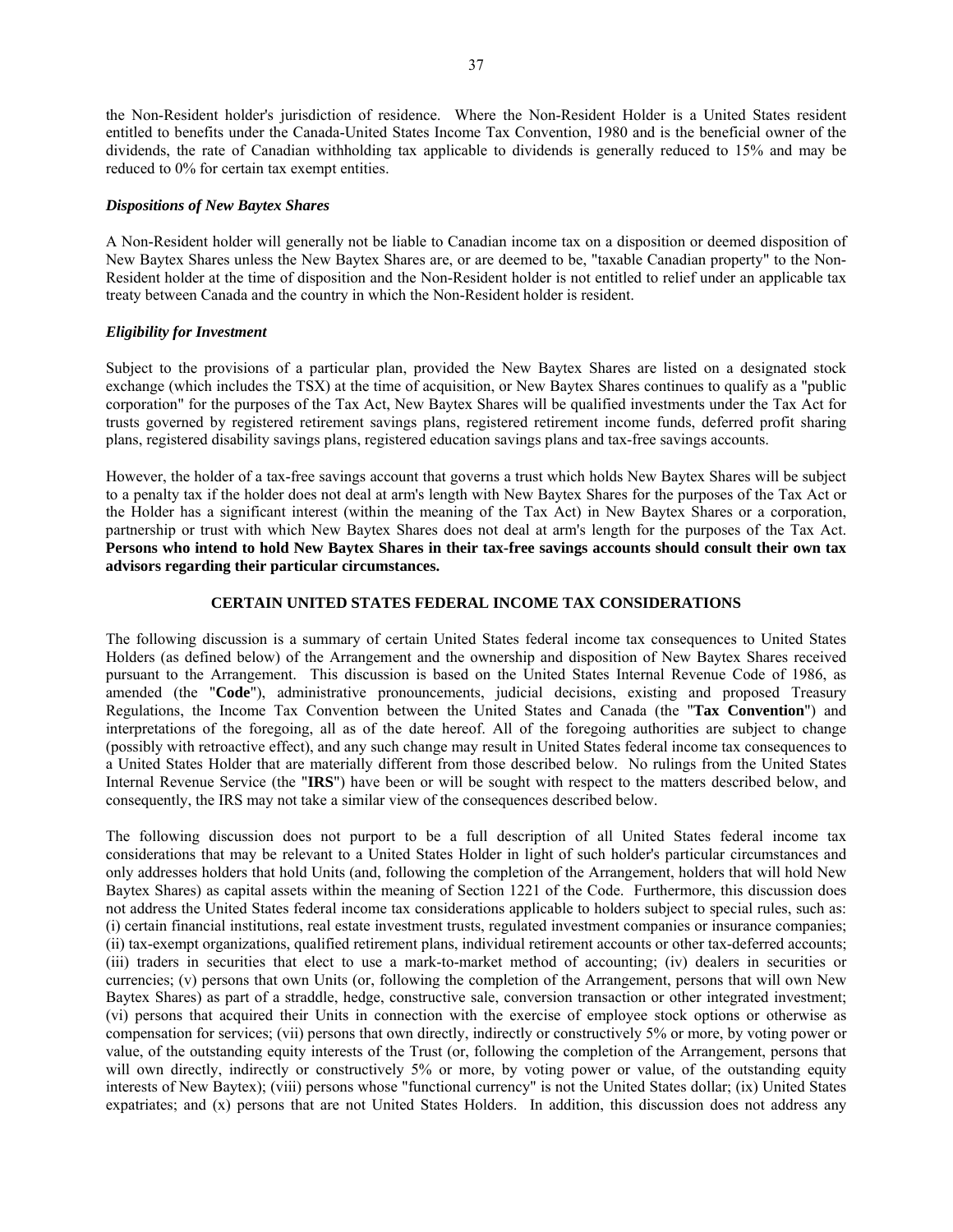United States federal alternative minimum tax, United States federal estate, gift or other non-income tax, or any state, local or non-United States tax consequences of the Arrangement and the ownership and disposition of New Baytex Shares received pursuant to the Arrangement.

As used herein, the term "**United States Holder**" means a beneficial owner of a Unit (or, following the completion of the Arrangement, a beneficial owner of New Baytex Shares) that is: (i) a citizen or individual resident of the United States as determined for United States federal income tax purposes; (ii) a corporation or other entity taxable as a corporation organized in or under the laws of the United States or any political subdivision thereof; (iii) an estate the income of which is subject to United States federal income taxation without regard to the source; or (iv) a trust if a United States court has primary supervision over its administration and one or more United States persons have the authority to control all substantial decisions of the trust, or if the trust has a valid election in effect under applicable Treasury Regulations to be treated as a United States person.

If a pass-through entity, including a partnership or other entity classified as a partnership for United States federal income tax purposes, is a beneficial owner of Units (or, following the completion of the Arrangement, a beneficial owner of New Baytex Shares), the United States federal income tax treatment of an owner or partner generally will depend upon the status of such owner or partner and upon the activities of the pass-through entity. Any owner or partner of a pass-through entity holding Units or New Baytex Shares is urged to consult its own tax advisor.

**IRS Circular 230 disclosure: To ensure compliance with requirements imposed by the IRS you are hereby notified that: (a) any discussion of United States federal tax issues in this document is not intended or written by the Trust to be relied upon and cannot be relied upon by you for the purpose of avoiding penalties that may be imposed on you under the Internal Revenue Code; (b) such discussion is written in connection with the promotion or marketing of the transactions or matters addressed herein; and (c) you should seek advice based on your particular circumstances from an independent tax advisor.** 

## **Arrangement**

# *General*

Subject to the passive foreign investment company ("**PFIC**") rules discussed below, a United States Holder generally should not recognize a gain or loss upon the exchange of its Units for New Baytex Shares pursuant to the Arrangement. This conclusion is based in part on treating the various transactions that constitute the Arrangement as an integrated transaction for United States federal income tax purposes. If the Arrangement does not result in the recognition of a gain or loss, a United States Holder's tax basis in New Baytex Shares received pursuant to the Arrangement generally will equal the United States Holder's adjusted tax basis in its Units exchanged therefor, and the United States Holder's holding period with respect to such New Baytex Shares generally will include the United States Holder's holding period with respect to the Units exchanged therefor pursuant to the Arrangement.

## *Consequences to a Dissenting U.S. Unitholder*

A United States Holder that validly exercises the rights of dissent provided to it under the Interim Order and whose dissent rights remain valid immediately before the Effective Time generally will recognize gain or loss in an amount equal to the difference, if any, between: (i) the amount of U.S. dollars or the fair market value of Canadian currency plus the fair market value of any property received; and (ii) such United States Holder's tax basis in the Units surrendered. Such gain or loss generally will be a capital gain or loss, which will be long-term capital gain or loss if such Units were held for more than one year. Preferential tax rates apply to long-term capital gains of a United States Holder that is an individual, estate or trust. There are currently no preferential tax rates for long-term capital gains of a United States Holder that is a corporation. Deductions for capital losses are subject to complex limitations under the Code.

# *PFIC Rules*

The foregoing discussion assumes that the Trust was not a PFIC for any taxable year during which a United States Holder held Units, including the current year. If the Trust were classified as a PFIC, the United States federal income tax consequences of the Arrangement to a United States Holder could be materially different from those described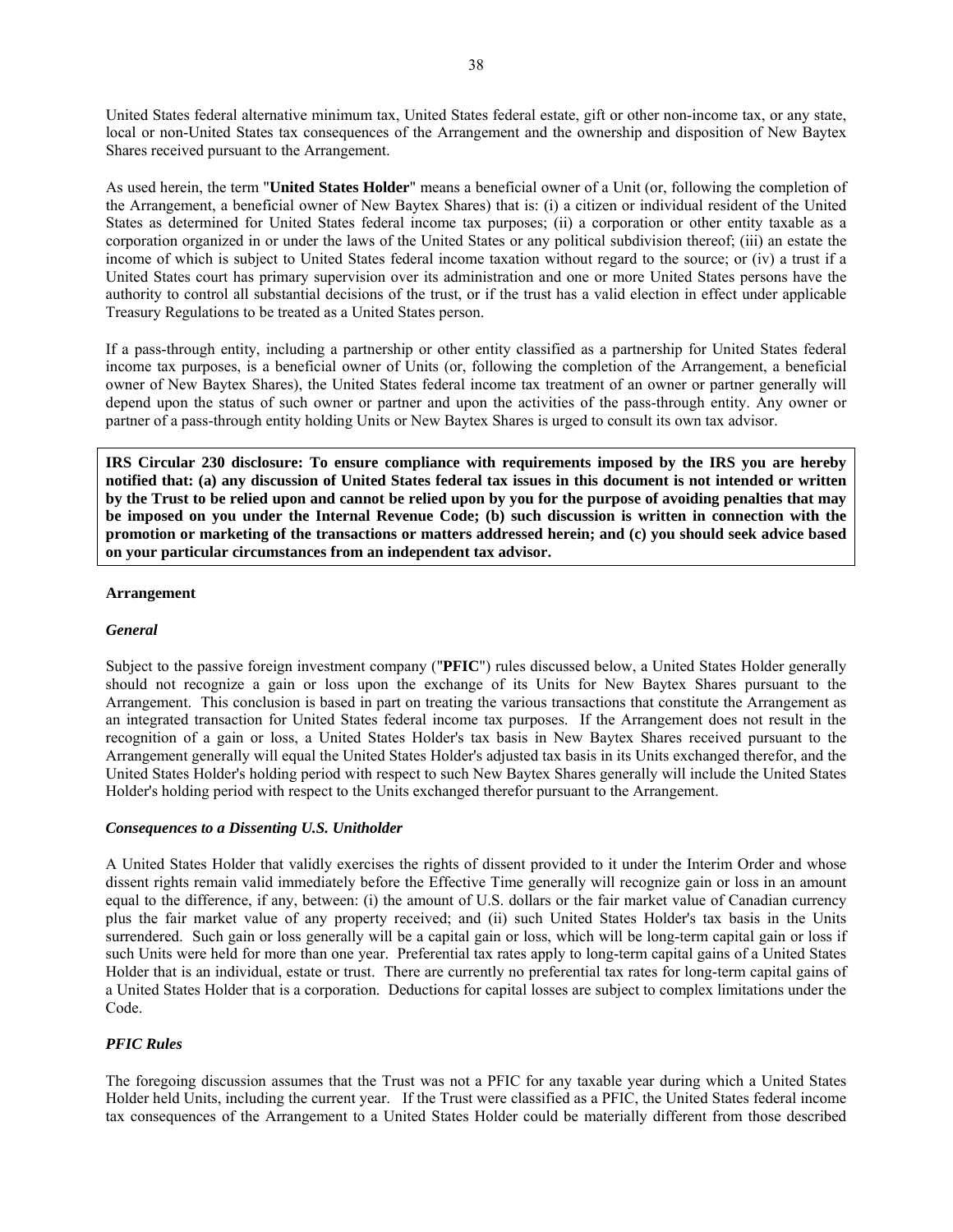above. A non-United States entity treated as a corporation for United States federal income tax purposes will be a PFIC in any taxable year in which, after taking into account the income and assets of the corporation and certain subsidiaries pursuant to the applicable "look through" rules, either (i) at least 75% of its gross income is "passive" income, or (ii) at least 50% of the average value of its assets is attributable to assets that produce passive income or are held for the production of passive income. The Trust believes that it has never been a PFIC and does not expect New Baytex to be a PFIC in 2011.

Each United States Holder should consult its own tax advisor regarding the United States federal tax considerations that would be applicable to it if the Trust were classified as a PFIC for any taxable year during which the United States Holder held Units.

## **Ownership and Disposition of New Baytex Shares**

# *Dividends*

Subject to the discussion below under "*PFIC Status of New Baytex*", the gross amount of any distribution of cash or property (other than in liquidation) made to a United States Holder with respect to New Baytex Shares (inclusive of any Canadian withholding tax with respect thereto) generally will be includible in gross income by a United States Holder as dividend income to the extent such distribution is paid out of the current or accumulated earnings and profits of New Baytex as determined under United States federal income tax principles. Dividends will not be eligible for the dividends received deduction generally allowed to a United States corporation on dividends received from a domestic corporation. A distribution in excess of New Baytex's current and accumulated earnings and profits will first be treated as a tax-free return of capital to the extent of a United States Holder's adjusted tax basis in its New Baytex Shares and will be applied against and reduce such basis on a dollar-for-dollar basis (thereby increasing the amount of gain or decreasing the amount of loss recognized on a subsequent disposition of New Baytex Shares). To the extent that such distribution exceeds the United States Holder's adjusted tax basis, the distribution will be treated as capital gain, which will be treated as a long-term capital gain if such United States Holder's holding period in its New Baytex Shares exceeds one year as of the date of the distribution and otherwise will be short-term capital gain.

If New Baytex is eligible for benefits under the Tax Convention (as is expected), under current laws dividends received by non-corporate United States Holders, including individuals, will be "qualified dividend income" to such United States Holders so that, if certain holding period and other requirements (including a requirement that New Baytex is not a PFIC in the year of the dividend or the preceding year) are met, such dividends would be eligible for reduced rates of taxation. The reduced rates of taxation on qualified dividend income are scheduled to expire at the end of 2010. New Baytex is unable to predict whether such rates will be re-enacted in the future.

## *Sale, Exchange or Other Taxable Disposition of New Baytex Shares*

Subject to the discussion below under "*PFIC Status of New Baytex*", for United States federal income tax purposes, a United States Holder will generally recognize gain or loss on the sale, exchange or other taxable disposition of any of its New Baytex Shares in an amount equal to the difference between: (i) the United States dollar value of the amount realized for New Baytex Shares; and (ii) the United States Holder's adjusted tax basis (determined in United States dollars) in New Baytex Shares. Such gain or loss will be a capital gain or loss and will be long-term capital gain if the United States Holder's holding period in the New Baytex Shares sold exceeds one year. Long-term capital gains of non-corporate taxpayers, including individuals, are eligible for taxation at reduced rates. The deductibility of capital losses is subject to limitations. Any gain or loss recognized by a United States Holder will generally be treated as United States source gain or loss for foreign tax credit limitation purposes.

# *PFIC Status of New Baytex*

As discussed above under "*Arrangement – PFIC Rules*", the Trust believes, based on its current operations, that New Baytex will not be a PFIC. However, PFIC status is fundamentally factual in nature, generally cannot be determined until the close of the taxable year in question and is determined annually. If New Baytex were classified as a PFIC for any year during which a United States Holder owns New Baytex Shares received in exchange for such United States Holder's Units (regardless of whether New Baytex continues to be a PFIC), the United States Holder would be subject to special adverse rules, including taxation at maximum ordinary income rates plus an interest charge on both gains on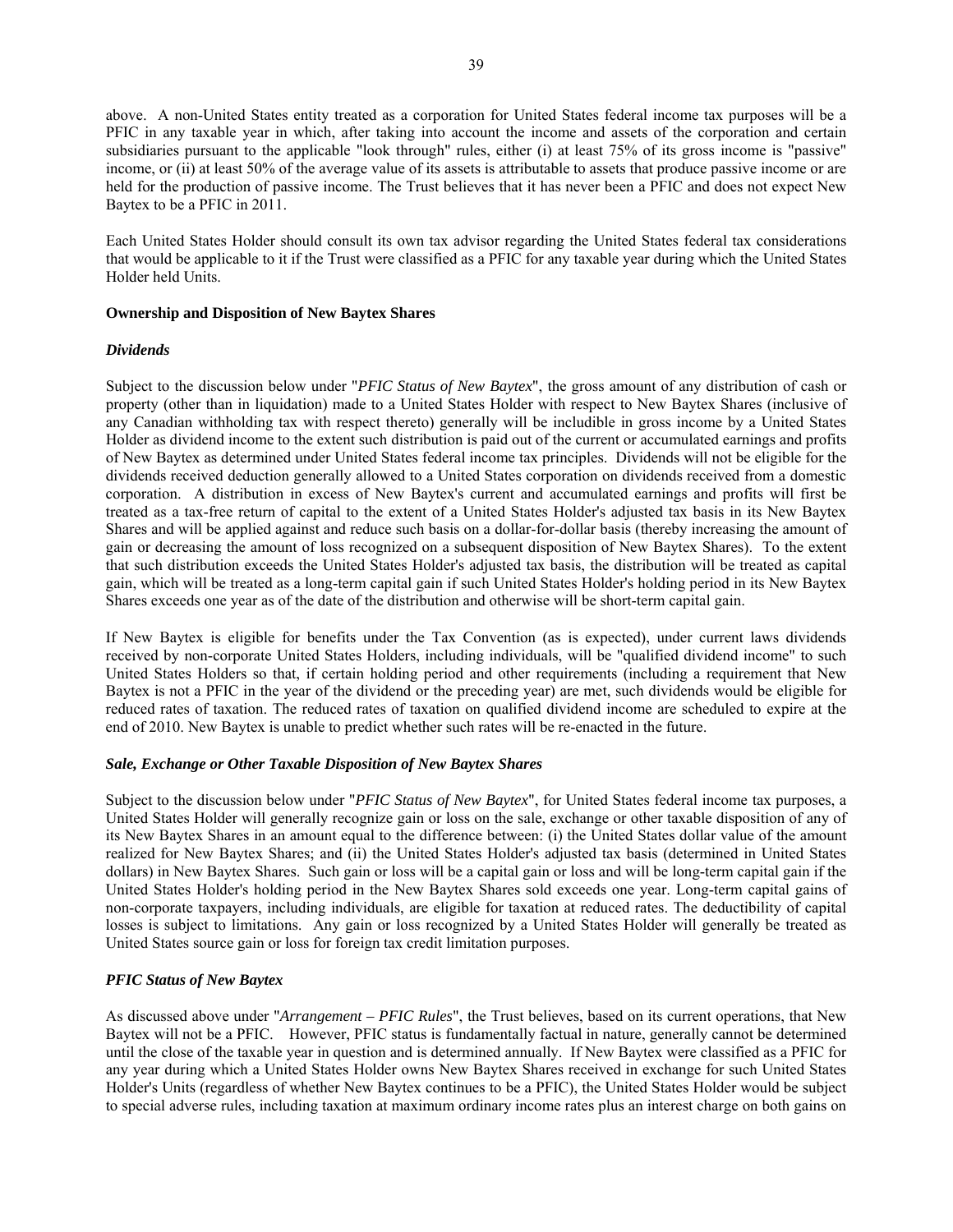sale and certain dividends, unless the United States Holder makes an election to be taxed under an alternative regime. In addition, any dividends would not be qualified dividends, and would not be eligible for the reduced rate that currently applies to certain dividends received by United States Holders that are not corporations.

Certain elections may be available to a United States Holder if New Baytex were classified as a PFIC. New Baytex will provide United States Holders with information concerning the potential availability of such elections if New Baytex determines that it is or will become a PFIC.

# **Other Considerations**

# *Foreign Tax Credit*

Any tax withheld by Canadian taxing authorities with respect to distributions on, or proceeds from disposition of, New Baytex Shares may, subject to a number of complex limitations, be claimed as a foreign tax credit against a United States Holder's United States federal income tax liability or may be claimed as a deduction for United States federal income tax purposes. The limitation on foreign taxes eligible for credit is calculated separately with respect to specific classes of income. For this purpose, dividends distributed with respect to New Baytex Shares will be foreign-source income and will be "passive category income" or "general category income" for purposes of computing the foreign tax credit allowable to a United States Holder, and gain recognized on the sale of New Baytex Shares will generally be treated as United States source for such purposes. Because of the complexity of those limitations, each United States Holder should consult its own tax advisor with respect to the amount of foreign taxes that may be claimed as a credit.

# *The Receipt of Canadian Currency*

Taxable dividends with respect to New Baytex Shares that are paid in Canadian dollars will be included in the gross income of a United States Holder as translated into United States dollars calculated by reference to the exchange rate prevailing on the date of actual or constructive receipt of the dividend, regardless of whether the Canadian dollars are converted into United States dollars at that time. If the Canadian dollars received are not converted into United States dollars on the date of receipt, a United States Holder will have a basis in the Canadian dollars equal to its United States dollar value on the date of receipt. Any United States Holder who receives payment in Canadian dollars and engages in a subsequent conversion or other disposition of the Canadian dollars may have a foreign currency exchange gain or loss that will be treated as ordinary income or loss, and generally will be United States source income or loss for foreign tax credit purposes.

In the case of a cash-basis United States Holder that receives Canadian currency on the sale, exchange or other taxable disposition of New Baytex Shares, the amount realized will be based on the United States dollar value of the Canadian currency received on the settlement date of the disposition. An accrual-basis United States Holder may elect the same treatment required of a cash-basis taxpayer, provided that such election is applied consistently from year to year. This election may not be changed without the consent of the IRS. If an accrual basis United States Holder does not elect to be treated as a cash-basis taxpayer for this purpose, such United States Holder may have a foreign currency gain or loss (in addition to any gain or loss realized on the disposition of its New Baytex Shares) for United States federal income tax purposes because of any difference between the United States dollar value of the currency received prevailing on the date of the disposition and the date of payment (i.e., the settlement date). If the Canadian dollars received are not converted into United States dollars on the date of receipt, a United States Holder will have an initial tax basis in the Canadian dollars equal to their United States dollar value on the date of receipt. Any United States Holder that receives payment in Canadian dollars and engages in a subsequent conversion or other disposition of the Canadian dollars may have a foreign currency exchange gain or loss. Any foreign currency gain or loss realized will be treated as ordinary income or loss and generally will be United States source income or loss for foreign tax credit purposes. If Canadian currency is converted into United States dollars on the date received by the United States Holder, a cash-basis or electing accrual United States Holder should not recognize any gain or loss on such conversion.

United States Holders are urged to consult their own tax advisors concerning the United States tax consequences of acquiring, holding and disposing of Canadian dollars.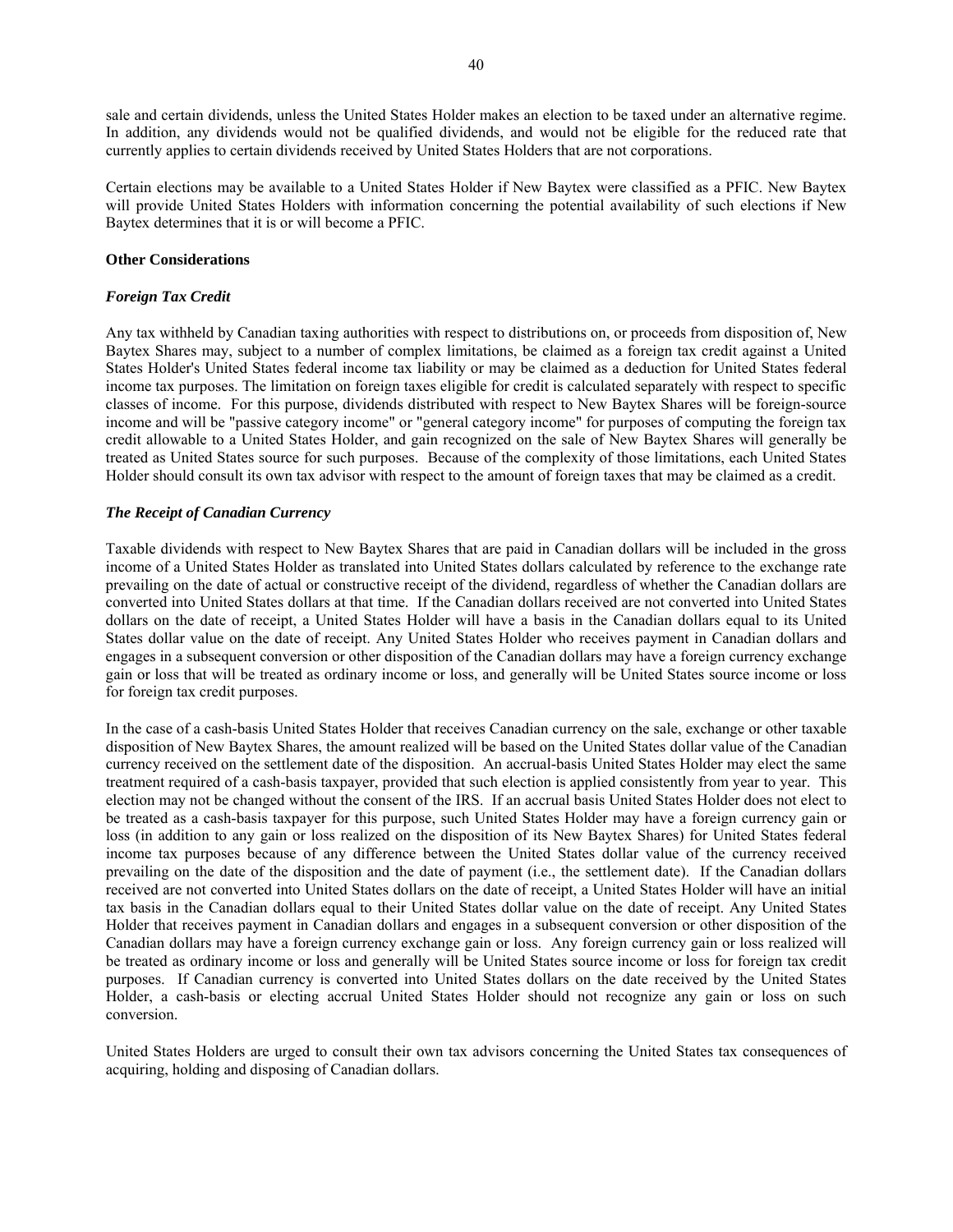### *Information Reporting and Backup Withholding*

Under some circumstances, a United States Holder may be subject to United States information reporting and backup withholding tax on dividends paid on New Baytex Shares or from the disposition of New Baytex Shares. Information reporting and backup withholding will not apply, however, to a United States Holder that is a corporation or is otherwise exempt from information reporting and backup withholding and, when required, demonstrates this fact. Backup withholding also will not apply to a United States Holder that furnishes a correct taxpayer identification number and certifies on a Form W-9 or successor form, under penalty of perjury, that it is not subject to backup withholding, and otherwise complies with applicable requirements of the backup withholding rules. A United States Holder that fails to provide the correct taxpayer identification number on Form W-9 or successor form may be subject to penalties imposed by the IRS. Backup withholding, currently at a 28% rate, is not an additional tax, and any amount withheld under these rules will be allowed as a refund or credit against a United States Holder's United States federal income tax liability if the required information is timely furnished to the IRS.

# *Recently Enacted Legislation*

Newly enacted legislation requires certain United States Holders that are individuals, estates or trusts to pay up to an additional 3.8% tax on, among other things, dividends and capital gains for taxable years beginning after December 31, 2012. In addition, for taxable years beginning after March 18, 2010, new legislation requires certain United States Holders who are individuals that hold certain foreign financial assets (which may include the New Baytex Shares) to report information relating to such assets, subject to certain exceptions.

**United States Holders are urged to consult their own tax advisors regarding the possible implications of the recently enacted legislation described above.** 

### **OTHER TAX CONSIDERATIONS**

**This Information Circular does not address any tax considerations of the Arrangement other than certain Canadian and United States federal income tax considerations. Unitholders who are resident in jurisdictions other than Canada or the United States should consult their own tax advisors with respect to the tax implications of the Arrangement, including any associated filing requirements, in such jurisdictions and with respect to the tax implications in such jurisdictions of owning New Baytex Shares after the Arrangement. Unitholders should also consult their own tax advisors regarding provincial, state or territorial tax considerations of the Arrangement or of holding New Baytex Shares.**

## **INFORMATION CONCERNING THE BAYTEX PARTIES**

#### **The Trust**

#### *General*

The Trust is an open-ended investment trust created on July 24, 2003 under the laws of the Province of Alberta pursuant to the Trust Indenture. The Trustee has been appointed as trustee under the Trust Indenture. The Unitholders are the beneficiaries of the Trust. The Unitholders receive a monthly cash distribution that is derived from the producing oil and gas assets owned by the Trust's subsidiaries.

#### *Inter-Corporate Relationships*

The following table provides the name, the percentage of voting securities owned by the Trust and the jurisdiction of incorporation, continuance, formation or organization of its subsidiaries either, direct and indirect, as at the date hereof.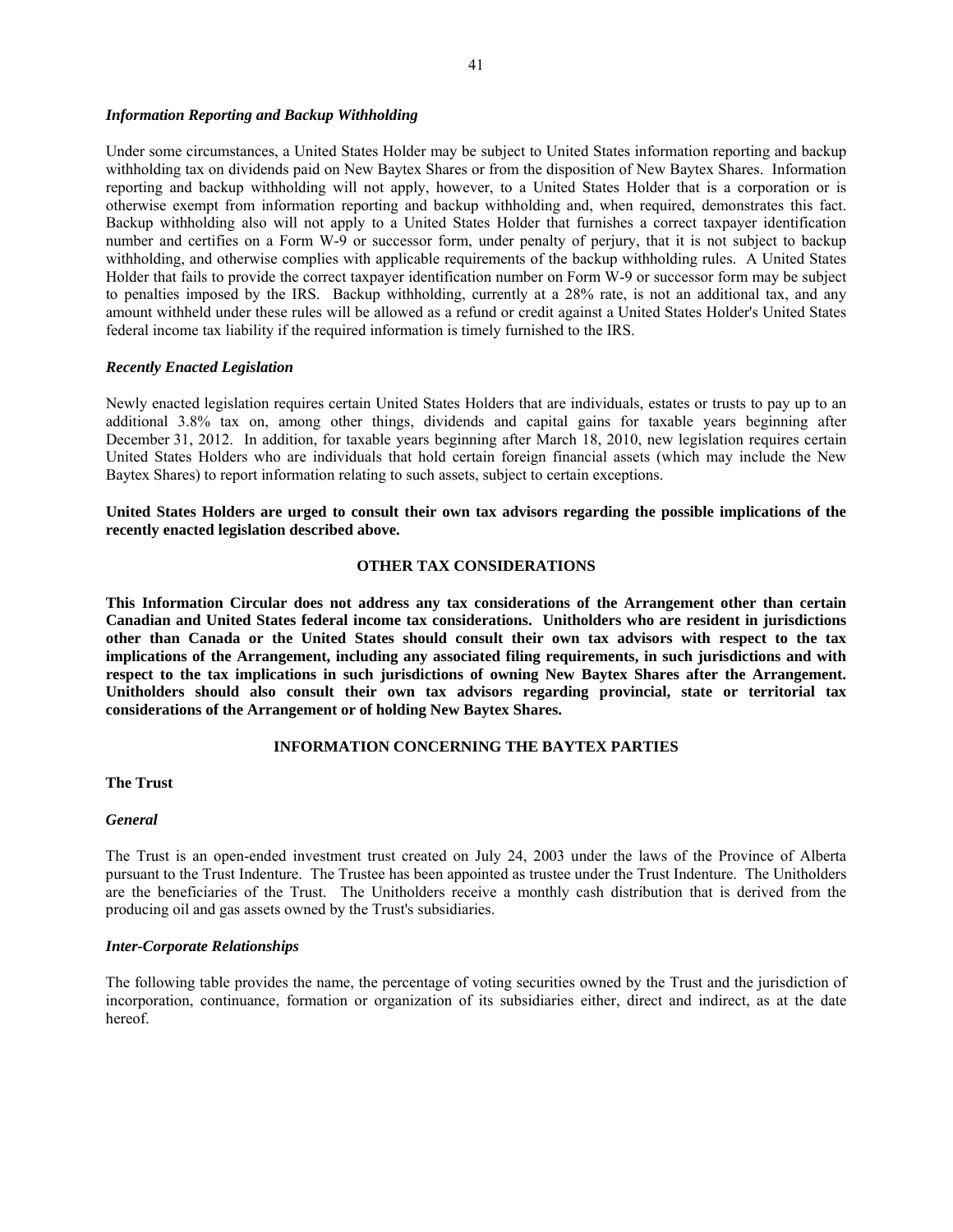|                           | <b>Percentage of voting securities</b><br>(directly or indirectly) | Jurisdiction of<br><b>Incorporation/Formation</b> |  |
|---------------------------|--------------------------------------------------------------------|---------------------------------------------------|--|
| Baytex Energy Ltd.        | $100\%$                                                            | Alberta                                           |  |
| Baytex Energy Partnership | $100\%$                                                            | Alberta                                           |  |
| Baytex Oil & Gas Ltd.     | $100\%$                                                            | Alberta                                           |  |
| Baytex Energy USA Ltd.    | 100%                                                               | Colorado                                          |  |

# *Business of the Trust*

The principal undertaking of the Trust is to issue Units, and other securities and to acquire and hold securities of subsidiaries, trust and partnerships, net profits interests, royalties, notes and other interests. The Trust's operating subsidiaries carry on the business of acquiring, developing, exploiting and holding interests in petroleum and natural gas properties and assets related thereto in Canada (primarily in the provinces of British Columbia, Alberta and Saskatchewan) and in the United States (primarily in the states of North Dakota and Wyoming). Cash flow from the business carried on by these subsidiaries is flowed to the Trust by way of interest and principal repayments on debt owing and royalties.

See *"Baytex Energy Trust", "General Development of the Business"* and *"Description of Our Business and Operations"* in the Trust AIF, which is incorporated by reference herein.

## **Baytex**

Baytex is a corporation amalgamated under the laws of the Province of Alberta that carries on the business of oil and natural gas exploration, development, acquisition and production in Western Canada. Baytex is the administrator of the Trust and is a wholly-owned subsidiary of the Trust.

### **Other Baytex Parties**

New Baytex was incorporated on October 22, 2010 pursuant to the provisions of the ABCA, as a wholly-owned subsidiary of Baytex, for the sole purpose of participating in the Arrangement and has not carried on any business or conducted any operations to date other than entering into the Arrangement Agreement. See "*Information Concerning New Baytex*" and "*Appendix D - Information Concerning New Baytex*" for a more detailed description of New Baytex both before and after giving effect to the Arrangement.

Baytex ExchangeCo is a corporation formed pursuant to the provisions of the ABCA, as a wholly-owned subsidiary of the Trust. Baytex ExchangeCo is not actively carrying on business.

The head office of each of the Baytex Parties is located at Suite  $2800$ ,  $520 - 3<sup>rd</sup>$  Avenue S.W., Calgary, Alberta, T2P 0R3 and the registered office of Baytex, Baytex ExchangeCo and New Baytex is located at Suite 1400,  $350 - 7<sup>th</sup>$ Avenue S.W., Calgary, Alberta, T2P 3N9.

### **Ongoing Acquisition, Disposition, Farm-Out and Financing Activities**

## *Potential Acquisitions*

The Trust continues to evaluate potential acquisitions of all types of petroleum and natural gas and other energyrelated assets as part of its on-going asset portfolio management program. The Trust is normally in the process of evaluating several potential acquisitions at any one time which individually or in the aggregate could be material. As of the date hereof, the Trust has not reached agreement on the price or terms of any potential material acquisitions. The Trust cannot predict whether any current or future opportunities will result in one or more acquisitions for the Trust.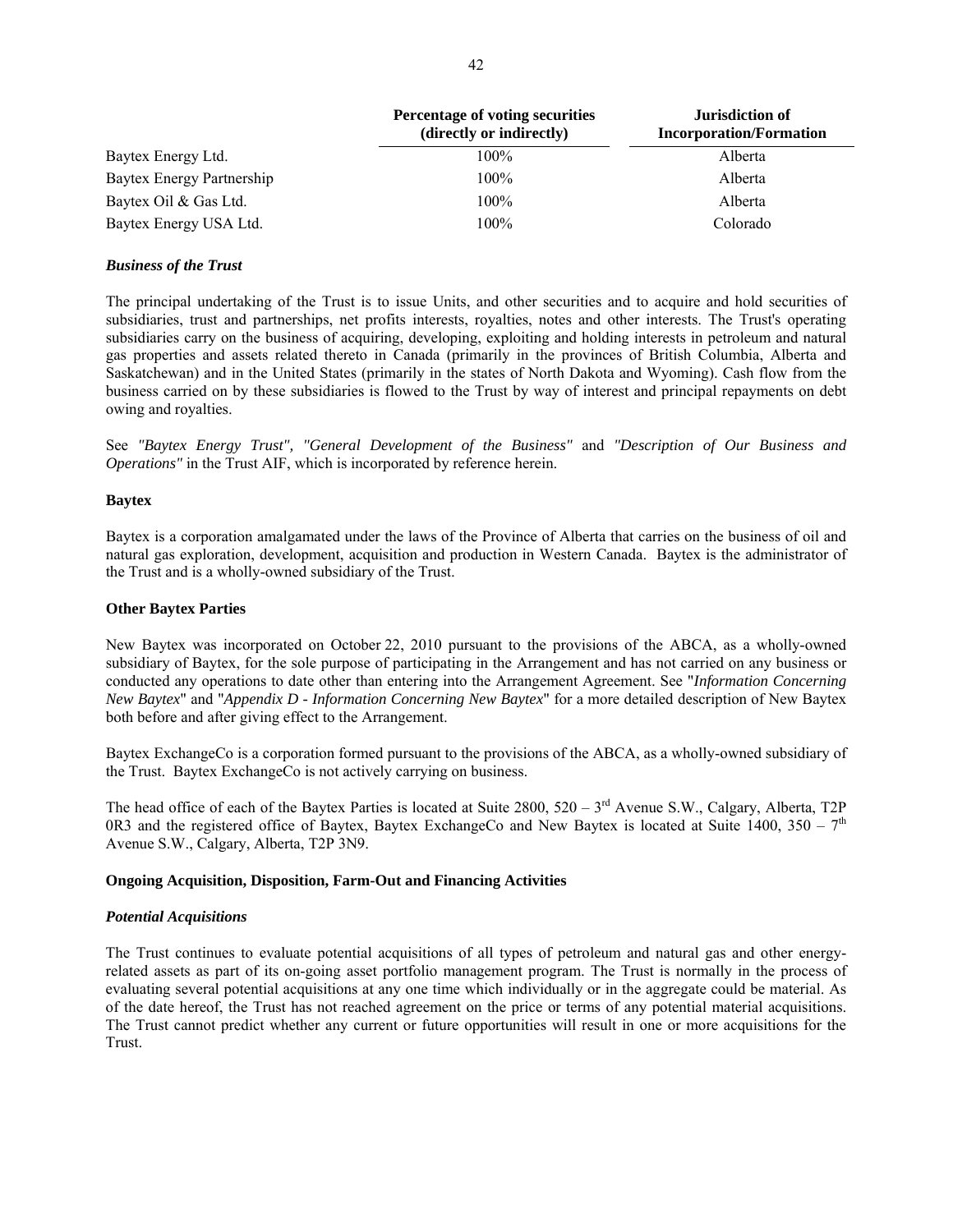## *Potential Dispositions and Farm-Outs*

The Trust continues to evaluate potential dispositions of its petroleum and natural gas assets as part of its on-going portfolio asset management program. In addition, the Trust continues to evaluate potential farm-out opportunities with other industry participants in respect of its petroleum and natural gas assets in circumstances where the Trust believes it is prudent to do so based on, among other things, its capital program, development plan timelines and the risk profile of such assets. The Trust is normally in the process of evaluating several potential dispositions of its assets and farmout opportunities at any one time, which individually or in the aggregate could be material. As of the date hereof, the Trust has not reached agreement on the price or terms of any potential material dispositions or farm-outs. The Trust cannot predict whether any current or future opportunities will result in one or more dispositions or farm-outs for the Trust.

# *Significant Acquisitions*

The Trust has not completed an acquisition during its most recently completed financial year and up to the date of this document that is a significant acquisition for the purposes of Part 8 of National Instrument 51-102. In addition, there are no proposed acquisitions that have progressed to a state where a reasonable person would believe that the likelihood of the acquisition being completed is high and that would be a significant acquisition for the purposes of Part 8 of National Instrument 51-102 if completed as of the date of this Information Circular.

# **Documents Incorporated by Reference**

Information in respect of the Trust and its subsidiaries has been incorporated by reference in this Information Circular from documents filed with securities commissions or similar authorities in Canada. Copies of the documents incorporated herein by reference may be obtained on request, without charge, from the Corporate Secretary of Baytex, at Suite 2800,  $520 - 3^{rd}$  Avenue S.W., Calgary, Alberta, T2P 0R3. In addition, copies of the documents incorporated herein by reference may be obtained from the securities commissions or similar authorities in Canada through the SEDAR website at *www.sedar.com* and in the United States through the EDGAR website at *www.sec.gov*. Financial information respecting the Trust is provided in the Trust's financial statements and management's discussion and analysis, which are incorporated herein by reference.

The following documents of the Trust, filed with the various securities commissions or similar authorities in the jurisdictions where the Trust is a reporting issuer, are specifically incorporated by reference into and form an integral part of this Information Circular:

- (a) the Trust AIF;
- (b) the audited comparative consolidated financial statements of the Trust and notes thereto as at and for the fiscal years ended December 31, 2009 and 2008, respectively, together with the report of the auditors thereon;
- (c) the management's discussion and analysis of the financial condition and results of operations of the Trust for the year ended December 31, 2009;
- (d) the unaudited interim consolidated financial statements of the Trust and notes thereto as at and for the three and six month periods ended June 30, 2010;
- (e) the management's discussion and analysis of the financial condition and results of operations of the Trust for the three and six month periods ended June 30, 2010; and
- (f) the Trust AGM Circular.

Any documents of the type described in Section 11.1 of Form 44-101F1 – *Short Form Prospectus*, filed by the Trust with the securities commissions or similar authorities in the provinces of Canada subsequent to the day of this Information Circular and prior to the Effective Date shall be deemed to be incorporated by reference in this Information Circular.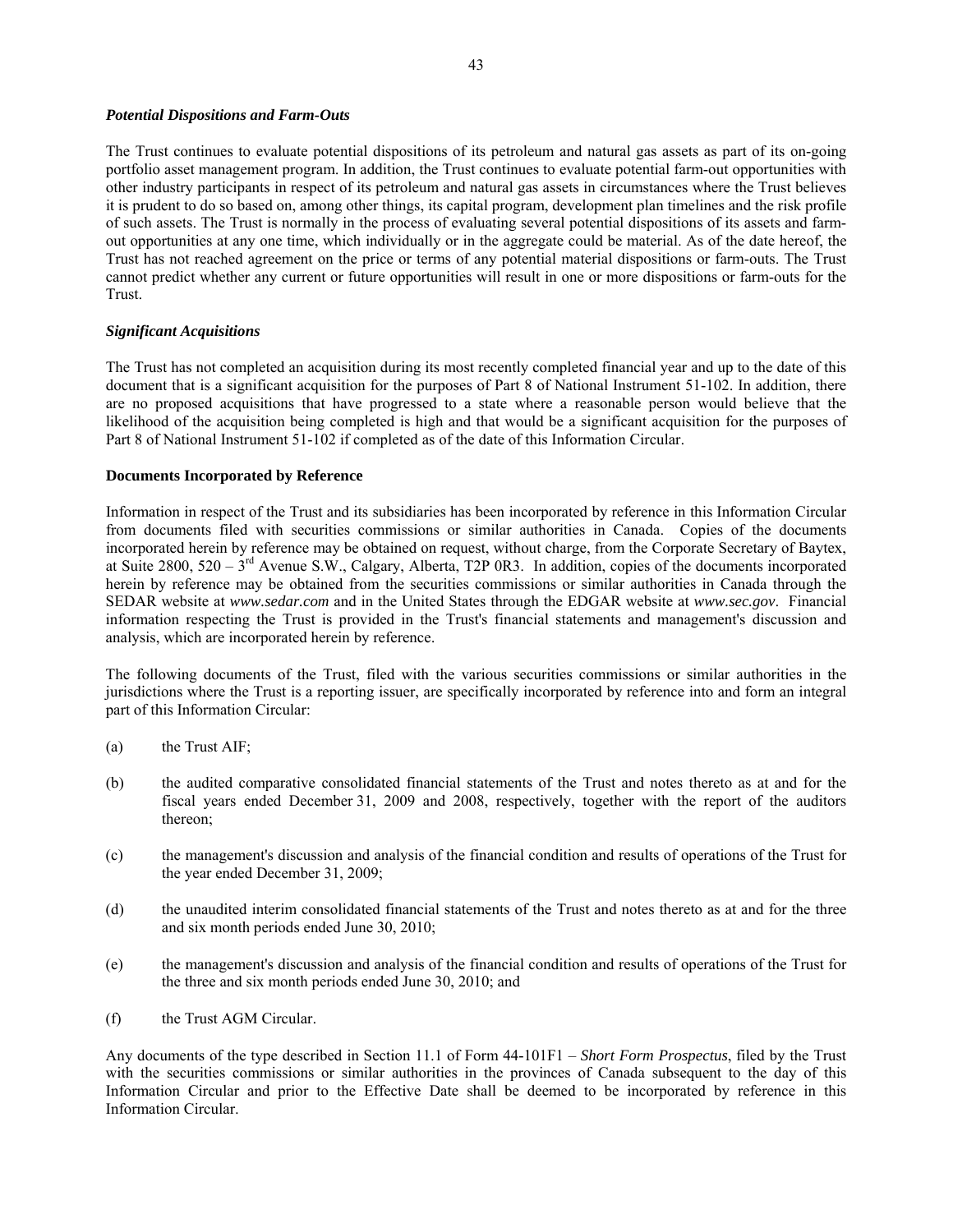**Any statement contained in a document incorporated or deemed to be incorporated by reference herein shall be deemed to be modified or superseded for the purposes of this Information Circular to the extent that a statement contained herein or in any other subsequently filed document which also is, or is deemed to be, incorporated by reference herein modifies or supersedes such statement. The modifying or superseding statement need not state that it has modified or superseded a prior statement or include any other information set forth in the document that it modifies or supersedes. The making of a modifying or superseding statement shall not be deemed an admission for any purposes that the modified or superseded statement, when made, constituted a misrepresentation, an untrue statement of a material fact or an omission to state a material fact that is required to be stated or that is necessary to make a statement not misleading in light of the circumstances in which it was made. Any statement so modified or superseded shall not be deemed, except as so modified or superseded, to constitute a part of this Information Circular.** 

#### **Price Range and Trading Volume of Securities**

### *Trust Units*

The Units are listed and traded on the TSX under the symbol BTE.UN and on the NYSE under the symbol BTE. The following sets forth trading information for the Units since its inception in 2003.

|                |                    | <b>Toronto Stock Exchange</b> |                         | <b>New York Stock Exchange</b> |               |                         |  |
|----------------|--------------------|-------------------------------|-------------------------|--------------------------------|---------------|-------------------------|--|
|                | <b>Price Range</b> |                               |                         | <b>Price Range</b>             |               |                         |  |
|                | <b>High</b><br>\$) | Low<br>\$)                    | Volume<br><b>Traded</b> | <b>High</b><br>(SUS)           | Low<br>(\$US) | Volume<br><b>Traded</b> |  |
| 2010           |                    |                               |                         |                                |               |                         |  |
| January        | 32.02              | 29.64                         | 6,047,742               | 31.07                          | 28.49         | 1,204,090               |  |
| February       | 33.74              | 29.50                         | 5,564,579               | 32.19                          | 27.56         | 1,524,980               |  |
| March          | 36.80              | 33.36                         | 10,835,877              | 36.07                          | 32.13         | 1,722,818               |  |
| April          | 36.31              | 32.65                         | 7,627,149               | 36.23                          | 32.05         | 1,606,149               |  |
| May            | 34.67              | 27.72                         | 11,288,447              | 34.24                          | 25.64         | 3,377,651               |  |
| June           | 35.07              | 30.73                         | 9,525,705               | 34.57                          | 29.15         | 2,308,171               |  |
| July           | 35.12              | 31.27                         | 6,254,320               | 34.08                          | 28.92         | 1,600,207               |  |
| August         | 35.49              | 32.61                         | 8.451.254               | 33.84                          | 31.17         | 1,449,539               |  |
| September      | 37.86              | 33.94                         | 7,211,148               | 36.90                          | 32.62         | 1,463,922               |  |
| October (1-25) | 38.71              | 37.12                         | 7,385,335               | 38.50                          | 35.96         | 1,857,914               |  |

On October 25, 2010, the last trading day prior to the date of this Information Circular, the closing price of the Units was \$38.31 on the TSX and US\$37.55 on the NYSE (as reported by such stock exchanges).

### *Convertible Debentures*

The Convertible Debentures are listed and traded on the TSX under the symbol "BTE.DB". The following table sets forth certain trading information for the Convertible Debentures in 2010 as reported by the TSX.

|                  | <b>Price Range</b> |                                  |                         |  |
|------------------|--------------------|----------------------------------|-------------------------|--|
|                  | <b>High</b><br>\$) | Low<br>$\left( \text{\$}\right)$ | Volume<br><b>Traded</b> |  |
| 2010             |                    |                                  |                         |  |
| January          | 215.00             | 193.54                           | 341.2                   |  |
| February         | 225.00             | 207.70                           | 231.3                   |  |
| March            | 245.82             | 228.00                           | 283.0                   |  |
| April            | 244.00             | 226.89                           | 349.0                   |  |
| May              | 233.71             | 221.00                           | 99.0                    |  |
| June             | 236.89             | 214.00                           | 107.0                   |  |
| July             | 235.30             | 224.12                           | 87.0                    |  |
| August           | 240.00             | 225.79                           | 248.0                   |  |
| September        | 254.75             | 230.99                           | 98.0                    |  |
| October $(1-25)$ | 260.00             | 256.20                           | 16.0                    |  |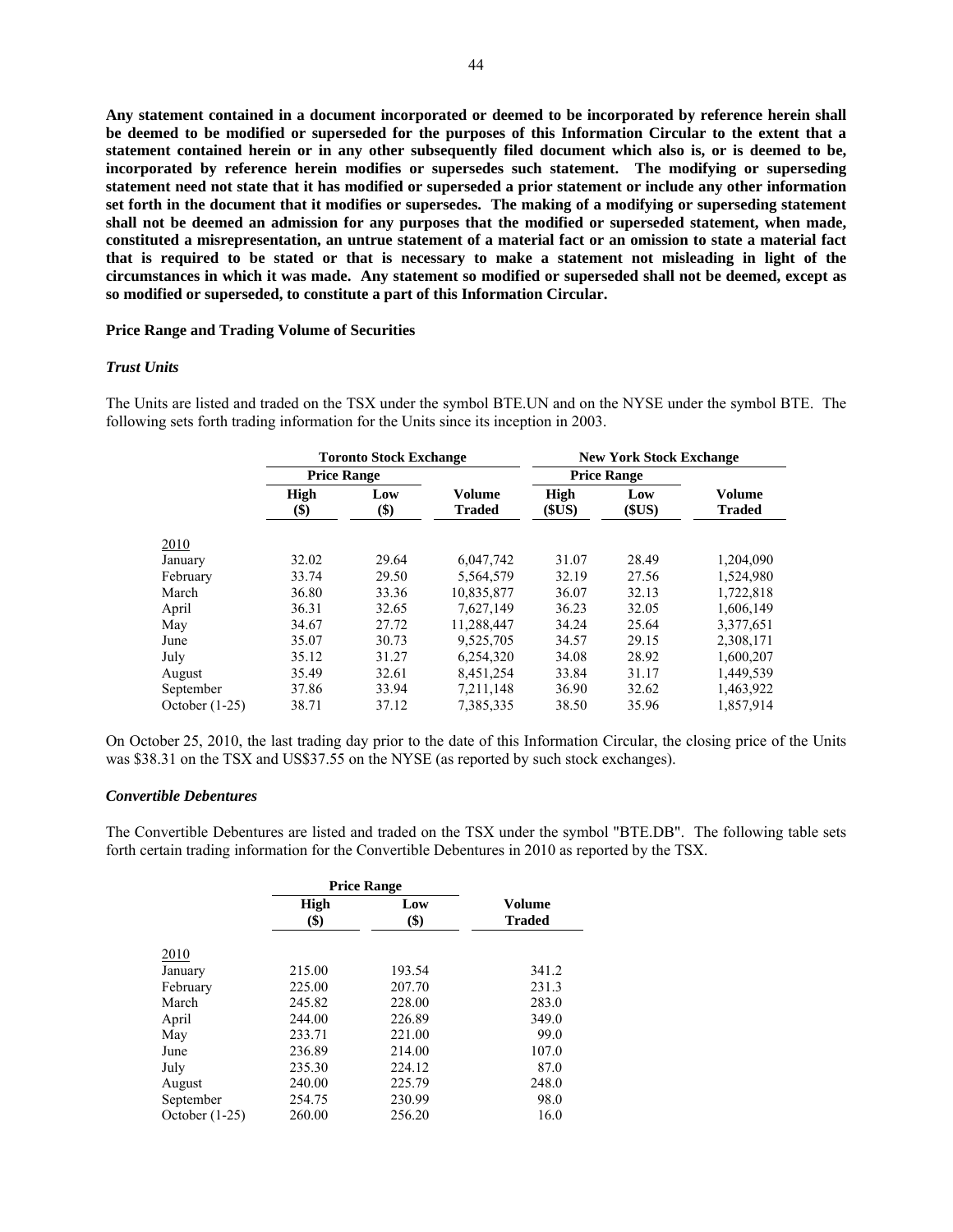On October 18, 2010, being the last day on which the Convertible Debentures traded prior to the date of this Information Circular, the closing price of the Convertible Debentures was \$257.02 on the TSX (as reported by the TSX).

# **Prior Sales**

The Trust has not sold or issued any Units or securities convertible into Units during the period from November 16, 2009 to October 15, 2010, inclusive, except as set forth below:

- (a) the Trust issued 1,506,018 Units pursuant to the DRIP at a weighted average issue price of approximately \$30.99 per Unit for aggregate consideration of approximately \$46.7 million;
- (b) the Trust issued 2,535,763 Units on exercise of Incentive Rights granted pursuant to the Incentive Plan at a weighted average issue price of approximately \$11.69 per Unit for aggregate consideration of approximately \$29.7 million;
- (c) the Trust issued 233,263 Units on conversion of Convertible Debentures at an issue price of \$14.75 per Unit for aggregate consideration of approximately \$3.4 million;
- (d) the Trust granted 1,371,375 Incentive Rights exercisable to acquire an equal number of Units pursuant to the Incentive Plan at a weighted average exercise price of \$28.22 per Unit.

### **Distributions to Unitholders**

The following table summarizes the cash distributions per Unit that the Trust has paid since its inception in September 2003:

| Month $^{(1)}$   | 2010   | 2009   | 2008   | 2007   | 2006   | 2005   | 2004   | 2003   |
|------------------|--------|--------|--------|--------|--------|--------|--------|--------|
| January          | \$0.18 | \$0.18 | \$0.18 | \$0.18 | \$0.18 | \$0.15 | \$0.15 |        |
| February         | 0.18   | 0.12   | 0.18   | 0.18   | 0.18   | 0.15   | 0.15   |        |
| March            | 0.18   | 0.12   | 0.20   | 0.18   | 0.18   | 0.15   | 0.15   |        |
| April            | 0.18   | 0.12   | 0.20   | 0.18   | 0.18   | 0.15   | 0.15   |        |
| May              | 0.18   | 0.12   | 0.20   | 0.18   | 0.18   | 0.15   | 0.15   |        |
| June             | 0.18   | 0.12   | 0.25   | 0.18   | 0.18   | 0.15   | 0.15   |        |
| July             | 0.18   | 0.12   | 0.25   | 0.18   | 0.18   | 0.15   | 0.15   |        |
| August           | 0.18   | 0.12   | 0.25   | 0.18   | 0.18   | 0.15   | 0.15   |        |
| September        | 0.18   | 0.12   | 0.25   | 0.18   | 0.18   | 0.15   | 0.15   | \$0.15 |
| October $^{(2)}$ |        | 0.12   | 0.25   | 0.18   | 0.18   | 0.15   | 0.15   | 0.15   |
| November         |        | 0.12   | 0.25   | 0.18   | 0.18   | 0.15   | 0.15   | 0.15   |
| December         |        | 0.18   | 0.18   | 0.18   | 0.18   | 0.15   | 0.15   | 0.15   |
| Total            |        | \$1.56 | \$2.64 | \$2.16 | \$2.16 | \$1.80 | \$1.80 | \$0.60 |

Notes:

(1) Cash distributions are made on or about the  $15<sup>th</sup>$  day following the end of each calendar month to the Unitholders of record on or about the last business day of each such calendar month.

(2) On October 14, 2010, the Trust declared a cash distribution of \$0.18 per Unit which is payable on November 15, 2010 to Unitholders of record on October 29, 2010.

Cash distributions on the Trust Units are paid at the discretion of the Board of Directors and can fluctuate depending on the level of funds from operations. Historical cash distributions may not be reflective of future cash distributions, which will be subject to review by the Board of Directors taking into account our prevailing financial circumstances at the relevant time. See "*Additional Information Respecting Baytex Energy Trust – Trust Indenture* – *Cash Distributions*" and "*Risk Factors*" in the Trust AIF.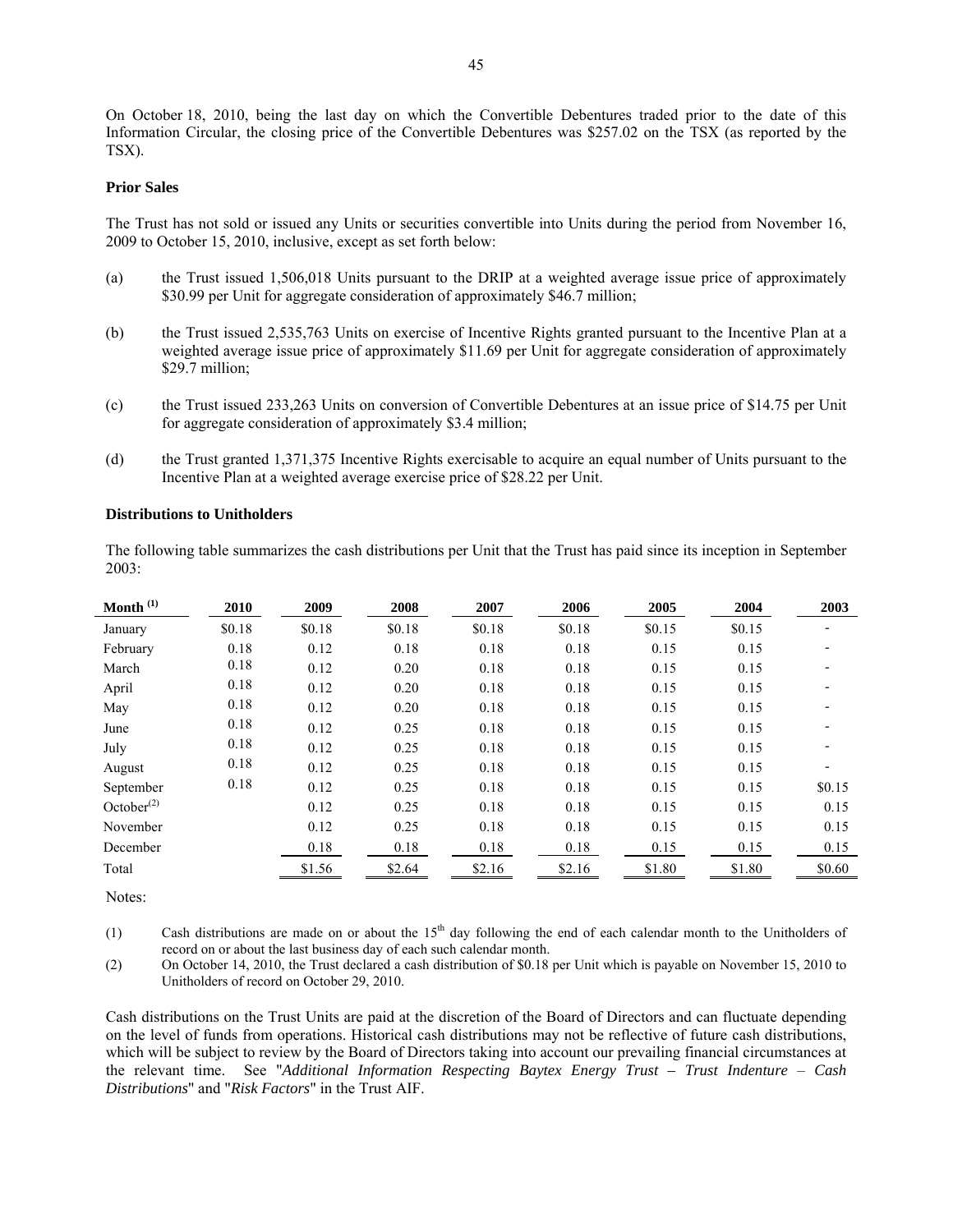## **Legal Proceedings and Regulatory Actions**

There are no legal proceedings that the Trust is or was a party to, or that any of the Trust's property is or was the subject of, during the most recently completed financial year and the current financial year, that were or are material to the Trust, and there are no such material legal proceedings that the Trust knows to be contemplated. For the purposes of the foregoing, a legal proceeding is not considered to be "material" by the Trust if it involves a claim for damages and the amount involved, exclusive of interest and costs, does not exceed 10 percent of the Trust's current assets, provided that if any proceeding presents in large degree the same legal and factual issues as other proceedings pending or known to be contemplated, the Trust has included the amount involved in the other proceedings in computing the percentage.

There were no: (i) penalties or sanctions imposed against the Trust by a court relating to securities legislation or by a security regulatory authority during our most recently completed financial year or during the current financial year; (ii) other penalties or sanctions imposed by a court or regulatory body against the Trust that would likely be considered important to a reasonable investor in making an investment decision; or (iii) settlement agreements the Trust entered into before a court relating to securities legislation or with a securities regulatory authority during the Trust's most recently completed financial year or during the current financial year.

# **Auditors, Transfer Agents and Registrars**

Deloitte & Touche LLP, the auditors of the Trust and New Baytex, are independent within the meaning of the Rules of Professional Conduct of the Institute of Chartered Accountants, Alberta.

The transfer agent and registrar for the Units in Canada is Valiant Trust Company at its principal offices in Calgary, Alberta and Toronto, Ontario. The transfer agent and registrar for the Units in the United States is Registrar and Transfer Company at its principal office in Cranford, New Jersey.

The transfer agent and registrar for the Convertible Debentures is Valiant Trust Company at its principal offices in Calgary, Alberta and Toronto, Ontario.

# **INFORMATION CONCERNING NEW BAYTEX**

New Baytex was incorporated on October 22, 2010 pursuant to the provisions of the ABCA, as a wholly-owned subsidiary of Baytex, for the sole purpose of participating in the Arrangement and has not carried on any business or conducted any operations to date other than entering into the Arrangement Agreement.

The Arrangement will result in the reorganization of the Trust into New Baytex, which will be a public oil and natural gas exploration, exploitation, development, acquisition and production company operating under the name "Baytex Energy Corp." and which, together with its subsidiaries, will carry on the business presently carried on by the Trust through its subsidiaries.

New Baytex will retain the current management team and personnel from Baytex and will continue to be led by Raymond T. Chan as Executive Chairman and Anthony W. Marino as President and Chief Executive Officer. The current members of the board of directors of Baytex will form the board of directors of New Baytex.

The head office of New Baytex following the completion of the Arrangement will be located at Suite 2800,  $520 - 3^{rd}$ Avenue S.W., Calgary, Alberta, T2P 0R3. The registered office of New Baytex is (and will be following the completion of the Arrangement) located at Suite  $1400$ ,  $350 - 7<sup>th</sup>$  Avenue S.W., Calgary, Alberta, T2P 3N9.

New Baytex will become a reporting issuer in all provinces of Canada and will become subject to the informational reporting requirements under the securities laws of such jurisdictions as a result of the Arrangement.

Reference is made to "*Appendix D - Information Concerning New Baytex*" for a more detailed description of New Baytex.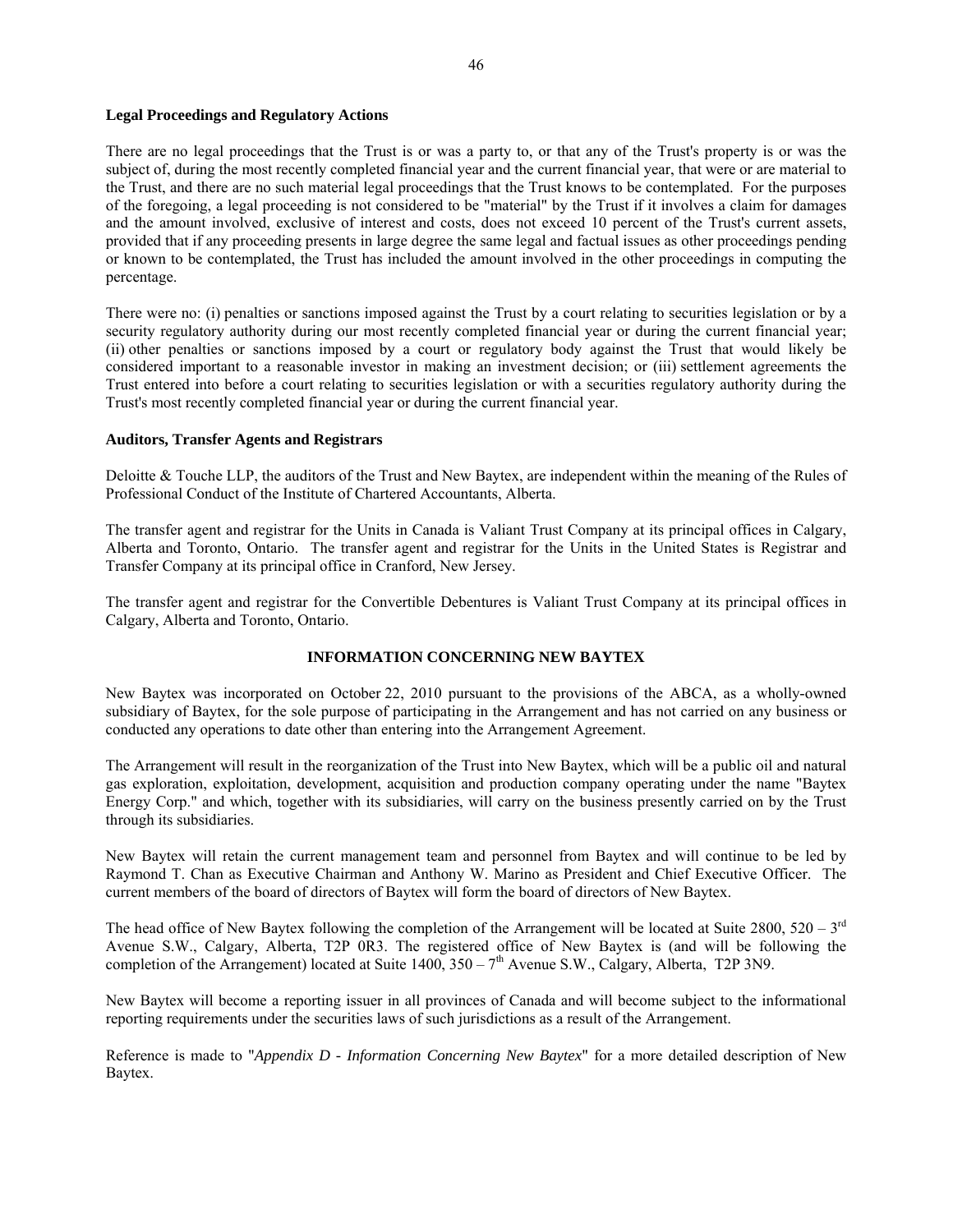### **RISK FACTORS**

Other than risk factors relating to the structure of the Trust, risk factors relating to the Trust and its subsidiaries will generally continue to apply to New Baytex after the Effective Date and will not be affected by the Arrangement. The risks associated with the Trust and its subsidiaries are described in the Trust AIF under the heading "*Risk Factors*" which are incorporated by reference into this Information Circular.

There are a number of additional risk factors relating to the Arrangement that prospective investors should carefully consider. These risk factors are described below.

### *Required Judicial and Regulatory Approvals*

Completion of the steps contemplated by the Arrangement Agreement and the Plan of Arrangement requires that the Trust obtain judicial and regulatory approvals. Such approvals include, without limitation, issuance of the Final Order and conditional approval of the TSX and the NYSE for the listing of the New Baytex Shares. Failure to obtain the Final Order, TSX approvals, NYSE approval or other regulatory approvals on terms acceptable to the Board could result in a decision to not proceed with the Arrangement. If any of the required approvals cannot be obtained on terms satisfactory to the Board, or at all, the Arrangement Agreement (including the Plan of Arrangement) may have to be amended in order to mitigate the negative consequence of the failure to obtain any such approval. In the event that the Arrangement Agreement or Plan of Arrangement cannot be amended so as to mitigate the negative consequences of the failure to obtain a required approval or consent, the Arrangement may not proceed. If the Arrangement is not completed, the market price of the Units may be adversely affected. See "*The Arrangement - Arrangement Agreement*".

# *Failure to Realize Anticipated Benefits of the Arrangement*

While the Trust believes that completing the Arrangement will allow it to achieve the benefits described in this Information Circular (see "*Background to and Reasons for the Arrangement - Benefits of the Arrangement*"), there is no guarantee that the Trust will realize any of the benefits, whether as described herein or at all.

There are a number of additional risk factors relating to the activities of New Baytex and the ownership of New Baytex Shares following the Effective Date which prospective investors should carefully consider. These risk factors are set forth in "*Appendix D – Information Concerning New Baytex – Risk Factors*".

Unitholders should carefully review and consider all risk factors, as well as the other information contained in the documents forming the Trust's public disclosure record, before making an investment decision. **Unitholders are encouraged to obtain independent legal, tax and investment advice in their jurisdiction of residence with respect to this Information Circular, the consequences of the Arrangement and the holding of Units and New Baytex Shares.** 

## **OTHER MATTERS TO BE CONSIDERED AT THE MEETING**

#### **Approval of the Share Award Incentive Plan**

At the Meeting, Unitholders will be asked to consider and, if deemed advisable, approve the adoption of the Share Award Incentive Plan which will authorize the Board of Directors of New Baytex to grant Restricted Awards and Performance Awards to persons who are directors, officers, employees or consultants of New Baytex and its affiliates ("**Service Providers**"). A copy of the Share Award Incentive Plan is set out in **Appendix E** to this Information Circular.

In the event that the Arrangement is not approved by the Unitholders at the Meeting, the Trust will consider the provision of comparable compensation to its Service Providers in the form of cash or by other appropriate arrangements (which may include the resumption of grants under the Incentive Plan).

In the event that the Arrangement is approved and the Share Award Incentive Plan is not approved by Unitholders at the Meeting, New Baytex will consider the provision of comparable compensation to its Service Providers in the form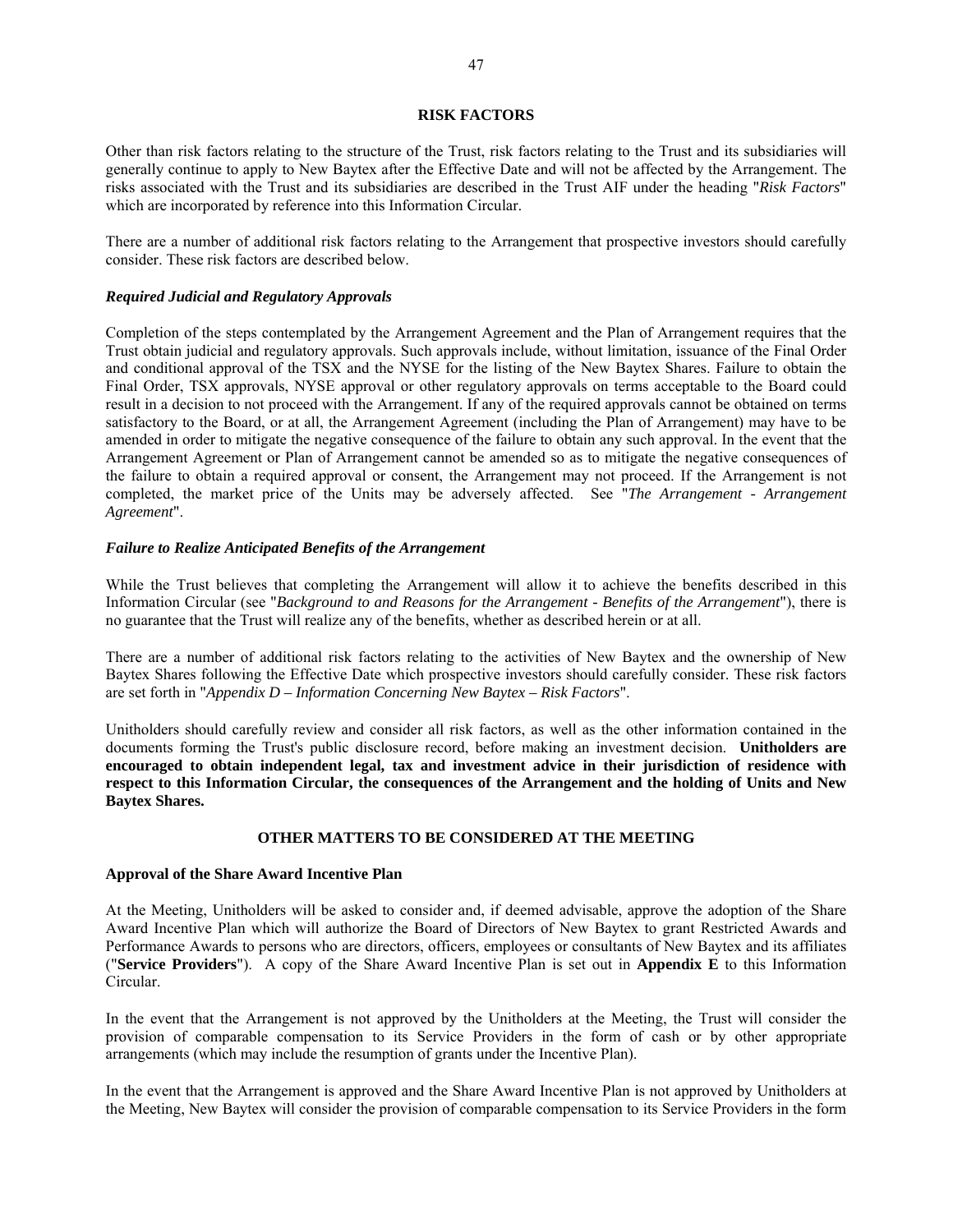of cash or by other appropriate arrangements (which may include the resumption of grants under the Transition Incentive Plan).

The following disclosure assumes that the Arrangement is completed and the Share Award Incentive Plan is approved by the Unitholders at the Meeting. **Capitalized terms used but not defined in the following disclosure shall have the meanings ascribed thereto in the Share Award Incentive Plan, a copy of which is set out in Appendix E to this Information Circular.**

## *Purpose of the Share Award Incentive Plan*

The principal purposes of the Share Award Incentive Plan are: (i) to retain and attract qualified Service Providers that New Baytex and its affiliates require; (ii) to promote a proprietary interest in New Baytex by such Service Providers and to encourage such persons to remain in the employ or service of New Baytex and its affiliates and put forth maximum efforts for the success of the business of New Baytex and its affiliates; and (iii) to focus management of New Baytex and its affiliates on operating and financial performance and long-term total shareholder return.

Incentive-based compensation such as the Share Award Incentive Plan is an integral component of compensation for Service Providers. The attraction and retention of qualified Service Providers has been identified as one of the key risks to New Baytex's long-term strategic growth plan. The Share Award Incentive Plan is intended to maintain New Baytex's competitiveness within the North American oil and gas industry to facilitate the achievement of its long-term goals. In addition, this incentive-based compensation is intended to reward Service Providers for meeting certain predefined operational and financial goals which have been identified for increasing long-term total shareholder return.

### *Overview*

The Board of Directors of New Baytex has delegated the authority to administer the Share Award Incentive Plan to the Compensation Committee of the Board of Directors of New Baytex (the "**Compensation Committee**").

Under the terms of the Share Award Incentive Plan, any Service Provider may be granted Restricted Awards or Performance Awards. In determining the Service Providers to whom Share Awards may be granted ("**Grantees**"), the number of Common Shares to be covered by each Share Award and the allocation of the Share Award between Restricted Awards and Performance Awards, the Compensation Committee may take into account such factors as it shall determine in its sole discretion, including any one or more of the following factors:

- (a) compensation data for comparable benchmark positions among the Peer Comparison Group;
- (b) the duties, responsibilities, position and seniority of the Grantee;
- (c) the Corporate Performance Measures for the applicable period compared with internally established performance measures approved by the Compensation Committee and/or similar performance measures of members of the Peer Comparison Group for such period;
- (d) the individual contributions and potential contributions of the Grantee to the success of New Baytex;
- (e) any bonus payments paid or to be paid to the Grantee in respect of his or her individual contributions and potential contributions to the success of New Baytex;
- (f) the Fair Market Value or current market price of the Common Shares at the time of such Share Award; and
- (g) such other factors as the Compensation Committee shall deem relevant in its sole discretion in connection with accomplishing the purposes of the Share Award Incentive Plan.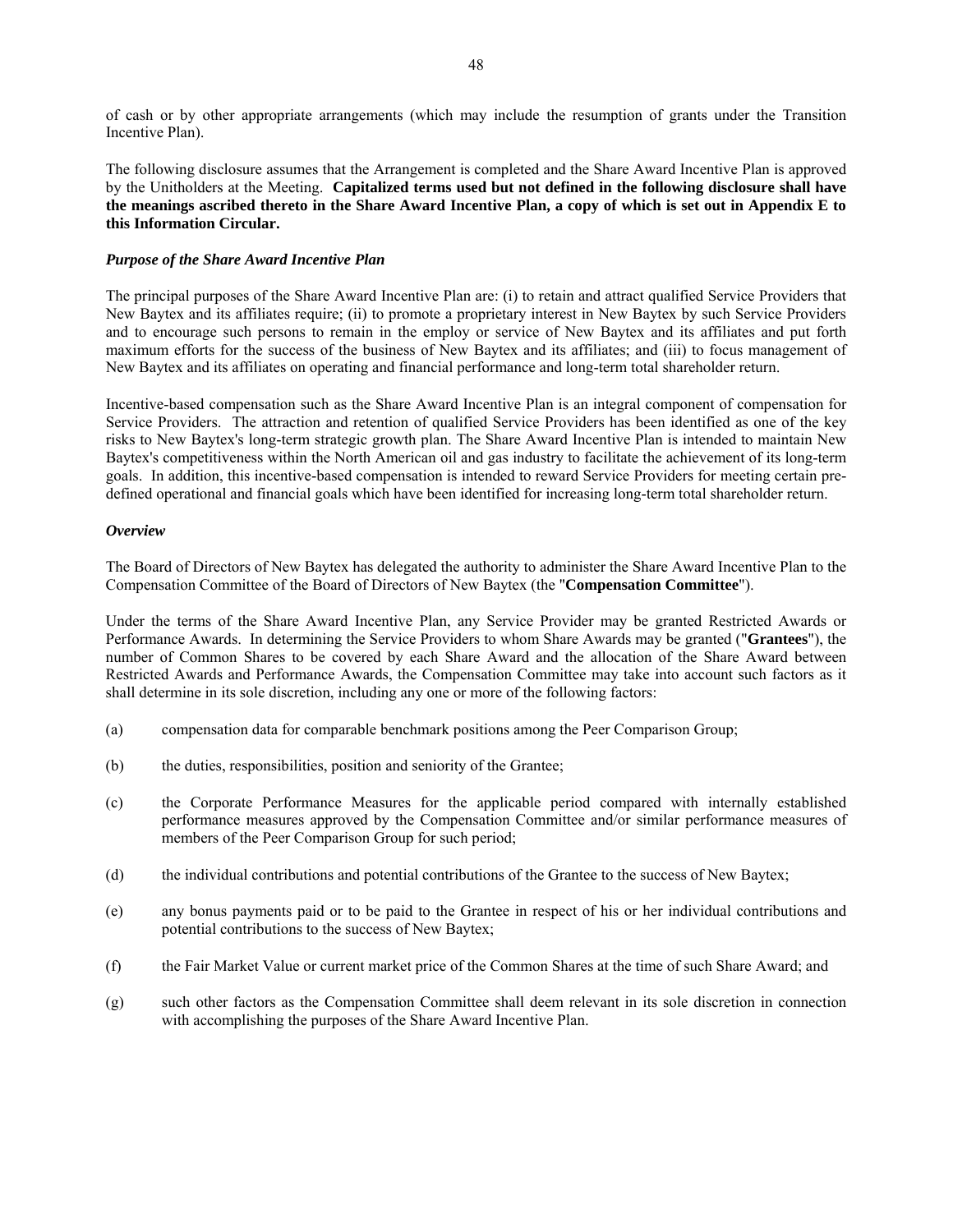### *Restricted Awards*

Each Restricted Award will entitle the holder to be issued the number of Common Shares designated in the Restricted Award with such Common Shares to be issued as to one-third on each of the first, second and third anniversary dates of the date of grant (or such earlier or later dates as may be determined by the Compensation Committee).

## *Performance Awards*

Each Performance Award will entitle the holder to be issued as to one-third on each of the first, second and third anniversary dates of the date of grant (or such earlier or later dates as may be determined by the Compensation Committee) the number of Common Shares designated in the Performance Award multiplied by a Payout Multiplier.

The Payout Multiplier is determined by the Compensation Committee based on an assessment of the achievement of the pre-defined Corporate Performance Measures in respect of the applicable period. Corporate Performance Measures may include: relative total shareholder return; recycle ratio; activities related to the growth of New Baytex; average production volumes; unit costs of production; total proved reserves; health, safety and environmental performance; the execution of New Baytex's strategic plan and such additional measures as the Compensation Committee shall consider appropriate in the circumstances. The Payout Multiplier for a particular period can be one of 0x (for fourth quartile ranking), 1x (for third quartile ranking), 1.5x (for second quartile ranking) or 2x (for first quartile ranking). For those Performance Awards where the Issue Date is the second or third anniversary of the grant date, the Payout Multiplier will be the arithmetic average of the Payout Multiplier for each of the two or three preceding fiscal years, respectively.

### *Dividend Equivalents*

The Share Award Incentive Plan provides for cumulative adjustments to the number of Common Shares to be issued pursuant to Share Awards on each date that dividends are paid on the Common Shares by an amount equal to a fraction having as its numerator the amount of the dividend per Common Shares and having as its denominator the price, expressed as an amount per Common Share, paid by participants in the New DRIP to reinvest their Dividends in additional Common Shares on the applicable dividend payment date, provided that if New Baytex has suspended the operation of such plan or does not have such a plan, then the Reinvestment Price shall be equal to the Fair Market Value of the Common Shares on the trading day immediately preceding the Divided Payment Date.

Under the Share Award Incentive Plan, in the case of a non-cash Dividend, including Common Shares or other securities or property, the Compensation Committee will, in its sole discretion and subject to the approval of the Exchange, determine whether or not such non-cash Dividend will be provided to the Share Award holder and, if so provided, the form in which it shall be provided.

#### *Limitation on Common Shares Reserved*

The Share Award Incentive Plan provides that the maximum number of Common Shares reserved for issuance from time to time pursuant to Share Awards and pursuant to the Transition Incentive Plan at any time shall not exceed a number of Common Shares equal to 10% of the aggregate number of issued and outstanding Common Shares.

## *Limitations on Share Awards*

The aggregate number of Share Awards granted to any single Service Provider shall not exceed 5% of the issued and outstanding Common Shares, calculated on an undiluted basis. In addition: (i) the number of Common Shares issuable to insiders at any time, under all security based compensation arrangements of New Baytex, shall not exceed 10% of the issued and outstanding Common Shares; and (ii) the number of Common Shares issued to insiders, within any one year period, under all security based compensation arrangements of New Baytex, shall not exceed 10% of the issued and outstanding Common Shares. The number of Common Shares issuable pursuant to the Share Award Incentive Plan to Non-Management Directors, in aggregate, will be limited to a maximum of 0.25% of the issued and outstanding Common Shares and the value of all Share Awards granted to any Non-Management Director during a calendar year, as calculated on the date of grant, cannot exceed \$100,000 (for purposes of monitoring compliance with these limitations, a Payout Multiplier of 1x will be assumed for any Performance Awards).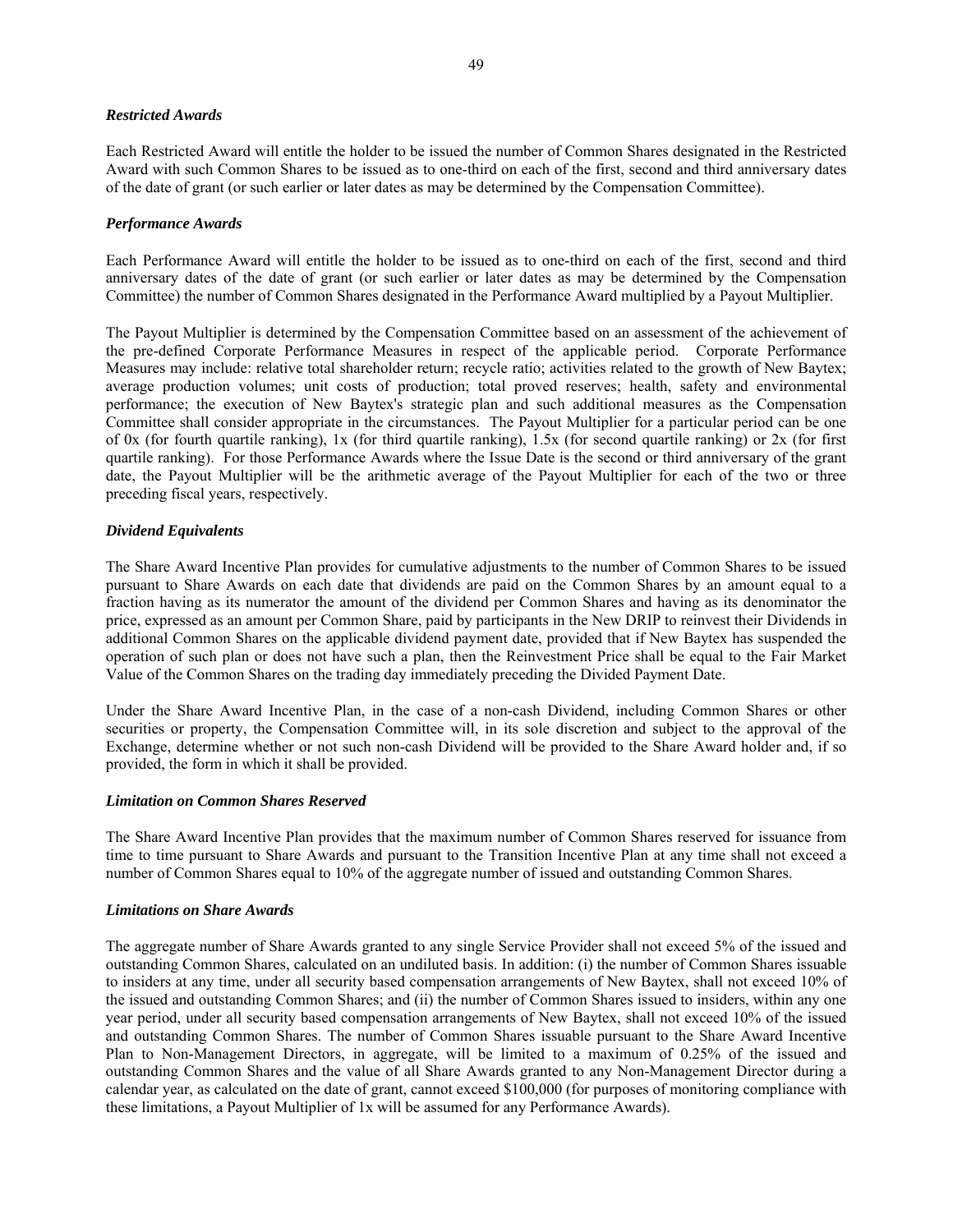## *Issue Dates*

If a Grantee is prohibited from trading in securities of New Baytex as a result of the imposition by New Baytex of a trading blackout (a "**Blackout Period**") and the Issue Date of a Share Award held by such Grantee falls within a Blackout Period (or within ten business days following the end of a Blackout Period), then the Issue Date of such Share Award shall be extended to the date that is ten business days following the end of such Blackout Period.

# *Payment of Share Awards*

On the Issue Date, New Baytex shall have the option of settling any amount payable in respect of a Share Award by any of the following methods or by a combination of such methods:

- (a) Common Shares issued from the treasury of New Baytex; or
- (b) with the consent of the Grantee, cash in an amount equal to the aggregate Fair Market Value of such Common Shares that would otherwise be delivered in consideration for the surrender by the Grantee to New Baytex of the right to receive such Common Shares under such Share Award.

The Share Award Incentive Plan does not contain any provisions for financial assistance by New Baytex in respect of Share Awards granted thereunder.

# *Change of Control*

In the event of a Change of Control of New Baytex, the Issue Date(s) applicable to the Share Awards will be accelerated such that the Common Shares to be issued pursuant to such Share Awards will be issued immediately prior to the date upon which the Change of Control is completed and the Payout Multiplier applicable to any Performance Awards shall be determined by the Compensation Committee.

## *Early Termination Events*

Pursuant to the Share Award Incentive Plan, unless otherwise determined by the Compensation Committee or unless otherwise provided in a Share Award Agreement pertaining to a particular Share Award or any written employment or consulting agreement governing a Grantee's role as a Service Provider, the following provisions shall apply in the event that a Grantee ceases to be a Service Provider:

- (a) Death If a Grantee ceases to be a Service Provider as a result of the Grantee's death, the Issue Date for all Common Shares awarded to such Grantee under any outstanding Share Award Agreements shall be accelerated to the Cessation Date, provided that the President and Chief Executive Officer of New Baytex in the case of a Grantee who is not a director or officer and the Compensation Committee in all other cases, taking into consideration the performance of such Grantee and the performance of New Baytex since the date of grant of the Share Award(s), may determine in its sole discretion the Payout Multiplier to be applied to any Performance Awards held by the Grantee.
- (b) Termination for Cause If a Grantee ceases to be a Service Provider as a result of termination for cause, effective as of the Cessation Date all outstanding Share Award Agreements under which Share Awards have been made to such Grantee, whether Restricted Awards or Performance Awards, shall be immediately terminated and all rights to receive Common Shares thereunder shall be forfeited by the Grantee.
- (c) Voluntary Resignation If a Grantee ceases to be a Service Provider as a result of a voluntary resignation, effective as of the day that is fourteen (14) days after the Cessation Date, all outstanding Share Award Agreements under which Share Awards have been made to such Grantee, whether Restricted Awards or Performance Awards, shall be terminated and all rights to receive Common Shares thereunder shall be forfeited by the Grantee.
- (d) Other Termination If a Grantee ceases to be a Service Provider for any reason other than as provided for in (a), (b) and (c) above, effective as of the date that is sixty (60) days after the Cessation Date and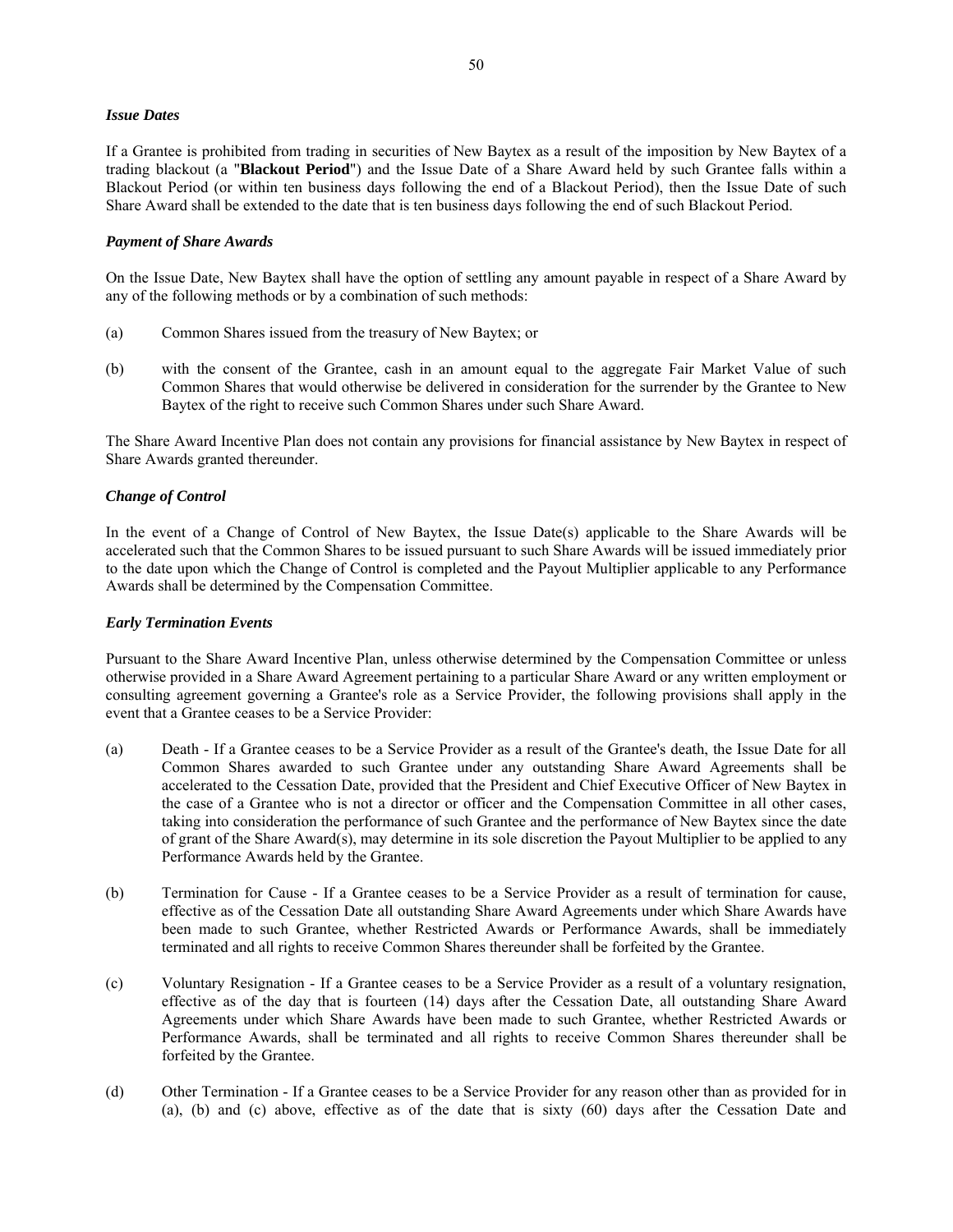notwithstanding any other severance entitlements or entitlement to notice or compensation in lieu thereof, all outstanding Share Award Agreements under which Share Awards have been made to such Grantee, whether Restricted Awards or Performance Awards, shall be terminated and all rights to receive Common Shares thereunder shall be forfeited by the Grantee.

(e) Non-Management Directors - If a Grantee who is a Non-Management Director ceases to be a Service Provider as a result of: (A) a voluntary resignation or voluntarily not standing for re-election as a director of New Baytex, such events shall be treated as a voluntary resignation under (c) above; or (B) failing to be reelected as a director of New Baytex by the Shareholders, such event shall be treated as an other termination under (d) above.

## *Assignment*

Except in the case of death, the right to receive Common Shares pursuant to a Share Award granted to a Service Provider may only be exercised by such Service Provider personally. Except as otherwise provided in the Share Award Incentive Plan, no assignment, sale, transfer, pledge or charge of a Share Award, whether voluntary, involuntary, by operation of law or otherwise, vests any interest or right in such Share Award whatsoever in any assignee or transferee and, immediately upon any assignment, sale, transfer, pledge or charge or attempt to assign, sell, transfer, pledge or charge, such Share Award shall terminate and be of no further force or effect.

## *Amendment and Termination of Plan*

The Share Award Incentive Plan and any Share Awards granted pursuant thereto may, subject to any required approval of the Exchange, be amended, modified or terminated by the Board of Directors of New Baytex without the approval of Shareholders. Notwithstanding the foregoing, the Share Award Incentive Plan or any Share Award may not be amended without Shareholder approval to:

- (a) increase the percentage of Common Shares reserved for issuance pursuant to Share Awards in excess of the 10% limit currently prescribed;
- (b) extend the Issue Date of any Share Awards issued under the Share Award Incentive Plan beyond the latest Issue Date specified in the Share Award Agreement (other than as permitted by the terms and conditions of the Share Award Incentive Plan);
- (c) permit a Grantee to transfer Share Awards to a new beneficial holder other than for estate settlement purposes;
- (d) change the limitations on the granting of Share Awards described above under "Limitations on Share Awards"; and
- (e) change the amending provision of the Share Award Incentive Plan.

In addition, no amendment to the Share Award Incentive Plan or any Share Awards granted pursuant thereto may be made without the consent of a Grantee if it adversely alters or impairs the rights of such Grantee in respect of any Share Award previously granted to such Grantee under the Share Award Incentive Plan.

# *Approval Requirements*

The approval of the Share Award Incentive Plan must be confirmed by a simple majority of the votes cast by Unitholders voting in person or by proxy at the Meeting. **The Board of Directors of New Baytex recommends that Unitholders vote FOR the resolution approving the Share Award Incentive Plan**.

At the Meeting, the Unitholders will be asked to consider and, if deemed advisable, to approve the following ordinary resolution to approve, subject to completion of the Arrangement, the adoption of the Share Award Incentive Plan: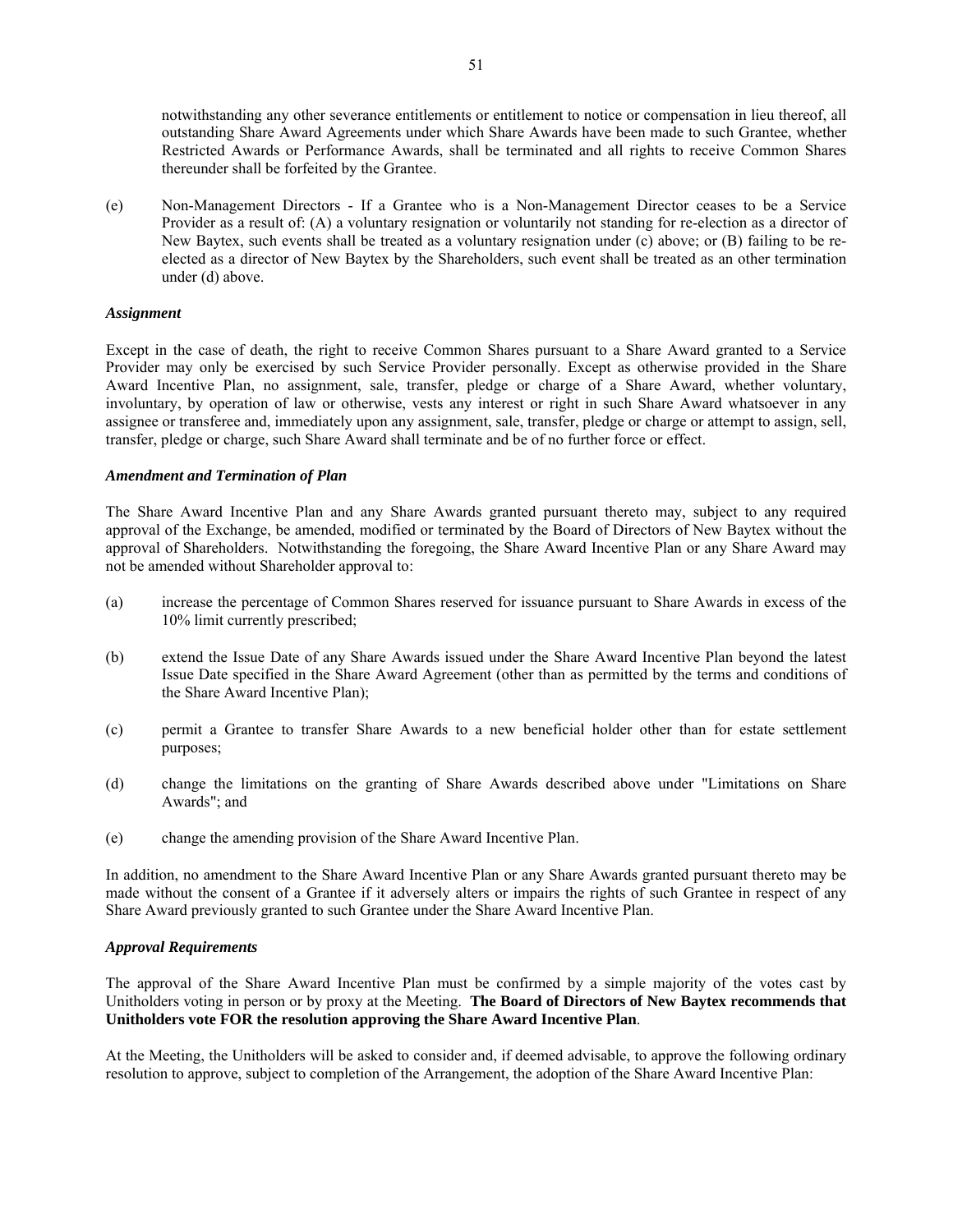"BE IT RESOLVED as an ordinary resolution of the Unitholders that the Share Award Incentive Plan of Baytex Energy Corp., substantially as set out in Appendix E of the Information Circular and Proxy Statement of Baytex Energy Trust dated October 26, 2010, be and the same is hereby approved and authorized."

**It is the intention of the persons named in the enclosed form of proxy, if named as proxy and not expressly directed to the contrary in the form of proxy, to vote those proxies for the approval of the Share Award Incentive Plan.** 

### **GENERAL PROXY MATTERS**

## **Solicitation of Proxies**

**This Information Circular is furnished in connection with the solicitation of proxies by the management of the Trust and Baytex to be used at the Meeting.** Solicitations of proxies will be primarily by mail, but may also be by newspaper publication, in person or by telephone, fax or oral communication by directors, officers and employees or agents of the Trust or Baytex who will be specifically remunerated therefor. All costs of the solicitation for the Meeting will be borne by the Trust. The Trust has not made a decision to engage proxy solicitation agents to encourage the return of completed proxies by Unitholders and to solicit proxies in favour of the matters to be considered at the Meeting. However, the Trust may do so, and if it does, the costs in respect of such services would be paid by the Trust.

## **Appointment and Revocation of Proxies**

Accompanying this Information Circular is a form of proxy for Unitholders. The persons named in the enclosed form of proxy are directors and officers of Baytex. **A Unitholder desiring to appoint a person (who need not be a Unitholder) to represent such Unitholder at the Meeting, other than the persons designated in the accompanying form of proxy, may do so either by inserting such person's name in the blank space provided in the form of proxy or by completing another form of proxy and, in either case, sending or delivering the**  completed proxy to the offices of Valiant Trust Company at Suite 310, 606 – 4<sup>th</sup> Street S.W., Calgary, Alberta, **T2P 1T1, or by facsimile at (403) 233-2857, in each case not later than 48 hours (excluding Saturdays, Sundays and holidays) prior to the time of the Meeting or any adjournment thereof.** Failure to so deposit a form of proxy shall result in its invalidation.

A Unitholder who has given a form of proxy may revoke it as to any matter on which a vote has not already been cast pursuant to its authority by an instrument in writing executed by such Unitholder or by his attorney duly authorized in writing or, if the Unitholder is a corporation, by an officer or attorney thereof duly authorized, and deposited either at the above mentioned office of Valiant Trust Company not later than 48 hours (excluding Saturdays, Sundays and holidays) prior to the time of the Meeting or any adjournment thereof, or with the Chairman of the Meeting on the day of the Meeting or any adjournment thereof.

The Record Date for the determination of Unitholders entitled to receive notice of and to vote at the Meeting is October 20, 2010. Only Unitholders whose names have been entered in the register of Units on the close of business on the Record Date will be entitled to receive notice of and to vote at the Meeting. Unitholders who acquire Units after the Record Date will not be entitled to vote such Units at the Meeting. Each Unit outstanding on the Record Date is entitled to one vote at the Meeting.

### **Signature of Proxy**

The form of proxy must be executed by the Unitholder or his or her attorney authorized in writing, or if the Unitholder is a corporation, the form of proxy should be signed in its corporate name under its corporate seal by an authorized officer whose title should be indicated. A proxy signed by a person acting as attorney or in some other representative capacity should reflect such person's capacity following his or her signature and should be accompanied by the appropriate instrument evidencing qualification and authority to act.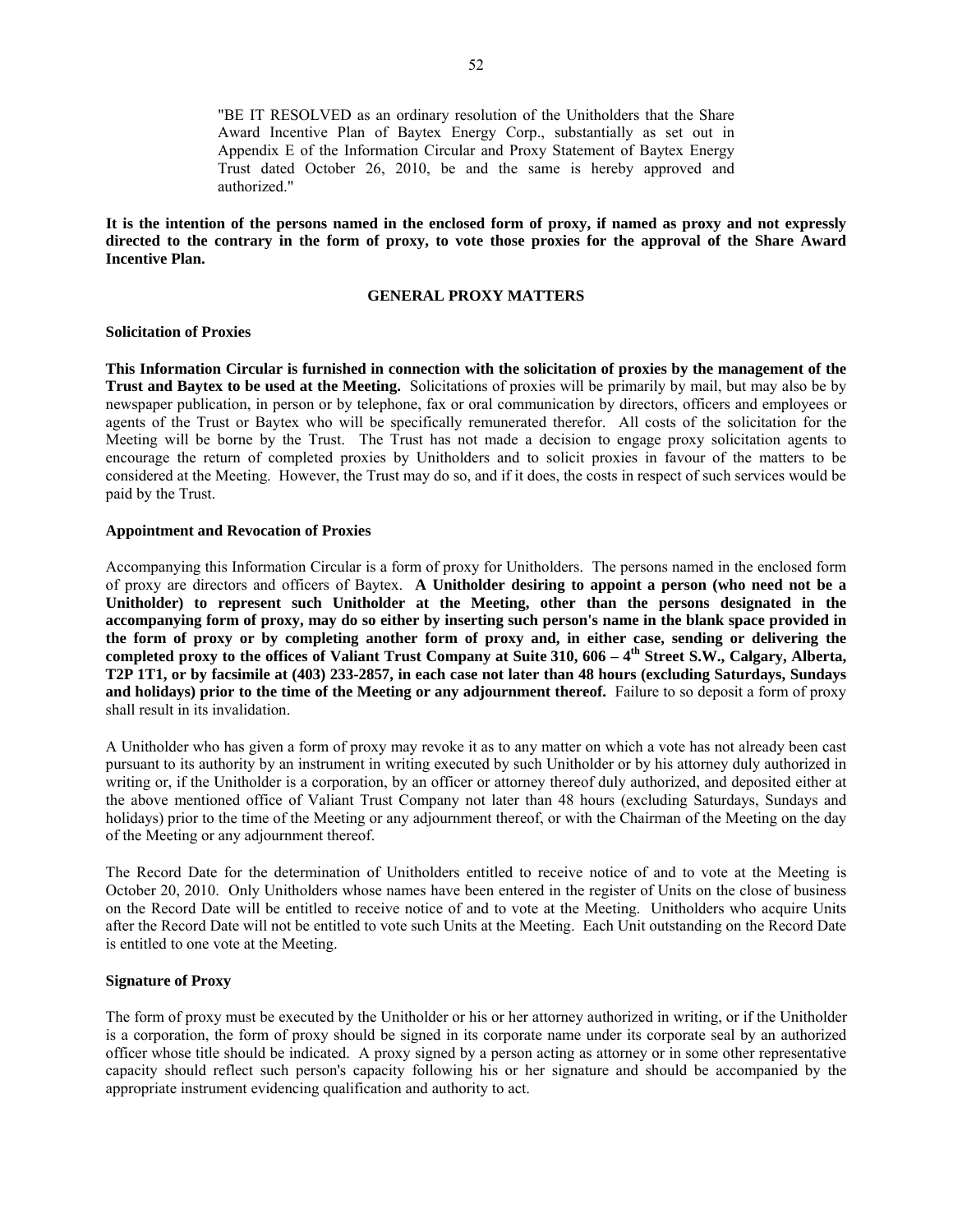## **Voting of Proxies**

The persons named in the accompanying forms of proxy will vote the Units in respect of which they are appointed in accordance with the direction of the Unitholder appointing them. **In the absence of such direction, the Units will be voted FOR the approval of the Arrangement Resolution and the other matters to be considered at the Meeting.** 

### **Exercise of Discretion of Proxy**

**The enclosed form of proxy confers discretionary authority upon the persons named therein with respect to amendments or variations to matters identified in the accompanying Notice of Meeting and this Information Circular and with respect to other matters that may properly come before the Meeting. At the date of this Information Circular, management of Baytex knows of no amendments, variations or other matters to come before the Meeting other than the matters referred to in the Notice of Meeting.** 

### **Voting Securities and Principal Holders Thereof**

As at October 20, 2010, there were 112,596,941 Units issued and outstanding. To the knowledge of the directors and executive officers of Baytex, as at October 20, 2010, no person or company beneficially owned, or controlled or directed, directly or indirectly, 10% or more of the Units.

## **Procedure and Votes Required**

### *Arrangement Resolution*

The Interim Order provides that each registered Unitholder at the close of business on the Record Date will be entitled to receive notice of, to attend at, and to vote at, the Meeting.

Pursuant to the Interim Order:

- (a) each Unit entitled to be voted at the Meeting will entitle the holder to one vote at the Meeting in respect of the Arrangement Resolution and the other matters to be considered at the Meeting;
- (b) the number of votes required to pass the Arrangement Resolution shall be not less than two-thirds of the votes cast by Unitholders, either in person or by proxy, at the Meeting; and
- (c) a quorum at the Meeting shall consist of two (2) or more persons either present in person or represented by proxy and representing in the aggregate not less than five (5) percent of the outstanding Units. If a quorum is not present at the Meeting or within one half hour after the time fixed for the holding of the Meeting, it shall stand adjourned to such day being not less than twenty-one (21) days later and to such place and time as may be determined by the Chairman of the Meeting. No notice of the adjourned meeting shall be required and, if at such adjourned Meeting a quorum is not present, the Unitholders present in person, or by proxy, shall be a quorum for all purposes.

## *Approval of Share Award Incentive Plan*

If the Arrangement Resolution is passed, Unitholders will also be asked at the Meeting to consider and, if deemed advisable, approve an ordinary resolution to approve the adoption by New Baytex of the Share Award Incentive Plan. See "*Other Matters to be Considered at the Meeting – Approval of Share Award Incentive Plan*".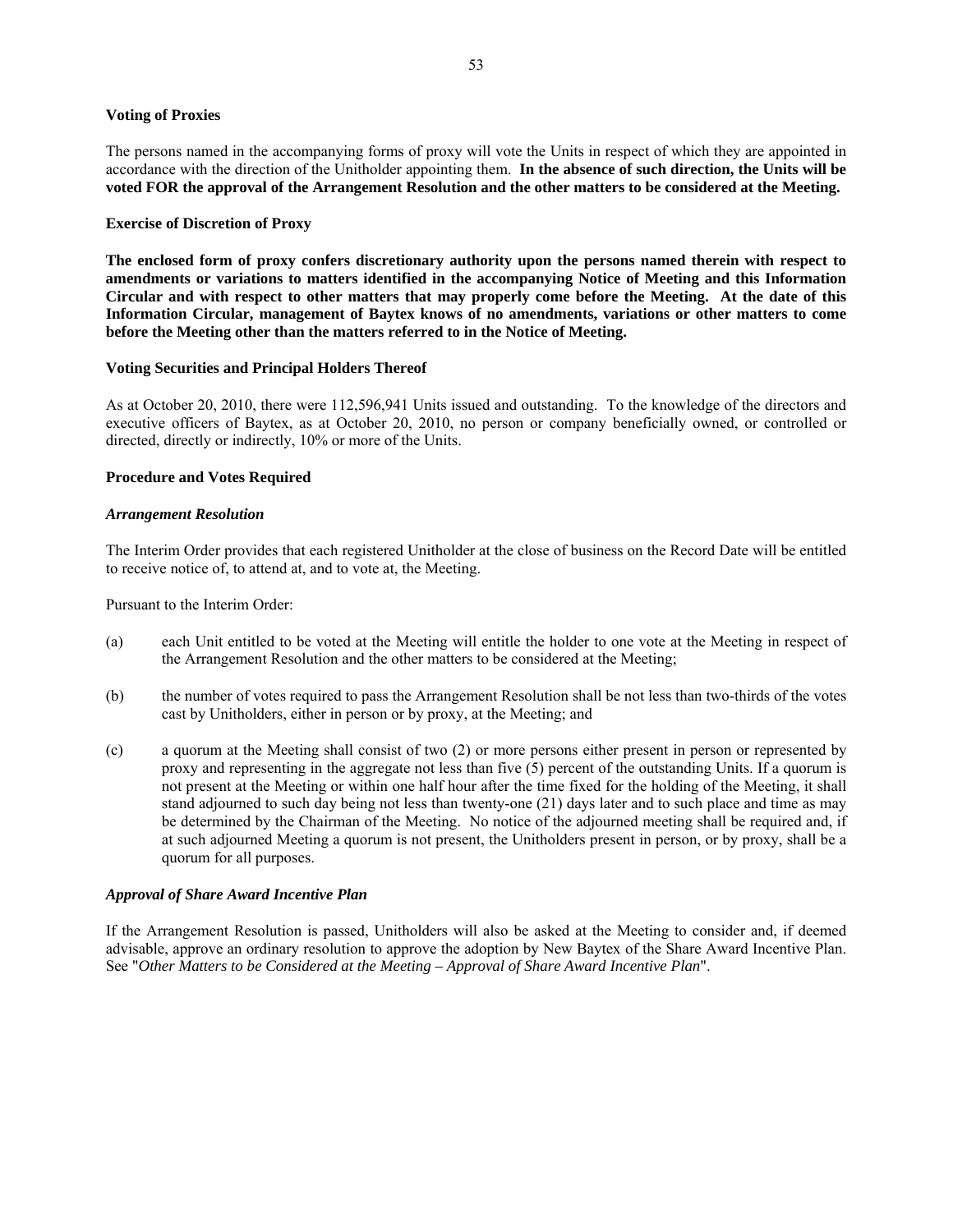### **ADDITIONAL INFORMATION**

#### **Additional Information**

Additional information relating to the Trust may be found on SEDAR at *www.sedar.com* and on EDGAR at *www.sec.gov*. Additional information, including directors' and officers' remuneration and indebtedness, principal holders of the Trust's securities and securities authorized for issuance under equity compensation plans, is contained in the Trust AGM Circular, which is incorporated by reference herein. Additional financial information is provided in the Trust's financial statements and management's discussion and analysis for its most recently completed financial year and interim period, which are incorporated by reference herein.

Any document referred to in this Information Circular and described as being filed on SEDAR at *www.sedar.com* and on EDGAR at www.sec.gov (including those documents referred to as being incorporated by reference in this Information Circular) may be obtained free of charge from us by contacting our Investor Relations Department by telephone (toll free: 1-800-524-5521) or by email (investor@baytex.ab.ca).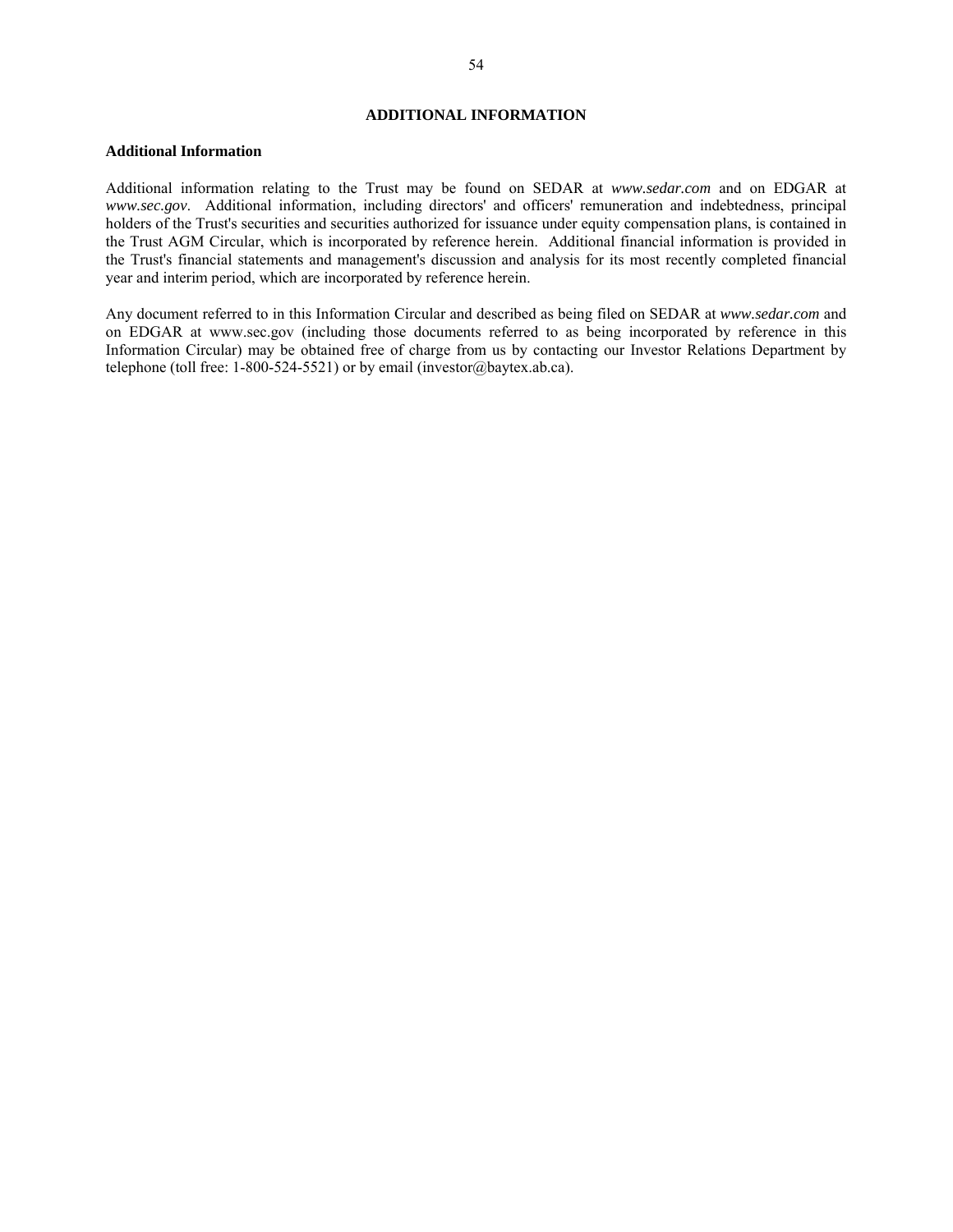### **AUDITORS' CONSENT**

We have read the Information Circular and Proxy Statement of Baytex Energy Trust (the "**Trust**") dated October 26, 2010 (the "**Information Circular**") with respect to a plan of arrangement involving the Trust, Baytex Energy Ltd. ("**Baytex**") Baytex Exchangeco Ltd. and Baytex Energy Corp. ("**New Baytex**"). We have complied with Canadian generally accepted standards for an auditor's involvement with offering documents.

We consent to the incorporation by reference in the Information Circular of our report to the Board of Directors of Baytex and to the Unitholders of the Trust on the consolidated balance sheets of the Trust as at December 31, 2009 and 2008 and the consolidated statements of income and comprehensive income, deficit and cash flows for the years then ended. Our report is dated March 15, 2010.

We consent to the inclusion in the Information Circular of our report to the Board of Directors of New Baytex on the balance sheet of New Baytex as at October 26, 2010. Our report is dated October 26, 2010.

(signed) "*Deloitte & Touche LLP*"

Chartered Accountants Calgary, Canada October 26, 2010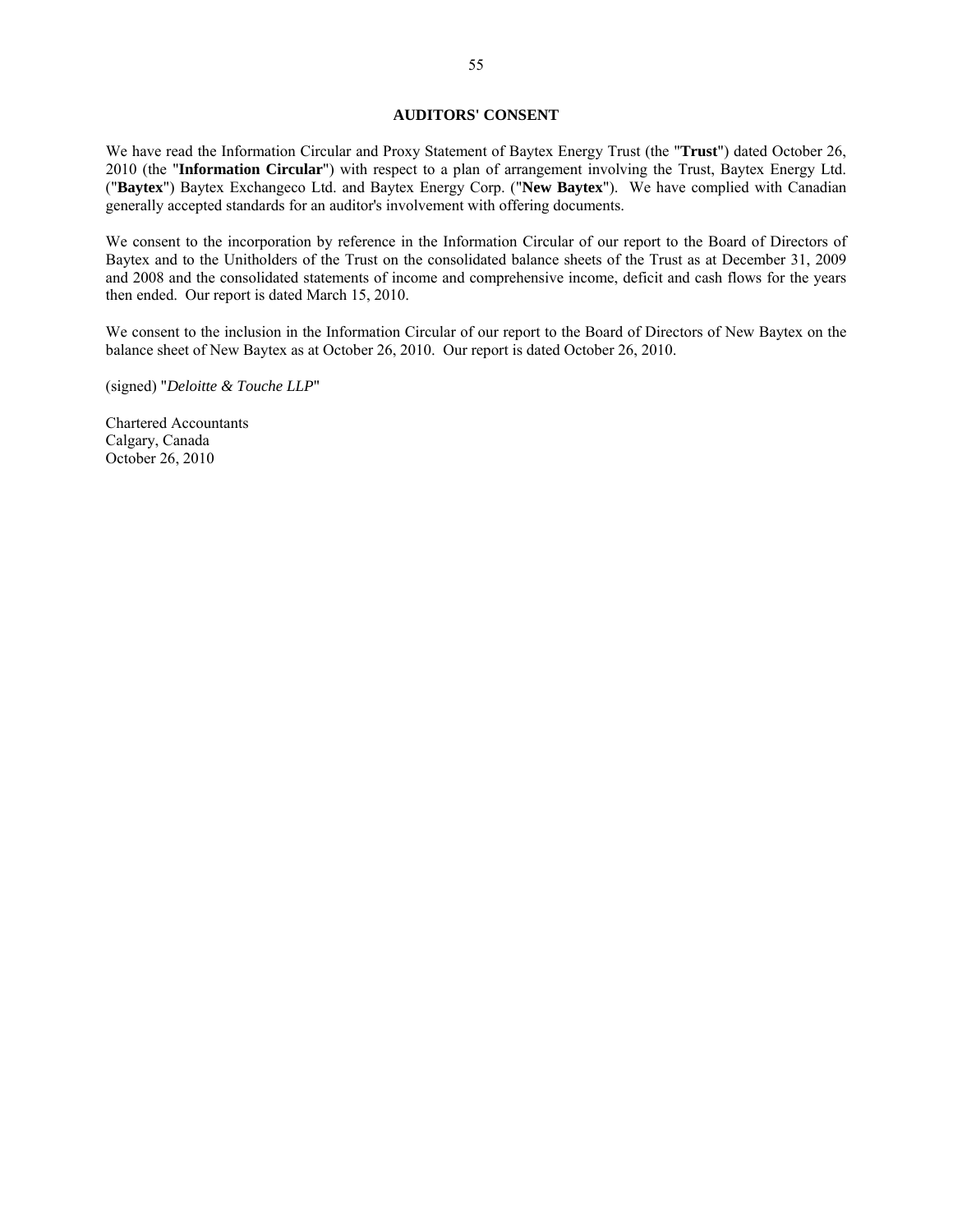## **APPENDIX A**

## **ARRANGEMENT RESOLUTION**

#### "BE IT RESOLVED THAT:

- 1. the arrangement ("**Arrangement**") under Section 193 of the *Business Corporations Act* (Alberta) substantially as set forth in the Plan of Arrangement (the "**Plan of Arrangement**") attached as **Exhibit A** to **Appendix C** to the Information Circular and Proxy Statement of Baytex Energy Trust (the "**Trust**") dated October 26, 2010 (the "**Information Circular**") and all transactions contemplated thereby, be and are hereby authorized and approved;
- 2. the arrangement agreement ("**Arrangement Agreement**") dated October 25, 2010 among the Trust, Baytex Energy Ltd. ("**Baytex**"), Baytex ExchangeCo Ltd. and Baytex Energy Corp., a copy of which is attached as **Appendix C** to the Information Circular, together with such amendments or variations thereto made in accordance with the terms of the Arrangement Agreement as may be approved by the persons referred to in paragraph 5 hereof, such approval to be evidenced conclusively by the execution and delivery of any such amendments or variations, is hereby confirmed, ratified and approved;
- 3. such amendments to the amended and restated trust indenture of the Trust as are necessary to facilitate the Arrangement be and are hereby authorized and approved;
- 4. notwithstanding that this resolution has been duly passed and/or has received the approval of the Court of Queen's Bench of Alberta (the "**Court**"), the board of directors of Baytex may, without further notice to or approval of the holders of trust units of the Trust, subject to the terms of the Arrangement, amend or terminate the Arrangement Agreement or the Plan of Arrangement or revoke this resolution at any time prior to the filing of the Articles of Arrangement giving effect to the Arrangement; and
- 5. any director or officer of Baytex is hereby authorized, for and on behalf of Baytex and the Trust, to apply to the Court for a final order in respect of the Arrangement, to execute and deliver Articles of Arrangement and to execute, with or without the corporate seal, and, if, appropriate, deliver all other documents and instruments and do all other things as in the opinion of such director or officer may be necessary or advisable to implement this resolution and the matters authorized hereby, such determination to be conclusively evidenced by the execution and delivery of any such document or instrument, and the taking of any such action."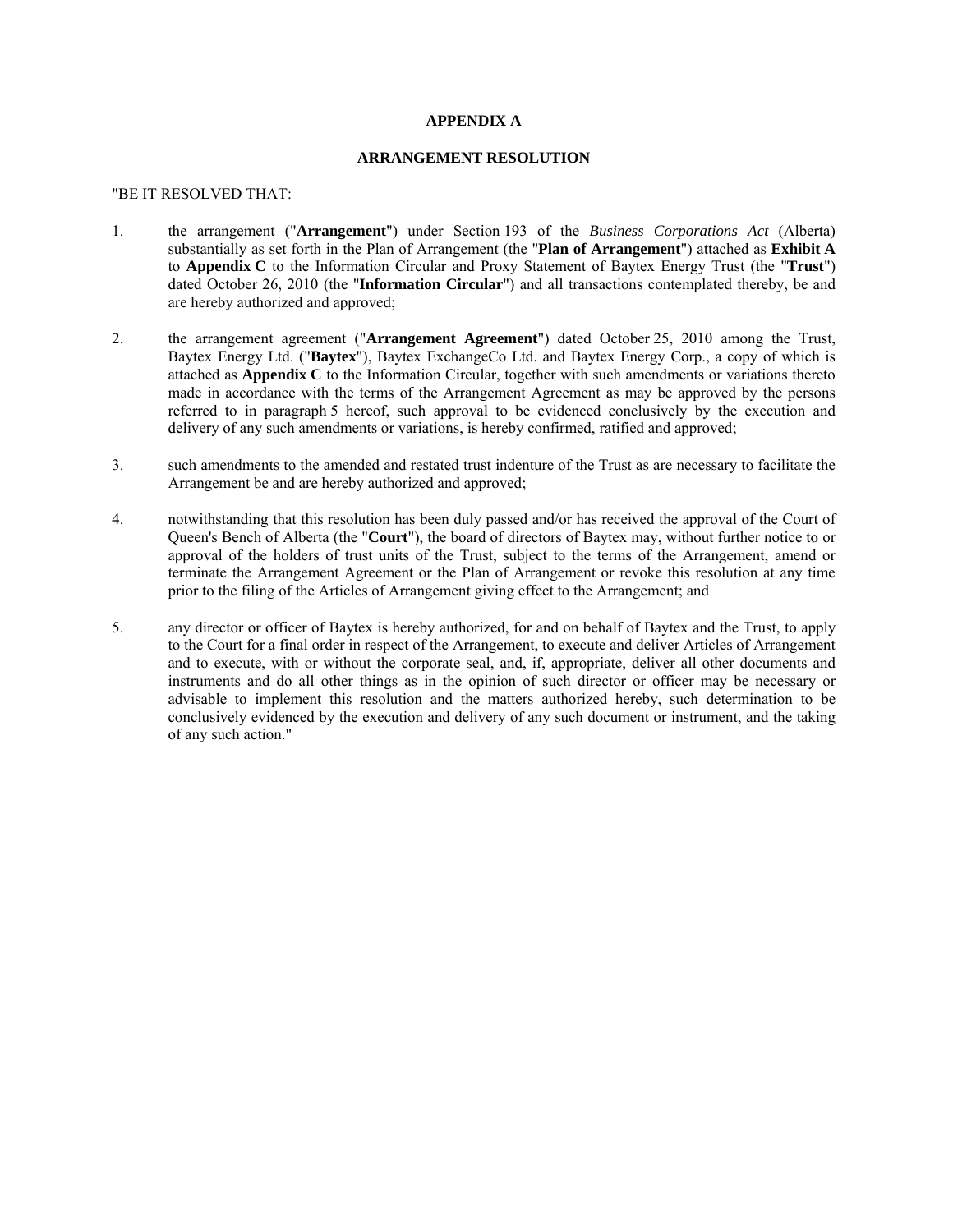### **APPENDIX B**

**Action No. 1001-15796** 

### **INTERIM ORDER**

## **IN THE COURT OF QUEEN'S BENCH OF ALBERTA**

## **JUDICIAL CENTRE OF CALGARY**

# **IN THE MATTER OF SECTION 193 OF THE** *BUSINESS CORPORATIONS ACT***, R.S.A. 2000, c. B-9, as amended;**

# **AND IN THE MATTER OF A PROPOSED ARRANGEMENT INVOLVING BAYTEX ENERGY TRUST, BAYTEX ENERGY LTD., BAYTEX ENERGY CORP., BAYTEX EXCHANGECO LTD. AND THE UNITHOLDERS OF BAYTEX ENERGY TRUST**

| <b>BEFORE THE HONOURABLE</b> | AT THE CALGARY COURTS CENTRE, AT       |
|------------------------------|----------------------------------------|
| <b>JUSTICE J. STREKAF</b>    | CALGARY, ALBERTA, ON TUESDAY, THE 26TH |
| <b>IN CHAMBERS</b>           | DAY OF OCTOBER, 2010.                  |

## **INTERIM ORDER**

UPON the Petition of Baytex Energy Trust ("**Baytex**" or the "**Trust**"), Baytex Energy Ltd. ("**BEL**"), Baytex Energy Corp. ("**New Baytex**") and Baytex ExchangeCo Ltd. ("**ExchangeCo**") (collectively, the "**Baytex Entities**");

AND UPON reading the Petition and the Affidavit of W. Derek Aylesworth, Chief Financial Officer of BEL, sworn October 25, 2010 and the documents referred to therein (the "**Affidavit**");

AND UPON hearing counsel for the Baytex Entities;

AND UPON noting that the Executive Director of the Alberta Securities Commission (the "**Executive Director**") has been served with notice of this application as required by subsection 193(8) of the *Business Corporations Act*, R.S.A. 2000, c. B-9, as amended (the "*ABCA*"), and that the Executive Director neither consents to nor opposes the application;

FOR THE PURPOSES OF THIS ORDER:

- (a) the capitalized terms not defined in this Order shall have the meanings attributed to them in the Information Circular and Proxy Statement of Baytex (the "**Information Circular**"), a draft copy of which is attached as Exhibit A to the Affidavit; and
- (b) all references to "Arrangement" used herein mean the plan of arrangement as described in the Affidavit and in the form attached as Exhibit A to the Arrangement Agreement, which is attached as Appendix A to the Information Circular.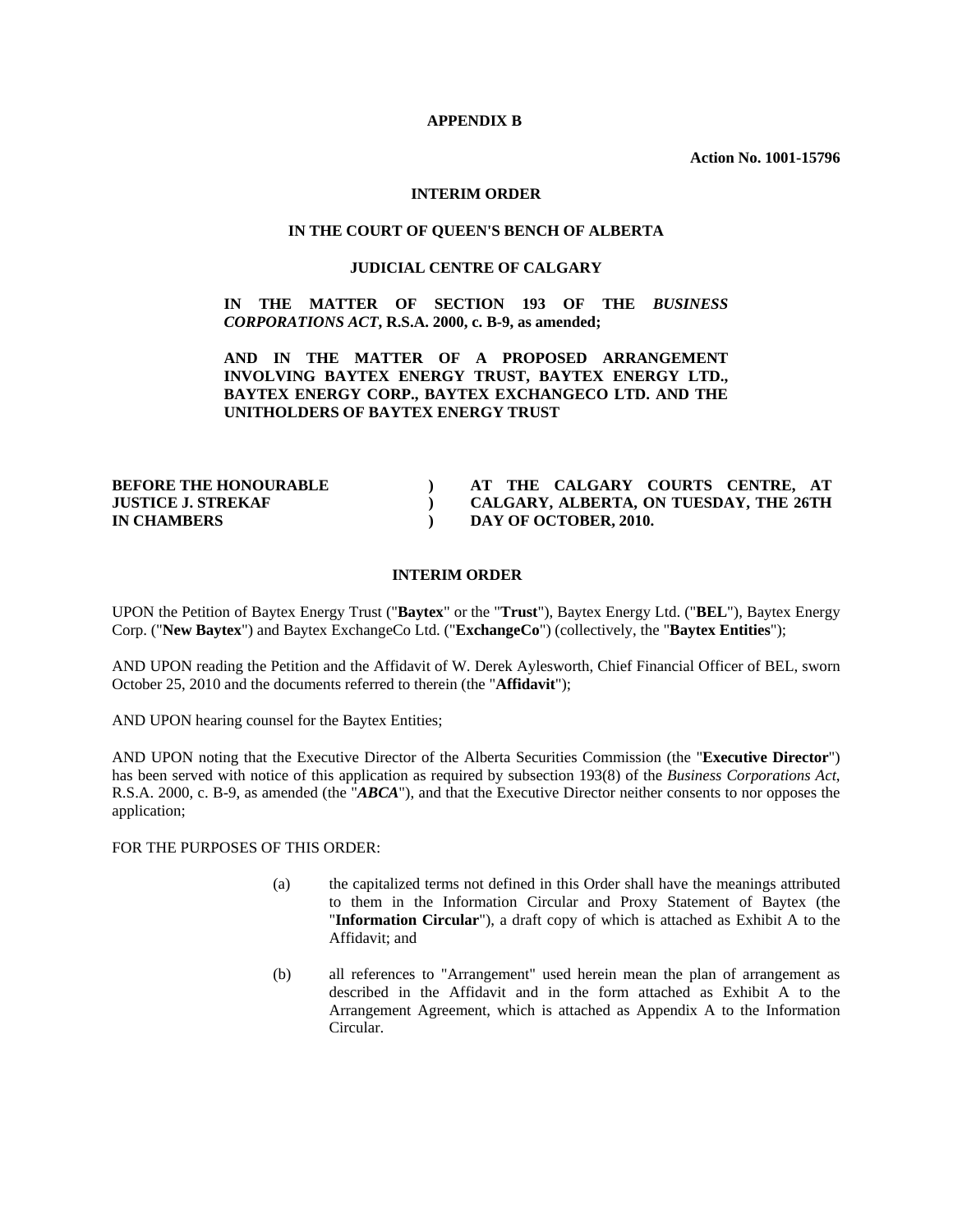# **IT IS HEREBY ORDERED AND ADJUDGED THAT:**

# **General**

- 1. The proposed course of action is an "Arrangement" within the definition of the *ABCA* and the Petitioners may proceed with the Arrangement, as described in the Affidavit.
- 2. Baytex shall seek approval of the Arrangement by the holders ("**Unitholders**") of trust units ("**Trust Units**") of Baytex in the manner set forth below.

# **Unitholders' Meeting**

- 3. Baytex shall call and conduct a meeting (the "**Meeting**") of Unitholders on or about December 9, 2010. At the Meeting, Unitholders will consider and vote upon the Arrangement Resolution and such other business as may properly be brought before the Meeting or any adjournment thereof, all as more particularly described in the Information Circular.
- 4. A quorum at the Meeting shall consist of two or more persons either present in person or represented by proxy and representing in the aggregate not less than 5% of the outstanding Trust Units.
- 5. If a quorum is not present at the Meeting within one half hour after the time fixed for the holding of the Meeting, it shall stand adjourned to such day being not less than 21 days later and to such place and time as may be determined by the Chairman of the Meeting. No notice of the adjourned Meeting shall be required and, if at such adjourned Meeting a quorum is not present, the Unitholders present in person, or by proxy, shall be quorum for all purposes.
- 6. Each Trust Unit entitled to be voted at the Meeting will entitle the holder to one vote at the Meeting in respect of the Arrangement Resolution and any other matters to be considered at the Meeting. The Board of Directors of BEL has fixed a record date for the Meeting of October 20, 2010 (the "**Record Date**"). Only Unitholders whose names have been entered on the applicable register of Trust Units on the close of business on the Record Date will be entitled to receive notice of and to vote at the Meeting in accordance with this paragraph 6. Holders of Trust Units who acquire their Trust Units after the Record Date will not be entitled to vote such Trust Units.

## **Conduct of Meeting**

- 7. The Chairman of the Meeting shall be any officer or director of BEL.
- 8. The only persons entitled to attend and speak at the Meeting shall be the Unitholders or their authorized representatives, BEL's directors and officers, Baytex's auditors and the Executive Director.
- 9. The number of votes required to pass the Arrangement Resolution shall be not less than two-thirds of the votes cast by the Unitholders, either in person or by proxy, at the Meeting.
- 10. To be valid a proxy must be deposited with Baytex in the manner described in the Information Circular.
- 11. The accidental omission to give notice of the Meeting or the non-receipt of the notice shall not invalidate any resolution passed or proceedings taken at the Meeting.

# **Dissent Rights**

12. The registered Unitholders are, subject to the provisions of this Order and the Arrangement, accorded the right of dissent under Section 191 of the ABCA with respect to the Arrangement Resolution.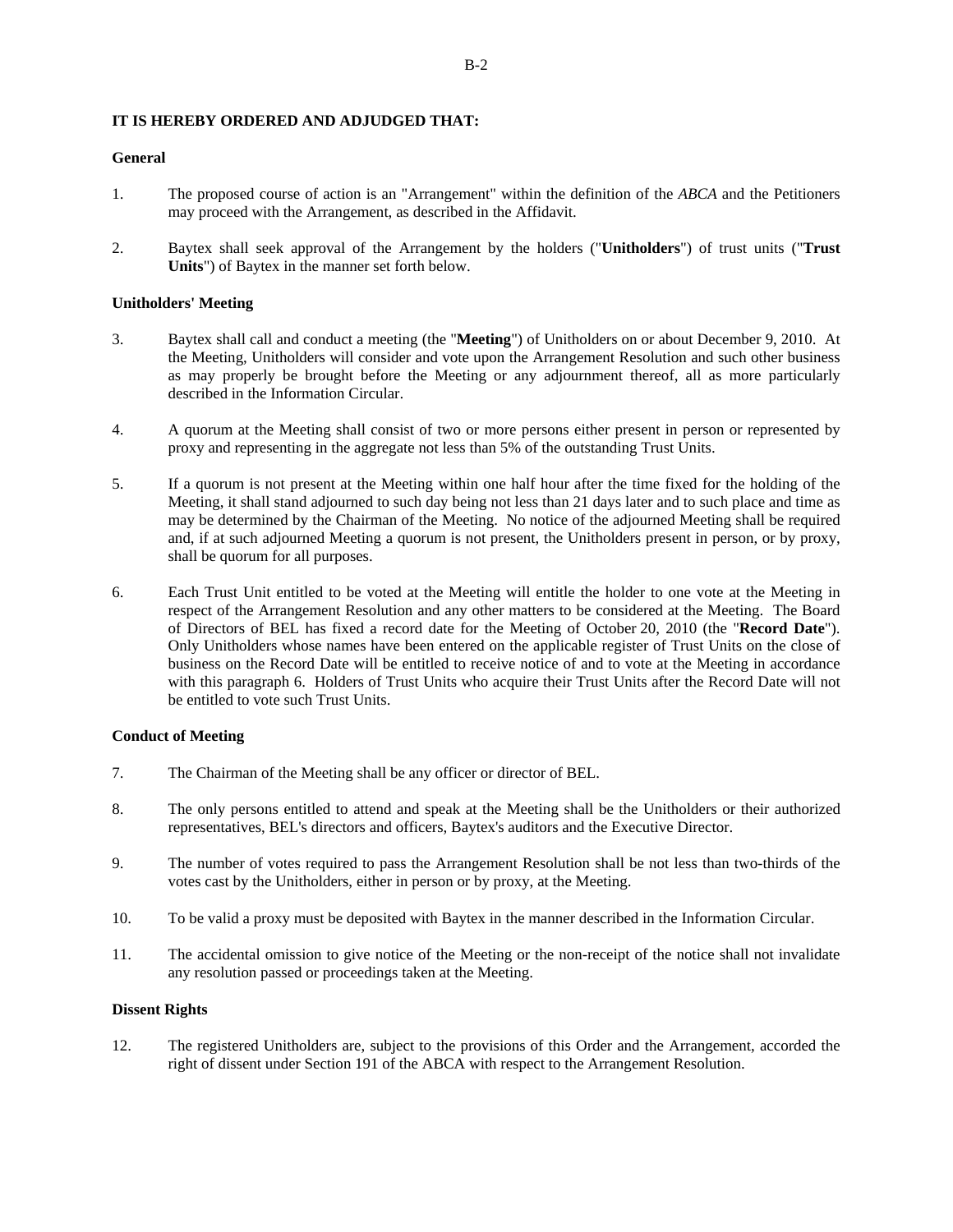- 13. In order for a Unitholder (a "**Dissenting Unitholder**") to exercise such right of dissent under subsection 191(5) of the ABCA:
	- (a) the Dissenting Unitholder's written objection to the Arrangement Resolution must be received by Baytex c/o its counsel Burnet Duckworth & Palmer LLP, 1400, 350 – 7th Avenue SW, Calgary, Alberta, T2P 3N9, Attention: Jeffrey E. Sharpe, on or before 4:00 p.m. (Calgary Time) on the second last Business Day prior to the Meeting;
	- (b) a Dissenting Unitholder shall not have voted his or her Trust Units at the Meeting, either by proxy or in person, in favour of the Arrangement Resolution;
	- (c) a holder of Trust Units may not exercise the right of dissent in respect of only a portion of the holder's Trust Units, but may dissent only with respect to all of the Trust Units held by the holder; and
	- (d) the exercise of such right of dissent must otherwise comply with the requirements of Section 191 of the ABCA, as modified by the Interim Order.
- 14. The fair value of the Trust Units shall be determined as of the close of business on the last Business Day before the day on which the Arrangement is approved by the Unitholders.
- 15. Subject to further order of this Court, the rights available to the holders of Trust Units under the ABCA and the Arrangement to dissent from the Arrangement Resolution shall constitute full and sufficient rights of dissent for the holders of Trust Units with respect to the Arrangement Resolution.
- 16. Notice to the holders of Trust Units of their right of dissent with respect to the Arrangement Resolution and to receive, subject to the provisions of the ABCA and the Arrangement, the fair value of their Trust Units shall be sufficiently given by including information with respect to this right as set forth in the Information Circular which is to be sent to Unitholders in accordance with paragraph 17 of this Order.

## **Notice**

- 17. An Information Circular, substantially in the form attached as Exhibit A to the Affidavit with amendments thereto as counsel for Baytex may determine necessary or desirable (provided such amendments are not inconsistent with the terms of this Order), shall be mailed by prepaid ordinary mail, at least 21 days prior to the date of the Meeting to Unitholders at the addresses for such holders recorded in the records of Baytex at the close of business on the Record Date, and to the directors of BEL and auditors of Baytex. In calculating the 21 day period, the date of mailing shall be included and the date of the Meeting shall be excluded.
- 18. An Information Circular as described above shall be provided to the Executive Director by prepaid ordinary mail or delivery at least 21 days prior to the Meeting.
- 19. Delivery of the Information Circular in the manner directed by this Order shall be deemed to be good and sufficient service upon the Unitholders, the directors of BEL and auditors of Baytex and the Executive Director of:
	- (a) the Petition;
	- (b) this Order;
	- (c) the Notice of the Meeting; and
	- (d) the Notice of Petition;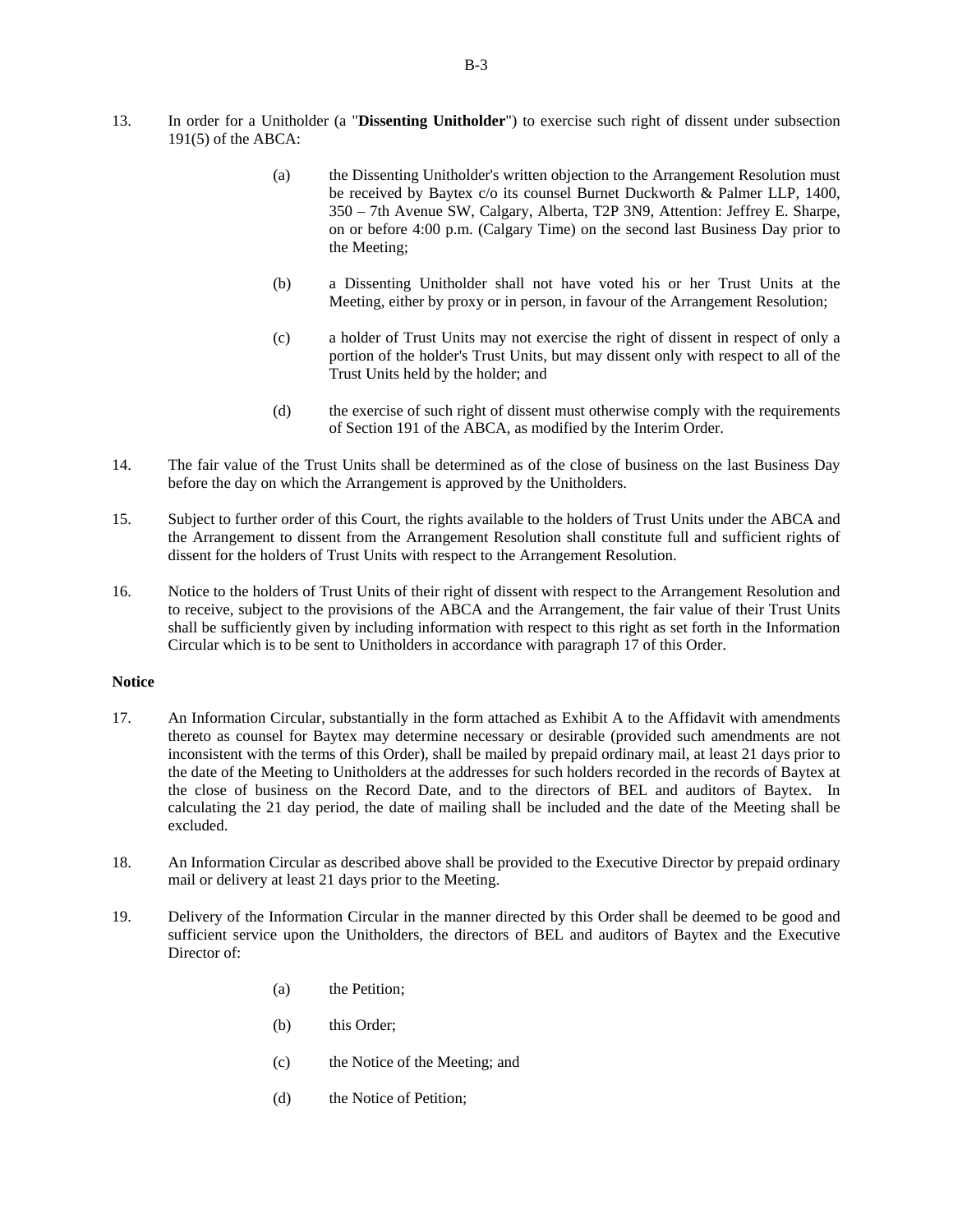all in substantially the forms set forth in the Information Circular, together with instruments of proxy, voting directions and such other material as Baytex may consider fit.

# **Final Application**

- 20. Subject to further Order of this Court and provided that the Unitholders have approved the Arrangement and the directors of BEL have not revoked that approval, Baytex may proceed with an application for approval of the Arrangement and the Final Order on December 10, 2010 at 1:30 p.m. or so soon thereafter as counsel may be heard at the Calgary Courts Centre, Calgary, Alberta. Subject to the Final Order, and to the issuance of the Certificate, all Unitholders, Baytex, BEL, ExchangeCo and New Baytex will be bound by the Arrangement in accordance with its terms.
- 21. Any Unitholder or any other interested party (collectively, an "**Interested Party**") desiring to appear and make submissions at the application for the Final Order is required to file with this Court and serve, upon Baytex, on or before noon (Calgary time) on December 2, 2010, a Notice of Intention to Appear including the Interested Party's address for service, indicating whether such Interested Party intends to support or oppose the application or make submission at the application, together with a summary of the position such Interested Party intends to advocate before the Court and any evidence or materials which are to be presented to the Court. Service of this notice on Baytex shall be effected by service upon the solicitors for Baytex, Burnet, Duckworth & Palmer LLP, Suite 1400, 350 - 7th Avenue S.W., Calgary, Alberta, T2P 3N9, Attention: Jeffrey E. Sharpe.
- 22. In the event that the application for the Final Order is adjourned, only those parties appearing before this Court for the application for the Final Order, and any Interested Party who served a Notice of Intention to Appear in accordance with paragraph 21 of this Order, shall have notice of the adjourned date.

# **Leave to Vary Interim Order**

23. Baytex is entitled at any time to seek leave to vary this Interim Order upon such terms and the giving of such notice as this Court may direct.

> (signed) "*J. Strekaf*" J.C.Q.B.A.

ENTERED at Calgary, Alberta,

October 26, 2010

(signed) "*S. Lepetich*" Clerk of the Court of Queen's Bench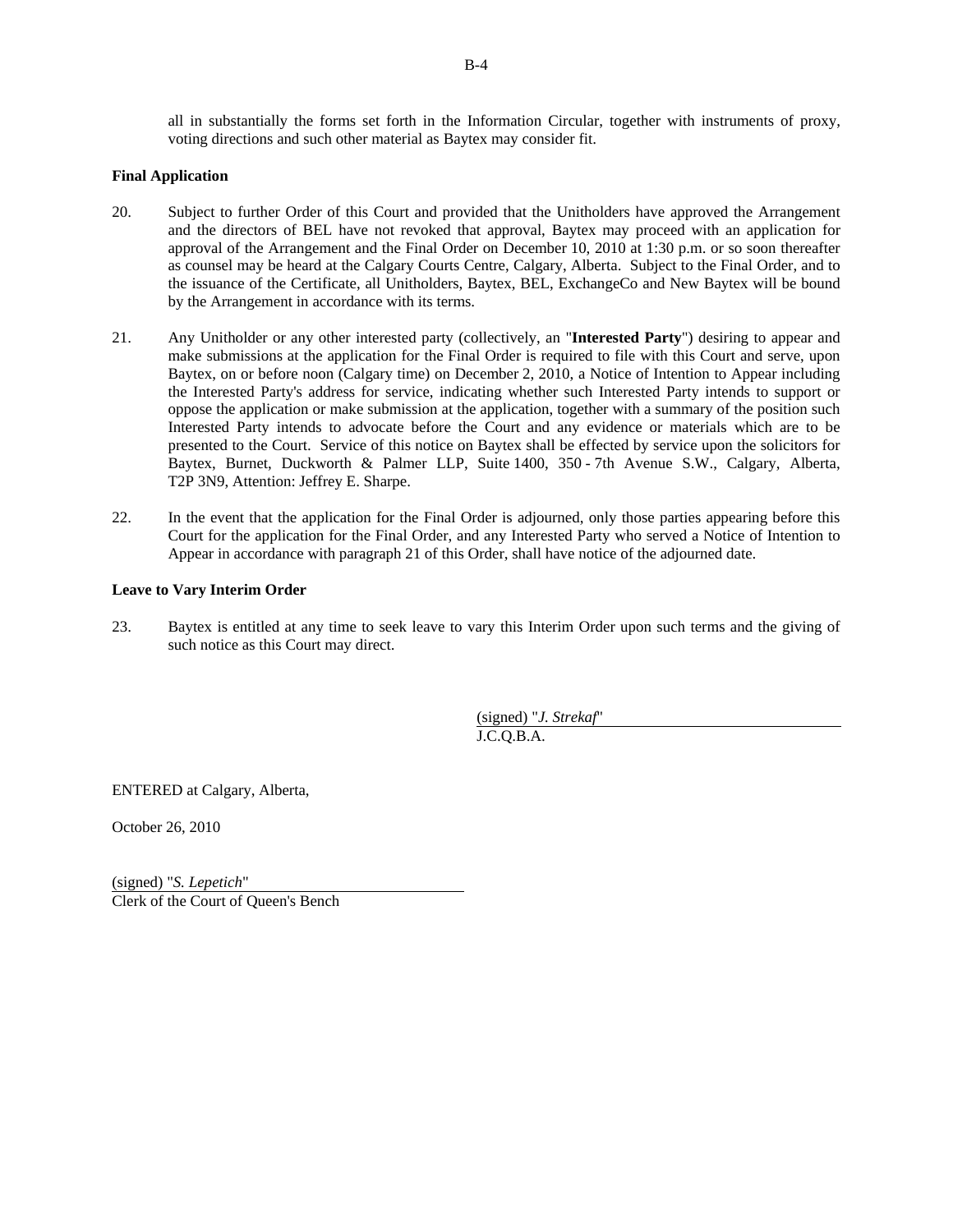### **APPENDIX C**

## **ARRANGEMENT AGREEMENT**

# **THIS ARRANGEMENT AGREEMENT** is made as of the 25<sup>th</sup> day of October, 2010.

## **AMONG:**

**BAYTEX ENERGY TRUST**, an open-ended unincorporated investment trust formed under the laws of the Province of Alberta (the "**Trust**")

- and -

**BAYTEX ENERGY LTD.**, a body corporate amalgamated under the laws of the Province of Alberta ("**Baytex**")

- and -

**BAYTEX EXCHANGECO LTD.**, a body corporate incorporated under the laws of the Province of Alberta ("**Baytex ExchangeCo**")

- and -

**BAYTEX ENERGY CORP.**, a body corporate incorporated under the laws of the Province of Alberta ("**New Baytex**")

### **WHEREAS:**

- (a) the parties hereto wish to propose an arrangement with the holders of trust units of the Trust;
- (b) the parties hereto intend to carry out the transactions contemplated herein by way of an arrangement under the ABCA; and
- (c) the parties hereto have entered into this Agreement to provide for the matters referred to in the foregoing recitals and for the other matters relating to such arrangement.

**NOW THEREFORE**, in consideration of the covenants and agreements herein contained and other good and valuable consideration (the receipt and sufficiency of which is hereby acknowledged), the parties hereto hereby covenant and agree as follows:

## **ARTICLE 1 INTERPRETATION**

## **1.1 Definitions**

In this Agreement, the following terms have the following meanings:

- (a) "**ABCA**" means the *Business Corporations Act*, R.S.A. 2000, c. B-9, as amended, including the regulations promulgated thereunder;
- (b) "**Agreement**", "**herein**", "**hereof**", "**hereto**", "**hereunder**" and similar expressions mean and refer to this arrangement agreement (including the exhibits hereto) as supplemented, modified or amended, and not to any particular article, section, schedule or other portion hereof;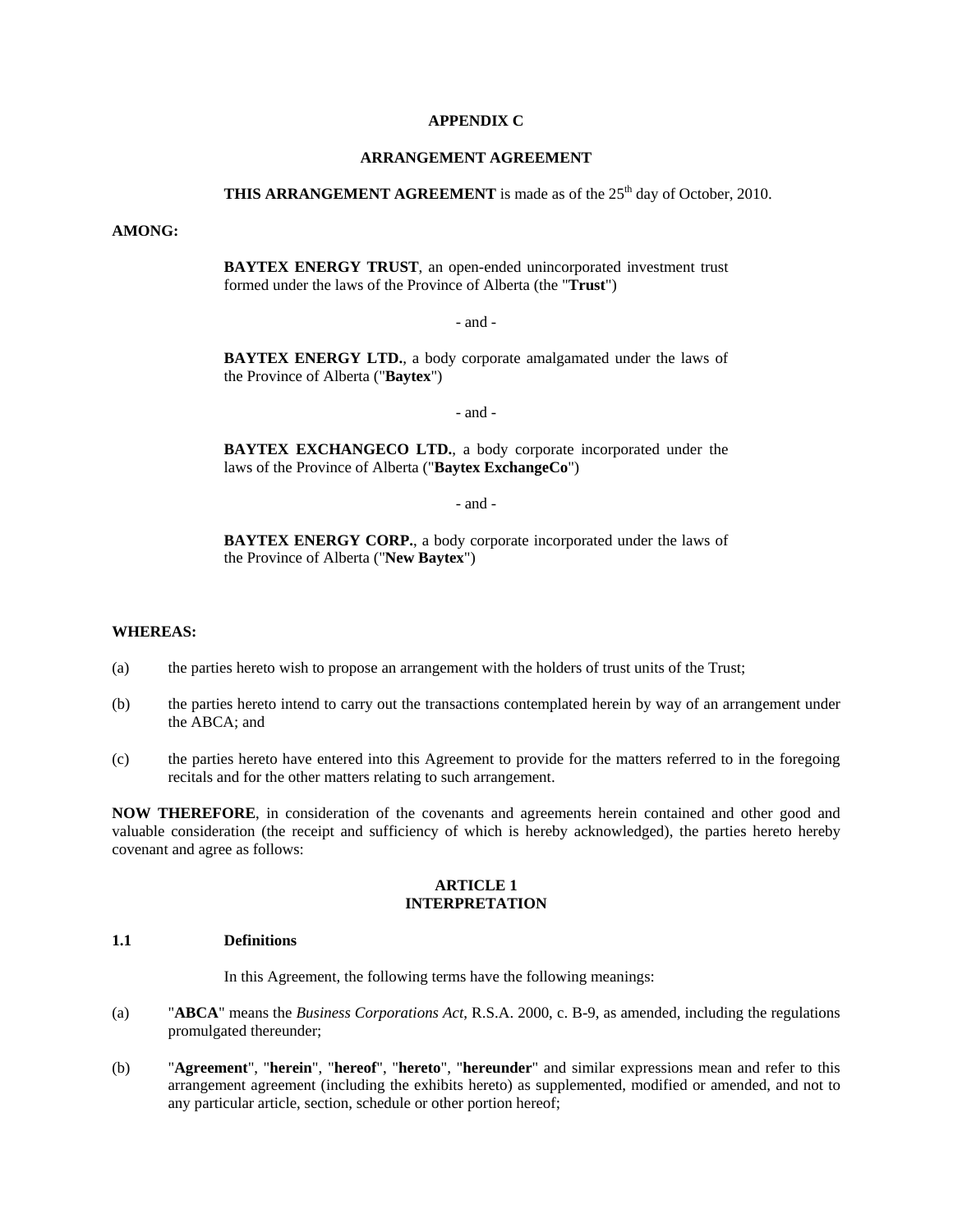- (c) "**Arrangement**" means the proposed arrangement under the provisions of section 193 of the ABCA, on the terms and conditions set forth in the Plan of Arrangement as supplemented, modified or amended;
- (d) "**Arrangement Resolution**" means the special resolution in respect of the Arrangement to be voted on by the Unitholders at the Meeting;
- (e) "**Articles of Arrangement**" means the articles of arrangement in respect of the Arrangement required under subsection 193(10) of the ABCA to be filed with the Registrar after the Final Order has been granted giving effect to the Arrangement;
- (f) "**Baytex**" means Baytex Energy Ltd., a corporation amalgamated under the ABCA;
- (g) "**Baytex ExchangeCo**" means Baytex ExchangeCo Ltd., a corporation incorporated under the ABCA, and a wholly-owned subsidiary of the Trust;
- (h) "**Baytex Parties**" means, together, the Trust, Baytex, New Baytex and Baytex ExchangeCo;
- (i) "**Board of Directors**" means the board of directors of Baytex;
- (j) "**Business Day**" means a day, other than a Saturday, Sunday or statutory holiday when banks are generally open in the City of Calgary, Alberta, for the transaction of banking business;
- (k) "**Court**" means the Court of Queen's Bench of Alberta;
- (l) "**Effective Date**" means the date the Arrangement becomes effective under the ABCA;
- (m) "**Effective Time**" means the time at which the Articles of Arrangement are filed with the Registrar on the Effective Date;
- (n) "**Final Order**" means the final order of the Court approving the Arrangement pursuant to subsection 193(9) of the ABCA as such order may be affirmed, amended or modified by any court of competent jurisdiction;
- (o) "**Governmental Entity**" means any: (i) multinational, federal, provincial, state, regional, municipal, local or other government or any governmental or public department, court, tribunal, arbitral body, commission, board, bureau or agency; (ii) any subdivision, agent, commission, board or authority of any of the foregoing; or (iii) any quasi-governmental or private body exercising any regulatory, expropriation or taxing authority under or for the account of any of the foregoing;
- (p) "**Information Circular**" means the information circular and proxy statement to be prepared by the Trust as part of the proxy solicitation materials in respect of the Meeting;
- (q) "**Interim Order**" means the interim order of the Court under subsection 193(4) of the ABCA containing declarations and directions with respect to the Arrangement, as such order may be affirmed, amended or modified by any court of competent jurisdiction;
- (r) "**Meeting**" means the special meeting of Unitholders to be held to consider the Arrangement Resolution and certain other matters, and any adjournment(s) thereof;
- (s) "**New Baytex**" means Baytex Energy Corp., a corporation incorporated under the ABCA and a whollyowned subsidiary of Baytex;
- (t) " **New Baytex Shares**" means the common shares in the capital of New Baytex;
- (u) "**NYSE**" means the New York Stock Exchange;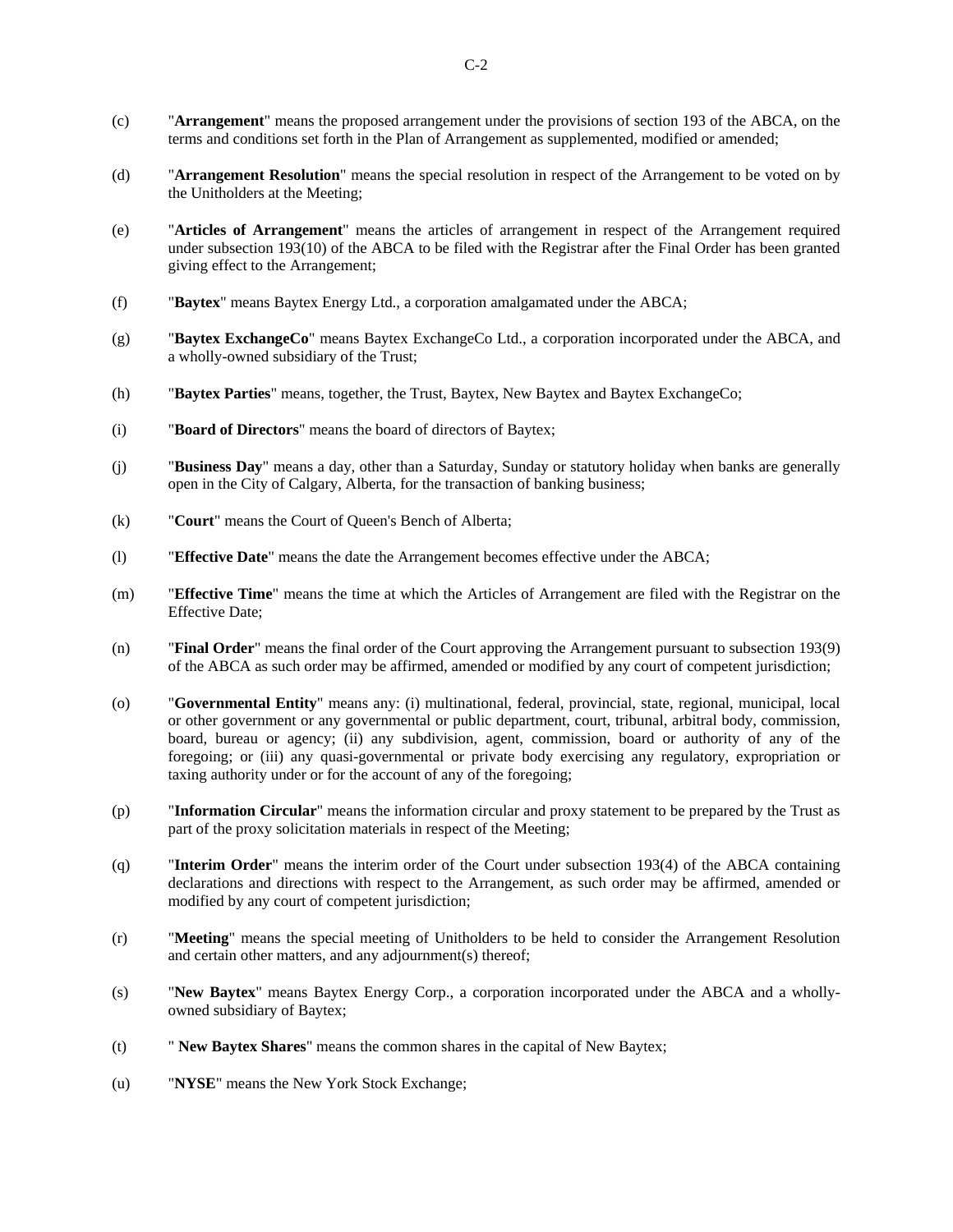- (v) "**Person**" includes any individual, firm, partnership, joint venture, venture capital fund, association, trust, trustee, executor, administrator, legal personal representative, estate group, body corporate, corporation, unincorporated association or organization, Governmental Entity, syndicate or other entity, whether or not having legal status;
- (w) "**Plan of Arrangement**" means the plan of arrangement attached hereto as Exhibit A, as amended or supplemented from time to time in accordance with the terms thereof;
- (x) "**Registrar**" means the Registrar of Corporations for the Province of Alberta duly appointed under Section 263 of the ABCA;
- (y) "**subsidiary**" means, with respect to any person, a subsidiary (as that term is defined in the ABCA (for such purposes, if such person is not a corporation, as if such person were a corporation)) of such person and includes any limited partnership, joint venture, trust, limited liability company, unlimited liability company or other entity, whether or not having legal status, that would constitute a subsidiary (as described above) if such entity were a corporation;
- (z) "**Trust**" means Baytex Energy Trust, a trust established under the laws of the Province of Alberta and governed by the Trust Indenture;
- (aa) "**Trust Indenture**" the third amended and restated trust indenture between the Trustee and Baytex made as of May 20, 2008;
- (bb) "**Trustee**" means the trustee of the Trust, presently Valiant Trust Company;
- (cc) "**TSX**" means the Toronto Stock Exchange;
- (dd) "**Unitholders**" means the holders from time to time of the Units; and
- (ee) "**Units**" means the trust units of the Trust.

## **1.2 Currency**

All sums of money, which are referred to in this Agreement, are expressed in lawful money of Canada unless otherwise specified.

#### **1.3 Interpretation Not Affected by Headings**

The division of this Agreement into articles, sections and schedules and the insertion of headings are for convenience of reference only and shall not affect the construction or interpretation of this Agreement.

# **1.4 Article References**

Unless reference is specifically made to some other document or instrument, all references herein to articles, sections and schedules are to articles, sections and schedules of this Agreement.

#### **1.5 Extended Meanings**

Unless the context otherwise requires, words importing the singular number shall include the plural and vice versa; words importing any gender shall include all genders; and words importing persons shall include individuals, partnerships, associations, bodies corporate, trusts, unincorporated organizations, governments, regulatory authorities, and other entities.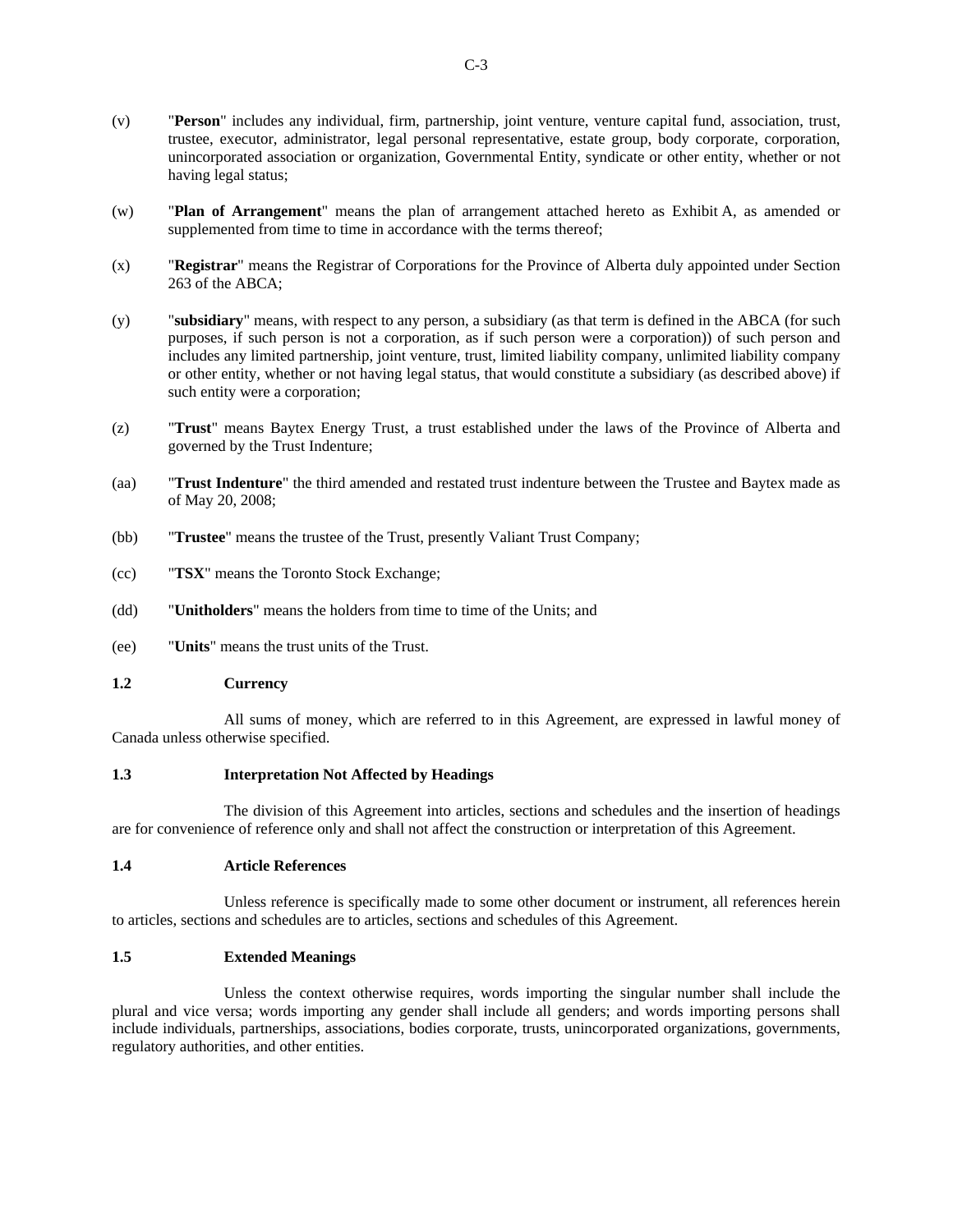## **1.6 Entire Agreement**

This Agreement, together with the exhibit attached hereto, constitutes the entire agreement between the parties pertaining to the subject matter hereof and supersedes all prior agreements, understandings, negotiations and discussions, whether oral or written, between the parties with respect to the subject matter hereof.

## **1.7 Governing Law**

This Agreement shall be governed by and construed in accordance with the laws of Alberta and the laws of Canada applicable in Alberta and shall be treated in all respects as an Alberta contract.

#### **1.8 Exhibits**

Exhibit A annexed to this Agreement, being the Plan of Arrangement, is incorporated by reference into this Agreement and forms a part hereof.

## **ARTICLE 2 THE ARRANGEMENT**

## **2.1 Arrangement**

As soon as reasonably practicable, the Baytex Parties shall apply to the Court pursuant to Section 193 of the ABCA for an order approving the Arrangement and in connection with such application shall:

- (a) forthwith file, proceed with and diligently prosecute an application for an Interim Order under Section 193(4) of the ABCA, providing for, among other things, the calling and holding of the Meeting for the purpose of considering and, if deemed advisable, approving the Arrangement Resolution;
- (b) subject to obtaining all necessary approvals of the Unitholders as contemplated in the Interim Order and as may be directed by the Court in the Interim Order, take steps necessary to submit the Arrangement to the Court and apply for the Final Order;
- (c) structure the Arrangement such that the issuance of the New Baytex Shares to Unitholders under the Arrangement qualifies for the exemption from registration provided by Section 3(a)(10) of the *U.S. Securities Act of 1933*, as amended; and
- (d) subject to fulfillment of the conditions set forth herein, deliver to the Registrar Articles of Arrangement and such other documents as may be required to give effect to the Arrangement, whereupon the transactions comprising the Arrangement shall occur and shall be deemed to have occurred in the order and at the times set out therein without any act or formality.

# **2.2 Baytex Energy Corp.**

Baytex has caused New Baytex to be incorporated under the ABCA. Prior to the Effective Time, New Baytex shall not: (i) issue any securities or enter into any agreements to issue or grant options, warrants or rights to purchase any of its securities; or (ii) carry on any business, enter into any transaction or effect any corporate act whatsoever, other than as contemplated herein or as reasonably necessary to carry out the transactions contemplated by the Arrangement.

## **2.3 Effective Date**

The Arrangement shall become effective at the Effective Time on the Effective Date.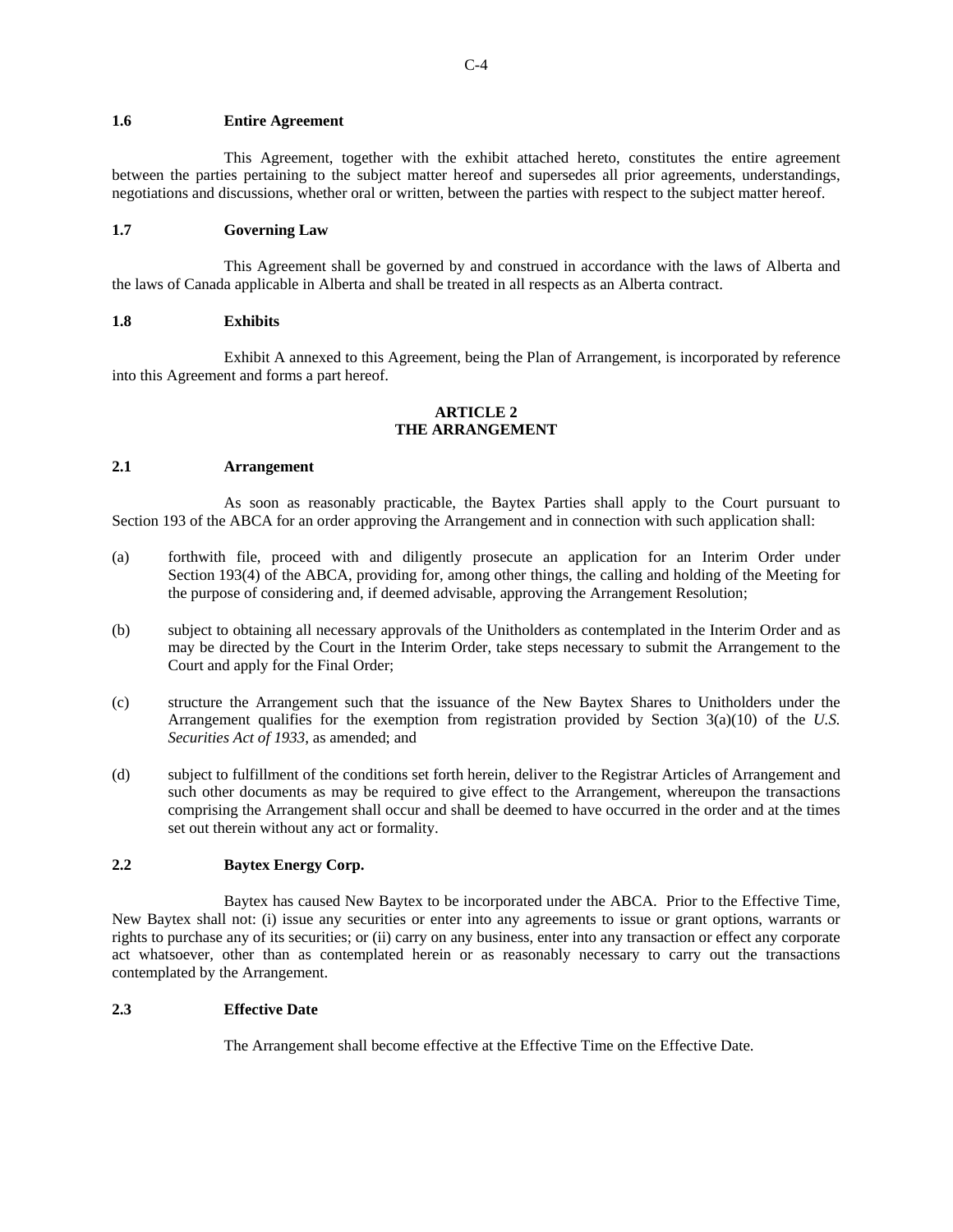## **ARTICLE 3 COVENANTS**

### **3.1 Covenants of the Baytex Parties**

Each of the parties covenants and agrees that it will:

- (a) take all reasonable action necessary and cooperate with the other Baytex Parties to give effect to the transactions contemplated by this Agreement and the Plan of Arrangement;
- (b) use all reasonable efforts to obtain all necessary consents, assignments, waivers and amendments to or terminations of any instruments and take such measures as may be appropriate to fulfill its obligations hereunder and to carry out the transactions contemplated hereby;
- (c) solicit or cause to be solicited proxies to be voted at the Meeting in favour of the Arrangement Resolution and prepare the Information Circular and proxy solicitation materials and any amendments or supplements thereto as required by, and in compliance with, the Interim Order and applicable corporate and securities laws, and file and distribute the same to Unitholders in a timely and expeditious manner in all jurisdictions where the same are required to be filed and distributed;
- (d) convene the Meeting as ordered by the Interim Order and conduct such Meeting in accordance with the Interim Order and as otherwise required by law and the Trust Indenture;
- (e) use all reasonable efforts to cause each of the conditions precedent set forth in Article 4 which are within its control to be satisfied on or before the Effective Date;
- (f) subject to the approval of the Arrangement Resolution by the Unitholders, as required by the Interim Order, submit the Arrangement to the Court and apply for the Final Order;
- (g) carry out the terms of the Final Order to the extent applicable to it;
- (h) upon issuance of the Final Order and subject to the conditions precedent in Article 4, proceed to file the Articles of Arrangement, the Final Order and all related documents with the Registrar pursuant to subsection 193(9) of the ABCA;
- (i) not, except in the ordinary course of business, as previously publicly announced prior to the date hereof or as contemplated in connection with the Plan of Arrangement, merge into or with, or consolidate with, any other person or perform any act or enter into any transaction or negotiation which might interfere or be inconsistent with the consummation of the transactions contemplated by this Agreement;
- (j) until the Effective Date, except as specifically provided for hereunder and in the Arrangement, not alter or amend its constating or governing documents, articles or by-laws or those of its subsidiaries as the same exist at the date of this Agreement in a manner which might interfere with or be inconsistent with the transactions contemplated by this Agreement;
- (k) take all actions and enter into all such agreements as are necessary to complete and give effect to the transactions contemplated by this Agreement and the Arrangement;
- (l) reserve and authorize for issuance the securities issuable by it, if any, as contemplated in the Plan of Arrangement and cause to be reserved and authorized for issuance the securities issuable by each of the Baytex Parties within its control, if any, as contemplated in the Plan of Arrangement and in respect of any share-based compensation arrangements of such Baytex Entity following the Effective Time; and
- (m) prior to the Effective Date, make application to list the New Baytex Shares to be issued or made issuable pursuant to the Arrangement on the TSX and the NYSE.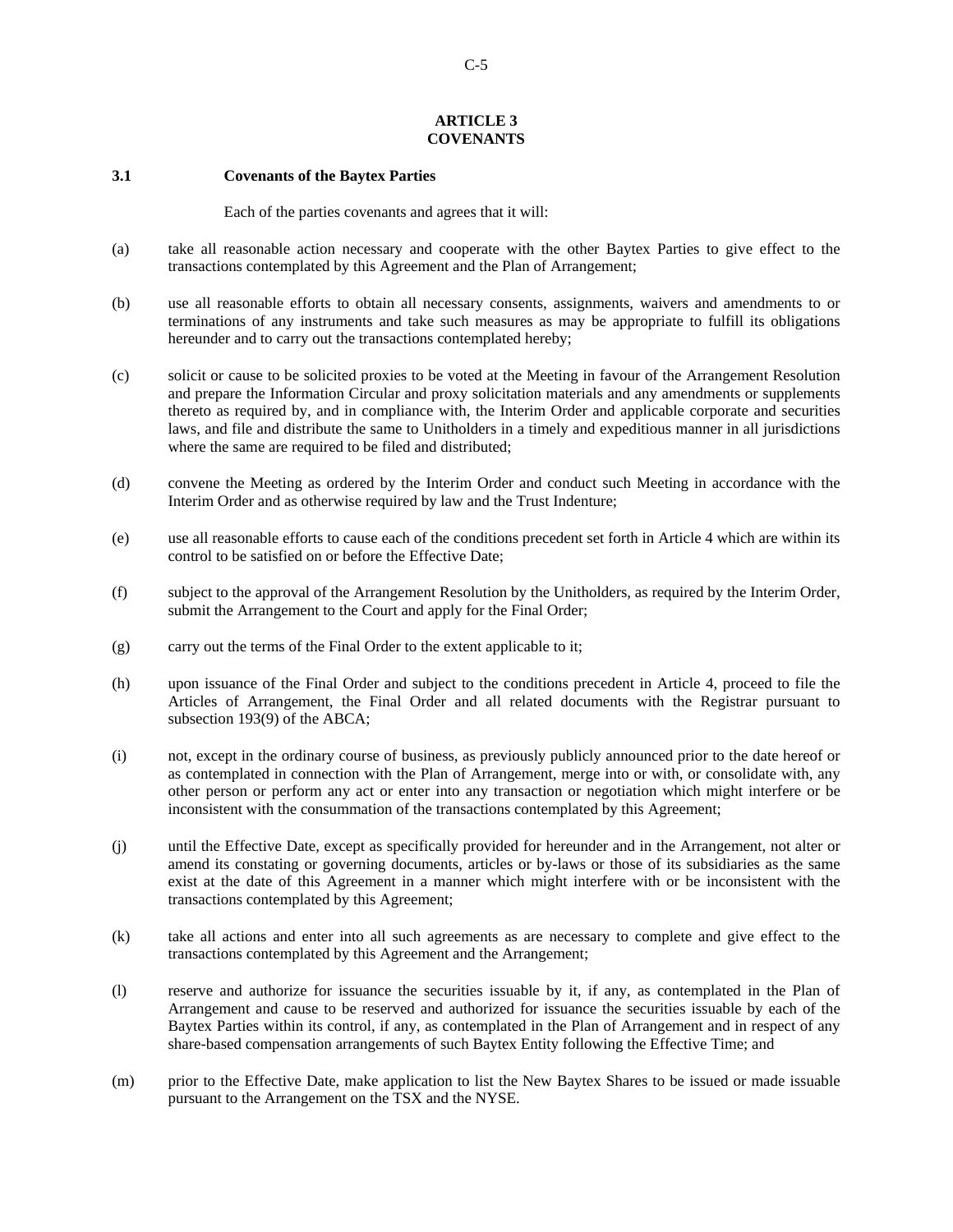The parties hereto agree that pursuant to the Arrangement, the Trust Indenture, if necessary, shall be amended in a manner satisfactory to the Baytex Parties, acting reasonably, as necessary to facilitate the Arrangement.

## **ARTICLE 4 CONDITIONS PRECEDENT**

#### **4.1 Mutual Conditions Precedent**

The respective obligations of the Baytex Parties to complete the transactions contemplated by this Agreement shall be subject to the fulfilment or satisfaction, on or before the Effective Date or such other time specified, of each of the following conditions, any of which may be waived collectively by them without prejudice to their right to rely on any other condition:

- (a) the Interim Order shall have been granted in form and substance satisfactory to the Baytex Parties, acting reasonably, not later than October 29, 2010 or such later date as the parties hereto may agree and shall not have been set aside or modified in a manner unacceptable to such parties on appeal or otherwise;
- (b) the Arrangement Resolution shall have been approved by the requisite number of votes cast by the Unitholders at the Meeting in accordance with the Trust Indenture, the Interim Order and any applicable regulatory requirements;
- (c) the Final Order shall have been granted in form and substance satisfactory to the Baytex Parties, acting reasonably, not later than December 31, 2010 or such later date as the parties hereto may agree;
- (d) the Articles of Arrangement and all necessary related documents, in form and substance satisfactory to the Baytex Parties, acting reasonably, shall have been accepted for filing by the Registrar together with the Final Order in accordance with subsection 193(9) of the ABCA;
- (e) no material action or proceeding shall be pending or threatened by any person, company, firm, governmental authority, regulatory body or agency and there shall be no action taken under any existing applicable law or regulation, nor any statute, rule, regulation or order which is enacted, enforced, promulgated or issued by any court, department, commission, board, regulatory body, government or governmental authority or similar agency, domestic or foreign, that:
	- (i) makes illegal or otherwise directly or indirectly restrains, enjoins or prohibits the Arrangement or any other transactions contemplated herein; or
	- (ii) results in a judgment or assessment of material damages directly or indirectly relating to the transactions contemplated herein;
- (f) all necessary material third party and regulatory consents, approvals and authorizations with respect to the transactions contemplated hereby shall have been completed or obtained;
- (g) the TSX shall have conditionally approved the listing of the New Baytex Shares to be issued or made issuable pursuant to the Arrangement, subject only to the filing of required documents which cannot be filed prior to the Effective Date;
- (h) the NYSE shall have approved the listing of the New Baytex Shares to be issued or issuable pursuant to the Arrangement; and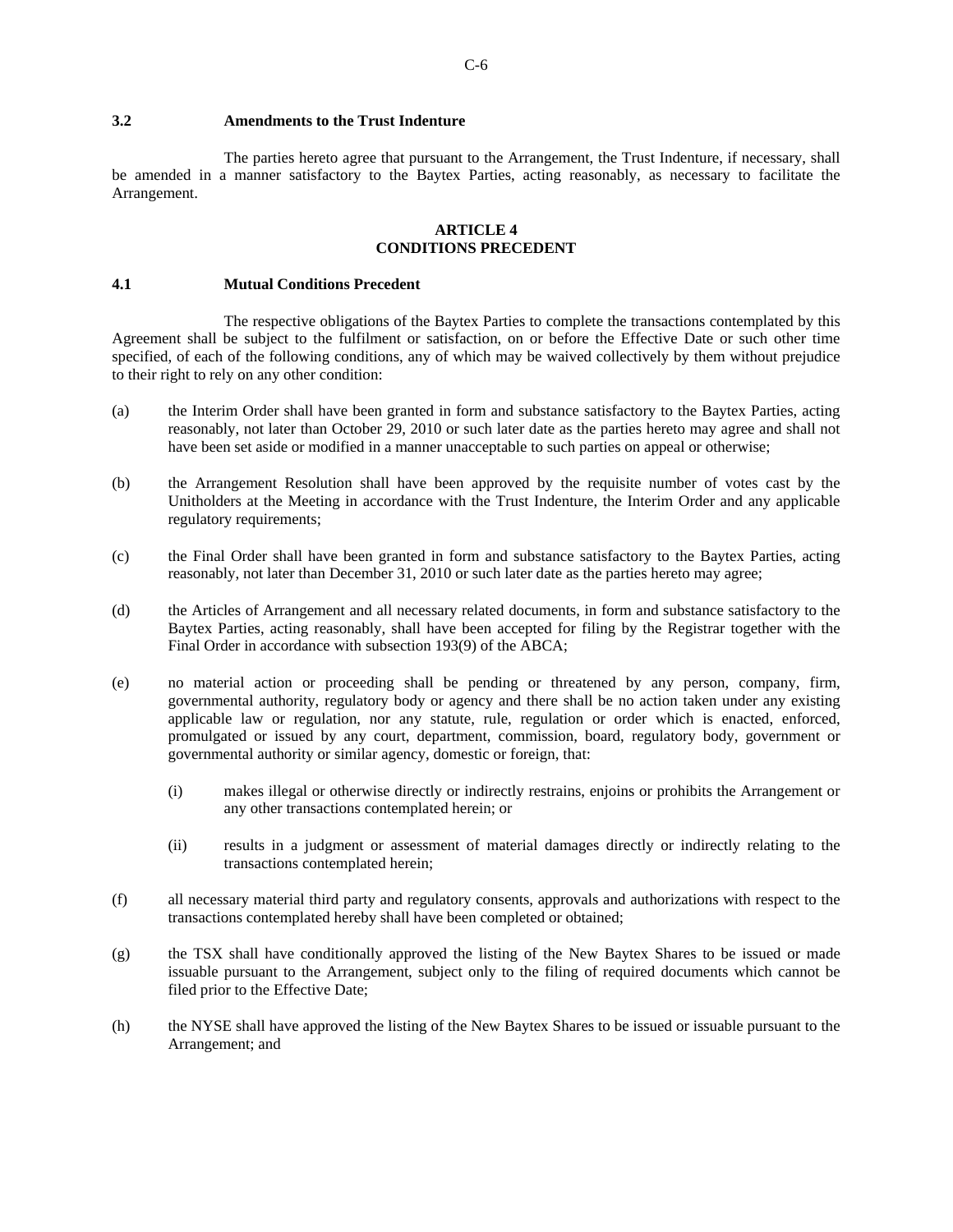(i) each of the covenants, acts and undertakings of each of the Baytex Parties to be performed or complied with on or before the Effective Date pursuant to the terms of this Agreement shall be duly performed or complied with.

## **4.2 Notice and Effect of Failure to Comply with Conditions**

- (a) Each of the parties hereto shall give prompt notice to the others of the occurrence, or failure to occur, at any time from the date hereof to the Effective Date of any event or state of facts which occurrence or failure would, or would be likely to, result in the failure to comply with or satisfy any covenant, condition or agreement to be complied with or satisfied by any party hereunder provided, however, that no such notification will affect the conditions to the obligations of the parties hereunder.
- (b) If any of the conditions precedent set forth in Section 4.1 hereof shall not be complied with or waived by the party or parties for whose benefit such conditions are provided on or before the date required for the performance thereof, then a party for whose benefit the condition precedent is provided may, in addition to any other remedies they may have at law or equity, rescind and terminate this Agreement provided that prior to the filing of the Articles of Arrangement for the purpose of giving effect to the Arrangement, the party intending to rely thereon has delivered a written notice to the other party, specifying in reasonable detail all breaches of covenants or other matters which the party delivering such notice is asserting as the basis for the non-fulfillment of the applicable conditions precedent and the party in breach shall have failed to cure such breach within three Business Days of receipt of such written notice thereof (except that no cure period shall be provided for a breach which by its nature cannot be cured). More than one such notice may be delivered by a party.

## **4.3 Satisfaction of Conditions**

The conditions set out in this Article 4 are conclusively deemed to have been satisfied, waived or released when, with the agreement of the parties, Articles of Arrangement are filed under the ABCA to give effect to the Arrangement.

## **ARTICLE 5 NOTICES**

#### **5.1 Notices**

All notices which may or are required to be given pursuant to any provision of this Agreement shall be given or made in writing and shall be served personally or delivered by facsimile or electronic transmission.

## **ARTICLE 6 AMENDMENT AND TERMINATION**

#### **6.1 Amendments**

This Agreement may, at any time and from time to time before or after the Meeting, be amended in any respect whatsoever by written agreement of the parties hereto without further notice to or authorization on the part of their respective unitholders or shareholders; provided that any such amendment that changes the consideration to be received by the Unitholders pursuant to the Arrangement is brought to the attention of the Court before approval of the Final Order and is subject to such requirements as may be ordered by the Court.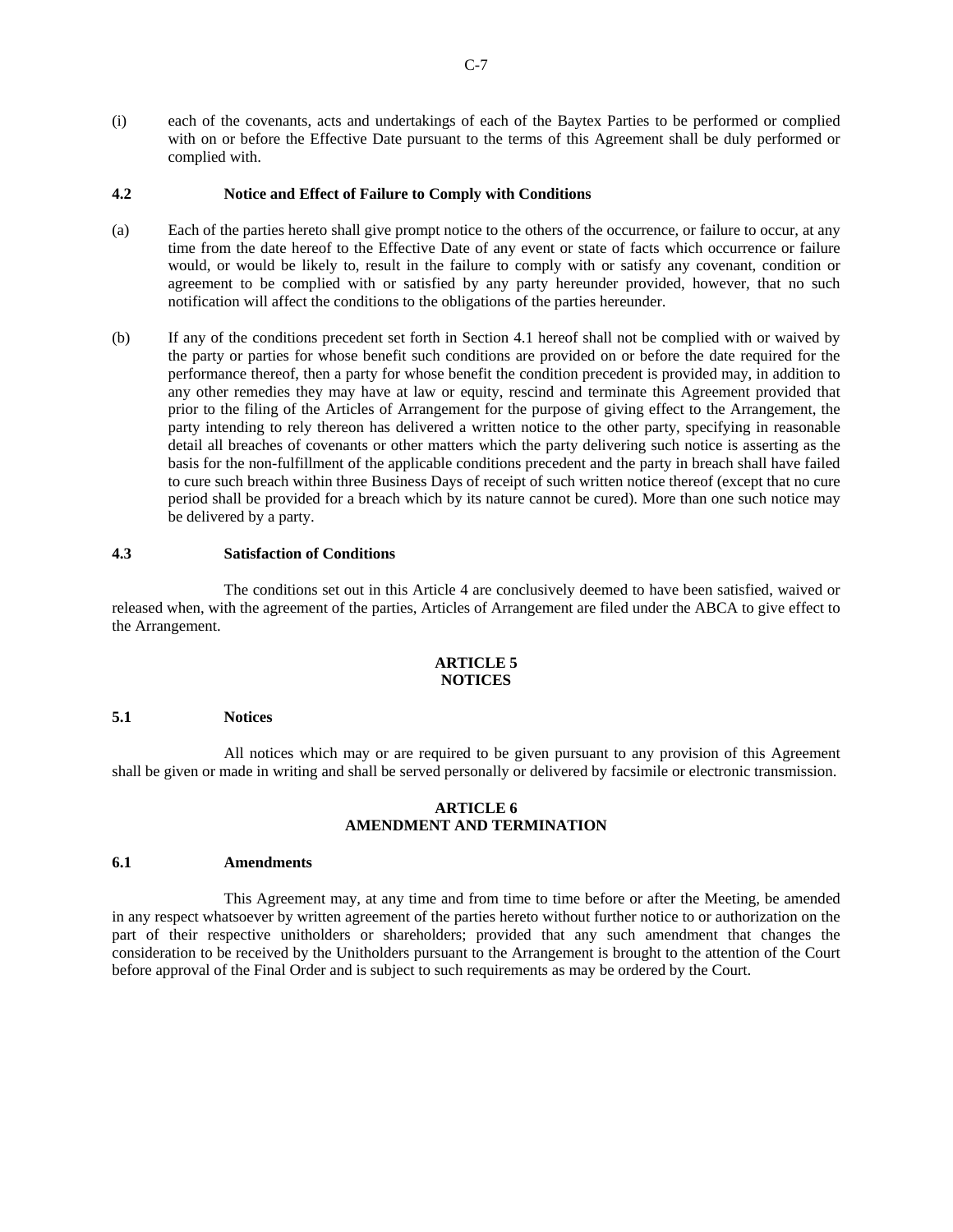## **6.2 Termination**

This Agreement shall be terminated in each of the following circumstances:

- (a) the mutual agreement of the parties;
- (b) the Arrangement shall not have become effective on or before December 31, 2010 or such later date as may be agreed to by the parties hereto; and
- (c) termination of this Agreement under Article 4 hereof.

# **ARTICLE 7 GENERAL**

# **7.1 Binding Effect**

This Agreement shall be binding upon and enure to the benefit of the parties hereto and their respective successors.

## **7.2 No Assignment**

No party may assign its rights or obligations under this Agreement.

## **7.3 Exclusivity**

None of the covenants of the Trust or Baytex contained herein shall prevent the Board of Directors from responding as required by law to any submission or proposal regarding any acquisition or disposition of assets or any unsolicited proposal to amalgamate, merge or effect an arrangement or any unsolicited acquisition proposal generally or make any disclosure to the Unitholders with respect thereto which in the judgment of the Board of Directors, acting upon the advice of outside counsel, is required under applicable law.

## **7.4 Equitable Remedies**

All representations, warranties and covenants herein or to be given hereunder as to enforceability in accordance with the terms of any covenant, agreement or document shall be qualified as to applicable bankruptcy and other laws affecting the enforcement of creditors' rights generally and to the effect that specific performance, being an equitable remedy, may only be ordered at the discretion of the Court.

# **7.5 Severability**

If any one or more of the provisions or parts thereof contained in this Agreement should be or become invalid, illegal or unenforceable in any respect in any jurisdiction, the remaining provisions or parts thereof contained herein shall be and shall be conclusively deemed to be, as to such jurisdiction, severable therefrom and:

- (a) the validity, legality or enforceability of such remaining provisions or parts thereof shall not in any way be affected or impaired by the severance of the provisions or parts thereof severed; and
- (b) the invalidity, illegality or unenforceability of any provision or part thereof contained in this Agreement in any jurisdiction shall not affect or impair such provision or part thereof or any other provisions of this Agreement in any other jurisdiction.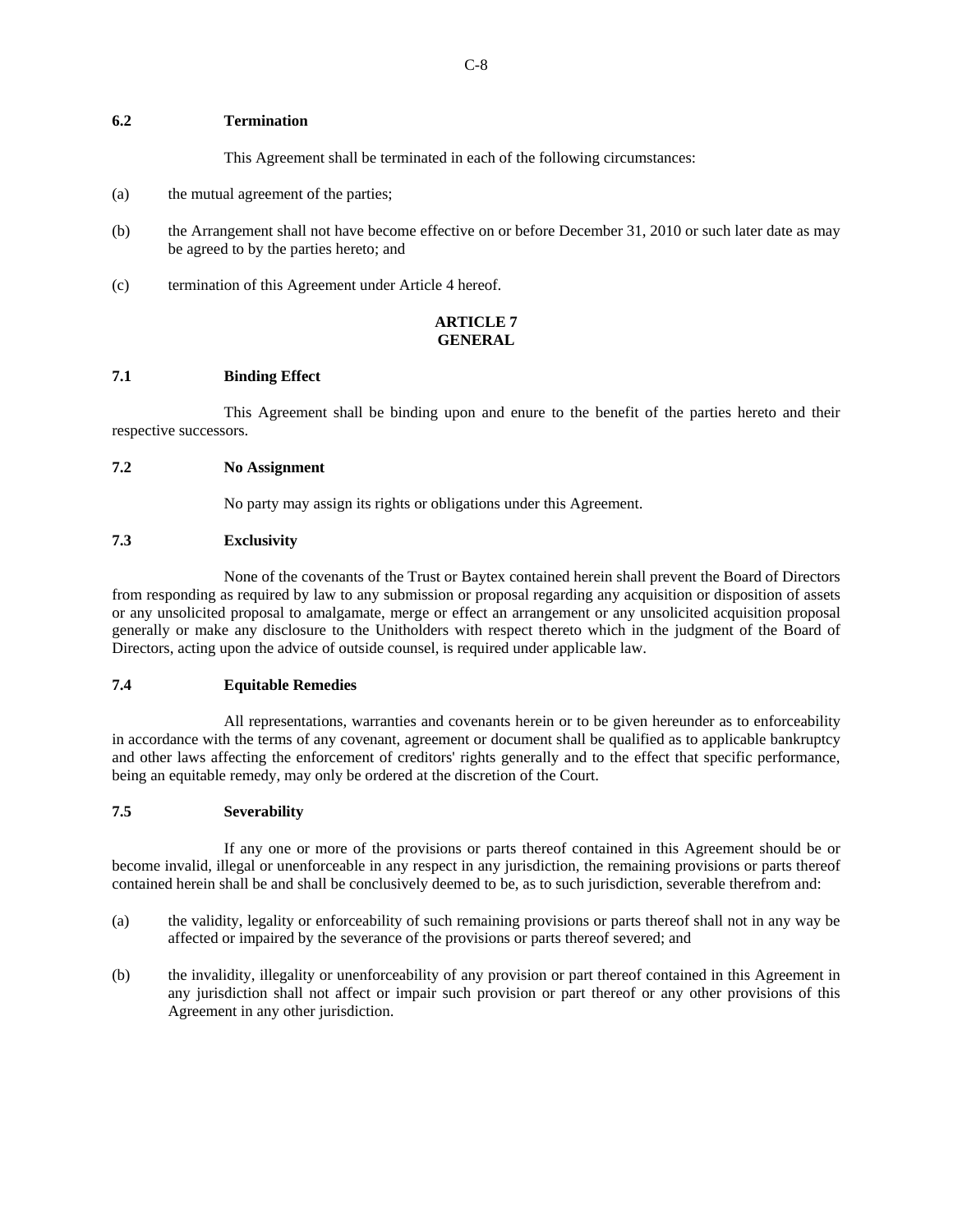## **7.6 Further Assurances**

Each party hereto shall, from time to time and at all times hereafter, at the request of another party hereto, but without further consideration, do all such further acts, and execute and deliver all such further documents and instruments as may be reasonably required in order to fully perform and carry out the terms and intent hereof.

## **7.7 Time of Essence**

Time shall be of the essence.

#### **7.8 Liability of the Trust**

The parties hereto acknowledge that, except to the extent that Baytex is entering into this Agreement in its own right, it is entering into this Agreement on behalf of the Trust and the obligations of the Trust hereunder shall not be personally binding upon the Trustee or any holder of Units and that any recourse against the Trust, the Trustee, or any holder of Units in any manner in respect of any in respect of any indebtedness, obligation or liability of the Trust arising hereunder or arising in connection herewith or from the matters to which this agreement relates, if any, including without limitation claims based on negligence or otherwise tortious behaviour, shall be limited to, and satisfied only out of, the Trust Fund (as defined in the Trust Indenture, as amended from time to time).

*[balance of page intentionally blank]*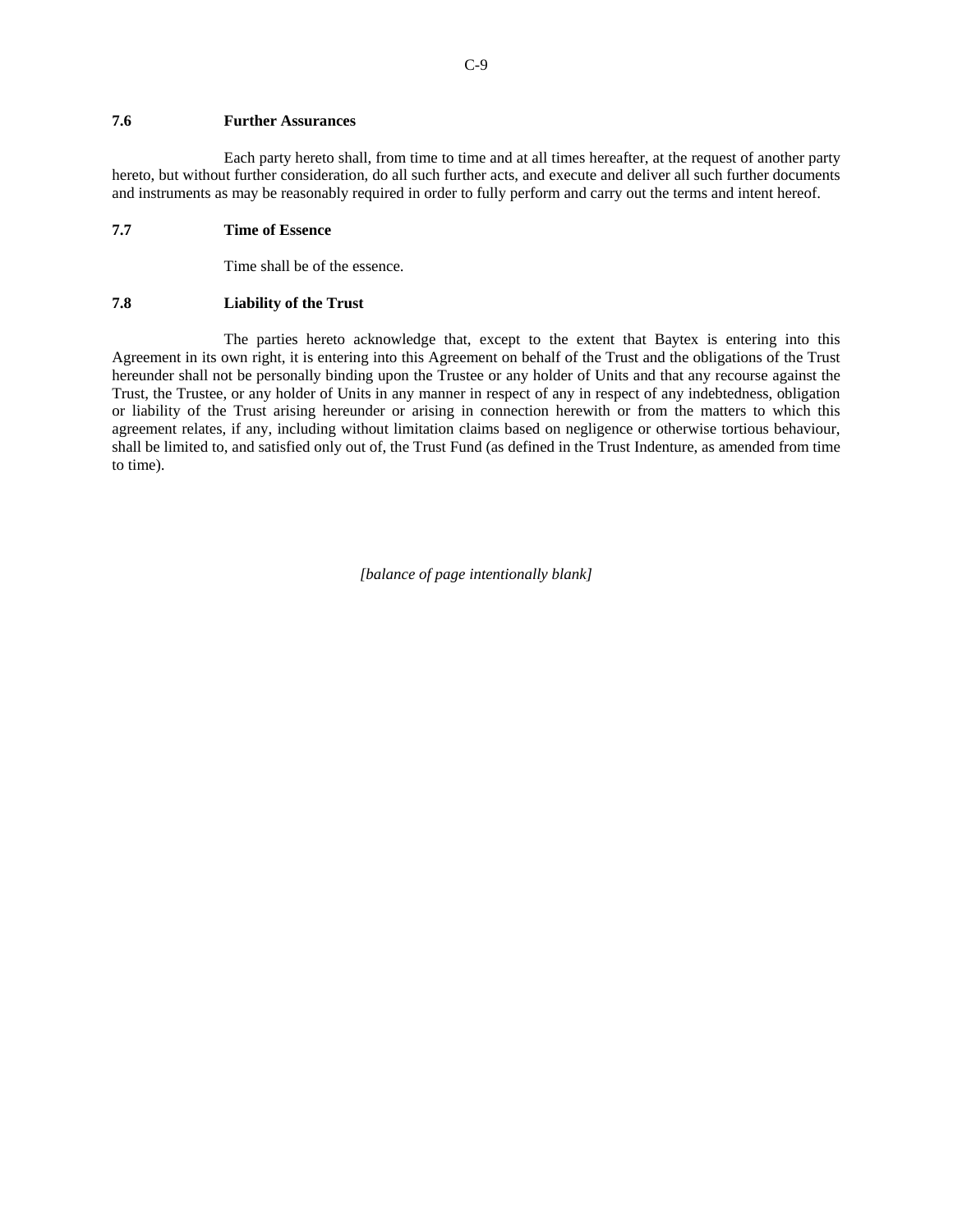# **1.2 Counterparts**

This Agreement may be executed in counterparts, each of which shall be deemed an original, and all of which together constitute one and the same instrument.

IN WITNESS WHEREOF this Agreement has been executed and delivered by the parties hereto effective as of the date first above written.

> **BAYTEX ENERGY TRUST**, by its administrator, Baytex Energy Ltd.

- Per: (signed) "*Anthony W. Marino*" Anthony W. Marino President and Chief Executive Officer
- Per: (signed) "*W. Derek Aylesworth*" W. Derek Aylesworth Chief Financial Officer

## **BAYTEX ENERGY LTD.**

- Per: (signed) "*Anthony W. Marino*" Anthony W. Marino President and Chief Executive Officer
- Per: (signed) "*W. Derek Aylesworth*" W. Derek Aylesworth Chief Financial Officer

## **BAYTEX ENERGY CORP.**

- Per: (signed) "*Anthony W. Marino*" Anthony W. Marino President and Chief Executive Officer
- Per: (signed) "*W. Derek Aylesworth*" W. Derek Aylesworth Chief Financial Officer

#### **BAYTEX EXCHANGECO LTD.**

- Per: (signed) "*Anthony W. Marino*" Anthony W. Marino President and Chief Executive Officer
- Per: (signed) "*W. Derek Aylesworth*" W. Derek Aylesworth Chief Financial Officer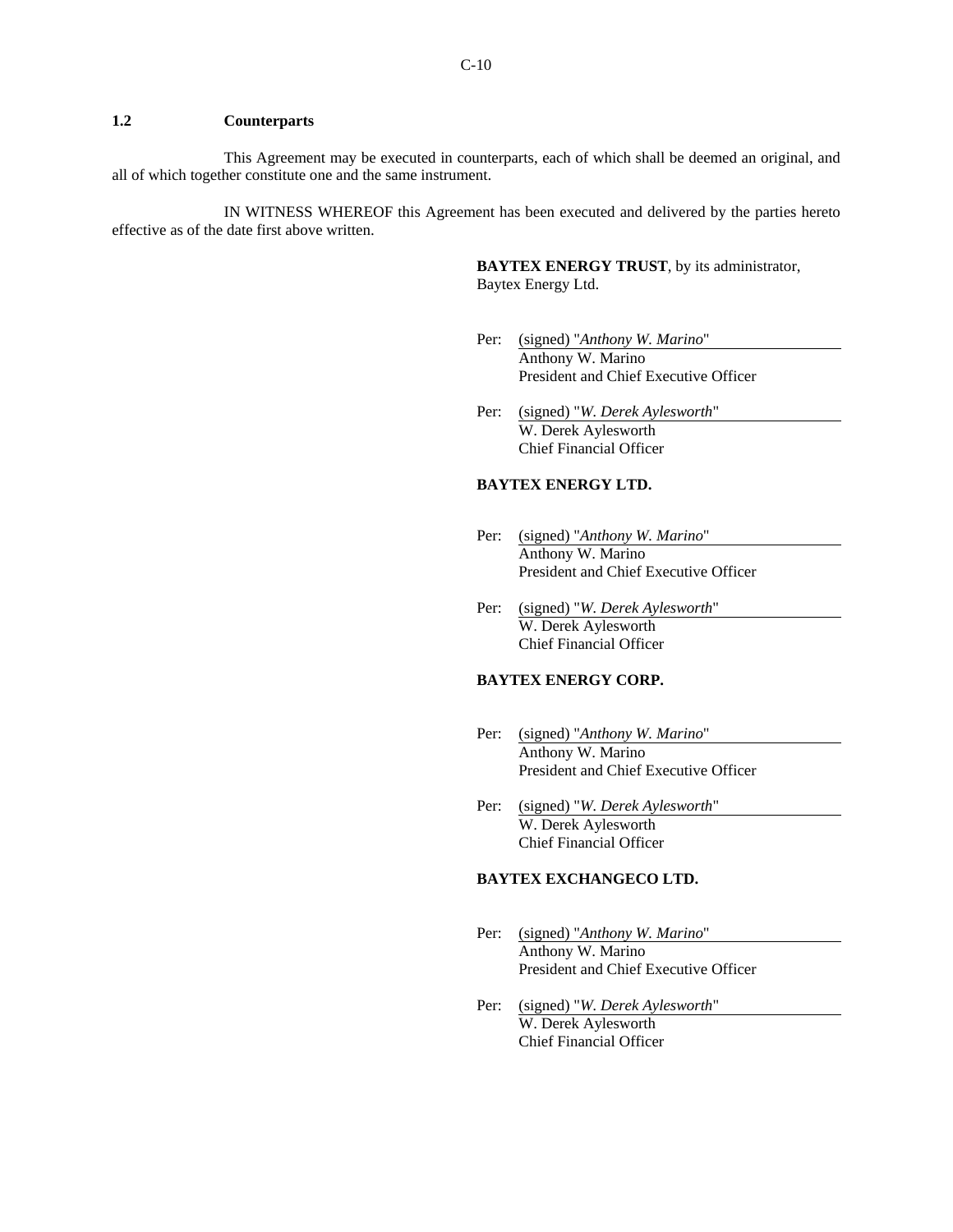## **EXHIBIT A**

## **PLAN OF ARRANGEMENT**

#### **under Section 193 of the**  *Business Corporations Act* **(Alberta)**

# **ARTICLE 1 INTERPRETATION**

- **1.1** In this Plan of Arrangement, the following terms have the following meanings:
	- (a) "**ABCA**" means the *Business Corporations Act*, R.S.A. 2000, c. B-9, as amended, including the regulations promulgated thereunder;
	- (b) "**Amalgamation**" means the amalgamation of Baytex and Baytex ExchangeCo pursuant to the Arrangement;
	- (c) "**AmalgamationCo**" means the corporation formed on the amalgamation of Baytex and Baytex ExchangeCo pursuant to the Arrangement;
	- (d) "**Amended and Restated Series A Debenture Indenture**" means the amended and restated Series A Debenture Indenture, to be entered into among New Baytex, the Series A Debenture Guarantors and Valiant Trust Company, pursuant to which, among other things, New Baytex shall assume the rights and obligations of the Trust under the Series A Debenture Indenture and the Series A Debenture Guarantors shall ratify and confirm the Guarantees;
	- (e) "**Arrangement**", "**herein**", "**hereof**", "**hereto**", "**hereunder**" and similar expressions mean and refer to the arrangement pursuant to Section 193 of the ABCA set forth in this Plan of Arrangement as supplemented, modified or amended, and not to any particular article, section or other portion hereof;
	- (f) "**Arrangement Agreement**" means the arrangement agreement dated as of October 25, 2010 among the Trust, Baytex, Baytex ExchangeCo and New Baytex providing for the implementation of the Arrangement, as amended, supplemented or restated from time to time;
	- (g) "**Arrangement Resolution**" means the special resolution in respect of the Arrangement to be voted on by the Unitholders at the Meeting;
	- (h) "**Articles of Arrangement**" means the articles of arrangement in respect of the Arrangement required under subsection 193(10) of the ABCA to be filed with the Registrar after the Final Order has been granted giving effect to the Arrangement;
	- (i) "**Baytex**" means Baytex Energy Ltd., a corporation amalgamated under the ABCA and a whollyowned subsidiary of the Trust;
	- (j) "**Baytex Common Shares**" means the common shares in the capital of Baytex;
	- (k) "**Baytex ExchangeCo**" means Baytex ExchangeCo Ltd., a corporation incorporated under the ABCA and a wholly-owned subsidiary of the Trust;
	- (l) "**Baytex ExchangeCo Common Shares**" means the common shares in the capital of Baytex ExchangeCo;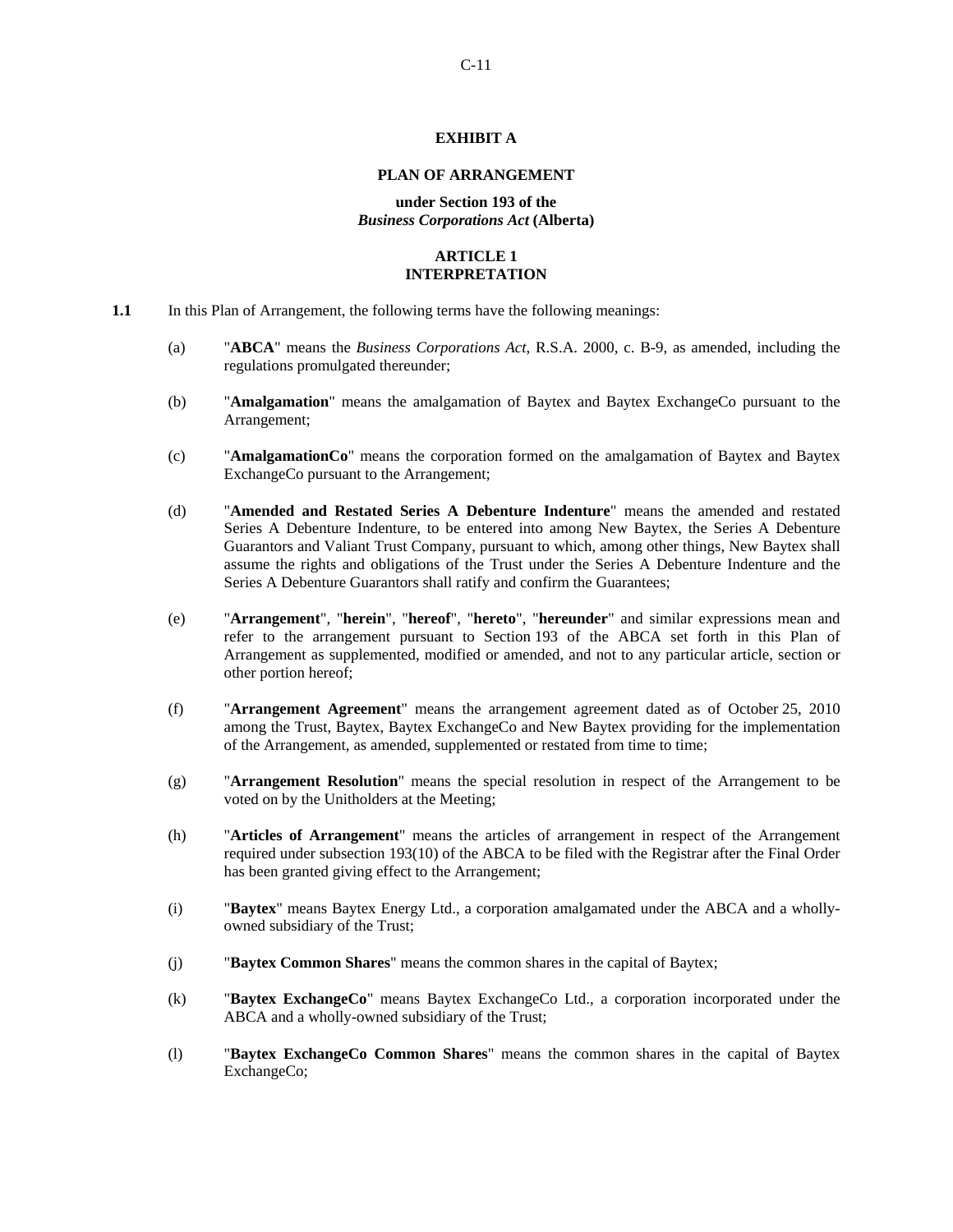- (m) "**Baytex Partnership**" means Baytex Energy Partnership, a general Alberta partnership, the partners of which are Baytex and Baytex Oil & Gas Ltd.;
- (n) "**Baytex Unit Fair Market Value**" means the weighted average trading price of a Unit on the Toronto Stock Exchange for the 10 trading days preceding the Effective Date or, if the Units are not then listed on the Toronto Stock Exchange, on such other stock exchange or automated quotation system on which the Units are listed or quoted, as the case may be, as may be selected by the Board of Directors for such purpose; provided, however, that if in the opinion of the Board of Directors the public distribution or trading activity of Units for that period does not result in a weighted average trading price which reflects the fair market value of a Unit, then the Baytex Unit Fair Market Value shall be determined by the Board of Directors, in good faith and in its sole discretion, and provided further that any such selection, opinion or determination by the Board of Directors shall be conclusive and binding;
- (o) "**Board of Directors**" means the board of directors of Baytex;
- (p) "**Business Day**" means a day, other than a Saturday, Sunday or statutory holiday when banks are generally open in the City of Calgary, Alberta, for the transaction of banking business;
- (q) "**Certificate**" means the certificate or certificates or confirmation of filing, which may be issued by the Registrar pursuant to Subsection 193(11) of the ABCA giving effect to the Arrangement;
- (r) "**Court**" means the Court of Queen's Bench of Alberta;
- (s) "**Depositary**" means Valiant Trust Company, or such other Person as may be designated by Baytex;
- (t) "**Dissent Rights**" means the right of a registered Unitholder pursuant to Section 191 of the ABCA and the Interim Order to dissent to the Arrangement Resolution and to be paid the fair value of the Units in respect of which the holder dissents, all in accordance with Section 191 of the ABCA as modified by the Interim Order;
- (u) "**Dissenting Unitholders**" means registered Unitholders who validly exercise Dissent Rights;
- (v) "**Distribution**" means a distribution paid by the Trust in respect of the Units;
- (w) "**DRIP**" means the distribution reinvestment plan of the Trust;
- (x) "**Effective Date**" means the date the Arrangement becomes effective under the ABCA;
- (y) "**Effective Time**" means the time at which the Articles of Arrangement are filed with the Registrar on the Effective Date;
- (z) "**Exchangeable Shares**" means the exchangeable shares of Baytex which are exchangeable for Units;
- (aa) "**Final Order**" means the final order of the Court approving the Arrangement pursuant to subsection 193(9) of the ABCA as such order may be affirmed, amended or modified by any court of competent jurisdiction;
- (bb) "**Guarantees**" means the guarantee of the Series A Debentures provided by the Series A Debenture Guarantors in the Series A Debenture Indenture;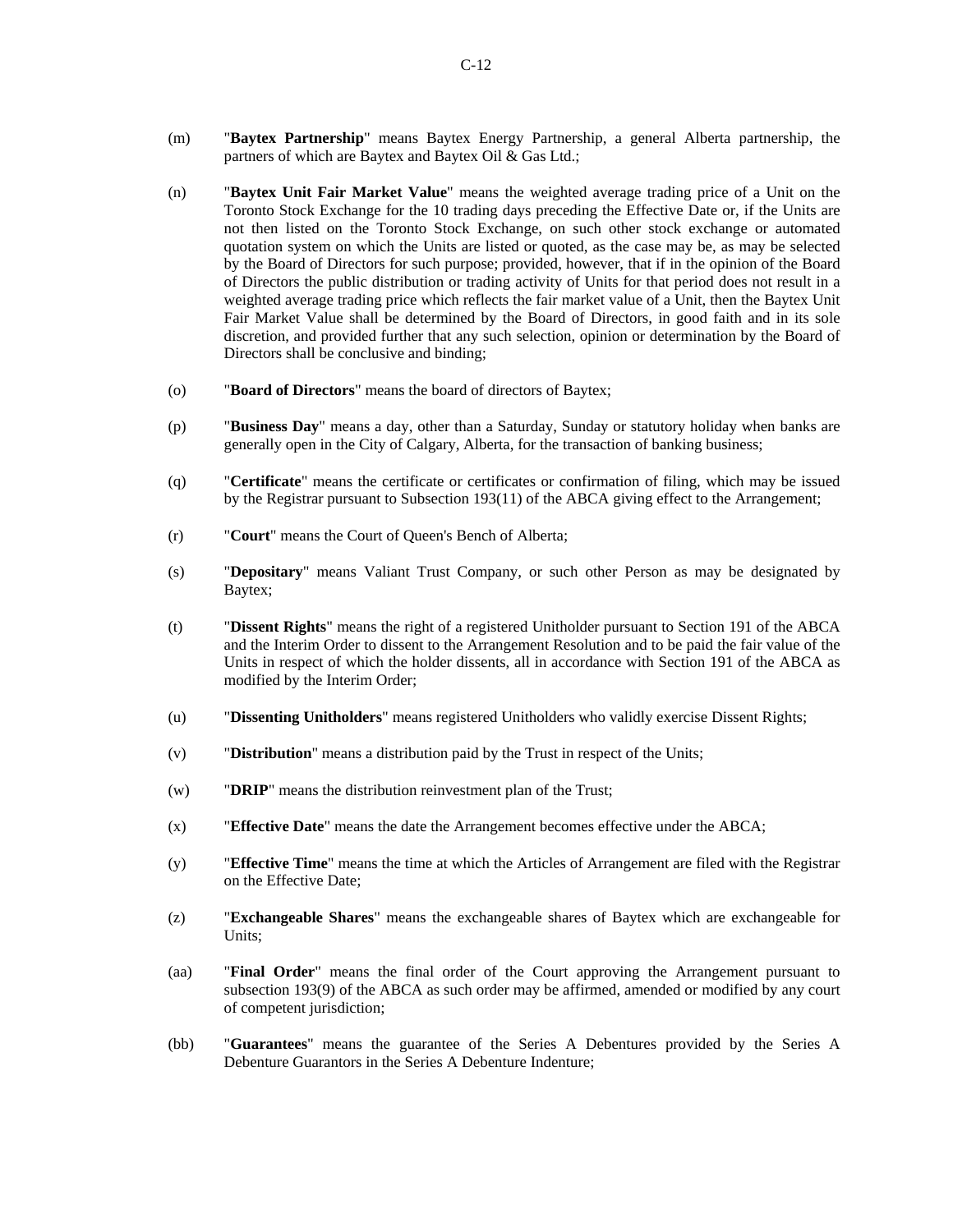- (cc) "**Governmental Entity**" means any: (i) multinational, federal, provincial, state, regional, municipal, local or other government or any governmental or public department, court, tribunal, arbitral body, commission, board, bureau or agency; (ii) any subdivision, agent, commission, board or authority of any of the foregoing; or (iii) any quasi-governmental or private body exercising any regulatory, expropriation or taxing authority under or for the account of any of the foregoing;
- (dd) "**Incentive Plan**" means the trust unit rights incentive plan of the Trust;
- (ee) "**Incentive Right**" means a trust unit incentive right granted pursuant to the Incentive Plan;
- (ff) "**Interim Order**" means the interim order of the Court under subsection 193(4) of the ABCA containing declarations and directions with respect to the Arrangement, as such order may be affirmed, amended or modified by any court of competent jurisdiction;
- (gg) "**Letter of Transmittal**" means the letter of transmittal to be sent to the Unitholders pursuant to which such holders are required to deliver certificates representing their Units in order to receive the New Baytex Shares issuable to them pursuant to the Arrangement;
- (hh) "**Meeting**" means the special meeting of Unitholders to be held to consider the Arrangement Resolution and certain other matters, and any adjournment(s) thereof;
- (ii) "**New Baytex**" means Baytex Energy Corp., a corporation incorporated under the ABCA and a wholly-owned subsidiary of Baytex;
- (jj) "**New Baytex Shares**" means the common shares in the capital of New Baytex;
- (kk) "**New DRIP**" means the dividend reinvestment plan of New Baytex;
- (ll) "**New Incentive Rights**" means rights to acquire New Baytex Shares issued to holders of Incentive Rights in exchange for such rights in accordance with the terms of the Incentive Plan;
- (mm) "**Notes**" means the 12% unsecured subordinated promissory notes issued by Baytex and held by the Trust pursuant to the plan of arrangement completed on September 2, 2003 and other promissory notes issued by Baytex or any of the Trust's other operating entities to the Trust from time to time;
- (nn) "**Person**" includes any individual, firm, partnership, joint venture, venture capital fund, association, trust, trustee, executor, administrator, legal personal representative, estate group, body corporate, corporation, unincorporated association or organization, Governmental Entity, syndicate or other entity, whether or not having legal status;
- (oo) "**Registrar**" means the Registrar of Corporations for the Province of Alberta duly appointed under Section 263 of the ABCA;
- (pp) "**Series A Debenture Guarantors**" means Baytex, Baytex Oil & Gas Ltd., Baytex Partnership, Baytex Marketing Ltd. and Baytex Energy USA Ltd.;
- (qq) "**Series A Debenture Indenture**" means the trust indenture made as of August 26, 2009 among the Trust, the Series A Debenture Guarantors and Valiant Trust Company;
- (rr) "**Series A Debentures**" means the 9.15% series A senior unsecured debentures of the Trust due August 26, 2016 and issued pursuant to the Series A Debenture Indenture;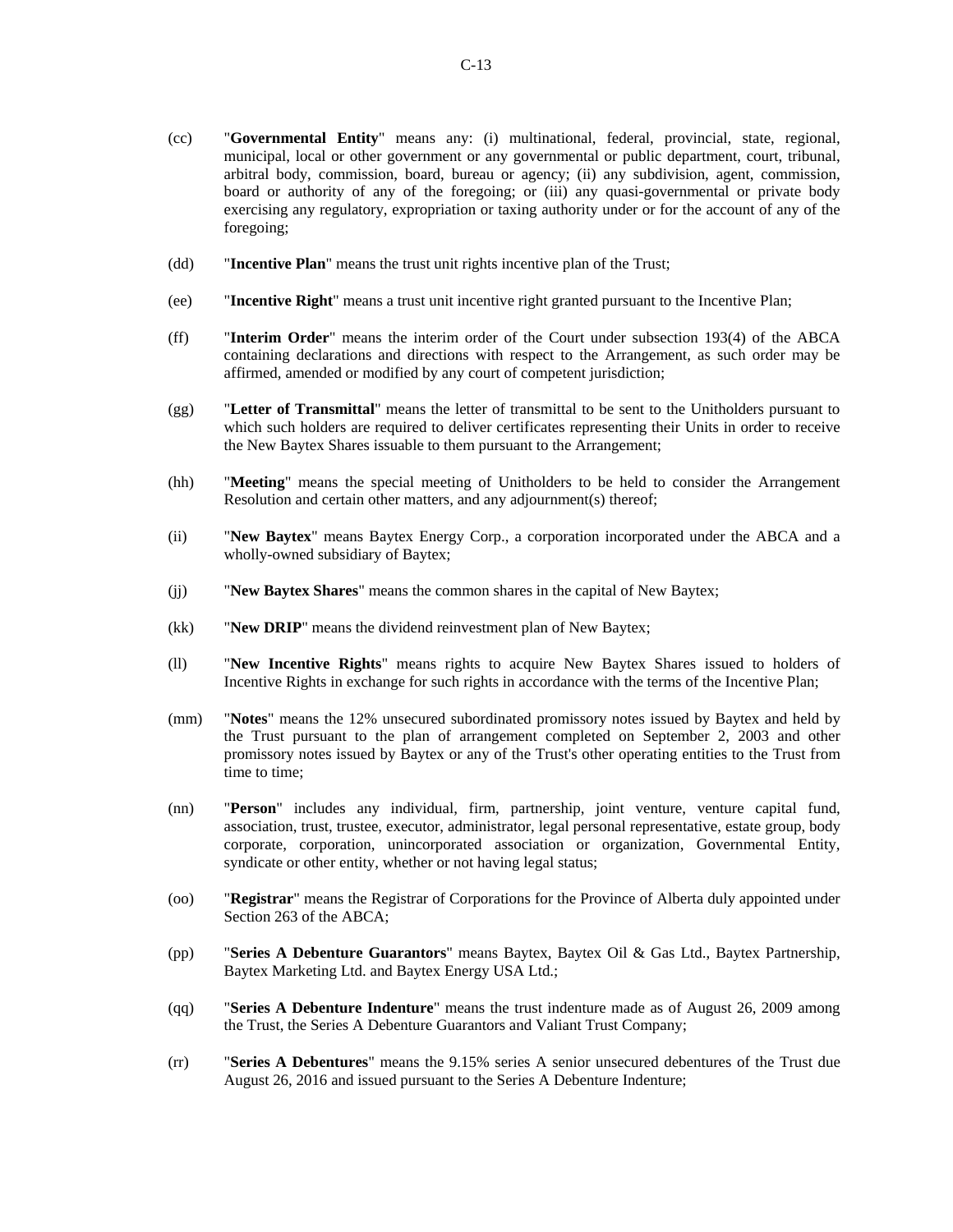- (ss) "**Tax Act**" means the *Income Tax Act* (Canada), as the same may be amended, including the regulations promulgated thereunder;
- (tt) "**Taxable Income**" means the amount, if any, by which the income of the Trust for its taxation year ending December 31, 2010 computed in accordance with the provisions of the Tax Act (other than paragraph 82(1)(b) and subsection 104(6) thereof) exceeds the amount that became payable or was deemed to become payable to Unitholders in the Trust's taxation year ending December 31, 2010 (other than amounts that became payable to Unitholders on a redemption of Units or amounts that constituted returns of capital);
- (uu) "**Transition Incentive Plan**" means the common share rights incentive plan of New Baytex governing the New Incentive Rights issued in exchange for Incentive Rights in accordance with the terms of the Incentive Plan and the Plan of Arrangement;
- (vv) "**Trust**" means Baytex Energy Trust, a trust established under the laws of the Province of Alberta and governed by the Trust Indenture;
- (ww) "**Trust Indenture**" the third amended and restated trust indenture of the Trust between the Trustee and Baytex made as of May 20, 2008;
- (xx) "**Trustee**" means the trustee of the Trust, presently Valiant Trust Company;
- (yy) "**Unitholders**" means the holders from time to time of the Units; and
- (zz) "**Units**" means the trust units of the Trust.

**1.2** The division of this Plan of Arrangement into articles and sections and the insertion of headings are for convenience of reference only and shall not affect the construction or interpretation of this Plan of Arrangement.

**1.3** Unless reference is specifically made to some other document or instrument, all references herein to articles, sections and subsections are to articles, sections and subsections of this Plan of Arrangement.

**1.4** Unless the context otherwise required, words importing the singular number shall include the plural and vice versa; words importing any gender shall include all genders.

**1.5** References in this Plan of Arrangement to any statute or sections thereof shall include such statute as amended or substituted and any regulations promulgated thereunder from time to time in effect.

**1.6** References in this Plan to times shall be deemed to be Mountain Standard Time.

## **ARTICLE 2 ARRANGEMENT AGREEMENT**

**2.1** This Plan of Arrangement is made pursuant to the Arrangement Agreement.

**2.2** This Plan of Arrangement, upon the filing of the Articles of Arrangement and the issue of the Certificate, if any, shall become effective on, and be binding on and after, the Effective Time on: (i) the Unitholders; (ii) the Trust; (iii) the Trustee; (iv) New Baytex; (v) Baytex; and (vi) Baytex ExchangeCo.

**2.3** The Articles of Arrangement and Certificate shall be filed and issued, respectively, with respect to this Arrangement in its entirety. The Certificate shall be conclusive evidence that the Arrangement has become effective and that each of the provisions of Article 3 has become effective in the sequence and at the times set out therein.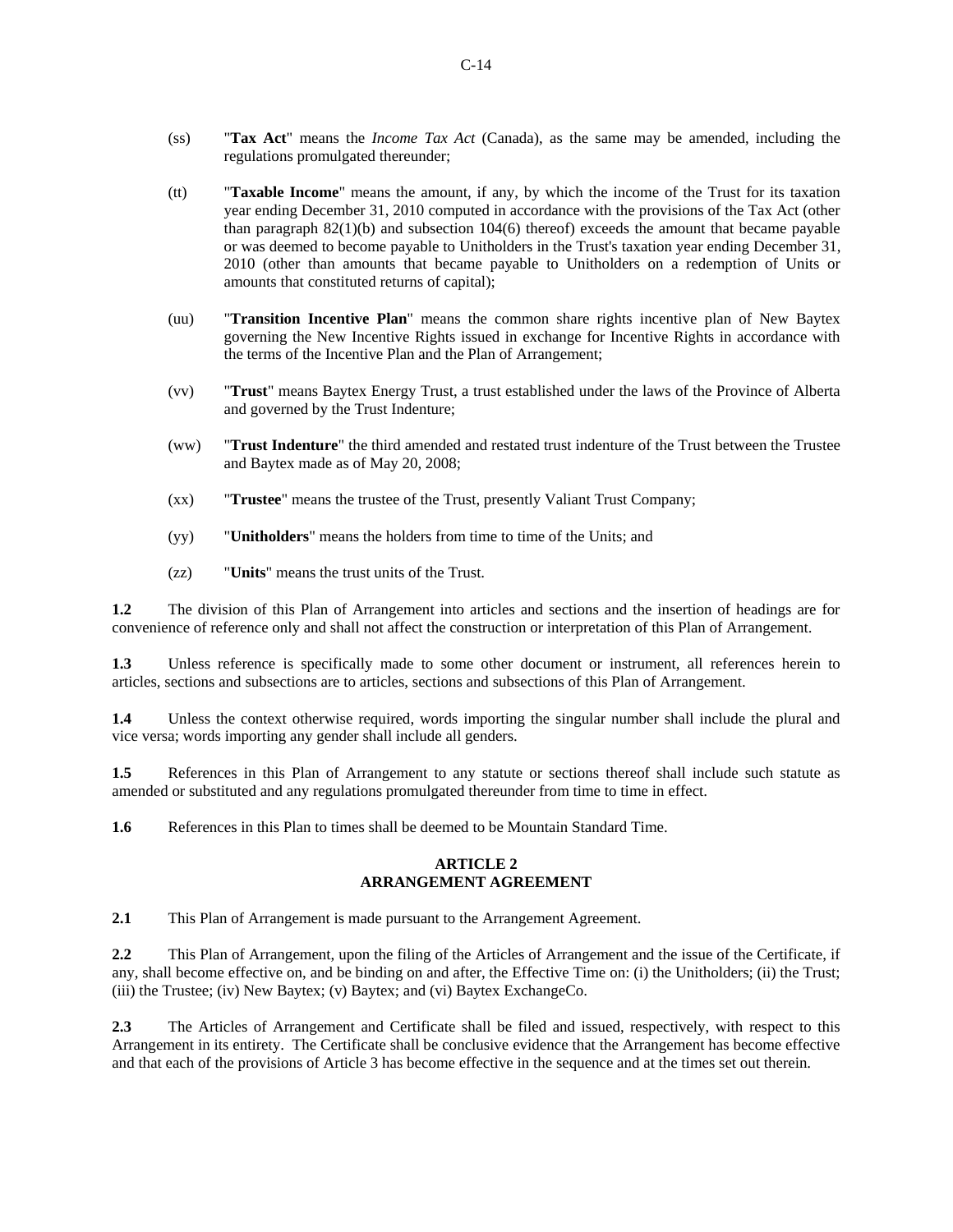#### **ARTICLE 3 ARRANGEMENT**

**3.1** The Arrangement involves a number of steps, including the following, which will be deemed to occur sequentially at the times specified.

## **Amendment to Trust Indenture**

(a) at 4:57 p.m. on the Effective Date, the Trust Indenture shall be amended to the extent necessary to facilitate the Arrangement and also as provided in the Arrangement Agreement;

#### **Dissenting Unitholders**

(b) at 4:59 p.m. on the Effective Date, the Units held by Dissenting Unitholders who have exercised Dissent Rights which remain valid immediately prior to 4:59 p.m. on the Effective Date shall, as of 4:59 p.m. on the Effective Date, be deemed to have been transferred to the New Baytex and cancelled and cease to be outstanding, and as of 4:59 p.m. on the Effective Date, such Dissenting Unitholders shall cease to have any rights as Unitholders of the Trust other than the right to be paid the fair value of their Units by New Baytex;

### **Final Distributions to Unitholders**

(c) at 5:00 p.m. on the Effective Date, the Trust shall determine the names of the Unitholders of record at such time and those Unitholders shall be entitled to receive the Distribution declared on or about December 15, 2010 to holders of record on December 31, 2010, which distribution shall be payable on or about January 17, 2011;

#### **Exchange of Units for New Baytex Shares**

(d) at 11:59 p.m. on the Effective Date, each Unit shall be sold, assigned and transferred to New Baytex (free of any claims) in exchange for New Baytex Shares on the basis of one New Baytex Share for each Unit so sold, assigned and transferred;

## **Stated Capital of the New Baytex Shares**

(e) at 11:59 p.m. on the Effective Date, the aggregate amount allocated to the stated capital in respect of the New Baytex Shares issued under subsection 3.1(d) shall be \$1.4 billion;

## **Redemption of New Baytex Shares**

(f) at 11:59 p.m. on the Effective Date, the New Baytex Share held by Baytex shall be redeemed by New Baytex for an amount equal to the Baytex Unit Fair Market Value and such New Baytex Share shall be cancelled;

#### **Incentive Plan**

- (g) at 11:59 p.m. on the Effective Date:
	- (i) the Transition Incentive Plan shall become effective, and
	- (ii) each Incentive Right shall be exchanged for a New Incentive Right in accordance with the terms of the Incentive Plan;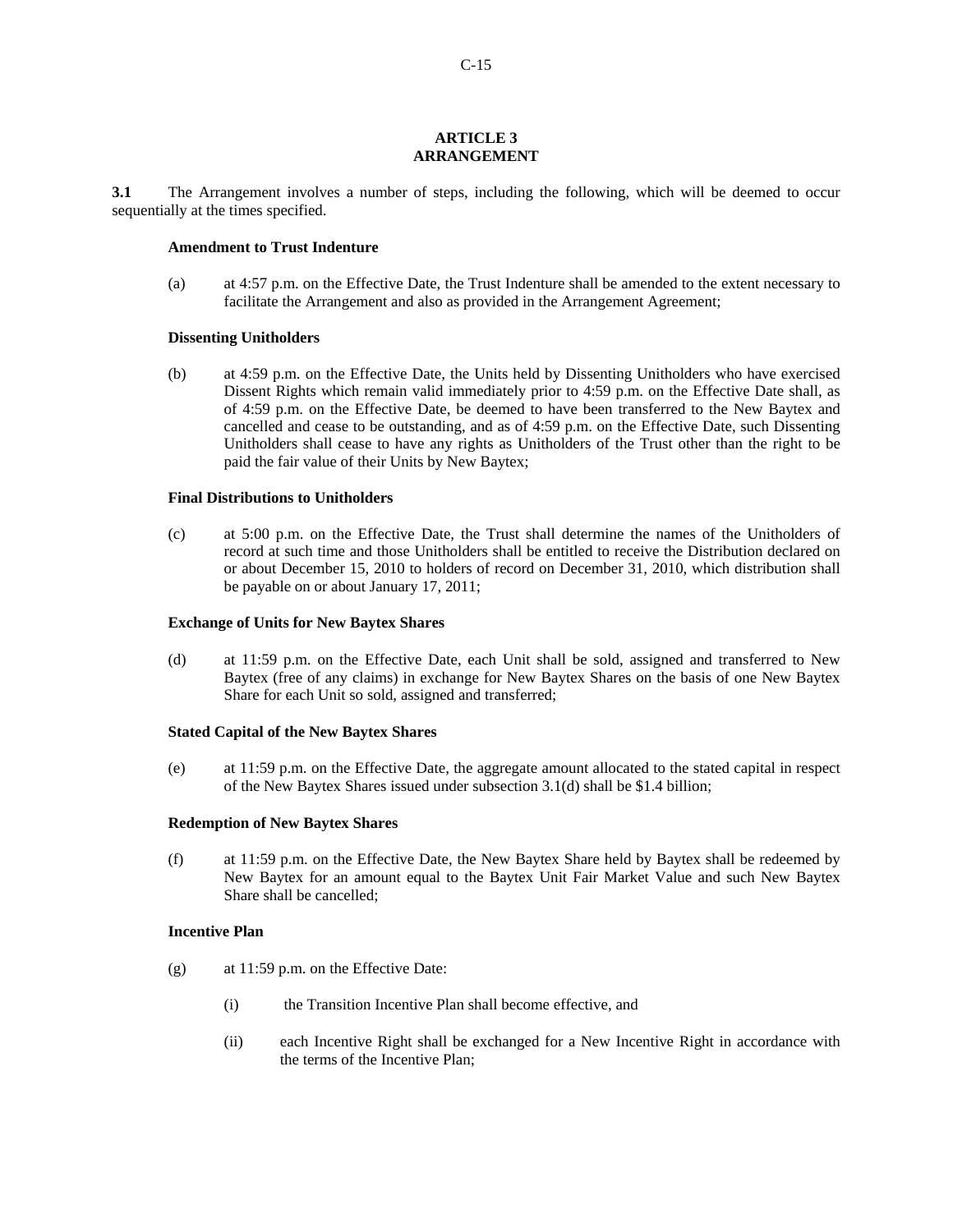## **New DRIP**

(h) at 11:59 p.m. on the Effective Date, the New DRIP shall become effective, all participants in the DRIP will be deemed to be participants in the New DRIP without any further action on their part and any declared but unpaid Distributions to a person deemed to be a participant in the New DRIP will be automatically applied to the purchase of New Baytex Shares in accordance with the terms and conditions of the New DRIP;

## **Dissolution of the Trust**

- (i) at 12:01 a.m. on January 1, 2011, all of the property and assets of the Trust (including, without limitation, the Baytex Common Shares, the Baytex ExchangeCo Common Shares and the Notes) shall be transferred to New Baytex and New Baytex shall assume all of the liabilities and obligations of the Trust (including, without limitation, the liabilities and obligations of the Trust in respect of the Series A Debentures and any declared but unpaid Distributions);
- (j) at 12:01 a.m. on January 1, 2011, New Baytex shall assume all of the obligations of the Trust under the Series A Debentures and the Series A Debenture Indenture, and the Amended and Restated Series A Debenture Indenture shall become effective;
- (k) at 12:01 a.m. on January 1, 2011, the Trust shall be dissolved and shall thereafter cease to exist and the Trust Indenture shall be terminated; and

## **Amalgamation of Baytex and Baytex ExchangeCo**

- (l) at 12:01 a.m. on January 1, 2011, Baytex and Baytex ExchangeCo shall be amalgamated and continued as one corporation, AmalgamationCo, in accordance with the following:
	- (i) the stated capital of all of the Baytex ExchangeCo Common Shares shall be reduced, in each case, to \$1.00 in aggregate immediately prior to the amalgamation;
	- (ii) the articles of AmalgamationCo shall be the same as the articles of Baytex ExchangeCo and the name of AmalgamationCo shall be "Baytex Energy Ltd.";
	- (iii) the Baytex ExchangeCo Common Shares shall be cancelled without any repayment of capital;
	- (iv) the Exchangeable Shares held by Baytex ExchangeCo shall be cancelled;
	- (v) the property of each of the amalgamating corporations shall continue to be the property of AmalgamationCo;
	- (vi) AmalgamationCo shall continue to be liable for the obligations of each of the amalgamating corporations;
	- (vii) any existing cause of action, claim or liability to prosecution of each of the amalgamating corporations shall be unaffected;
	- (viii) any civil, criminal or administrative action or proceeding pending by or against each of the amalgamating corporations may be continued to be prosecuted by or against AmalgamationCo;
	- (ix) a conviction against, or ruling, order or judgment in favour of or against, each of the amalgamating corporations may be enforced by or against AmalgamationCo;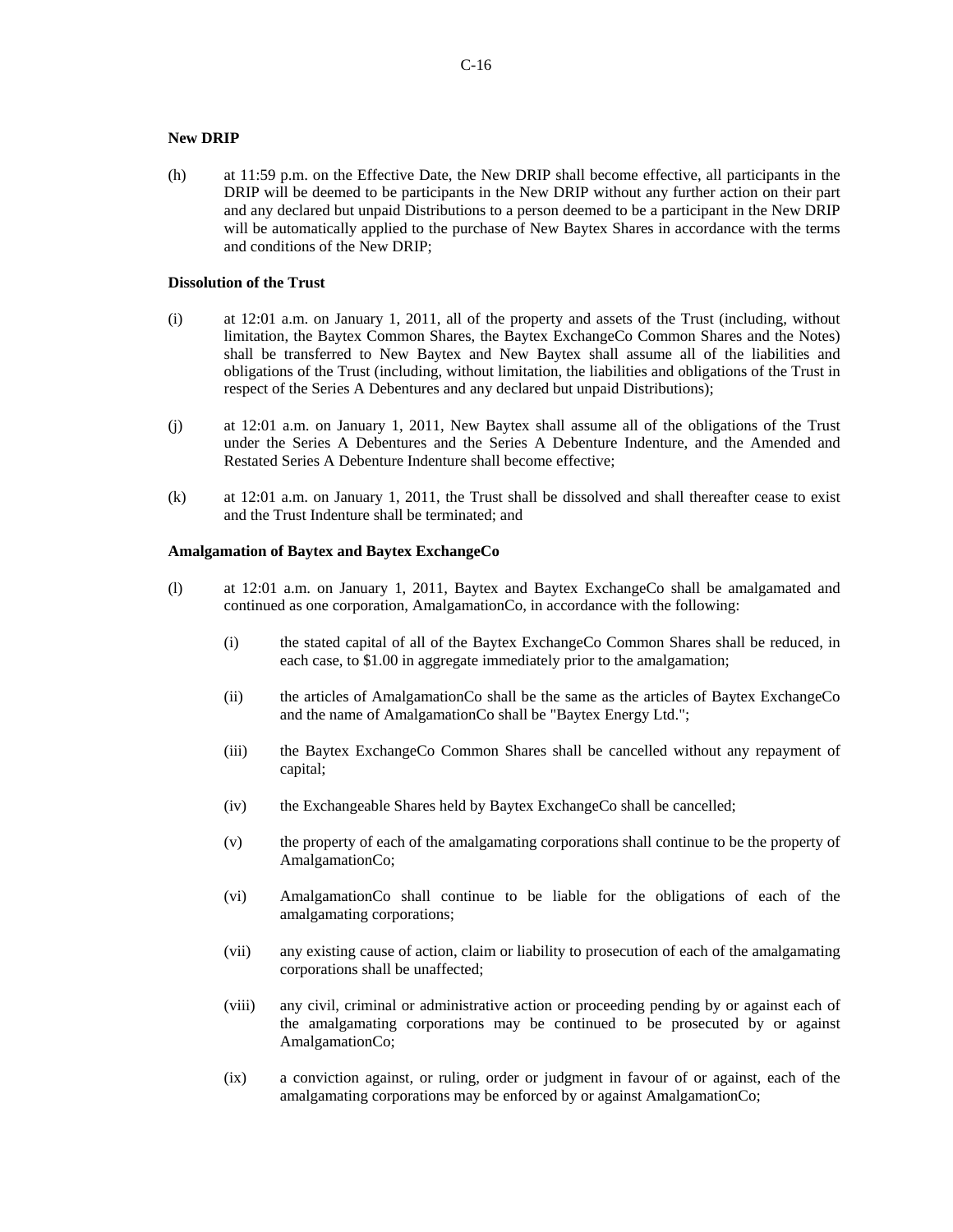- (x) the Articles of Amalgamation of AmalgamationCo shall be deemed to be the Articles of Incorporation of AmalgamationCo and the Certificate of Amalgamation of AmalgamationCo shall be deemed to be the Certificate of Incorporation of AmalgamationCo;
- (xi) the by-laws of AmalgamationCo shall be the by-laws of Baytex ExchangeCo until repealed, amended, altered or added to;
- (xii) the first directors of AmalgamationCo shall be the directors of Baytex;
- (xiii) the first officers of AmalgamationCo shall be the officers of Baytex;
- (xiv) the registered office of AmalgamationCo shall be the registered office of Baytex; and
- (xv) the amalgamation shall be deemed to be effective at 12:01 a.m. on January 1, 2011 and articles of amalgamation shall be filed with the Registrar to be effective on such day;

provided that if any of the foregoing steps fails to occur or be completed then all of such steps will be deemed not to have occurred.

**3.2** Each of the parties referred to in Section 3.1 shall make the appropriate entries in their securities registers to reflect the matters referred to in Section 3.1.

## **ARTICLE 4 OUTSTANDING CERTIFICATES**

**4.1** Subject to Section 3.1(a), after the time of exchange specified in the Plan, certificates formerly representing Units shall represent only the right to receive upon surrender as contemplated by Section 4.2: (a) the certificates representing New Baytex Shares which the former holder of such Units is, subject to this 4.1, entitled to receive pursuant to Article 3; and (b) dividends or distributions with respect thereto pursuant to Section 4.3, subject to compliance with the requirements set forth in this Article 4.

**4.2** New Baytex shall, as soon as practicable following the later of the Effective Date and the date of deposit by a former Holder of Units of a validly completed and duly signed Letter of Transmittal (and such other documents and instruments as the Depositary may reasonably require) and the certificates representing such Units, either: (i) forward or cause to be forwarded by first class mail (postage prepaid) to such former holder at the address specified in the Letter of Transmittal; or (ii) if requested by such holder in the Letter of Transmittal, make available or cause to be made available at the Depositary for pickup by such holder; certificates representing the number of New Baytex Shares issued to such holder under the Arrangement (together with any dividends or distributions with respect thereto).

**4.3** All monies received by the Depositary on behalf of persons who immediately prior to the Effective Time were registered holders of Units that are exchanged pursuant to the Arrangement shall be either: (a) paid (net of applicable withholding and other taxes) and delivered by the Depositary to such persons as soon as reasonably practicable following receipt of a validly completed and duly signed Letter of Transmittal (and such other documents and instruments as the Depositary may reasonably require) and the certificates representing such Units; or (b) where the person was a registered holder of Units and is deemed to be a participant in the New DRIP, such monies will be applied automatically for the purchase of New Baytex Shares in accordance with the terms and conditions of the New DRIP.

**4.4** Subject to any applicable legislation relating to unclaimed personal property, any certificate formerly representing Units that is not deposited with all other documents as provided in Section 4.2 on or before the third anniversary of the Effective Date shall cease to represent a right or claim of any kind or nature, including the right of the holder of the certificate formerly representing such Units to receive New Baytex Shares (and any dividends and distributions thereon). On such date, subject to any applicable legislation relating to unclaimed personal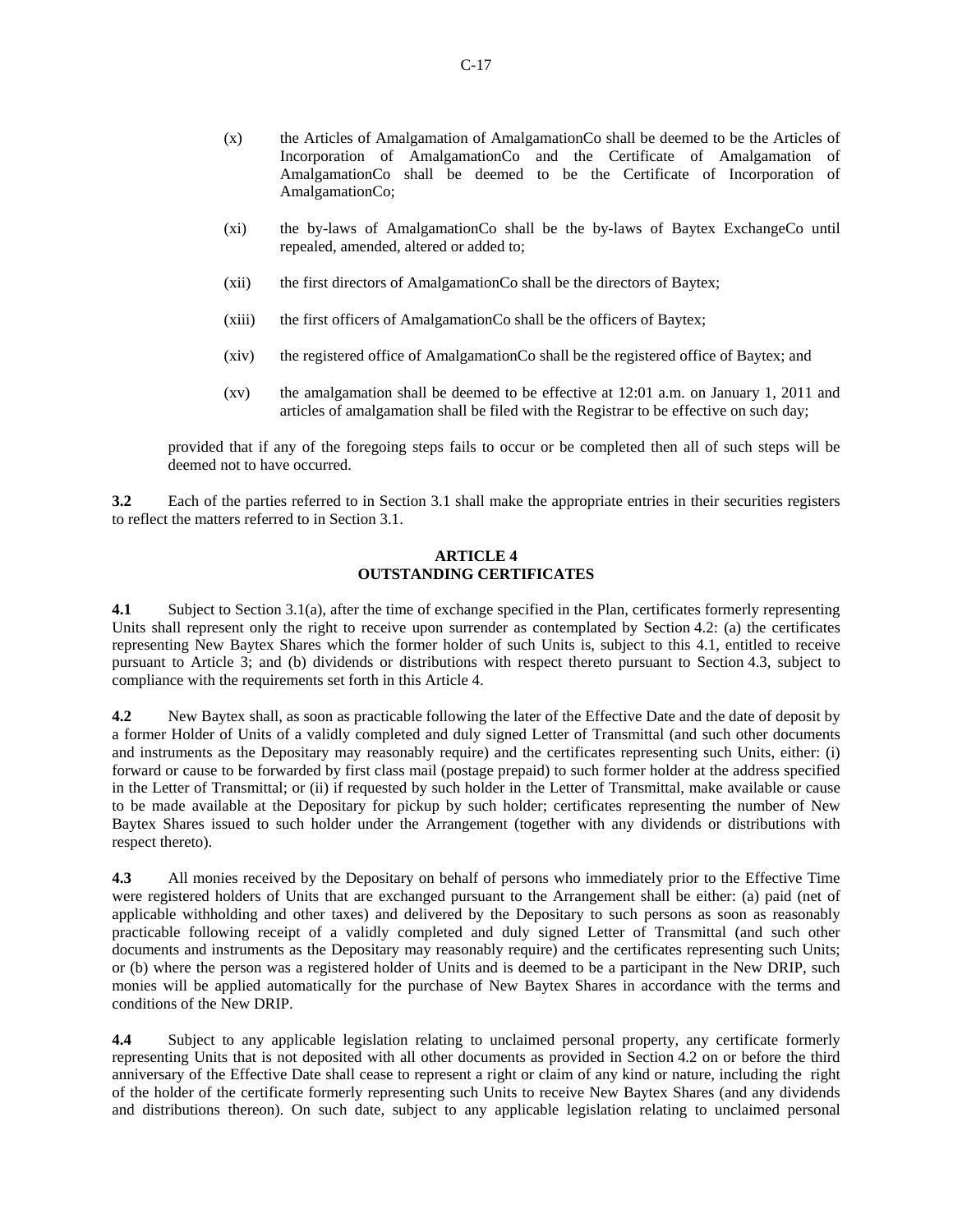property, the New Baytex Shares (together with all dividends or distributions thereon) shall be returned to New Baytex and such New Baytex Shares shall be cancelled.

**4.5** New Baytex and the Depositary shall be entitled to deduct and withhold from any consideration, dividend or distribution otherwise payable to any former holder of Units or any holder of New Baytex Shares, such amounts as either New Baytex or the Depositary are required to deduct and withhold with respect to such payment under the Tax Act or any provision of federal, provincial, territorial, state, local or foreign tax law. To the extent that amounts are so withheld, such withheld amounts shall be treated for all purposes hereof as having been paid to the holder of the securities in respect of which such deduction and withholding was made, provided that such withheld amounts are actually remitted to the appropriate taxing authority. To the extent that the amount so required to be deducted or withheld from any payment to a holder exceeds the cash portion of the consideration otherwise payable to the holder, New Baytex and the Depositary are hereby authorized to sell or otherwise dispose of such portion of the consideration as is necessary to provide sufficient funds to New Baytex and the Depositary, as the case may be, to enable it to comply with such deduction or withholding requirement and New Baytex and the Depositary shall notify the holder thereof and remit any unapplied balance of the net proceeds of such sale.

## **ARTICLE 5 DISSENTING UNITHOLDERS**

**5.1** Each registered holder of Units shall have the right to dissent with respect to the Arrangement in accordance with the Interim Order. A Dissenting Unitholder shall, at the time specified in the Plan, cease to have any rights as a holder of Units and shall only be entitled to be paid the fair value of the holder's Units. A Dissenting Unitholder who is paid the fair value of the holder's Units shall be deemed to have transferred the holder's Units to New Baytex for cancellation in accordance with the Plan, notwithstanding the provisions of section 191 of the ABCA. A Dissenting Unitholder who for any reason is not entitled to be paid the fair value of the holder's Units shall be treated as if the holder had participated in the Arrangement on the same basis as a non-dissenting holder of Units, notwithstanding the provisions of section 191 of the ABCA. The fair value of the Units shall be determined as of the close of business on the last Business Day before the day on which the Arrangement is approved by the holders of Units at the Meeting or, if not the same day, the day the last approval is obtained; but in no event shall the Trust or New Baytex be required to recognize such Dissenting Unitholder as a Unitholder after the time specified in the Plan and the names of such holders shall be removed from the applicable register of Unitholders as at the time specified in the Plan of Arrangement. For greater certainty, in addition to any other restrictions in section 191 of the ABCA, no person who has voted in favour of the Arrangement shall be entitled to dissent with respect to the Arrangement.

## **ARTICLE 6 AMENDMENTS**

**6.1** New Baytex, Baytex, Baytex ExchangeCo and the Trust each reserve the right to amend, modify and/or supplement this Plan of Arrangement from time to time at any time prior to the Effective Time provided that any such amendment, modification or supplement must be contained in a written document that is:

- (a) agreed to by each of New Baytex, Baytex, Baytex ExchangeCo and the Trust;
- (b) filed with the Court and, if made following the Meeting, approved by the Court; and
- (c) communicated to Unitholders in the manner required by the Court (if so required).

**6.2** Any amendment, modification or supplement to this Plan of Arrangement may be made following the Effective Time by the agreement of Baytex and New Baytex; provided that, it concerns a matter which, in the reasonable opinion of Baytex and New Baytex is of an administrative nature required to better give effect to the implementation of the Plan of Arrangement and is not adverse to the financial or economic interests of any former holder of Units.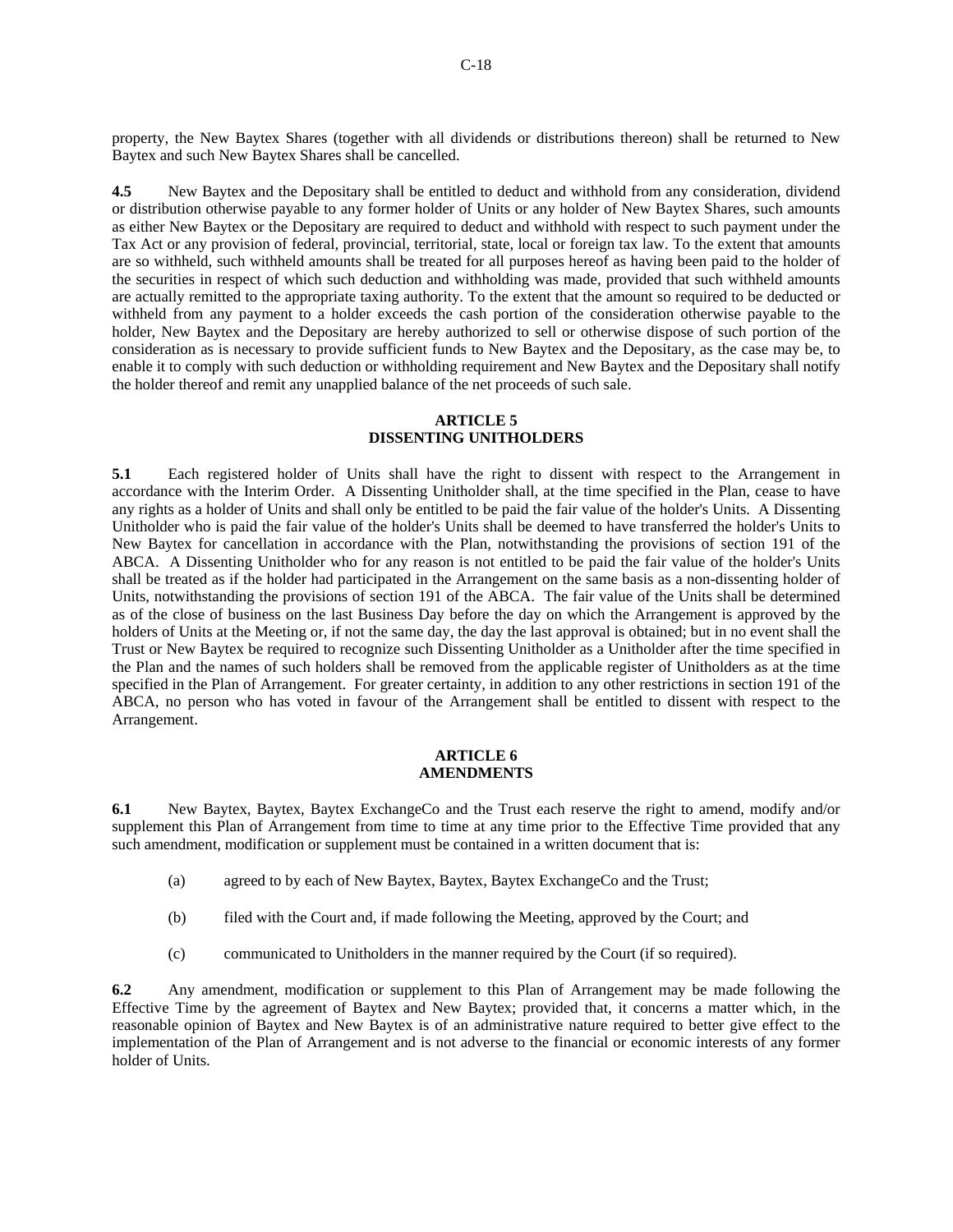# **APPENDIX D**

# INFORMATION CONCERNING NEW BAYTEX

# **TABLE OF CONTENTS**

Page

SCHEDULE A - FINANCIAL STATEMENT OF NEW BAYTEX SCHEDULE B - BY-LAWS OF NEW BAYTEX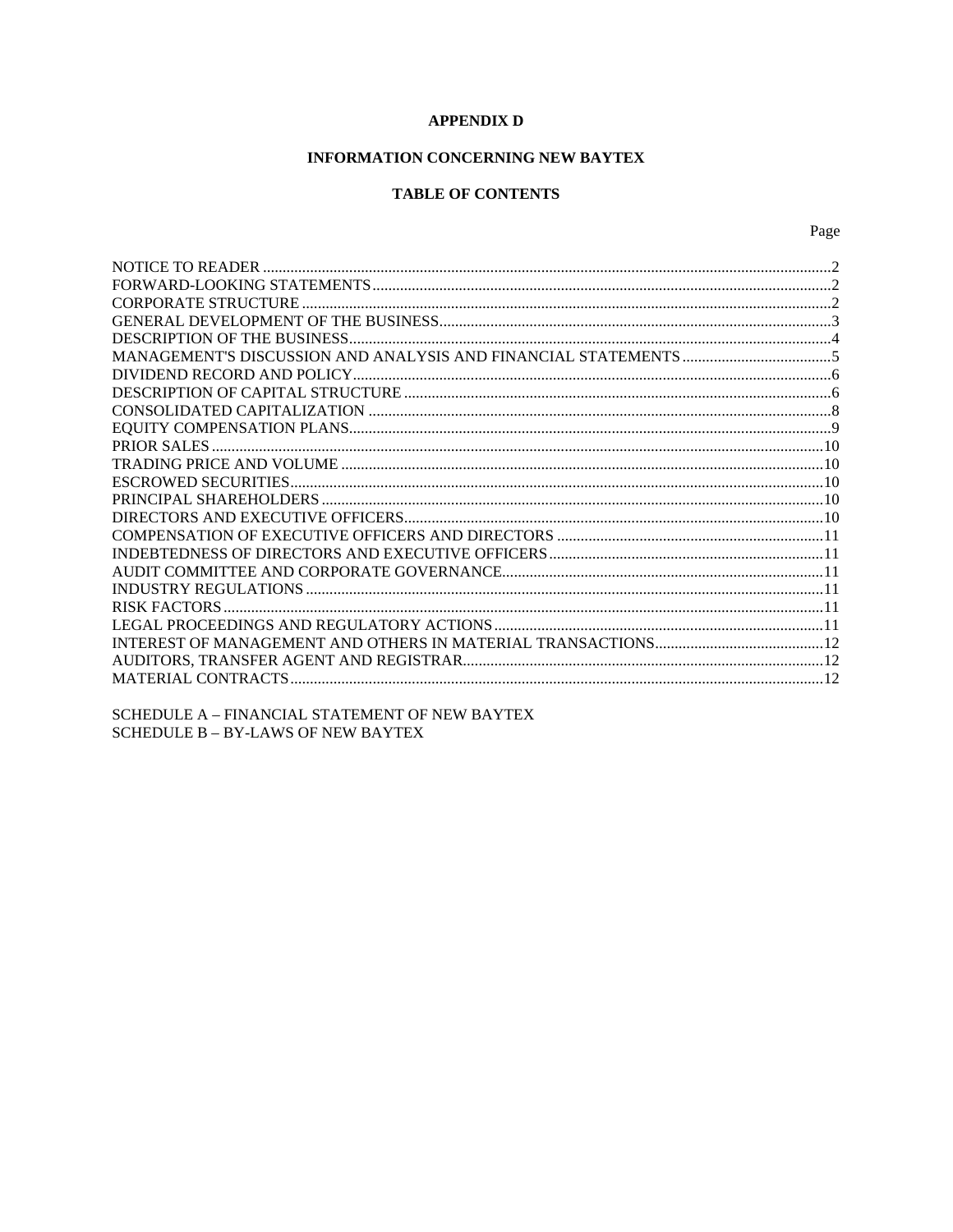## **NOTICE TO READER**

## **Unless otherwise defined herein, all capitalized words and phrases used in this Appendix have the meaning given to such words and phrases in the "***Glossary of Terms***" in the Information Circular.**

#### **FORWARD-LOOKING STATEMENTS**

This Appendix contains forward-looking statements. All statements other than statements of historical fact contained in this Appendix are forward-looking statements. Reference is made to "*Forward-Looking Statement Disclaimer*" in the body of the Information Circular for information regarding forward-looking statements. The forward-looking statements contained in this Appendix are expressly qualified in their entirety by the cautionary statements set forth in the body of this Information Circular under "*Forward-Looking Statement Disclaimer*". The forward-looking statements included in this Appendix are made as of the date of this Information Circular and neither the Trust nor New Baytex undertakes any obligation to publicly update such forward-looking statements to reflect new information, subsequent events or otherwise unless so required by applicable securities laws.

## **CORPORATE STRUCTURE**

#### **Name, Address and Incorporation**

New Baytex was incorporated on October 22, 2010 pursuant to the provisions of the ABCA, as a wholly-owned subsidiary of Baytex, for the sole purpose of participating in the Arrangement and has not carried on any business or conducted any operations to date other than entering into the Arrangement Agreement. Following the Arrangement, New Baytex will carry on the business presently carried on by the Trust through its subsidiaries.

The head and principal office of New Baytex is located at Suite  $2800$ ,  $520 - 3<sup>rd</sup>$  Avenue S.W., Calgary, Alberta, T2P 0R3 and its registered office is located at Suite  $1400$ ,  $350 - 7$ <sup>th</sup> Avenue S.W., Calgary, Alberta, T2P 3N9.

#### **Intercorporate Relationships**

The following are the names, the percentage of votes attaching to all voting securities to be beneficially owned, or controlled or directed, directly or indirectly, by New Baytex, and the jurisdiction of incorporation, continuance, formation or organization of New Baytex's material subsidiaries after giving effect to the Arrangement.

|                           | Percentage of voting securities<br>(directly or indirectly) | <b>Jurisdiction of</b><br><b>Incorporation/Formation</b> |
|---------------------------|-------------------------------------------------------------|----------------------------------------------------------|
| Baytex Energy Ltd.        | 100%                                                        | Alberta                                                  |
| Baytex Energy Partnership | 100%                                                        | Alberta                                                  |
| Baytex Oil & Gas Ltd.     | 100%                                                        | Alberta                                                  |
| Baytex Energy USA Ltd.    | 100%                                                        | Colorado                                                 |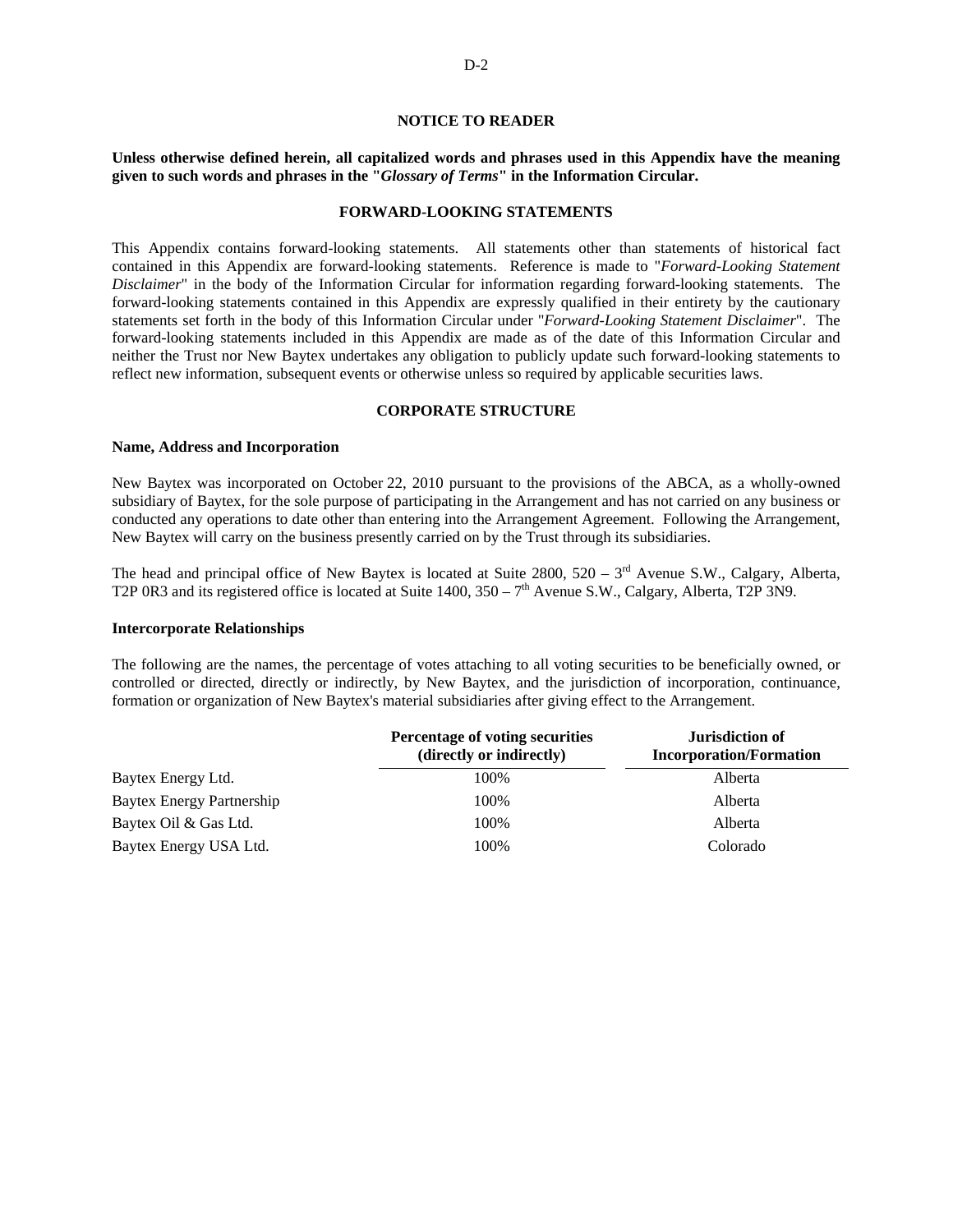#### **Organizational Structure**

The following diagram sets forth the simplified organizational structure of New Baytex immediately following completion of the Arrangement:



**GENERAL DEVELOPMENT OF THE BUSINESS** 

## **General**

Pursuant to the Arrangement, New Baytex will, directly or indirectly, acquire all of the assets and will assume all of the liabilities of the Trust and the Trust will be dissolved. Unitholders (other than Dissenting Unitholders) will be the shareholders of New Baytex.

New Baytex will become a reporting issuer in certain Canadian jurisdictions and will become subject to the informational reporting requirements under the securities laws of such jurisdictions as a result of the Arrangement.

The TSX has conditionally approved the listing of the New Baytex Shares to be issued and made issuable pursuant to the Arrangement, subject to New Baytex fulfilling the requirements of the TSX. Baytex will apply to list the New Baytex Shares to be issued and made issuable pursuant to the Arrangement on the NYSE.

## **Three-Year History**

For a description of the general development of the business of the Trust over the last three completed financial years, see the section of the Trust AIF entitled "*General Development of Our Business – History and Development*", which is incorporated by reference in this Information Circular. For a description of the business to be carried on by New Baytex following completion of the Arrangement, see "*Description of the Business*" in this Appendix.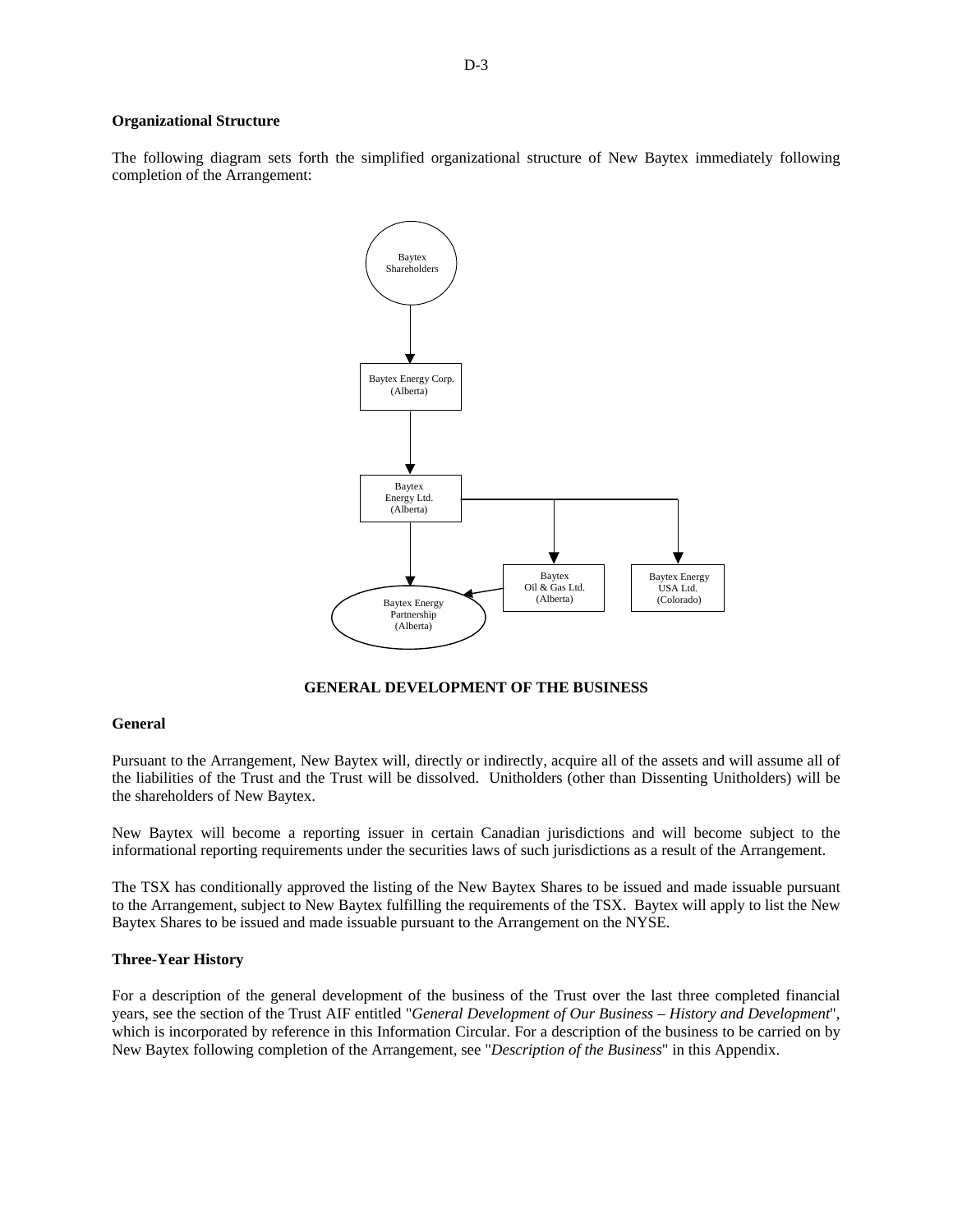## **DESCRIPTION OF THE BUSINESS**

## **General**

Following completion of the Arrangement, New Baytex will carry on the business currently carried on by the Trust through its subsidiaries. New Baytex will be an Alberta-based company engaged in the business of oil and natural gas exploration, exploitation, development, acquisition and production.

## **Statement of Reserves Data and Other Oil and Gas Information**

A description of the assets to be owned by New Baytex following completion of the Arrangement, including the oil and natural gas reserves attributable to them, is provided in the following sections of the Trust AIF, which are incorporated by reference in this Information Circular: "*Appendix A – Report of Management and Directors on Oil and Gas Disclosure*", "*Appendix B – Report on Reserves Data by Independent Qualified Reserves Evaluator*", *"Description of Our Business and Operations – Statement of Reserves Data and Other Oil and Natural Gas Information*" and "*Description of Our Business and Operations – Other Oil and Gas Information*".

## **Business Plans**

New Baytex will be a public oil and natural gas exploration, exploitation, development, acquisition and production company.

New Baytex's activities will be directed towards growing its production and asset base through internal property development and acquisitions with the objectives of providing monthly income to its Shareholders and creating long-term value for its Shareholders. This will be pursued through a combination of investing capital to enhance the value of New Baytex's assets, operating New Baytex's producing oil and gas properties in a low cost manner to maximize the recovery of reserves, and through making monthly dividends to Shareholders. New Baytex will direct its efforts to increase the value of its assets through development drilling and associated development activities and enhanced oil recovery activities as well as by the periodic acquisition of undeveloped and producing oil and gas properties. New Baytex will seek to acquire oil and natural gas producing properties and primarily participate in development activities that are generally considered to be of a low risk nature in the oil and gas industry. Also, a percentage of each year's capital budget will be devoted to moderate risk development and lower risk exploration opportunities on New Baytex's properties.

New Baytex's proposed management team is comprised of a proven team of professional management in all key operational areas of the organization including a team experienced in providing organic growth through full cycle exploration, exploitation and development. See "*Directors and Executive Officers*" in this Appendix.

## **Ongoing Acquisition and Disposition Activities**

## **Potential Acquisitions**

New Baytex expects to evaluate potential acquisitions of all types of petroleum and natural gas and other energy-related assets as part of its on-going asset portfolio management program. The Trust is normally in the process of evaluating several potential acquisitions at any one time which individually or together could be material. As of the date hereof, the Trust has not reached agreement on the price or terms of any potential material acquisitions and cannot predict whether any current or future opportunities will result in one or more acquisitions for New Baytex.

## **Potential Dispositions and Farm-Outs**

New Baytex expects to evaluate potential dispositions of its petroleum and natural gas assets as part of its on-going portfolio asset management program. In addition, New Baytex expects to evaluate potential farm-out opportunities with other industry participants in respect of its petroleum and natural gas assets in circumstances where New Baytex believes it is prudent to do so based on, among other things, its capital program, development plan timelines and the risk profile of such assets. The Trust is normally in the process of evaluating several potential dispositions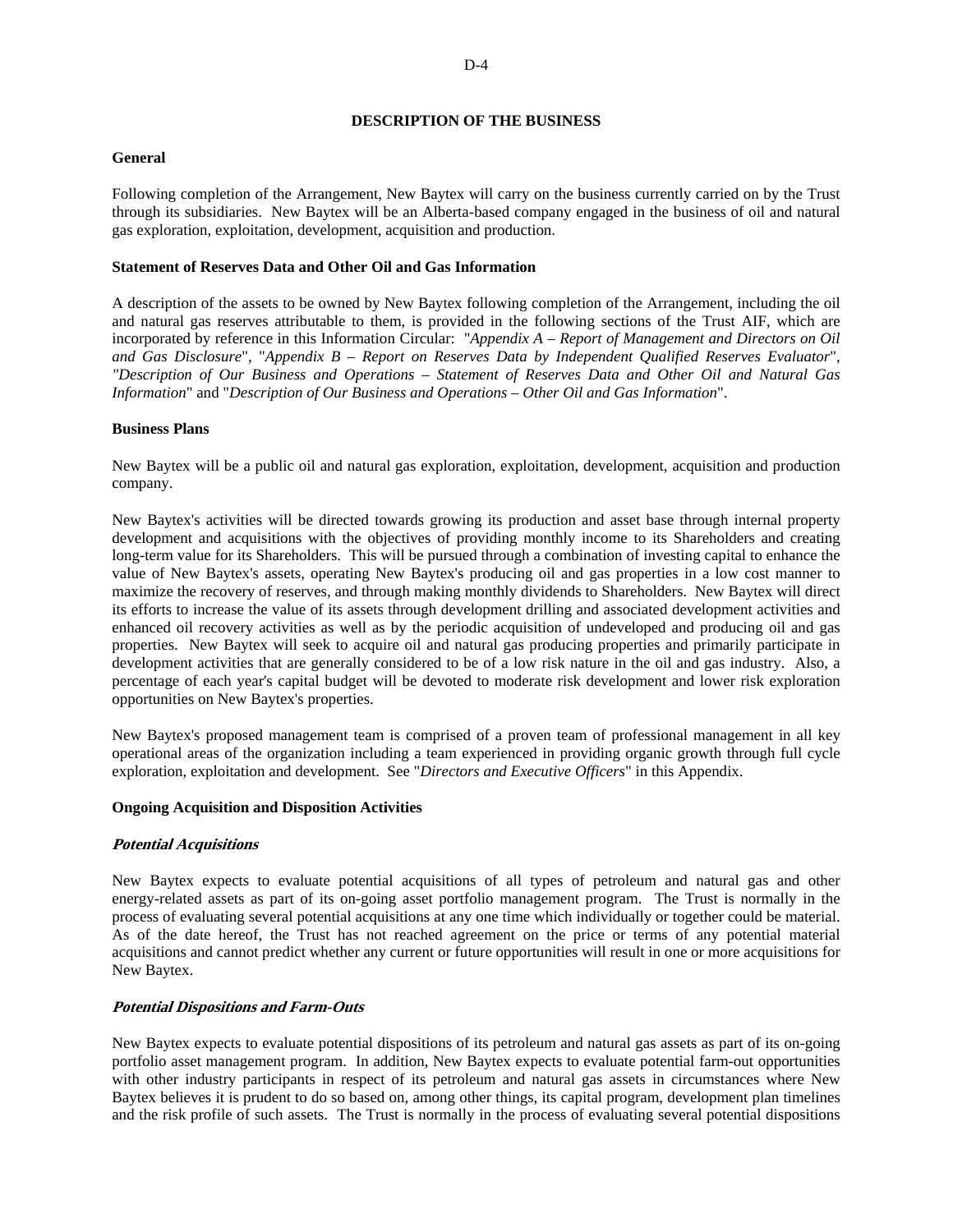of its assets and farm-out opportunities at any one time, which individually or together could be material. As of the date hereof, the Trust has not reached agreement on the price or terms of any potential material dispositions or farmouts and cannot predict whether any current or future opportunities will result in one or more dispositions or farmouts for New Baytex.

## **Environmental Policies**

New Baytex will have an active program to monitor and comply with all environmental laws, rules and regulations applicable to its operations. New Baytex's policies will require that all employees and contractors report all breaches or potential breaches of environmental laws, rules and regulations to senior management and all applicable governmental authorities. Any material breaches of environmental laws, rules and regulations must be reported to the Board of Directors of New Baytex.

#### **Competitive Conditions**

The oil and natural gas industry is intensely competitive in all its phases. New Baytex will compete with numerous other participants in the acquisitions of properties with longer life reserves, properties with exploitation and development opportunities and undeveloped land. New Baytex's competitors will include resource companies, which have greater financial resources, staff and facilities than those of New Baytex. Competitive factors in the distribution and marketing of oil and natural gas include price and methods and reliability of delivery. New Baytex anticipates that its competitive position will be equivalent to that of other oil and gas issuers of similar size and at a similar stage of development.

## **Bankruptcy and Similar Procedures**

There have been no bankruptcy, receivership or similar proceedings against the Trust or Baytex, or any voluntary receivership, bankruptcy or similar proceeding by the Trust or Baytex within the three most recently completed financial years or proposed for New Baytex for the current financial year.

## **Material Restructuring Transactions**

Other than the Arrangement, there have been no material restructuring transactions of the Trust or Baytex within the three most recently completed financial years or currently proposed for New Baytex for the current financial year.

## **MANAGEMENT'S DISCUSSION AND ANALYSIS AND FINANCIAL STATEMENTS**

If the Arrangement is completed, the business of the Trust through its subsidiaries will continue to be carried on as before the completion of the Arrangement. New Baytex's financial position, risks and outlook after the Arrangement is completed will be substantially the same as those outlined in management's discussion and analysis of the financial condition and results of operation of the Trust for the year ended December 31, 2009 and for the six months ended June 30, 2010 (the "**MD&A**") and in the Trust AIF, each of which is incorporated by reference in this Information Circular.

Since the Arrangement does not constitute a change of control for accounting purposes, the financial statements of New Baytex will reflect the assets and liabilities of the Trust at the respective carrying amounts; however, any change to the interpretation of a change of control for tax purposes could result in a change to the carrying amount of future income tax balances. Changes to the carrying amount of future income tax balances will be charged to future income tax expense and may result in a reduction to shareholders' equity and these changes may be material.

In 2011, New Baytex will begin to report its financial results under International Financial Reporting Standards ("**IFRS**"). For information regarding the impact that IFRS will have on New Baytex's accounting policies and financial statements see, "*Changes in Accounting Policies – International Financial Reporting Standards (IFRS)*" in the MD&A, which is incorporated by reference into this Information Circular.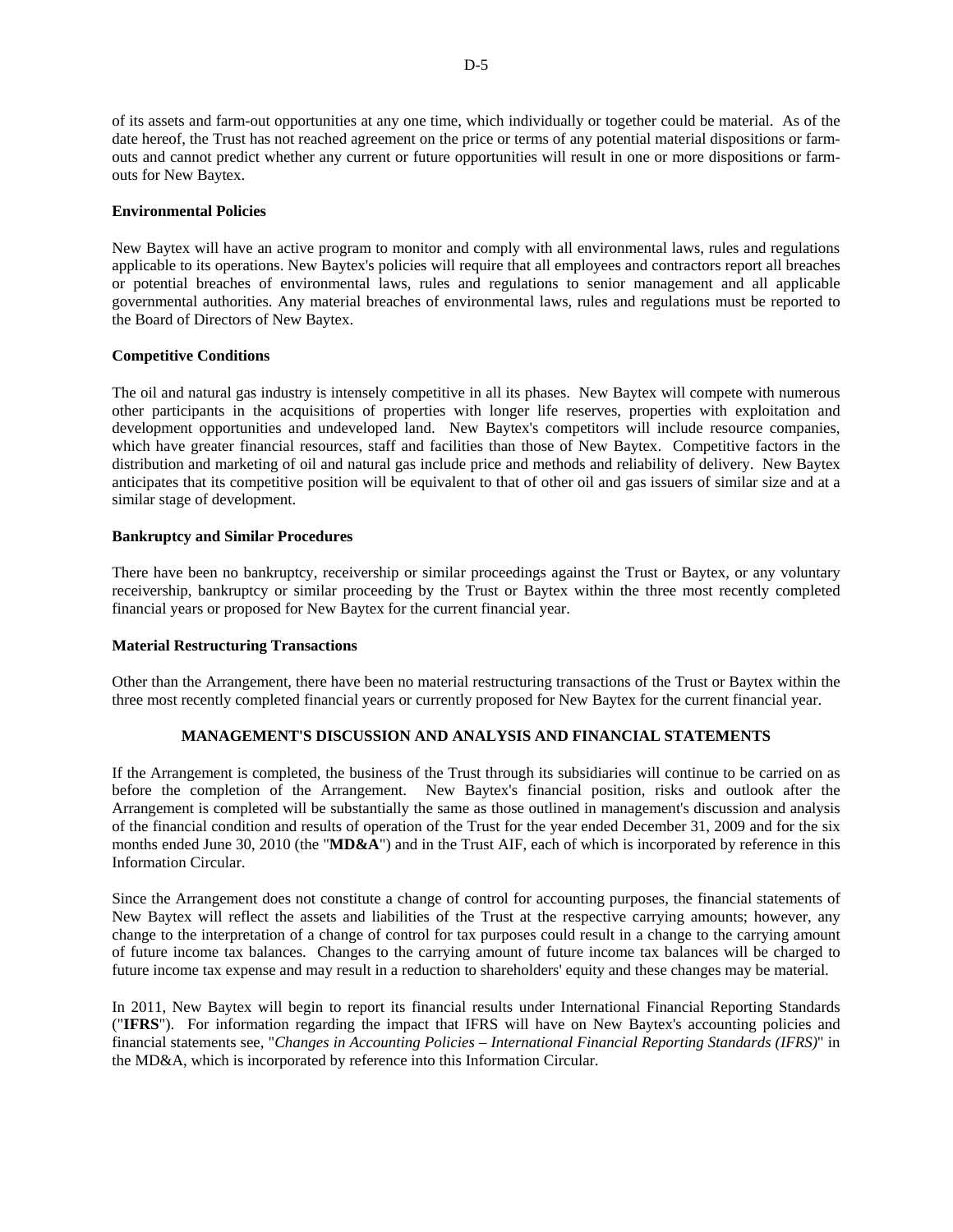## **DIVIDEND RECORD AND POLICY**

#### **New Baytex has never declared or paid any cash dividends on the New Baytex Shares**

Upon completion of the Arrangement, it is expected that New Baytex will adopt a monthly dividend policy whereby a dividend will be paid on or about the 15<sup>th</sup> day of the month that follows the end of each month to shareholders of record at the end of such month. The dividend policy is expected to follow the general corporate philosophy of financial self sufficiency whereby, over the long term, development capital expenditures and dividend payments are planned to be financed from internally generated funds from operations. As such, the amount of future cash dividends, if any, will be subject to the discretion of the Board of Directors of New Baytex and may vary depending on a variety of factors and conditions existing from time to time, including fluctuations in commodity prices, production levels, capital expenditure requirements, debt service requirements, operating costs, royalty burdens, foreign exchange rates and the satisfaction of solvency tests imposed by the ABCA for the declaration and payment of dividends. Baytex's practice has been to review the level of the distribution at least annually as capital spending requirements are evaluated. This review has typically occurred in December in connection with the presentation of the annual budget for the ensuing year to the Board of Directors of Baytex, with changes, if any, to the distribution level being announced following that meeting. Under current operating conditions and commodity prices, Baytex believes the current distribution level of \$0.18 per Unit per month can be maintained as a dividend subsequent to the completion of the Arrangement.

**Although it is expected that dividends of New Baytex will qualify as "eligible dividends" for the purposes of the Tax Act, and thus qualify for the enhanced gross-up and tax credit regime available to certain holders of New Baytex Shares, no assurances can be given that all dividends will be designated as "eligible dividends" or qualify as "eligible dividends".** 

See "*The Arrangement – Effect of the Arrangement on Unitholders*", *The Arrangement – Details of the Arrangement – Arrangement Steps*", "*The Arrangement – Procedure for Exchange of Trust Units*", "*Certain Canadian Federal Income Tax Considerations*" and "*Certain United States Federal Income Tax Considerations*".

Pursuant to the Arrangement, the New DRIP shall become effective, all participants in the DRIP will be deemed to be participants in the New DRIP without any further action on their part, and all declared and unpaid distributions of the Trust will be automatically applied, on behalf of such deemed participants, to the purchase of New Baytex Shares in accordance with the terms and conditions of the New DRIP.

#### **DESCRIPTION OF CAPITAL STRUCTURE**

#### **General**

The authorized capital of New Baytex consists of an unlimited number of common shares without nominal or par value (defined in the Information Circular as "**New Baytex Shares**") and 10,000,000 preferred shares ("**Preferred Shares**"), without nominal or par value, issuable in series. A description of the share capital of New Baytex is set forth below.

The inclusion of Preferred Shares in the authorized capital of New Baytex was done to provide it with the flexibility to raise a limited amount of capital in the form of preferred shares. At the present time, management of New Baytex is not aware of any financing structures for oil and gas companies that involve the issuance of preferred shares. The Preferred Shares will not be utilized as a defense to any take-over bid.

#### **New Baytex Shares**

Holders of New Baytex Shares are entitled to notice of, to attend and to one vote per share held at any meeting of the shareholders of the corporation (other than meetings of a class or series of shares of the corporation other than the New Baytex Shares as such).

Holders of New Baytex Shares will be entitled to receive dividends as and when declared by the Board of Directors of New Baytex on the New Baytex Shares as a class, subject to prior satisfaction of all preferential rights to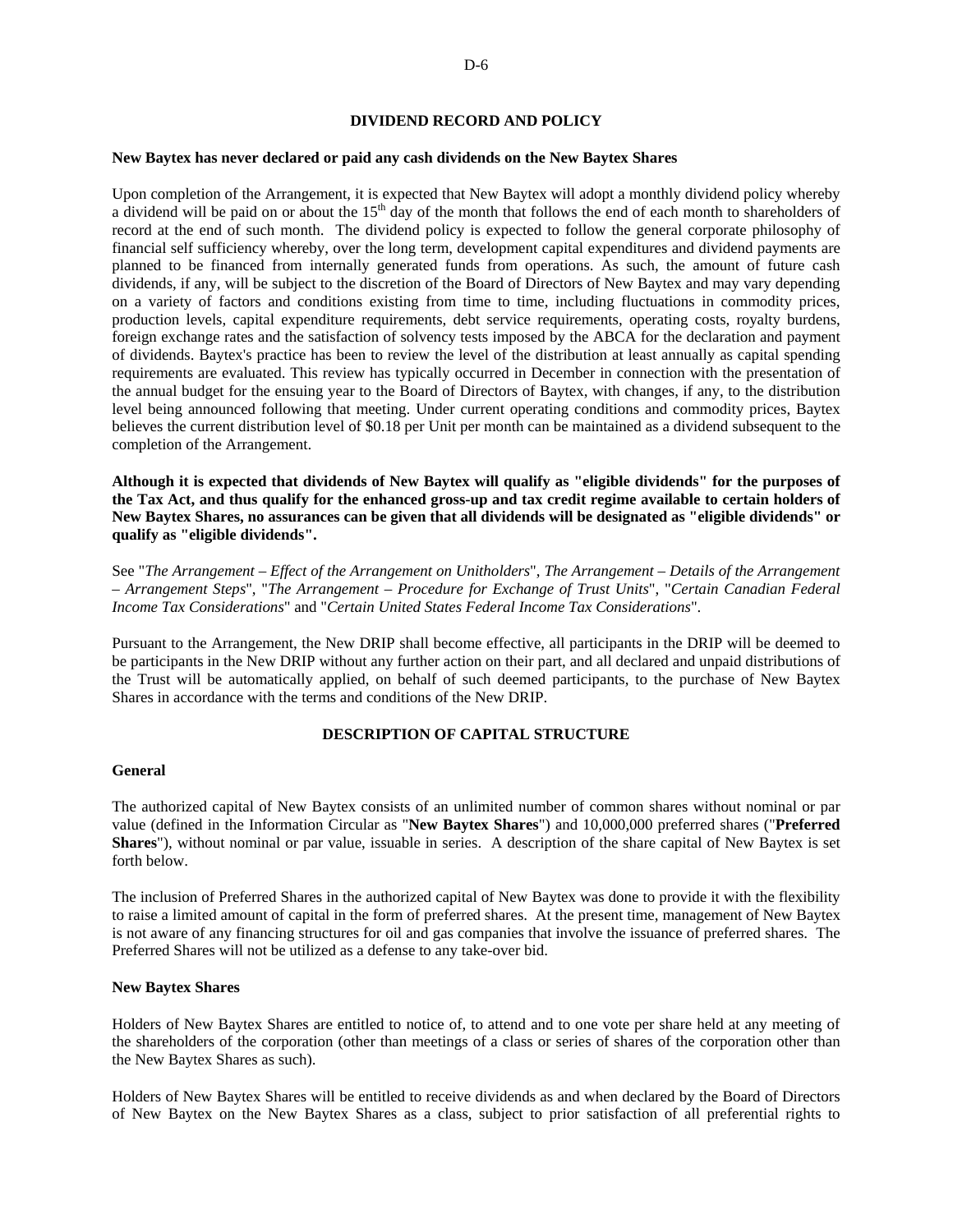dividends attached to shares of other classes of shares of New Baytex ranking in priority to the New Baytex Shares in respect of dividends.

Holders of New Baytex Shares will be entitled in the event of any liquidation, dissolution or winding-up of New Baytex, whether voluntary or involuntary, or any other distribution of the assets of the corporation among its shareholders for the purpose of winding-up its affairs, and subject to prior satisfaction of all preferential rights to return of capital on dissolution attached to all shares of other classes of shares of New Baytex ranking in priority to the New Baytex Shares in respect of return of capital on dissolution, to share rateably, together with the holders of shares of any other class of shares of the corporation ranking equally with the New Baytex Shares in respect of return of capital on dissolution, in such assets of New Baytex as are available for distribution.

## **Preferred Shares**

The Preferred Shares may be issued in one or more series, at any time or from time to time. Before any shares of a particular series are issued, the Board of Directors of New Baytex will fix the number of shares that will form such series and will, subject to the limitations set out in the preferred share terms described below, fix the designation, rights, privileges, restrictions and conditions to be attached to the Preferred Shares of such series, including, but without in any way limiting or restricting the generality of the foregoing, the rate, amount or method of calculation of dividends thereon, the time and place of payment of dividends, the consideration for and the terms and conditions of any purchase for cancellation, retraction or redemption thereof, conversion or exchange rights (if any), and whether into or for securities of New Baytex or otherwise, voting rights attached thereto (if any), the terms and conditions of any share purchase or retirement plan or sinking fund, and restrictions on the payment of dividends on any shares other than Preferred Shares or payment in respect of capital on any shares in the capital of New Baytex or creation or issue of debt or equity securities; the whole subject to filing of Articles of Amendment setting forth a description of such series including the designation, rights, privileges, restrictions and conditions attached to the shares of such series. Notwithstanding the foregoing: (a) the Board of Directors of New Baytex may at any time or from time to time change the rights, privileges, restrictions and conditions attached to unissued shares of any series of Preferred Shares; and (b) other than in the case of a failure to declare or pay dividends specified in any series of the Preferred Share, the voting rights attached to the Preferred Shares will be limited to one vote per Preferred Share at any meeting where the Preferred Shares and New Baytex Shares vote together as a single class.

The Preferred Shares of each series will rank on a parity with the Preferred Shares of every other series with respect to accumulated dividends and return of capital. The Preferred Shares will be entitled to a preference over the New Baytex Shares and over any other shares of New Baytex ranking junior to the Preferred Shares with respect to priority in the payment of dividends and in the distribution of assets in the event of the liquidation, dissolution or winding-up of New Baytex, whether voluntary or involuntary, or any other distribution of the assets of New Baytex among its shareholders for the purpose of winding-up its affairs. If any cumulative dividends or amounts payable on a return of capital are not paid in full, the Preferred Shares of all series will participate rateably in respect of such dividends, including accumulations, if any, in accordance with the sums that would be payable on such shares if all such dividends were declared and paid in full, and in respect of any repayment of capital in accordance with the sums that would be payable on such repayment of capital if all sums so payable were paid in full; provided, however, that in the event of there being insufficient assets to satisfy in full all such claims as aforesaid, the claims of the holders of the Preferred Shares with respect to repayment of capital will first be paid and satisfied and any assets remaining thereafter shall be applied towards the payment in satisfaction of claims in respect of dividends. The Preferred Shares of any series may also be given such other preferences not inconsistent with the terms of the Preferred Shares over the New Baytex Shares and any other shares ranking junior to the Preferred Shares as may be determined in the case of each such series of Preferred Shares.

The rights, privileges, restrictions and conditions attaching to the Preferred Shares may be repealed, altered, modified, amended or amplified or otherwise varied only with the sanction of the holders of the Preferred Shares given in such manner as may then be required by law, subject to a minimum requirement that such approval be given by resolution passed by the affirmative vote of a least two-thirds of the votes cast at a meeting of holders of Preferred Shares duly called for such purpose and held upon at least 21 days' notice at which a quorum is present comprising at least two persons present, holding or representing by proxy at least 10% per cent of the outstanding Preferred Shares or by a resolution in writing of all holders of the outstanding Preferred Shares. If any such quorum is not present within half an hour after the time appointed for the meeting, then the meeting shall be adjourned to a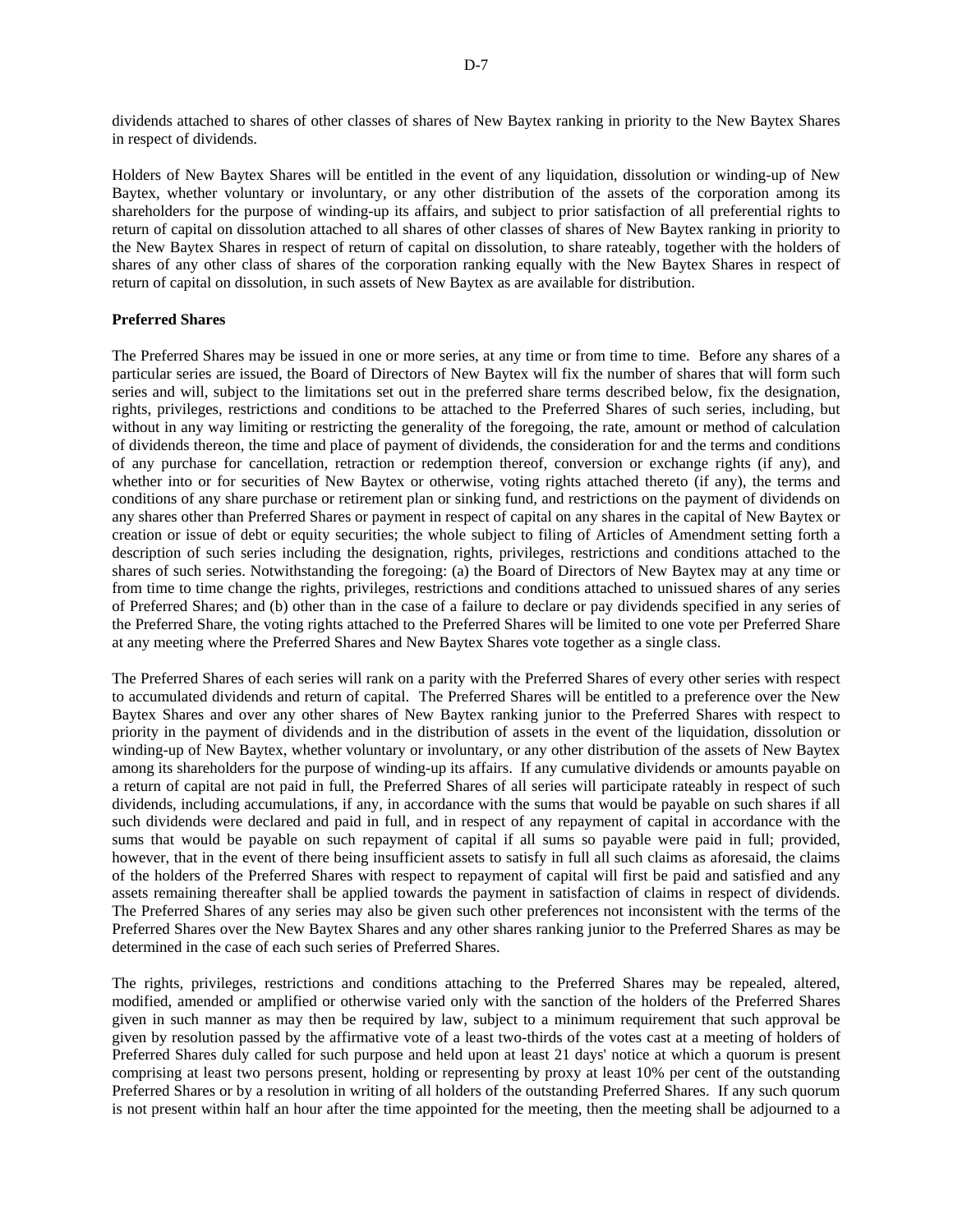date being not less than 7 days later and at such time and place as may be appointed by the chairman and at such meeting a quorum will consist of that number of shareholders present in person or represented by proxy. The formalities to be observed with respect to the giving of notice of any such meeting or adjourned meeting and the conduct thereof shall be those which may from time to time be prescribed in the by-laws of New Baytex with respect to meetings of Shareholders. On every vote taken at every such meeting or adjourned meeting each holder of a Preferred Share shall be entitled to one vote in respect of each one dollar of stated value of Preferred Shares held.

#### **Series A Debentures**

Pursuant to the Arrangement and in accordance with the terms of the Series A Debentures, New Baytex, the Series A Debenture Guarantors and Valiant Trust Company will enter into the Amended and Restated Series A Debenture Indenture, pursuant to which, among other things, New Baytex will assume all of the rights and obligations of the Trust under the Series A Debenture Indenture and the Series A Debenture Guarantors will ratify and confirm the Guarantees. See "*Additional Information Respecting Baytex Energy Trust – Series A Debentures*" in the Trust AIF and note 5 to the Trust's financial statements for the six months ended June 30, 2010, which are incorporated by reference in this Information Circular, for a description of the material terms of the Series A Debentures.

## **CONSOLIDATED CAPITALIZATION**

The following table sets forth, as at June 30, 2010, the consolidated capitalization of the Trust before giving effect to the completion of the Arrangement and the pro forma consolidated capitalization of New Baytex after giving effect to the Arrangement.

For further information, see the interim financial statements of the Trust and notes thereto for the six months ended June 30, 2010, which are incorporated by reference in this Information Circular and the "*Financial Statements of New Baytex*" attached as **Schedule A** to this Appendix.

|                                                      | <b>The Trust</b><br>As at June 30, 2010 before<br>giving effect to the<br><b>Arrangement</b> | <b>New Baytex</b>                                                       |
|------------------------------------------------------|----------------------------------------------------------------------------------------------|-------------------------------------------------------------------------|
|                                                      |                                                                                              | As at June 30, 2010 after<br>giving effect to the<br><b>Arrangement</b> |
|                                                      | (amounts in \$000s,<br>except where noted)                                                   | (amounts in \$000s,<br>except where noted)                              |
| Debt:                                                |                                                                                              |                                                                         |
| Existing Secured Credit Facilities <sup>(1)(2)</sup> | 341,919                                                                                      | 341,919                                                                 |
| Series A Debentures <sup>(3)</sup>                   | 150,000                                                                                      | 150,000                                                                 |
| Convertible Debentures <sup>(4)</sup>                | 5,864                                                                                        | 5,864                                                                   |
| Unitholders'/Shareholders' Capital:                  |                                                                                              |                                                                         |
| Convertible Debentures <sup>(4)</sup>                | 282                                                                                          | 282                                                                     |
| Trust Units (unlimited) <sup>(5)</sup>               | 1,336,356                                                                                    |                                                                         |
|                                                      | $(111, 259, 000$ Units)                                                                      |                                                                         |
| New Baytex Shares (unlimited) (6)(7)                 |                                                                                              | 1,336,356                                                               |
|                                                      |                                                                                              | $(111,259,000$ New Baytex                                               |
|                                                      |                                                                                              | Shares)                                                                 |
| Preferred Shares (10,000,000)                        |                                                                                              |                                                                         |

Notes:

(1) As at June 30, 2010, Baytex had a credit agreement with a syndicate of chartered banks for facilities totalling \$550 million (the "**Existing Secured Credit Facilities**"). The Existing Secured Credit Facilities are secured by a floating charge and a security interest over all of Baytex's and its subsidiaries' current and after acquired real and personal property and are guaranteed by the Trust and other material subsidiaries. The Existing Secured Credit Facilities consist of an operating loan and a 364-day revolving loan, mature on June 30, 2011 (subject to one year term out following the revolving period), can be drawn in either Canadian or United States funds and bear interest at the agent bank's prime lending rate, bankers' acceptance rates plus applicable margins or LIBOR rates plus applicable margins. The Existing Secured Credit Facilities contain restrictions on Baytex's ability to make distributions to the Trust, including the declaration or payment of any dividend or distribution to the Trust as the holder of the capital stock of Baytex and the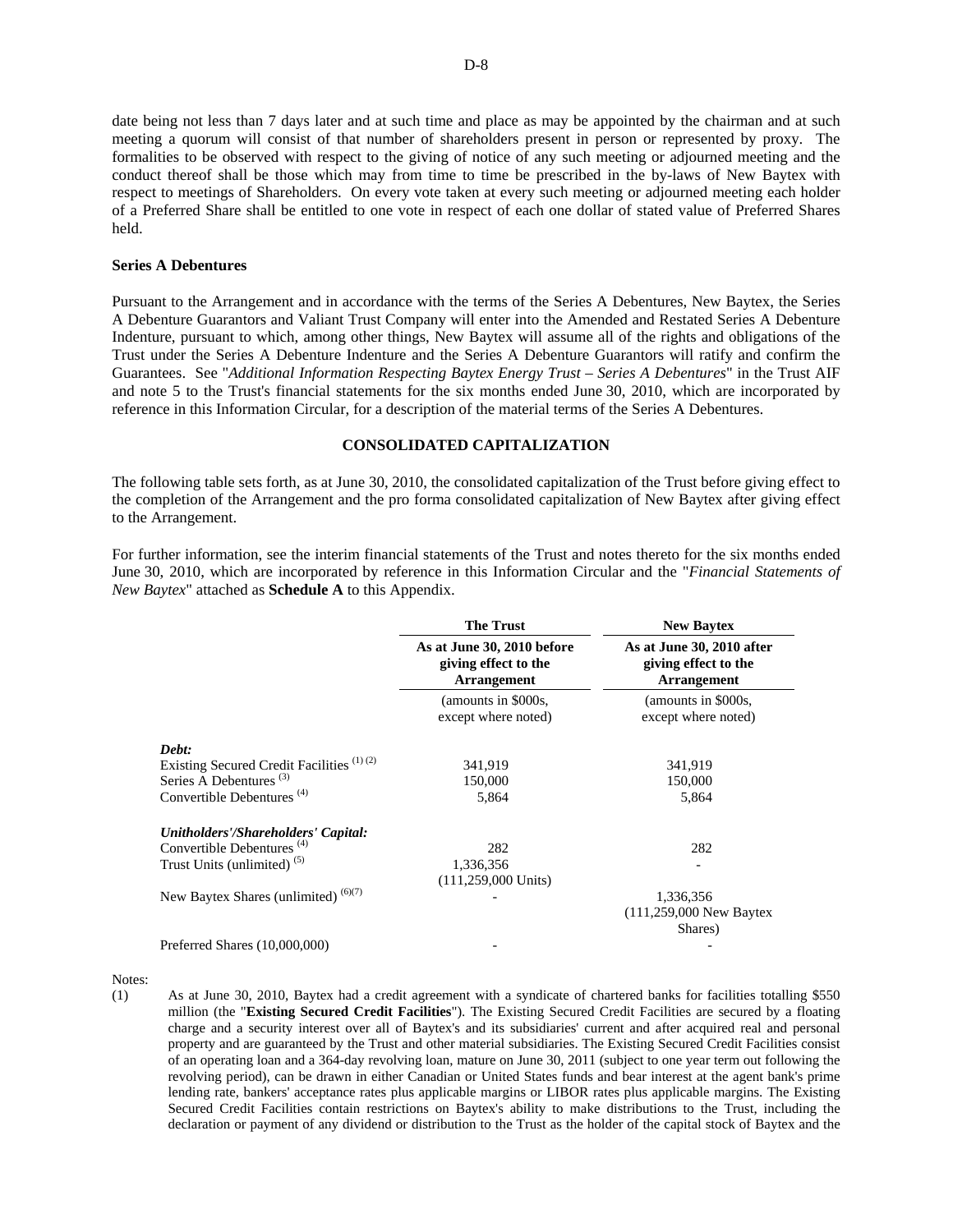payment of interest or principal on subordinated debt owed to the Trust. Baytex and its subsidiaries are restricted from making distributions to the Trust when (i) a default or event of default under the Existing Secured Credit Facilities has occurred and is continuing, (ii) distributions would be reasonably expected to have a material adverse effect on or impair the ability of Baytex to fulfill its financial obligations to its lenders under the Existing Secured Credit Facilities, or (iii) outstanding loans under the Existing Secured Credit Facilities exceed the borrowing base set by the lenders thereunder until such time as such outstanding loans are reduced below the borrowing base. Assuming that the Arrangement is completed, the Existing Secured Credit Facilities will be amended to provide similar restrictions on Baytex's ability to make distributions to New Baytex. The borrowing base is generally re-determined by the lenders on a semi-annual basis and upon the acquisition or disposition of assets beyond certain defined limits. See also "*Risk Factors – Risks Related to our Revenues – We may be subject to refinancing risk and increased debt service charges*" in the Trust AIF. Baytex is in compliance in all material respects with the terms of the agreements governing its credit **facilities** 

- (2) Does not include working capital deficit of \$56 million as at June 30, 2010**.**
- (3) The Series A Debentures were issued on August 26, 2009, bear interest at a rate of 9.15% and mature on August 26, 2016. For information regarding the Series A Debentures, see the Trust AIF and note 5 to the Trust's financial statements for the six months ended June 30, 2010, which are incorporated by reference in this Information Circular. See also "*The Arrangement – Effect of the Arrangement on the Series A Debentures*".
- (4) The Convertible Debentures were issued on June 6, 2005 in the aggregate principal amount of \$100 million. The amounts shown in the table above reflect both the debt and equity portions of unconverted Convertible Debentures as disclosed on the Trust's June 30, 2010 balance sheet. Under Canadian GAAP, consistently applied, the Convertible Debentures are included as a liability, net of the fair value of the conversion feature, which is included as equity. Over the term of the Convertible Debentures, the liability will accrete up to the principal balance of the outstanding Convertible Debentures at the end of their term with the accretion charged to interest expense. The Convertible Debentures are convertible to Units at a conversion price of \$14.75 per Unit. The Convertible Debentures mature on December 31, 2010 at which time they are due and payable. The Convertible Debentures are redeemable at the option of the Trust at a price of \$1,050 per Convertible Debenture after December 31, 2008 and on or before December 31, 2009 and at a price of \$1,025 per Convertible Debenture after December 31, 2009 and before maturity, in each case, plus accrued and unpaid interest thereon, if any. See "*The Arrangement – Effect of the Arrangement on the Convertible Debentures*".
- (5) In addition, as at June 30, 2010, 6,994,000 Units were reserved for issuance under the Incentive Plan and 400,000 Units were reserved for issuance on conversion of the outstanding Convertible Debentures. For information regarding the Incentive Plan, see note 10 to the Trust's financial statements for the six months ended June 30, 2010 and "*Executive Compensation – Trust Unit Rights Incentive Plan*" in the Trust AGM Circular, which are incorporated by reference in this Information Circular.
- (6) Assumes that the same number of Units is outstanding on the Effective Date as was outstanding on June 30, 2010 and that no Dissent Rights are exercised.
- (7) Pursuant to the Arrangement, the aggregate amount allocated to the stated capital in respect of the New Baytex Shares issued under the Arrangement will initially be set at \$1.4 billion.

## **EQUITY COMPENSATION PLANS**

## **Transition Incentive Plan**

Pursuant to the terms of the Incentive Plan, the Arrangement constitutes a capital reorganization which will result in each holder of Incentive Rights exchanging their Incentive Rights for equivalent rights to acquire New Baytex Shares on a one-for-one basis. If the Arrangement Resolution and the Share Award Incentive Plan Resolution are passed by the Unitholders at the Meeting, the outstanding Incentive Rights will be exchanged for the New Incentive Rights which will be governed by the terms of the Transition Incentive Plan, the Incentive Plan will be terminated and no further grants will be made under the Transition Incentive Plan.

The transactions contemplated by the Arrangement will not result in a change of control for purposes of the Incentive Plan. See "*The Arrangement – Effect of the Arrangement on Holders of Incentive Rights*".

#### **Share Award Incentive Plan**

If the Arrangement Resolution and the Share Award Incentive Plan Resolution are passed by the Unitholders at the Meeting, the Share Award Incentive Plan will become the long term incentive plan for New Baytex A copy of the Share Award Incentive Plan is set out in **Appendix E** to the Information Circular and a detailed description of the Share Award Incentive Plan is provided in the Information Circular under the heading "O*ther Matters to be Considered at the Meeting – Approval of the Share Award Incentive Plan*".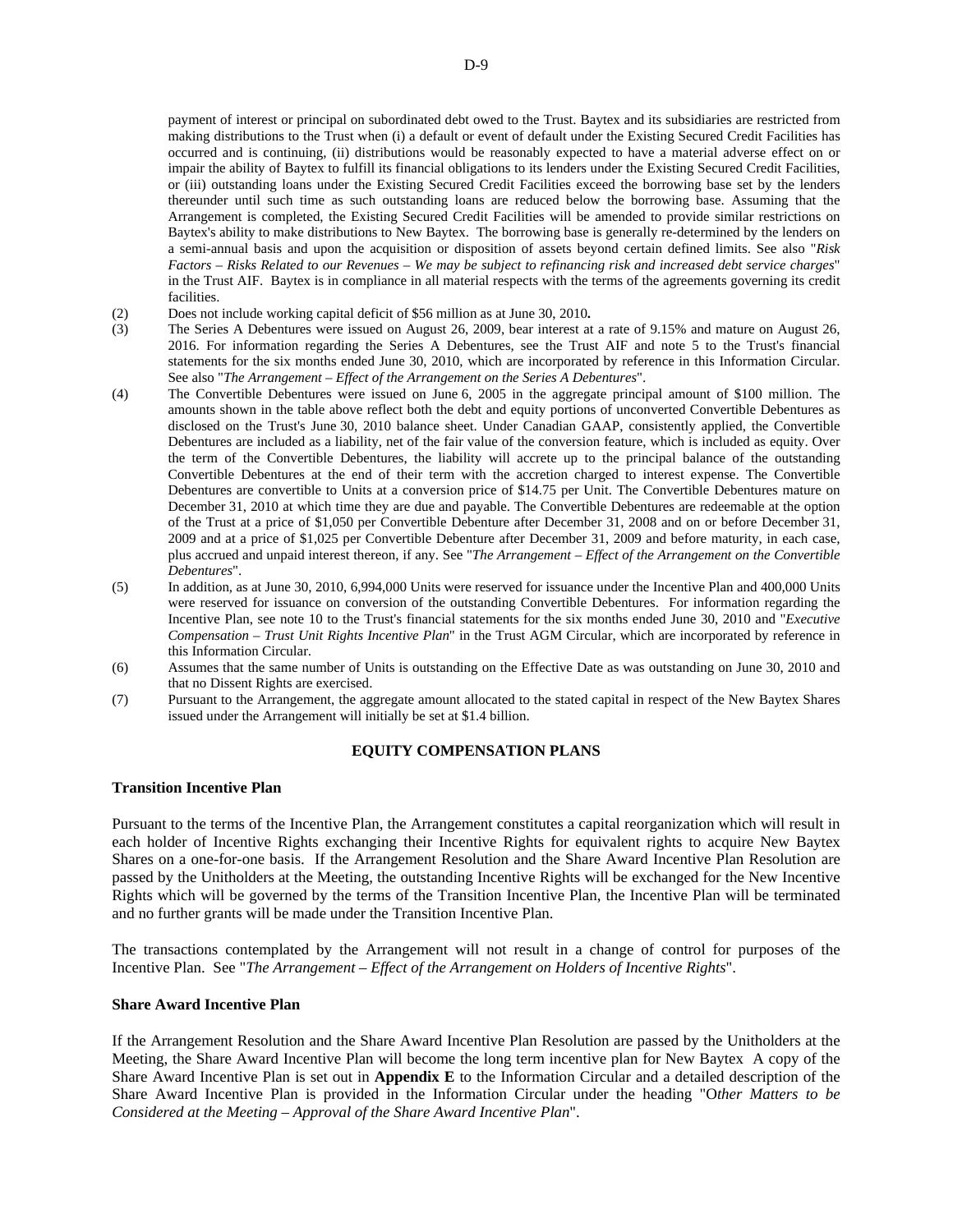In the event that the Arrangement is not approved by the Unitholders at the Meeting, the Trust will consider the provision of comparable compensation to its directors, officers, employees or consultants and those of its affiliates in the form of cash or by other appropriate arrangements (which may include the resumption of grants under the Incentive Plan).

In the event that the Arrangement is approved and the Share Award Incentive Plan is not approved by Unitholders at the Meeting, New Baytex will consider the provision of comparable compensation to its directors, officers, employees or consultants and those of its affiliates in the form of cash or by other appropriate arrangements (which may include the resumption of grants under the Transition Incentive Plan).

## **PRIOR SALES**

No securities of New Baytex have been issued prior to the date hereof other than one New Baytex Share issued to Baytex for aggregate consideration of \$40 on October 22, 2010 in connection with the organization of New Baytex.

## **TRADING PRICE AND VOLUME**

The New Baytex Shares are not currently traded or quoted on a Canadian marketplace. The TSX has conditionally approved the listing of the New Baytex Shares to be issued and made issuable pursuant to the Arrangement, subject to New Baytex fulfilling the requirements of the TSX. Baytex will apply to list the New Baytex Shares to be issued and made issuable pursuant to the Arrangement on the NYSE.

## **ESCROWED SECURITIES**

No securities of any class of securities of New Baytex are anticipated to be held in escrow following the completion of the Arrangement.

## **PRINCIPAL SHAREHOLDERS**

Immediately following completion of the Arrangement, to the best of knowledge of the directors and officers of Baytex as of the date of the Information Circular, there is no person or company who will beneficially own, directly or indirectly, or exercise control or direction, over securities carrying more than 10% of the voting rights attached to any class of voting securities of New Baytex.

## **DIRECTORS AND EXECUTIVE OFFICERS**

## **Directors and Executive Officers**

Following the completion of the Arrangement, it is anticipated that Board of Directors of New Baytex will be comprised of all of the current members of the Board of Directors of Baytex and that the executive officers of New Baytex will be the same as the current executive officers of Baytex. See "*Additional Information Respecting Baytex Energy Ltd. – Management of the Trust*" in the Trust AIF and "*Matters to be Acted Upon at the Meeting – Election of Directors of Baytex*" in the Trust AGM Circular, each of which are incorporated by reference in this Information Circular.

After giving effect to the Arrangement, and based on certain assumptions, the number of New Baytex Shares beneficially owned, directly or indirectly, by all of the proposed directors and executive officers of New Baytex and their associates following completion of the Arrangement will be an aggregate of approximately 1,594,130 New Baytex Shares (approximately 1.4% of the issued and outstanding New Baytex Shares).

# **Personnel**

After giving effect to the Arrangement, the current employees of Baytex will be the employees of New Baytex. As of October 15, 2010, Baytex had 150 employees in its Calgary head office, 16 employees in its Denver office and 51 employees in its field operations.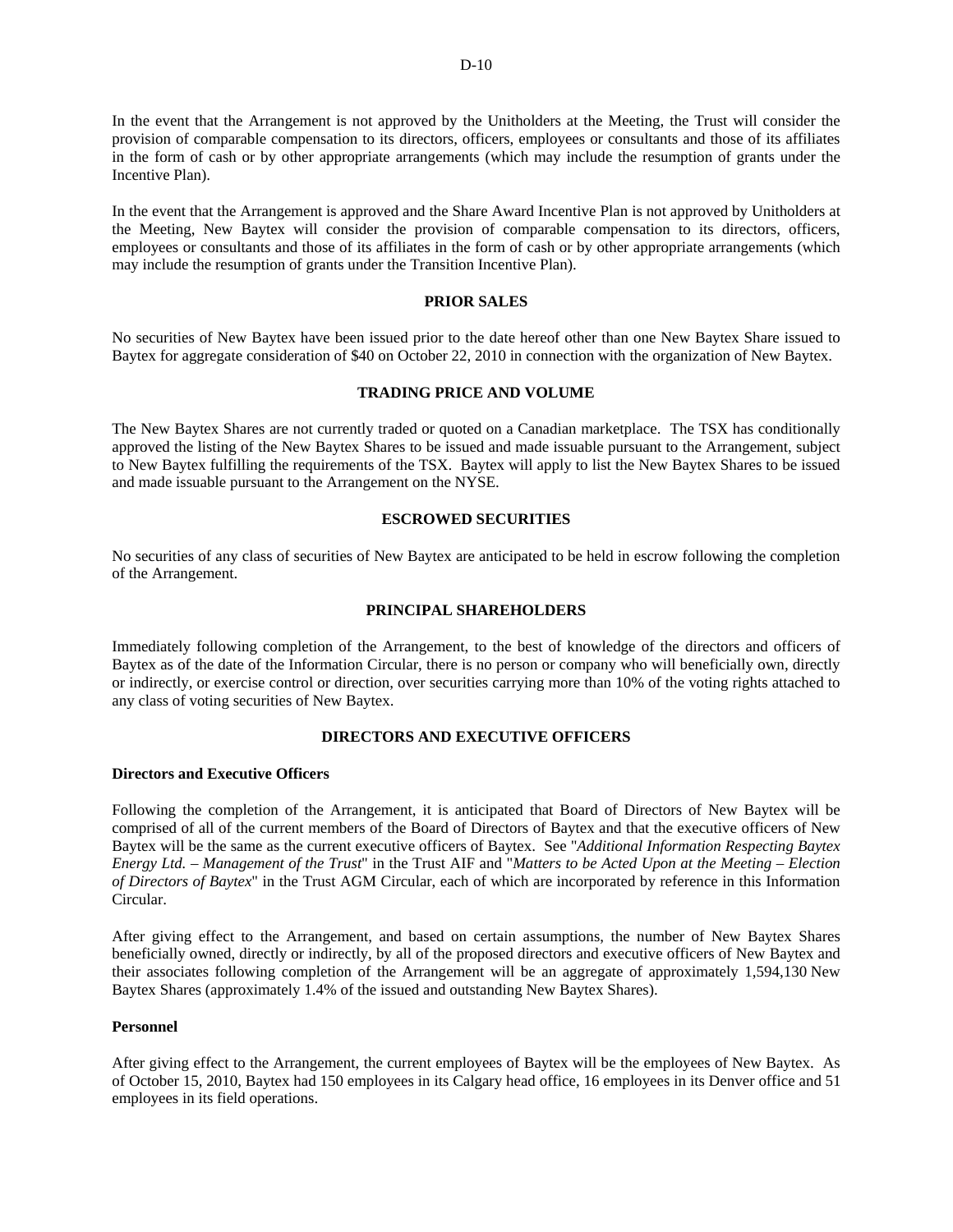# **COMPENSATION OF EXECUTIVE OFFICERS AND DIRECTORS**

The proposed directors and executive officers of New Baytex are currently compensated by Baytex. New Baytex's compensation policies are expected to be similarly structured to those of Baytex. See "*Director Compensation*", "*Compensation Discussion and Analysis*" and "*Executive Compensation*" in the Trust AGM Circular, which is incorporated by reference in this Information Circular. See also "*Other Matters to be Considered at the Meeting – Approval of the Share Award Incentive Plan*" in the Information Circular.

# **INDEBTEDNESS OF DIRECTORS AND EXECUTIVE OFFICERS**

Following completion of the Arrangement, it is expected that there will exist no indebtedness of the directors or executive officers of New Baytex, or any of their associates, to New Baytex, nor any indebtedness of any of such persons to another entity which will be the subject of a guarantee, support agreement, letter of credit or other similar arrangement or understanding provided by New Baytex.

# **AUDIT COMMITTEE AND CORPORATE GOVERNANCE**

Following the completion of the Arrangement it is anticipated that New Baytex will substantially adopt the Audit Committee and corporate governance policies of Baytex. See "*Statement of Corporate Governance Practises*" and "*Schedule A – Baytex Energy Ltd. – Board of Directors – Mandate and Terms of Reference*" in the Trust AGM Circular and "*Audit Committee Information*" in the Trust AIF, each of which are incorporated by reference in this Information Circular.

New Baytex has adopted by-laws relating generally to the conduct of its business and affairs. The by-laws provide that, among other things, two persons present and holding or representing by proxy, twenty-five percent (25%) of the New Baytex Shares entitled to vote at a meeting of Shareholders, shall be a quorum. **A complete copy of the by-laws of New Baytex are attached as Schedule B to this Appendix**.

## **INDUSTRY REGULATIONS**

Industry regulations related to the business of the Trust will generally apply to New Baytex after the completion of the Arrangement and will not be affected by the Arrangement. In the event the Arrangement is completed, the business and operations of New Baytex will be subject to various industry regulations as set forth under the heading "*Industry Conditions*" in the Trust AIF, which is incorporated by reference in this Information Circular. **Investors should carefully consider the information contained herein and in the materials incorporated by reference.** 

## **RISK FACTORS**

## **An investment in New Baytex should be considered highly speculative due to the nature of New Baytex's activities. Investors should carefully consider the following:**

Risk factors related to the business of the Trust will generally continue to apply to New Baytex after the completion of the Arrangement and will not be affected by the Arrangement. In the event the Arrangement is completed, the business and operations of, and investment in, New Baytex will be subject to various risk factors set forth under the headings "*Risk Factors*" in the Information Circular and "*Risk Factors*" in the Trust AIF, which is incorporated by reference in the Information Circular. Investors should consider carefully the information contained herein and in the materials incorporated by reference.

# **LEGAL PROCEEDINGS AND REGULATORY ACTIONS**

To the knowledge of Baytex as at the date hereof, following completion of the Arrangement, there will be no legal proceedings that New Baytex will be a party to, or that any of its property will be the subject of, that will be material to New Baytex, and there are no such material legal proceedings known to be contemplated. See "*Information Concerning the Baytex Parties – Legal Proceedings and Regulatory Actions*" in the Information Circular.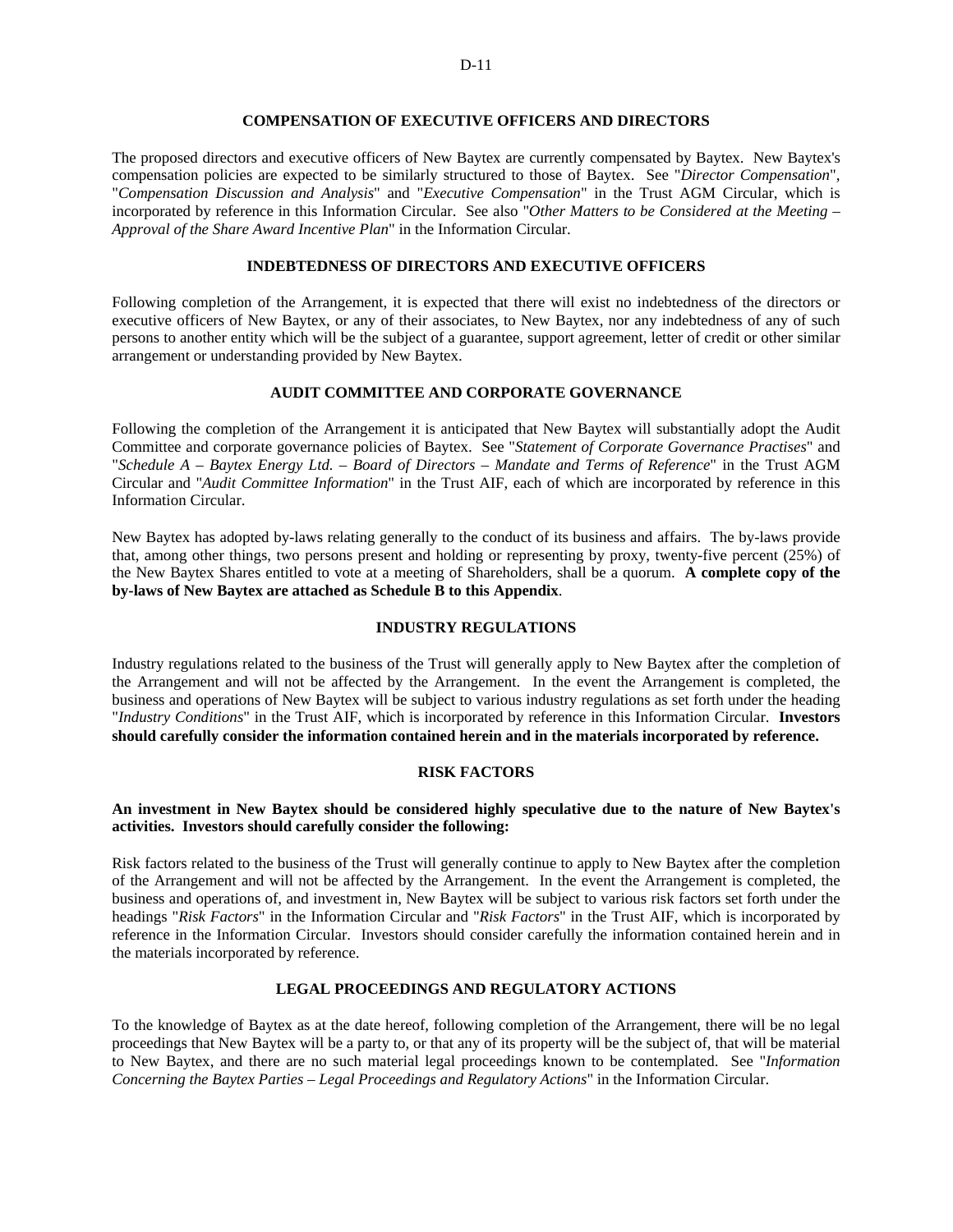## **INTEREST OF MANAGEMENT AND OTHERS IN MATERIAL TRANSACTIONS**

Except as disclosed in the Information Circular or this Appendix, none of the directors or executive officers of Baytex or the proposed directors or executive officers of New Baytex, or any person or company that will be the direct or indirect owner of, or will exercise control or direction of, more than 10% of any class or series of New Baytex's outstanding voting securities, or any associate or affiliate of any of the foregoing persons or companies, has or has had any material interest, direct or indirect, in any past transaction within the three years before the date of the Information Circular or any proposed transaction that has materially affected or will materially affect New Baytex.

## **AUDITORS, TRANSFER AGENT AND REGISTRAR**

## **Auditors**

The auditors of New Baytex are Deloitte & Touche LLP, Chartered Accountants, Calgary, Alberta. Deloitte & Touche LLP are independent within the meaning of the Rules of Professional Conduct of the Institute of Chartered Accountants of Alberta.

## **Transfer Agent and Registrar**

The transfer agent and registrar for the New Baytex Shares in Canada will be Valiant Trust Company at its principal offices in Calgary, Alberta and Toronto, Ontario. The transfer agent and registrar for the New Baytex Shares in the United States will be Registrar and Transfer Company at its principal office in Cranford, New Jersey.

## **MATERIAL CONTRACTS**

The only contracts to which New Baytex or any of its subsidiaries is or will become a party to following completion of the Arrangement, that can reasonably be regarded as material to a proposed investor in the New Baytex Shares, other than contracts entered into in the ordinary course of business, are the following:

- (a) the indenture creating the 12% unsecured promissory notes issued by Baytex and held by the Trust pursuant to the plan of arrangement completed on September 2, 2003 and the promissory note issued thereunder (filed on SEDAR on March 21, 2005);
- (b) the credit agreement (and amendments thereto) in respect of Baytex's syndicated credit facility (filed on SEDAR on March 28, 2008, September 15, 2008, July 9, 2009, August 14, 2009, October 5, 2009, July 15, 2010 and August 31, 2010); and
- (c) the Series A Debenture Indenture (filed on SEDAR on June 9, 2005) and the Amended and Restated Series A Debenture Indenture.

Following completion of the Arrangement, a copy of the above noted material contracts which have not been previously filed will be available on SEDAR at *www.sedar.com* and may also be inspected at the registered office of New Baytex located at 1400,  $350 - 7<sup>th</sup>$  Avenue S.W., Calgary, Alberta, T2P 3N9 during normal business hours.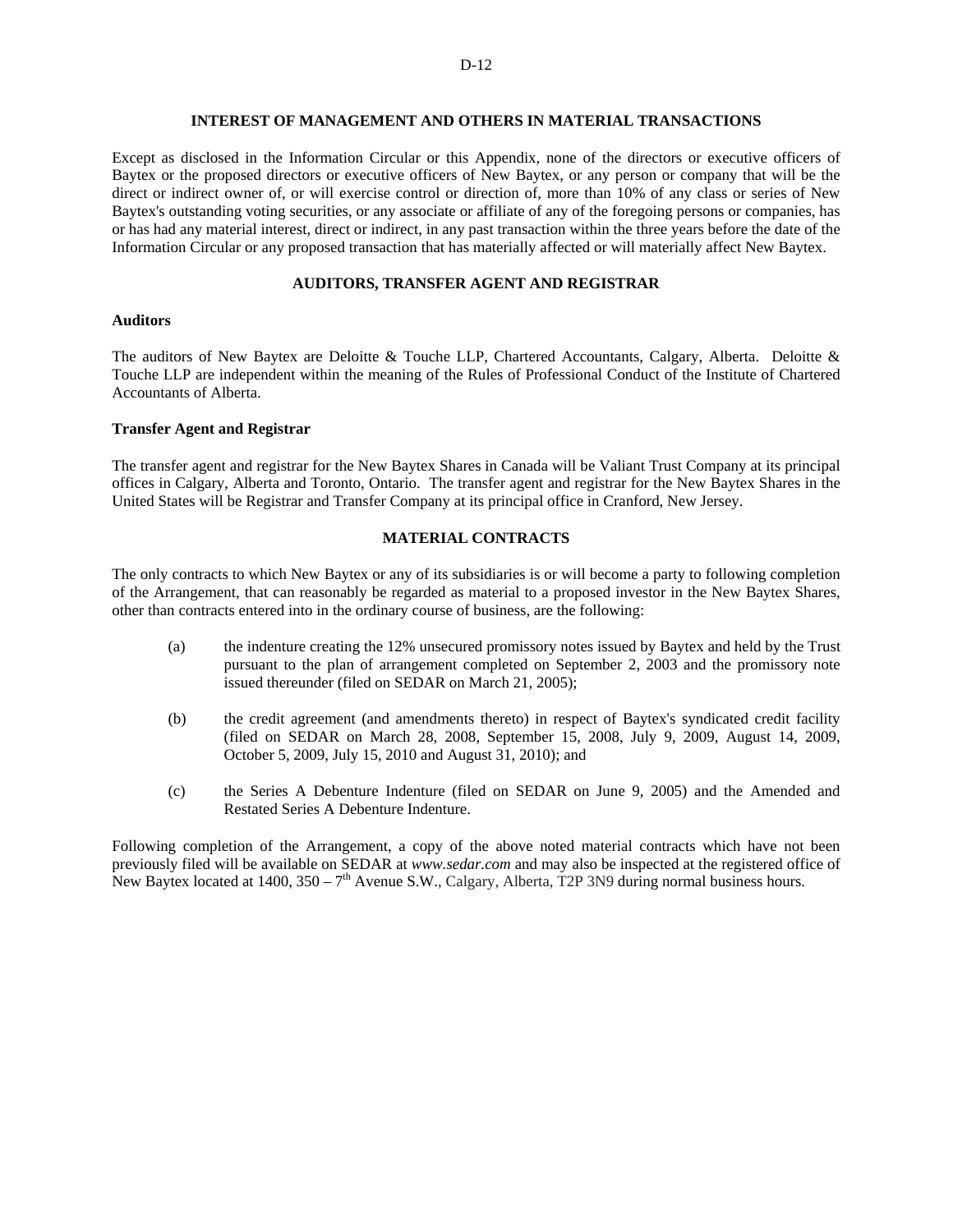# **SCHEDULE A**

## **FINANCIAL STATEMENTS OF NEW BAYTEX**

## **Auditors' Report**

To the Board of Directors of Baytex Energy Corp.

We have audited the balance sheet of Baytex Energy Corp. (the "**Corporation**") as at October 26, 2010. This balance sheet is the responsibility of the Corporation's management. Our responsibility is to express an opinion on this balance sheet based on our audit.

We conducted our audit in accordance with Canadian generally accepted auditing standards. Those standards require that we plan and perform an audit to obtain reasonable assurance whether the balance sheet is free of material misstatement. An audit includes examining, on a test basis, evidence supporting the amounts and disclosures in the balance sheet. An audit also includes assessing the accounting principles used and significant estimates made by management, as well as evaluating the overall financial statement presentation.

In our opinion, this balance sheet presents fairly, in all material respects, the financial position of the Corporation as at October 26, 2010 in accordance with Canadian generally accepted accounting principles.

Calgary, Alberta (signed) "*Deloitte & Touche LLP*" (Calgary, Alberta (signed) and *Chartered Accountants* Chartered Accountants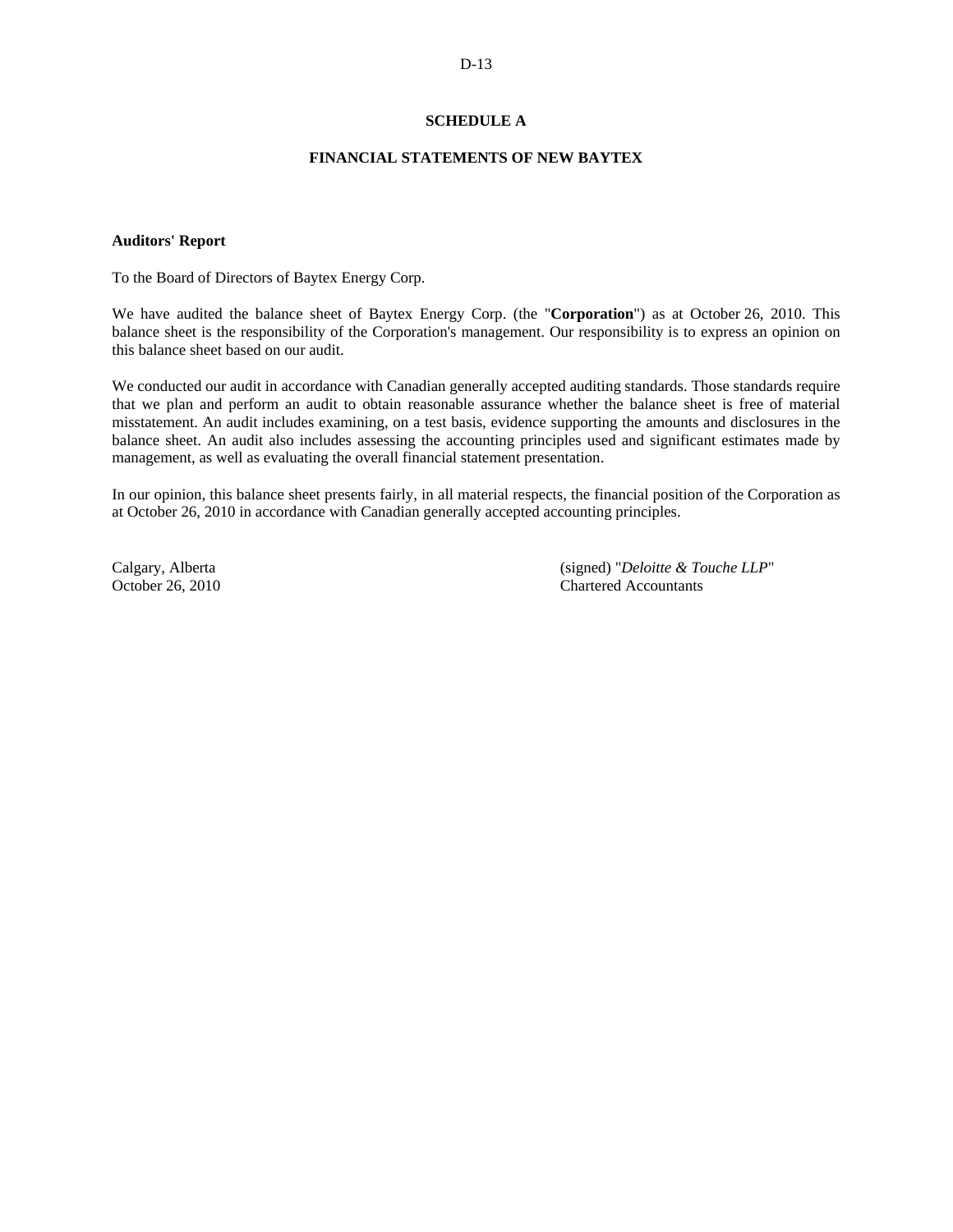# D-14

# **BAYTEX ENERGY CORP. BALANCE SHEET**

As at October 26, 2010

|                                                       | \$ |
|-------------------------------------------------------|----|
| <b>Assets</b>                                         |    |
| Cash                                                  | 40 |
| <b>Shareholder's Equity</b><br>Common Shares (Note 2) | 40 |
| Approved by the Board of Directors                    |    |

(signed) "Anthony W. Marino"<br>Director

(signed) "*W. Derek Aylesworth*" (Director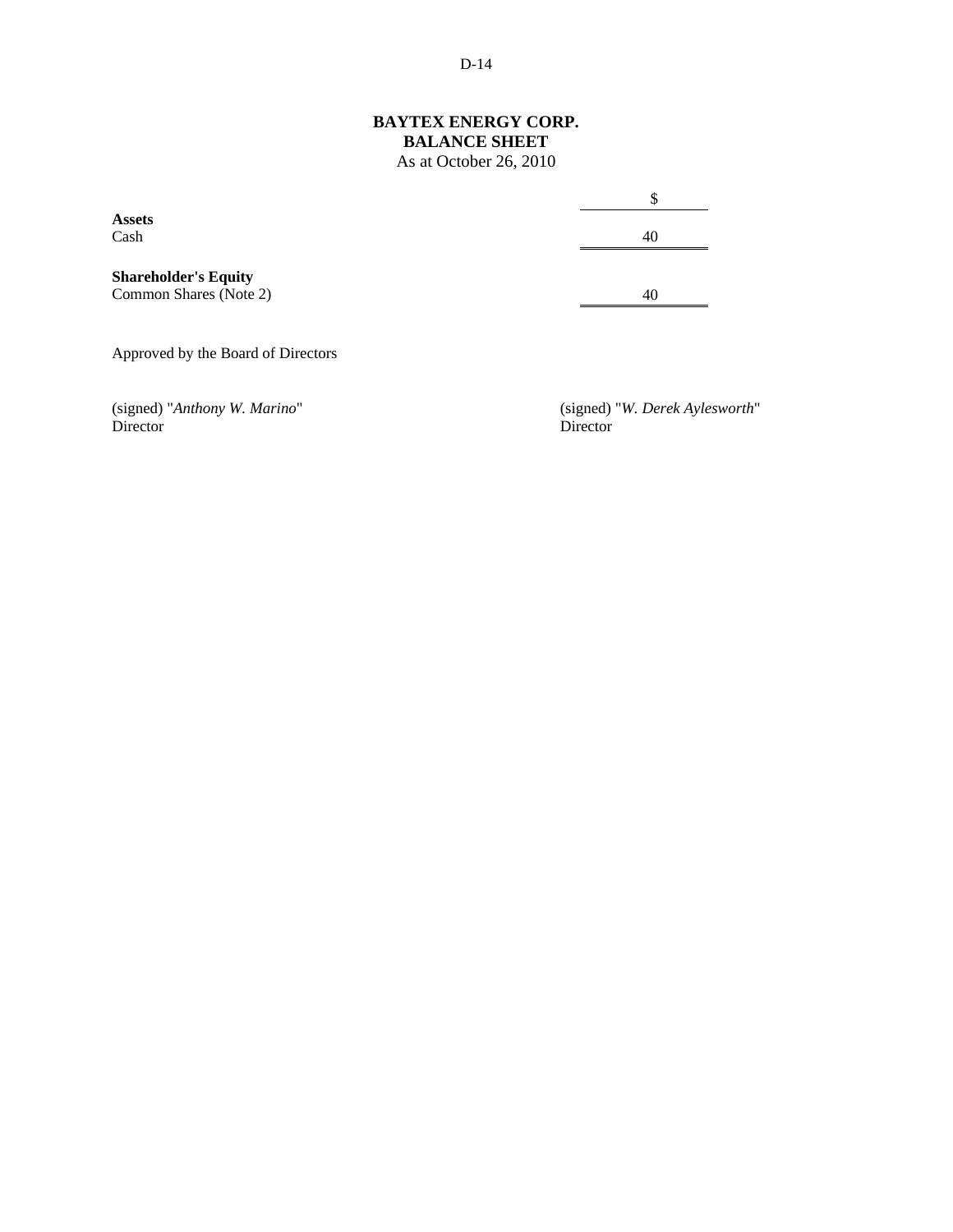# **BAYTEX ENERGY CORP. NOTES TO THE BALANCE SHEET**

As at October 26, 2010

## **1. Incorporation and Basis of Presentation**

Baytex Energy Corp. (the "**Corporation**") was incorporated under the provisions of the *Business Corporations Act* (Alberta) on October 22, 2010. Its purpose is to ultimately become the publicly traded parent company of Baytex Energy Ltd. ("**BEL**") pursuant to a Plan of Arrangement associated with the conversion of Baytex Energy Trust (the "**Trust**") from a trust structure to a corporation (the "**Arrangement**").

The Corporation has issued 1 Common Share to BEL for cash consideration of \$40. Other than the issuance of the Common Share, the Corporation has engaged in no other activities and it will remain inactive until the proposed Arrangement is completed. This balance sheet has been prepared in accordance with Canadian generally accepted accounting principles.

On October 25, 2010, the Board of Directors of BEL, on behalf of the Trust as administrator, and on behalf of BEL, approved the Arrangement. If the Arrangement is approved by the Trust's unitholders and the Court of Queen's Bench of Alberta, unitholders of the Trust will receive 1 Common Share of the Corporation for each trust unit held. The Arrangement will be accounted as a continuity of interests. After the completion of the Arrangement, the consolidated financial statements of the Corporation will reflect the assets and liabilities of the Trust at their respective carrying amounts in the accounts of the Trust. It is expected that the Arrangement will be completed on or about December 31, 2010.

## **2. Share Capital**

The Corporation is authorized to issue an unlimited number of voting Common Shares and 10,000,000 preferred shares. As at October 26, 2010, there was 1 Common Share outstanding.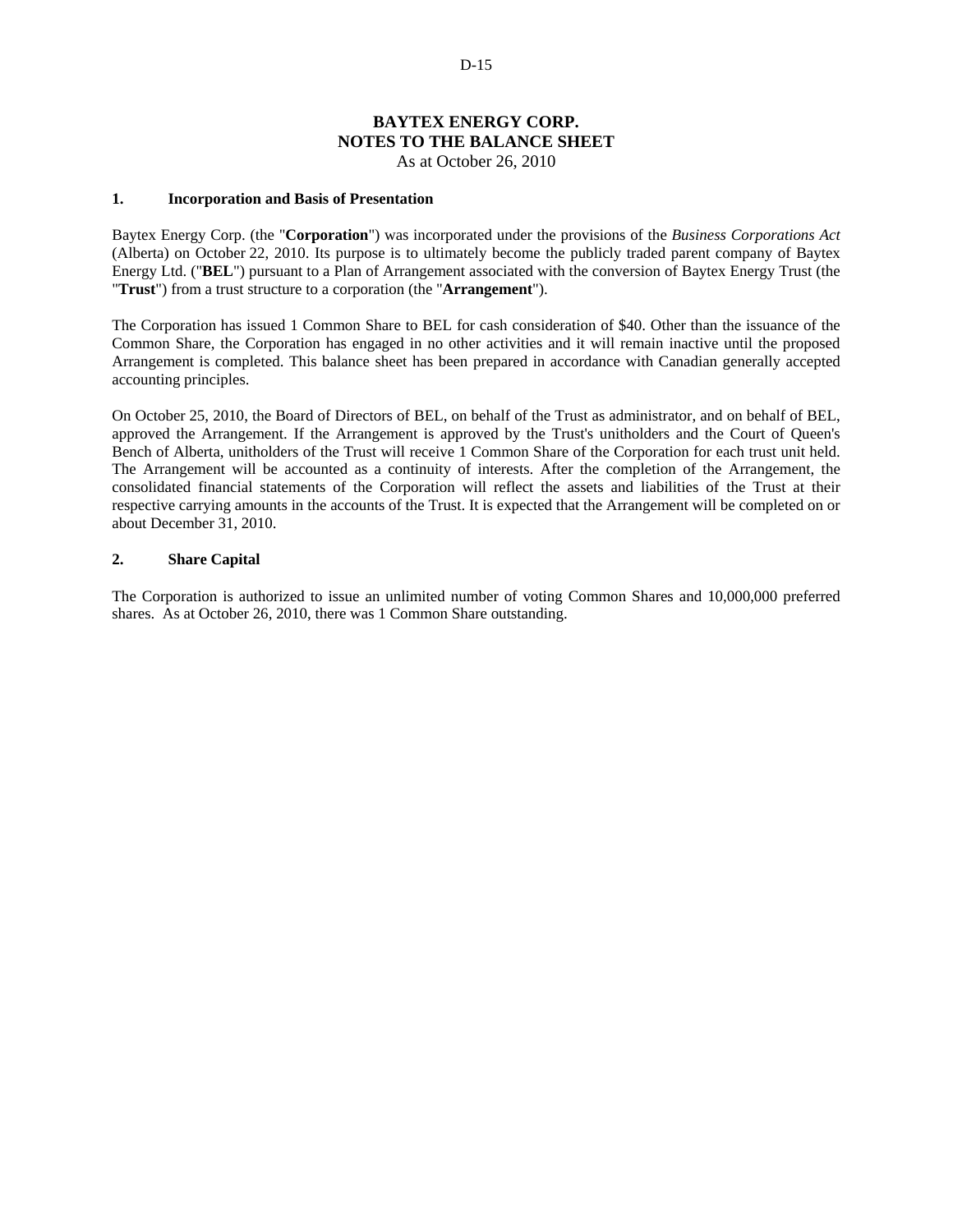## **SCHEDULE B**

## **BY-LAWS OF NEW BAYTEX**

#### **BY-LAW NO. 1**

## **A BY-LAW RELATING GENERALLY TO THE CONDUCT OF THE AFFAIRS OF**

## **BAYTEX ENERGY CORP.**

#### **CONTENTS**

| <b>Subject</b>                       |
|--------------------------------------|
| Interpretation                       |
| <b>Business of Baytex</b>            |
| <b>Directors</b>                     |
| Committees                           |
| Protection of Directors and Officers |
| <b>Shares</b>                        |
| Dividends                            |
| Meetings of Shareholders             |
| <b>Notices</b>                       |
| <b>Effective Date and Repeal</b>     |
|                                      |

IT IS HEREBY ENACTED as By-law No. 1 of Baytex Energy Corp. ("**Baytex**") as follows:

### **ARTICLE 1 INTERPRETATION**

## **1.1 Definitions**

In the by-laws of Baytex, unless the context otherwise requires:

- (a) "**Act**" means the *Business Corporations Act* (Alberta), and any statute that may be substituted therefor, as from time to time amended;
- (b) "**articles**" means the articles attached to the Certificate of Incorpration of Baytex as from time to time amended or restated;
- (c) "**board**" means the board of directors of Baytex;
- (d) "**by-laws**" means this by-law and all other by-laws of Baytex from time to time in force and effect;
- (e) "**meeting of shareholders**" means any meeting of shareholders, including any meeting of one or more classes or series of shareholders;
- (f) "**recorded address**" means, in the case of a shareholder, the address as recorded in the securities register; in the case of joint shareholders, the address appearing in the securities register in respect of such joint holding or the first address so appearing if there are more than one; and, in the case of a director, officer, auditor or member of a committee of the board, his or her latest address as recorded in the records of Baytex; and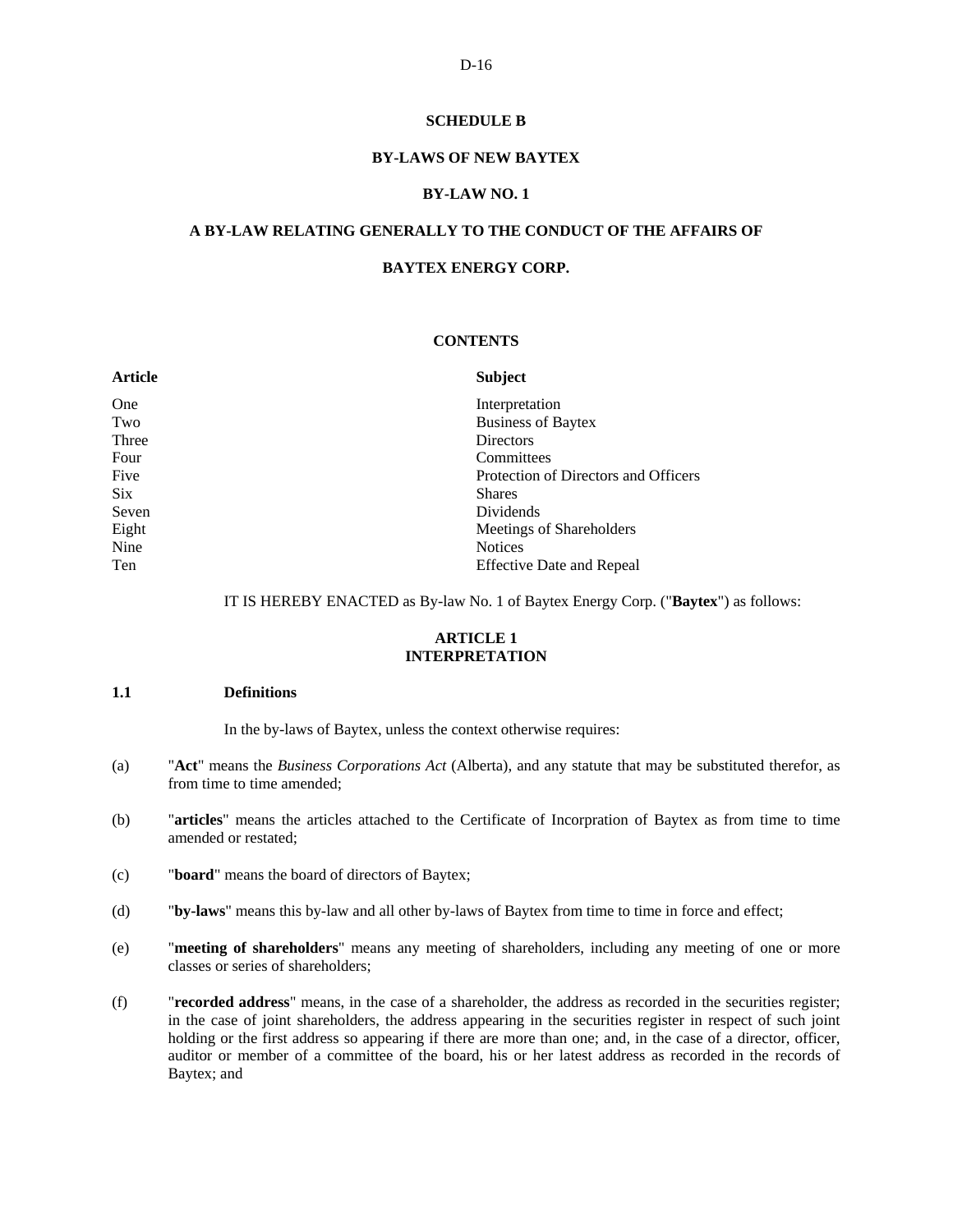Save as aforesaid, words and expressions defined in the Act have the same meanings when used herein; and words importing the singular number include the plural and vice versa; words importing gender include the masculine, feminine and neuter genders; and words importing persons include individuals, bodies corporate, partnerships, trusts and unincorporated organizations.

# **1.2 Conflict with the Act or the Articles**

To the extent of any conflict between the provisions of the by-laws and the provisions of the Act or the articles, the provisions of the Act or the articles shall govern.

# **1.3 Headings**

The headings used throughout the by-laws are inserted for convenience of reference only and are not to be used as an aid in the interpretation of the by-laws.

# **1.4 Invalidity of any Provision of By-laws**

The invalidity or unenforceability of any provision of the by-laws shall not affect the validity or enforceability of the remaining provisions of the by-laws.

# **ARTICLE 2 BUSINESS OF BAYTEX**

# **2.1 Corporate Seal**

The corporate seal of Baytex, if any, shall be in such form as the board may from time to time by resolution approve.

# **2.2 Financial Year**

The financial year of Baytex shall end on such date in each year as the board may from time to time by resolution determine.

# **2.3 Execution of Instruments**

Agreements, contracts, deeds, transfers, assignments, obligations, certificates and other instruments may be signed on behalf of Baytex by two directors or officers of Baytex. In addition, the board may from time to time direct the manner in which and the person or persons by whom any instrument or instruments may or shall be signed. Any signing officer may affix the corporate seal to any instrument requiring the same.

# **2.4 Banking Arrangements**

The banking business of Baytex including, without limitation, the borrowing of money and the giving of security therefor, shall be transacted with such banks, trust companies or other bodies corporate or organizations as may from time to time be authorized by the board. Such banking business or any part thereof shall be transacted under such agreements, instructions and delegations of powers as the board may from time to time prescribe or authorize.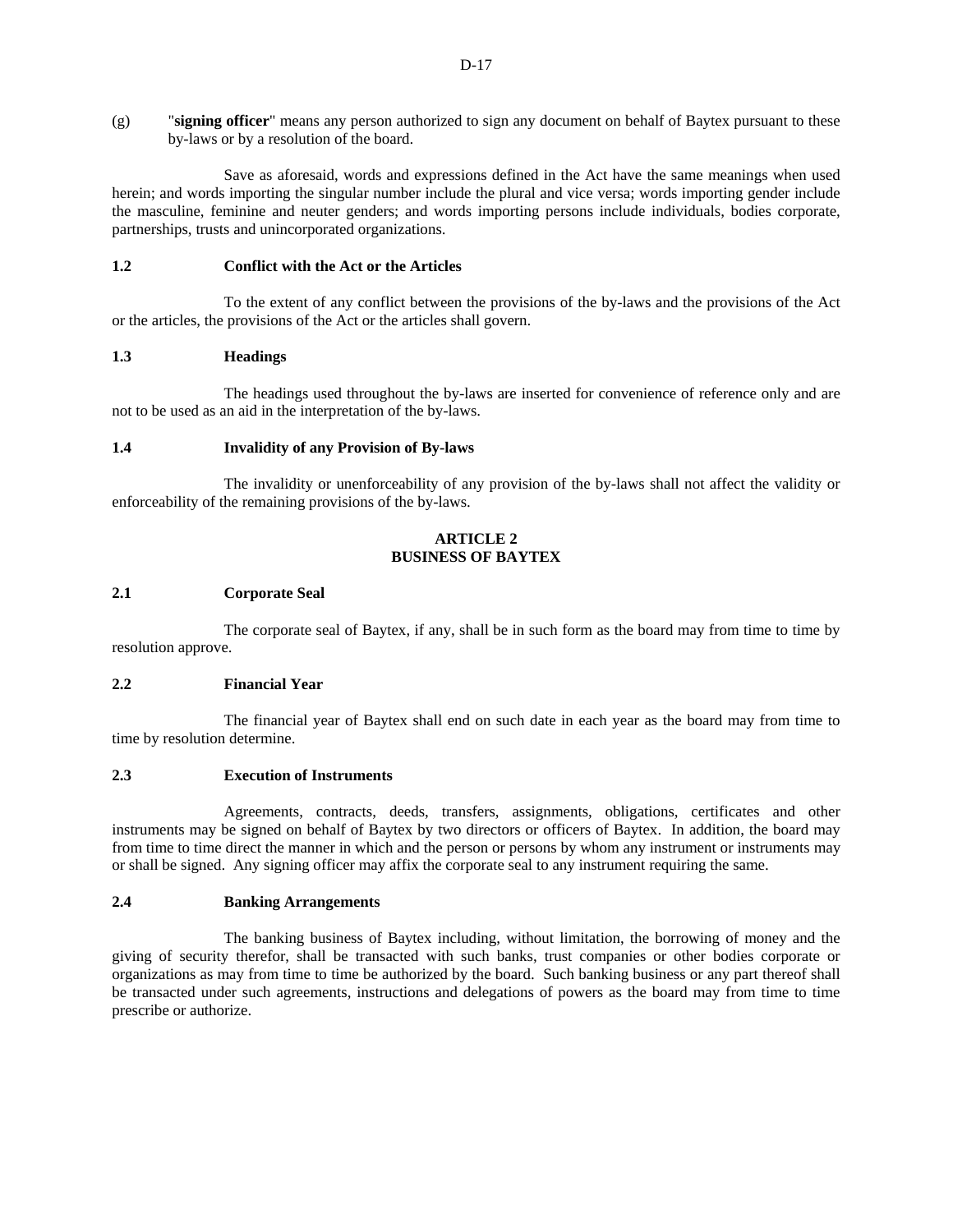## **2.5 Voting Rights in Other Bodies Corporate**

The signing officers may execute and deliver proxies and arrange for the issuance of voting certificates or other evidence of the right to exercise the voting rights attaching to any securities held by Baytex. Such instruments, certificates or other evidence shall be in favour of such person or persons as may be determined by the persons executing such proxies or arranging for the issuance of voting certificates or such other evidence of the right to exercise such voting rights. In addition, the board or, failing the board, the signing officers may from time to time direct the manner in which and the person or persons by whom any particular voting rights or class of voting rights may or shall be exercised.

## **2.6 Insider Trading Reports and Other Filings**

Any one officer or director of Baytex may execute and file on behalf of Baytex insider trading reports and other filings of any nature whatsoever required under applicable corporate or securities laws.

## **ARTICLE 3 DIRECTORS**

#### **3.1 Number of Directors**

Subject to the limitation and requirements provided in the articles, the number of directors of Baytex shall be determined from time to time by resolution of the shareholders or the board.

## **3.2 Calling and Notice of Meetings**

Meetings of the board shall be called and held at such time and at such place as the board, the chairman of the board, the chief executive officer or any two directors may determine, and the secretary or any other officer shall give notice of meetings when directed or authorized by such persons. Notice of each meeting of the board shall be given in the manner provided in the Act to each director not less than 24 hours before the time when the meeting is to be held, provided that, if a quorum of directors is present, the board may without notice hold a meeting immediately following an annual meeting of shareholders. Notice of a meeting of the board may be given verbally, in writing or by electronic means, telephone or any other means of communication. A notice of a meeting of directors need not specify the purpose of or the business to be transacted at the meeting, except where required by the Act. Notwithstanding the foregoing, the board may from time to time by resolution fix a day or days in any month or months for regular meetings of the board at a place and hour to be named, in which case, provided that a copy of any such resolution is sent to each director forthwith after being passed and forthwith after each director's appointment, no other notice shall be required for any such regular meeting except where the Act requires specification of the purpose or the business to be transacted thereat.

Notice of any meeting of directors or the time for the giving of any such notice or any irregularity in any meeting or in the notice thereof may be waived by any director verbally at a meeting of the board, in writing or by electronic means to the Corporation or in any other manner, and any such waiver may be validly given either before or after the meeting to which such waiver relates. Attendance of a director at any meeting of directors is a waiver of notice of such meeting, except when a director attends a meeting for the express purpose of objecting to the transaction of any business on the grounds that the meeting is not lawfully called.

## **3.3 Place of Meetings**

Meetings of the board may be held at any place in or outside Alberta. A director who attends a meeting of directors, in person or by electronic means, telephone or other communication facilities that permit all persons participating in the meeting to hear each other, is deemed to have consented to the location of the meeting except when the director attends the meeting for the express purpose of objecting to the transaction of any business on the grounds that the meeting is not lawfully held.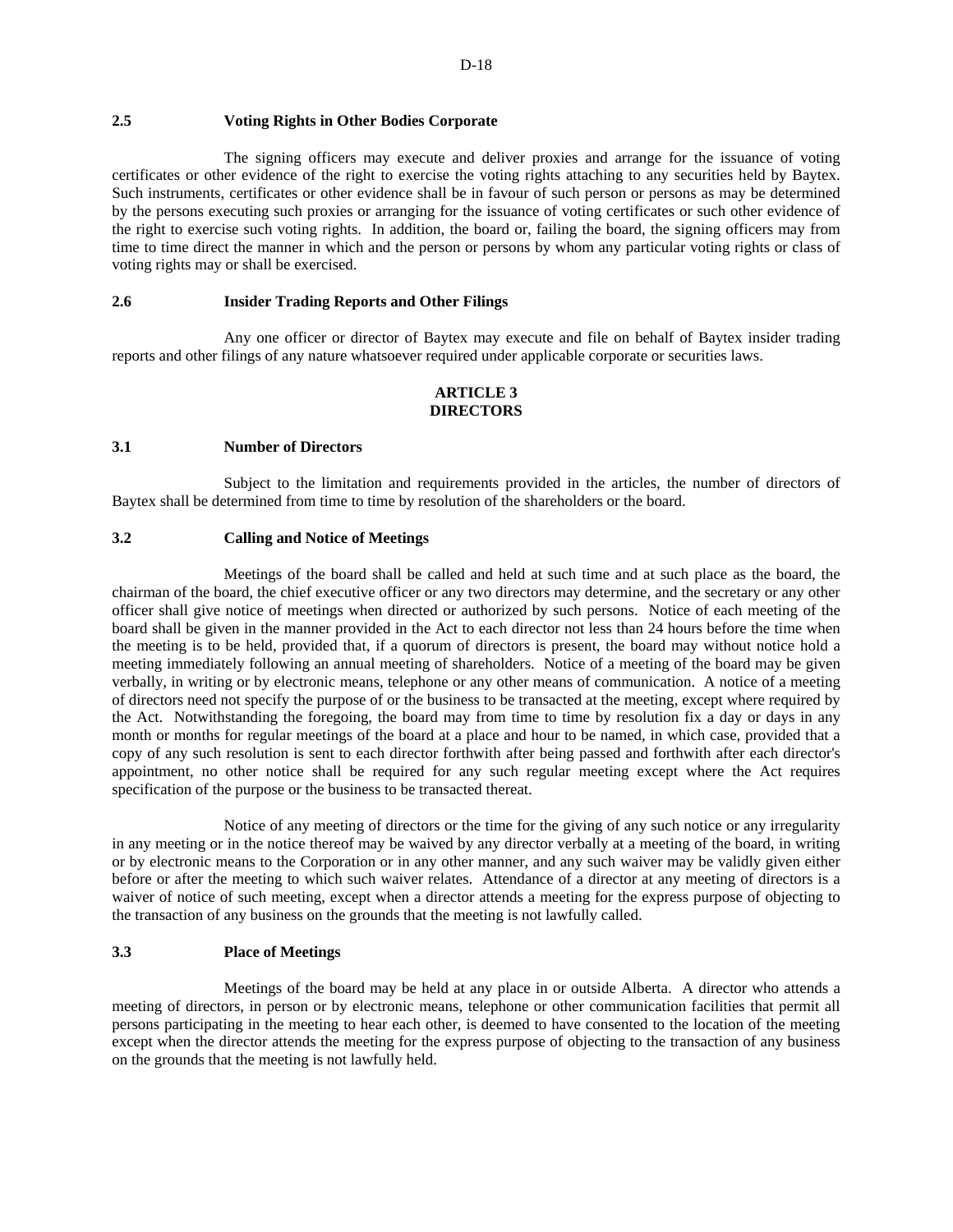## **3.4 Meetings by Electronic Means**

A director may participate in a meeting of the board or of a committee of the board by electronic means, telephone or other communication facilities that permit all persons participating in the meeting to hear each other. A director participating in such a meeting in such manner shall be considered present at the meeting and at the place of the meeting.

## **3.5 Quorum**

of directors.

The quorum for the transaction of business at any meeting of the board shall consist of a majority

## **3.6 Meeting Chair**

The chairman of any meeting of the board shall be the chairman of the board or the executive chairman of the board if the chairman of the board is not present. If the chairman of the board and the executive chairman of the board are not present, the directors present shall choose one of their number to be chairman.

## **3.7 Action by the Board**

At all meetings of the board every question shall be decided by a majority of the votes cast on the question. In case of an equality of votes, the chairman of the meeting shall not be entitled to a second or casting vote. The powers of the board may be exercised by resolution passed at a meeting at which a quorum is present or by resolution in writing signed by all the directors who would be entitled to vote on that resolution at a meeting of the board. Resolutions in writing may be signed in counterparts and may be executed and delivered by email or facsimile transmission. Resolutions in writing shall become effective on the date set forth therein.

## **3.8 Adjourned Meeting**

Any meeting of directors may be adjourned from time to time by the chairman of the meeting, with the consent of the meeting, to a fixed time and place. The adjourned meeting shall be duly constituted if a quorum is present and if it is held in accordance with the terms of the adjournment. If there is no quorum present at the adjourned meeting, the original meeting shall be deemed to have terminated forthwith after its adjournment.

## **3.9 Remuneration and Expenses**

The directors shall be paid such remuneration for their services as the board may from time to time determine. The directors shall also be entitled to be reimbursed for reasonable travelling and other expenses properly incurred by them in attending meetings of the board or any committee thereof. Nothing herein contained shall preclude any director from serving Baytex in any other capacity and receiving remuneration therefor.

## **3.10 Chairman and Lead Independent Director**

The board from time to time may appoint a chairman of the board and/or a lead independent director from among its members.

## **3.11 Officers**

The board from time to time may appoint one or more officers of Baytex and, without prejudice to rights under any employment contract, may remove any officer of Baytex. The powers and duties of each officer of Baytex shall be those determined from time to time by the board and, in the absence of such determination, shall be those usually incidental to the office held.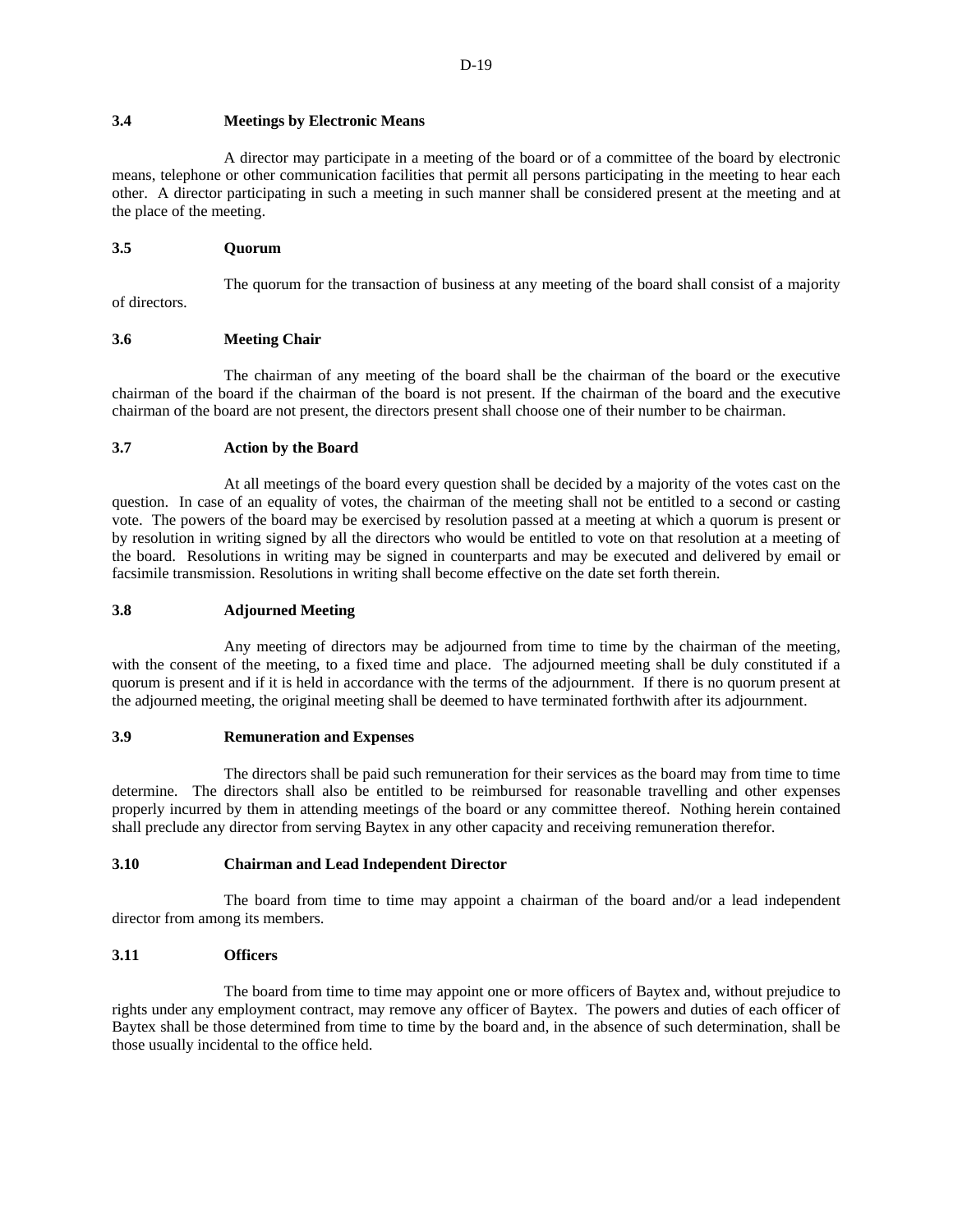# **3.12 Agents and Attorneys**

The board shall have the power from time to time to appoint agents or attorneys for Baytex in or outside Canada with such powers of management or otherwise (including the power to sub- delegate) as may be thought fit.

## **ARTICLE 4 COMMITTEES**

#### **4.1 Transaction of Business**

The powers of any committee of directors may be exercised by a meeting at which a quorum is present or by resolution in writing signed by all the members of such committee who would have been entitled to vote on that resolution at a meeting of the committee. At all meetings of committees every question shall be decided by a majority of the votes cast on the question. In case of an equality of votes, the chairman of the meeting shall not be entitled to a second or casting vote. Resolutions in writing may be signed in counterparts and may be executed and delivered by email or facsimile transmission. Resolutions in writing shall become effective on the date set forth therein.

#### **4.2 Procedure**

Unless otherwise determined by the board, a quorum for meetings of any committee shall be a majority of its members, unless the mandate of the committee otherwise provides, the board shall appoint the chairman of any committee, and the rules for calling, holding, conducting and adjourning meetings of the committee shall be the same as those governing the board. Each member of a committee shall serve during the pleasure of the board and, in any event, only so long as he or she shall be a director. The directors may fill vacancies in a committee by appointment from among their members. Provided that a quorum is maintained, the committee may continue to exercise its powers notwithstanding any vacancy among its members.

#### **ARTICLE 5 PROTECTION OF DIRECTORS AND OFFICERS**

#### **5.1 Limitation of Liability**

No director or officer for the time being of Baytex shall be liable for the acts, receipts, neglects or defaults of any other director, officer or employee, or for joining in any receipt or act for conformity, or for any loss, damage or expense happening to Baytex through the insufficiency or deficiency of title to any property acquired by Baytex or for or on behalf of Baytex or for the insufficiency or deficiency of any security in or upon which any of the moneys of or belonging to Baytex shall be placed or invested, or for any loss or damage arising from the bankruptcy, insolvency or tortious act of any person, firm or corporation, including any person, firm or corporation with whom or with which any moneys, securities or effects shall be lodged or deposited, or for any loss, conversion, misapplication or misappropriation of or any damage resulting from any dealings with any moneys, securities or other assets of or belonging to Baytex or for any other loss, damage or misfortune whatsoever which may happen in the execution of the duties of his or her respective office or trust or in relation thereto unless the same shall happen by or through his or her failure to exercise the powers and to discharge the duties of his or her office honestly, in good faith and with a view to the best interests of Baytex and to exercise the care, diligence and skill that a reasonably prudent person would exercise in comparable circumstances.

## **5.2 Indemnity**

Baytex hereby indemnifies, to the maximum extent permitted under the Act, each director and officer and each former director and officer, and may indemnify a person who acts or acted at Baytex's request as a director or officer of a body corporate of which Baytex is or was a shareholder or creditor, and their heirs and legal representatives, against all costs, charges and expenses, including any amount paid to settle an action or satisfy a judgment, reasonably incurred by him or her in respect of any civil, criminal or administrative action or proceeding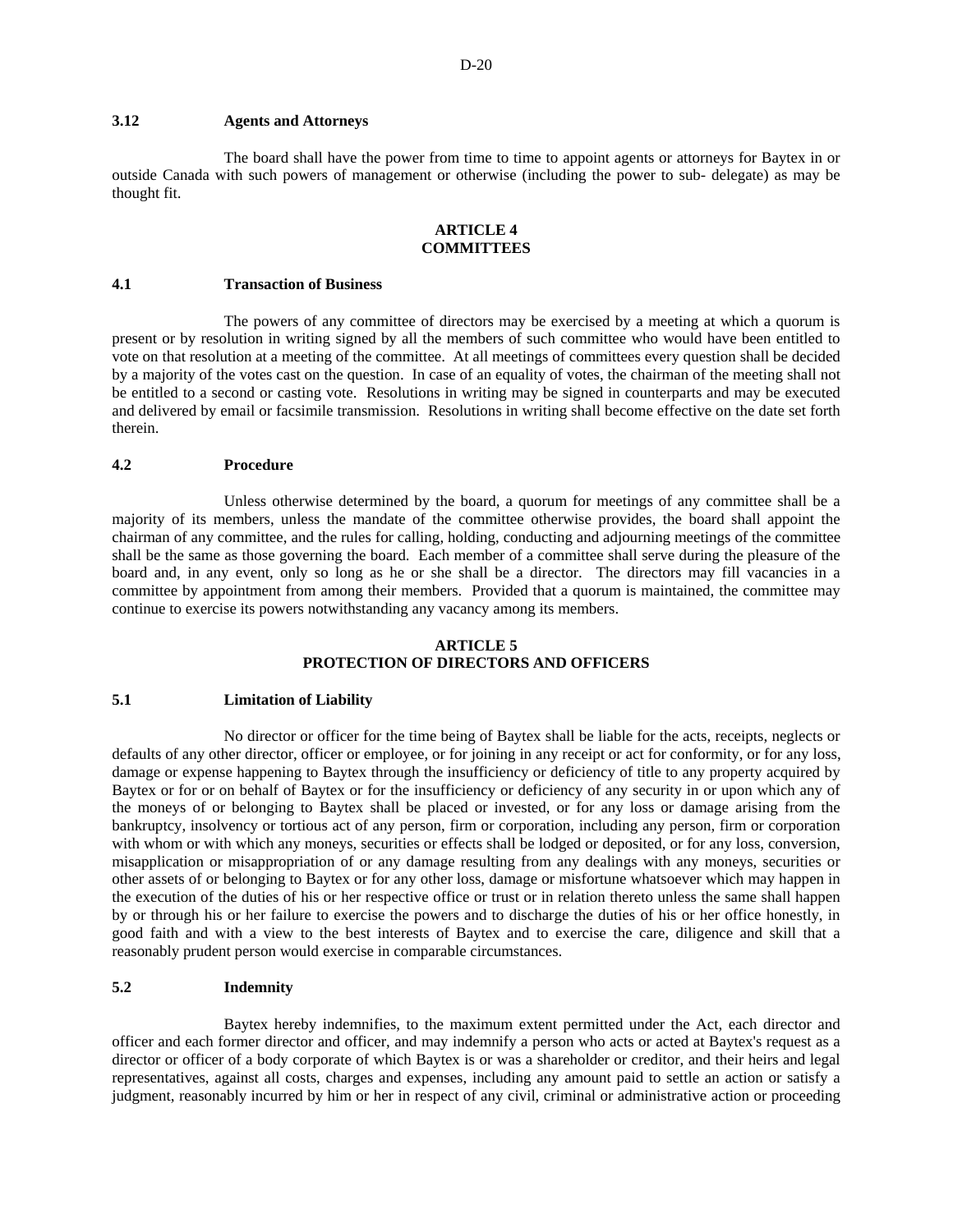to which he or she is made a party by reason of being or having been a director or officer of Baytex or such body corporate.

#### **5.3 Insurance**

Baytex may purchase and maintain insurance for the benefit of any person against any liability incurred by him or her:

- (a) in his or her capacity as a director or officer of Baytex, except where the liability relates to his or her failure to act honestly and in good faith with a view to the best interests of Baytex; or
- (b) in his or her capacity as a director or officer of another body corporate where he or she acts or acted in that capacity at Baytex's request, except where the liability relates to his or her failure to act honestly and in good faith with a view to the best interests of the body corporate.

# **ARTICLE 6 SHARES**

#### **6.1 Non-recognition of Trusts**

Subject to the provisions of the Act, Baytex may treat as the absolute owner of any share the person in whose name the share is registered in the securities register as if that person had full legal capacity and authority to exercise all rights of ownership, irrespective of any indication to the contrary through knowledge or notice or description in Baytex's records or on the share certificate.

## **6.2 Joint Shareholders**

If two or more persons are registered as joint holders of any share:

- (a) Baytex shall record only one address on its books for such joint holders; and
- (b) the address of such joint holders for all purposes with respect to Baytex shall be their recorded address,

 and any one of such persons may give effectual receipts for the certificate issued in respect thereof or for any dividend, bonus, return of capital or other money payable or warrant issuable in respect of such share.

## **ARTICLE 7 DIVIDENDS**

# **7.1 Dividend Cheques**

A dividend payable in cash shall be paid by cheque of Baytex or of any dividend paying agent appointed by the board, to the order of each registered holder of shares of the class or series in respect of which it has been declared and mailed by prepaid ordinary mail to such registered holder at the shareholder's recorded address, unless such holder otherwise directs and Baytex agrees to follow such direction. In the case of joint holders the cheque shall, unless such joint holders otherwise direct and Baytex agrees to follow such direction, be made payable to the order of all of such joint holders and mailed to them at their recorded address. The mailing of such cheque as aforesaid, unless the same is not paid on due presentation, shall satisfy and discharge the liability for the dividend to the extent of the sum represented thereby plus the amount of any tax which Baytex is required to and does withhold.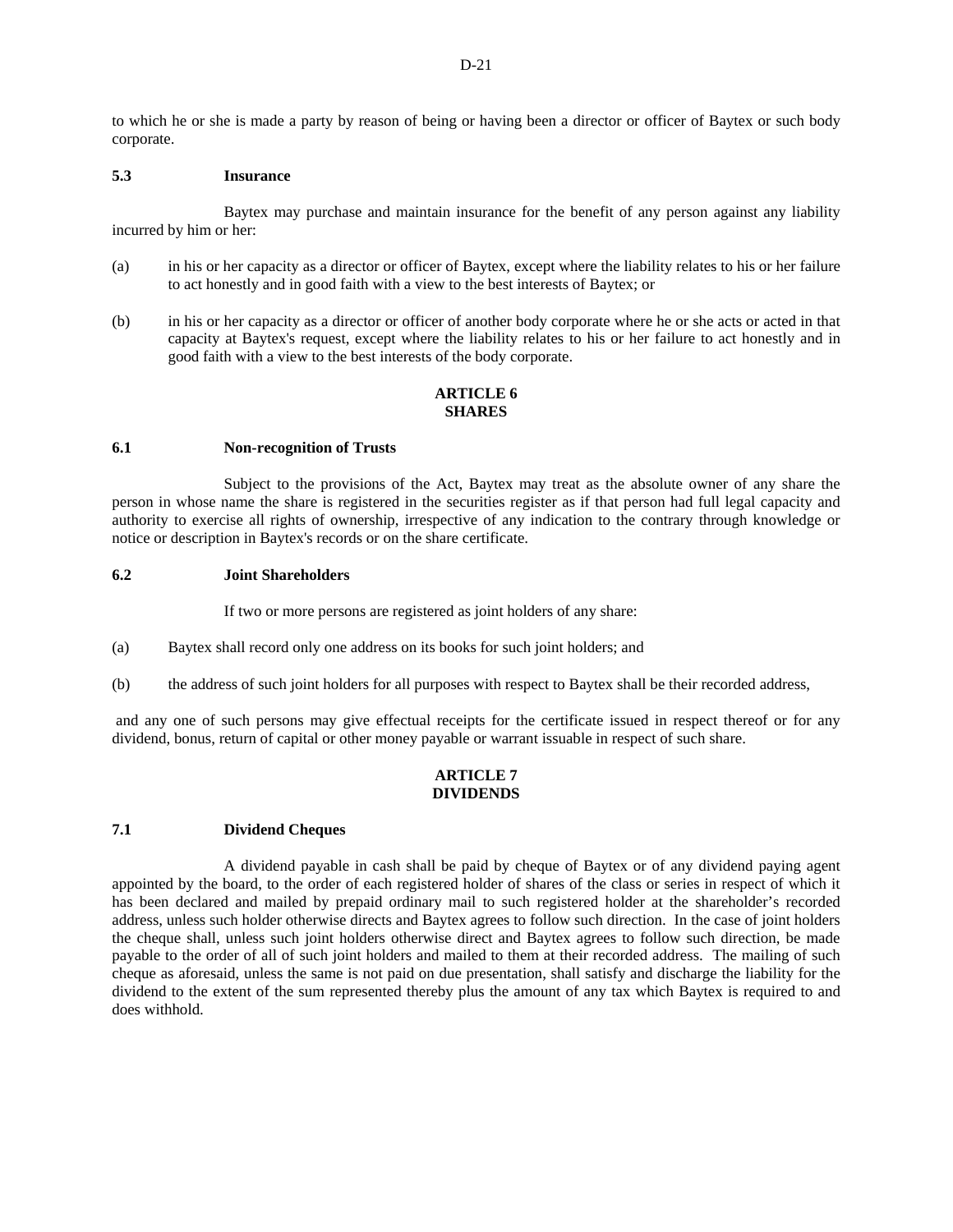# **7.2 Non-receipt of Cheques**

In the event of non-receipt of any dividend cheque by the person to whom it is sent as aforesaid, Baytex shall issue to such person a replacement cheque for a like amount on such terms as to indemnity, reimbursement of expenses and evidence of non-receipt and of title as the board may from time to time prescribe, whether generally or in any particular case.

## **7.3 Unclaimed Dividends**

Any dividend unclaimed after the last business day prior to the third anniversary the date on which the same has been declared to be payable shall be forfeited and shall revert to Baytex and shall have been deemed to be transferred to Baytex on such date.

## **ARTICLE 8 MEETINGS OF SHAREHOLDERS**

#### **8.1 Chairman, Secretary and Scrutineers**

The chairman of any meeting of shareholders, who need not be a shareholder of Baytex, shall be the first of the chairman of the board, any director who is present at the meeting or an officer who is present at the meeting (in order of seniority). If no such officer is present and willing to act as chairman within fifteen minutes from the time fixed for holding the meeting, the persons present and entitled to vote shall choose one of their number to be chairman. The chairman shall conduct the proceedings at the meeting in all respects and the chairman's decision in any matter or thing, including, but without in any way limiting the generality of the foregoing, any question regarding the validity or invalidity of any instruments of proxy and any question as to the admission or rejection of a vote, shall be conclusive and binding upon the shareholders. The secretary of any meeting of shareholders shall be the secretary of Baytex, provided that, if Baytex does not have a secretary or if the secretary of Baytex is absent, the chairman shall appoint some person, who need not be a shareholder, to act as secretary of the meeting. The board may from time to time appoint in advance of any meeting of shareholders one or more persons to act as scrutineers at such meeting and, in the absence of such appointment, the chairman may appoint one or more persons to act as scrutineers at any meeting of shareholders. Scrutineers so appointed may, but need not be, shareholders, directors, officers or employees of Baytex.

#### **8.2 Persons Entitled to be Present**

The only persons entitled to be present at a meeting of shareholders shall be:

- (a) those entitled to vote at such meeting;
- (b) the directors, officers and auditors of Baytex;
- (c) others who, although not entitled to vote, are entitled or required under any provision of the Act, the articles or the by-laws to be present at the meeting;
- (d) legal counsel to Baytex when invited by Baytex to attend the meeting; and
- (e) any other person on the invitation of the chairman or with the consent of the meeting.

## **8.3 Quorum**

A quorum for the transaction of business at any meeting of shareholders shall be at least two persons present in person, each being a shareholder entitled to vote thereat or a duly appointed proxy or representative for an absent shareholder so entitled, and representing in the aggregate not less than 25% of the outstanding shares of Baytex carrying voting rights at the meeting.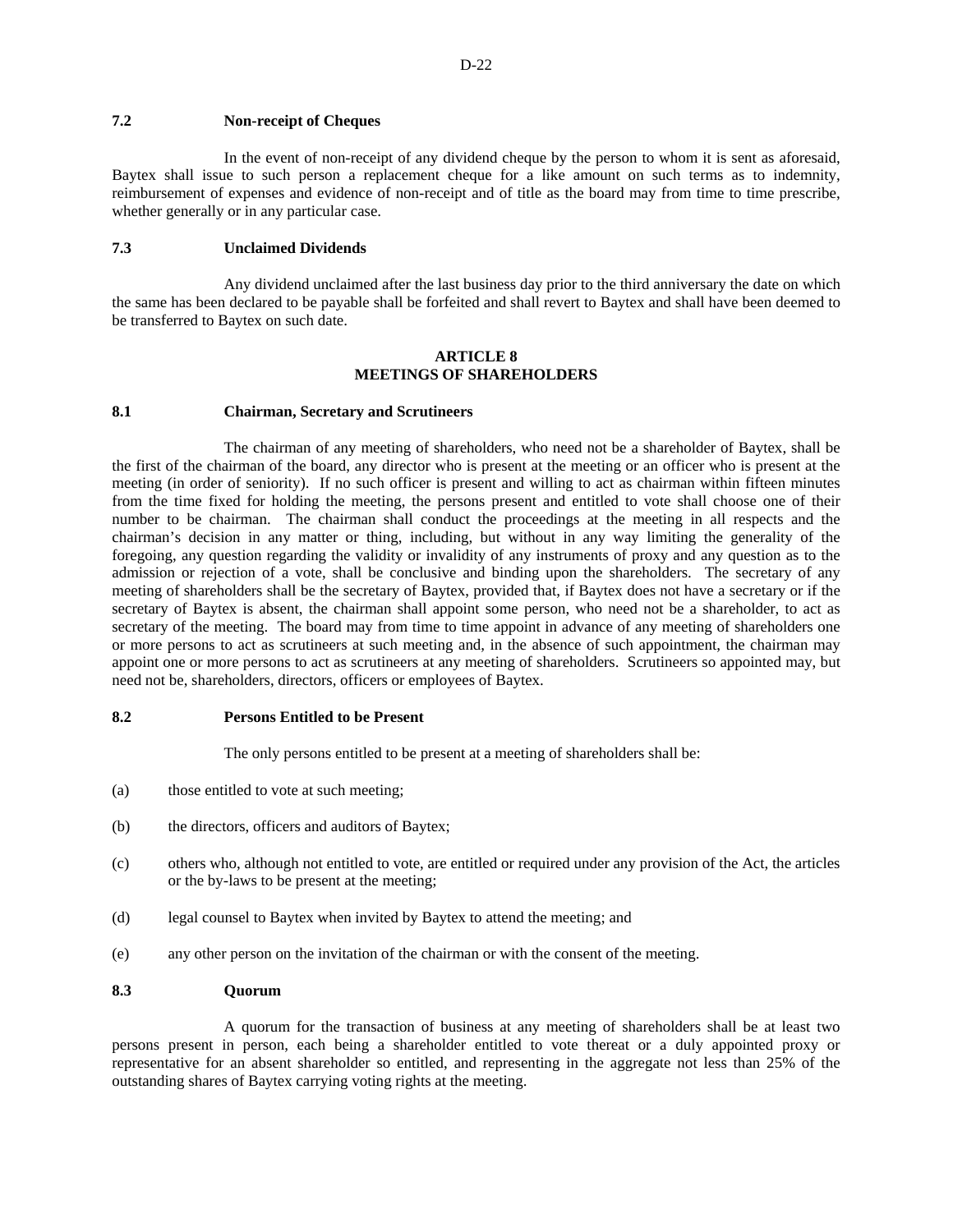#### **8.4 Representatives**

The authority of an individual to represent a body corporate or association at a meeting of shareholders of Baytex shall be established by depositing with Baytex a certified copy of the resolution of the directors or governing body of the body corporate or association, as the case may be, granting such authority, or in such other manner as may be satisfactory to the chairman of the meeting.

# **8.5 Action by Shareholders**

The shareholders shall act by ordinary resolution unless otherwise required by the Act, articles or by-laws. In case of an equality of votes either upon a show of hand or upon a poll, the chairman of the meeting shall not be entitled to a second or casting vote.

#### **8.6 Show of Hands**

Upon a show of hands every persons who is present and entitled to vote shall have one vote. Whenever a vote by show of hands shall have been taken upon a question, unless a ballot thereon is required or demanded, a declaration by the chairman of the meeting that the vote upon the question has been carried or carried by a particular majority or not carried and an entry to that effect in the minutes of the meeting shall be prima facie evidence of the fact without proof of the number or proportion of the votes recorded in favour of or against any resolution or other proceeding in respect of the said question, and the result of the vote so taken shall be the decision of the shareholders upon the said question.

## **8.7 Ballots**

A ballot required or demanded shall be taken in such manner as the chairman shall direct. A requirement or demand for a ballot may be withdrawn at any time prior to the taking of the ballot. If a ballot is taken each person present shall be entitled, in respect of the shares which they are entitled to vote at the meeting upon the question, to that number of votes provided by the Act or the articles, and the result of the ballot so taken shall be the decision of the shareholders upon the said question.

#### **8.8 Meetings by Electronic Means**

With the consent of the chairman of the meeting or the consent (as evidenced by a resolution) of the persons present and entitled to vote at the meeting, a shareholder or any other person entitled to attend a meeting of shareholders may participate in the meeting by electronic means, telephone or other communication facilities that permit all persons participating in the meeting to hear each other, and a person participating in such a meeting by those means shall be considered present at the meeting and at the place of the meeting.

#### **ARTICLE 9 NOTICES**

# **9.1 Omissions and Errors**

The accidental omission to give any notice to any shareholder, director, officer, auditor or member of a committee of the board or the non receipt of any notice by any such person or any error in any notice not affecting the substance thereof shall not invalidate any action taken at any meeting held pursuant to such notice or otherwise founded thereon.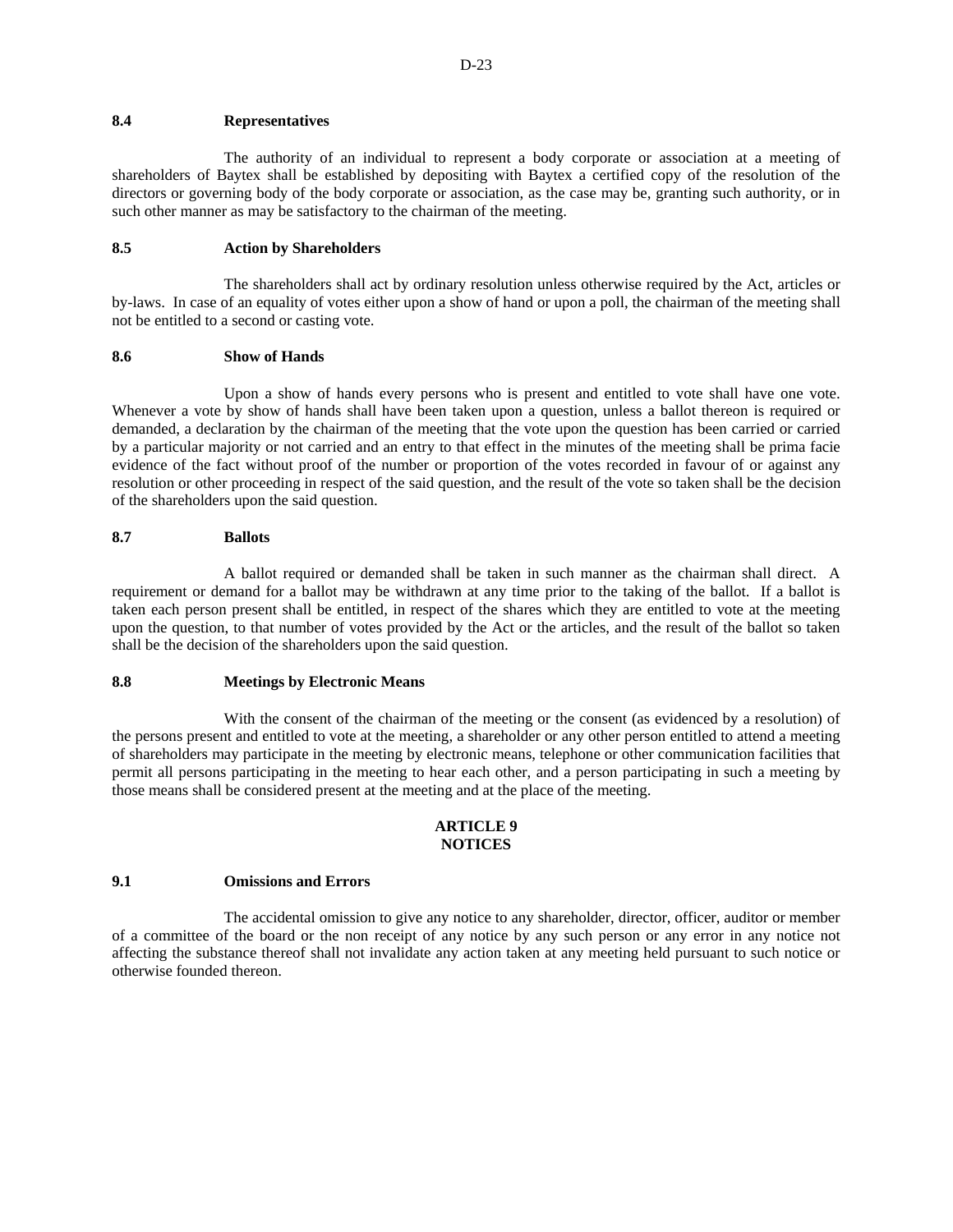# **9.2 Persons Entitled by Death or Operation of Law**

Every person who, by operation of law, transfer, death of a shareholder or any other means whatsoever shall become entitled to any share, shall be bound by every notice in respect of such share which shall have been duly given to the shareholder from whom the shareholder derives title to such share prior to the shareholder's name and address being entered on the securities register (whether such notice was given before or after the happening of the event upon which the shareholder became so entitled) and prior to such person furnishing to Baytex the proof of authority or evidence of the shareholder's entitlement prescribed by the Act.

#### **ARTICLE 10 EFFECTIVE DATE AND REPEAL**

#### **10.1 Effective Date**

This by-law shall come into force when made by the board in accordance with the Act.

# **10.2 Repeal**

All previous by-laws of Baytex are repealed as of the coming into force of this by-law. Such repeal shall not affect the previous operation of any by-law so repealed or affect the validity of any act done or right, privilege, obligation or liability acquired or incurred under, or the validity of any contract or agreement made pursuant to, or the validity of any articles or predecessor charter documents of Baytex obtained pursuant to, any such by-law prior to its repeal.

Made by the board the  $22<sup>nd</sup>$  day of October, 2010.

 (signed) "*Murray J. Desrosiers*" Secretary

Confirmed by the shareholders in accordance with the Act the  $22<sup>nd</sup>$  day of October, 2010.

 (signed) "*Murray J. Desrosiers*" Secretary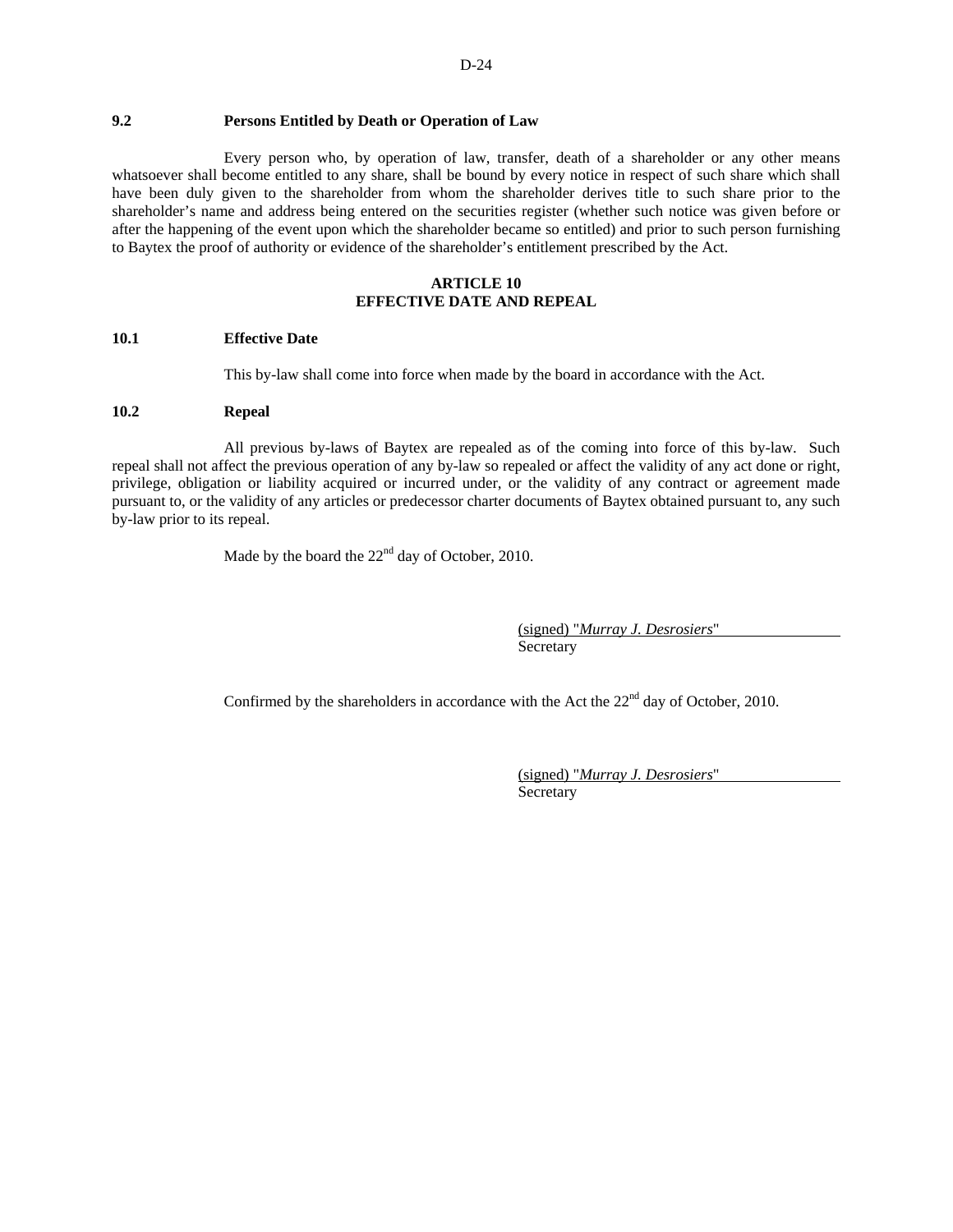#### **APPENDIX E**

# **SHARE AWARD INCENTIVE PLAN**

#### **BAYTEX ENERGY CORP.**

# **Share Award Incentive Plan**

The Board of Directors of Baytex Energy Corp. (the "**Corporation**") has adopted this Share Award Incentive Plan (the "**Plan**") to govern the issuance of Share Awards to Service Providers.

# **1. Purposes**

The principal purposes of the Plan are as follows:

- (a) to retain and attract qualified Service Providers that the Corporation and Baytex Affiliates require;
- (b) to promote a proprietary interest in the Corporation by such Service Providers and to encourage such persons to remain in the employ or service of the Corporation and Baytex Affiliates and put forth maximum efforts for the success of the affairs of the Corporation and the business of the Baytex Affiliates; and
- (c) to focus management of the Corporation and Baytex Affiliates on operating and financial performance and long-term Total Shareholder Return.

# **2. Definitions**

As used in this Plan, the following words and phrases shall have the meanings indicated:

- (a) "**Adjustment Ratio**" means, with respect to any Share Award, the ratio used to adjust the number of Common Shares to be issued on the applicable Issue Dates pertaining to such Share Award determined in accordance with the terms of the Plan; and, in respect of each Share Award, the Adjustment Ratio shall initially be equal to one, and shall be cumulatively adjusted thereafter by increasing the Adjustment Ratio on each Dividend Payment Date, effective on the day following the Dividend Record Date, by an amount, rounded to the nearest five decimal places, equal to a fraction having as its numerator the Dividend, expressed as an amount per Common Share, paid on that Dividend Payment Date, and having as its denominator the Reinvestment Price;
- (b) "**Baytex Affiliate**" means a corporation, partnership, trust or other entity that is controlled by the Corporation or that is controlled by the same person that controls the Corporation. For purposes of this definition, a person (the first person) is considered to control another person (the second person) if the first person, directly or indirectly, has the power to direct the management and policies of the second person by virtue of: (i) ownership of or direction over voting securities in the second person, (ii) a written agreement or indenture, (iii) being the general partner or controlling the general partner of the second person, or (iv) being the trustee of the second person;
- (c) "**Black-Out Period**" means a period of time imposed by the Corporation upon certain designated persons during which those persons may not trade in any securities of the Corporation;
- (d) "**Board**" means the board of directors of the Corporation as it may be constituted from time to time;
- (e) "**Cessation Date**" means the date that is the earlier of:
	- (i) the date of the Service Provider's termination or resignation, as the case may be; or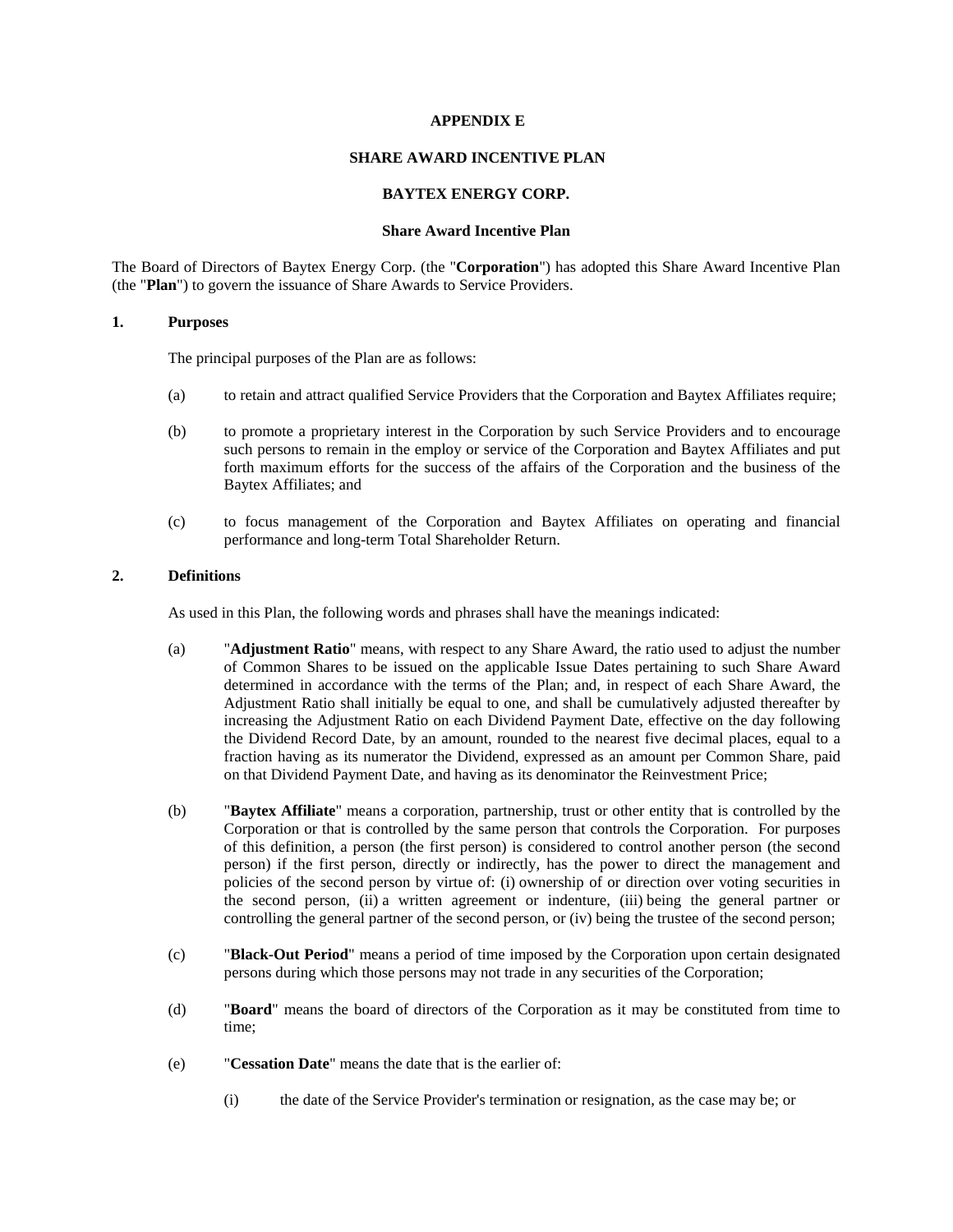(ii) the date that the Service Provider ceases to be in the active performance of the usual and customary day-to-day duties of the Service Provider's position or job,

regardless of whether adequate or proper advance notice of termination or resignation shall have been provided in respect of such cessation of being a Service Provider;

# (f) "**Change of Control**" means:

- (i) a successful "take-over bid" (as defined in the *Securities Act* (Alberta), as amended from time to time), pursuant to which the "offeror" as a result of such take-over bid beneficially owns, directly or indirectly, in excess of 50% of the outstanding Common Shares; or
- (ii) any change in the beneficial ownership or control of the outstanding securities or other interests which results in:
	- (I) a person or group of persons "acting jointly or in concert" (as defined in the *Securities Act* (Alberta), as amended from time to time), or;
	- (II) an "affiliate" or "associate" (each as defined in the *Business Corporations Act* (Alberta), as amended from time to time) of such person or group of persons;

holding, owning or controlling, directly or indirectly, more than 30% of the outstanding voting securities or other interests of the Corporation; or

- (iii) Incumbent Directors no longer constituting a majority of the Board; or
- (iv) the completion of an arrangement, merger or other form of reorganization of the Corporation where the holders of the outstanding voting securities or interests of the Corporation immediately prior to the completion of the arrangement, merger or other form of reorganization will hold 50% or less of the outstanding voting securities or interests of the continuing entity upon completion of the arrangement, merger or other form of reorganization; or
- (v) the winding up or termination of the Corporation or the sale, lease or transfer of all or substantially all of the directly or indirectly held assets of the Corporation to any other person or persons (other than pursuant to an internal reorganization or in circumstances where the business of the Corporation is continued and where the securityholdings in the continuing entity and the constitution of the board of directors or similar body of the continuing entity is such that the transaction would not be considered a "Change of Control" if paragraphs (ii) and (iii) above were applicable to the transaction), or
- (vi) any determination by a majority of the Board that a Change of Control has occurred or is about to occur and any such determination shall be binding and conclusive for all purposes of the Plan;

provided that a Change of Control shall be deemed not to have occurred if a majority of the Board, in good faith, determines that a Change of Control was not intended to occur in the particular circumstances in question and any such determination shall be binding and conclusive for all purposes of the Plan;

- (g) "**Committee**" has the meaning set forth in Section 3 hereof;
- (h) "**Common Shares**" means common shares of the Corporation;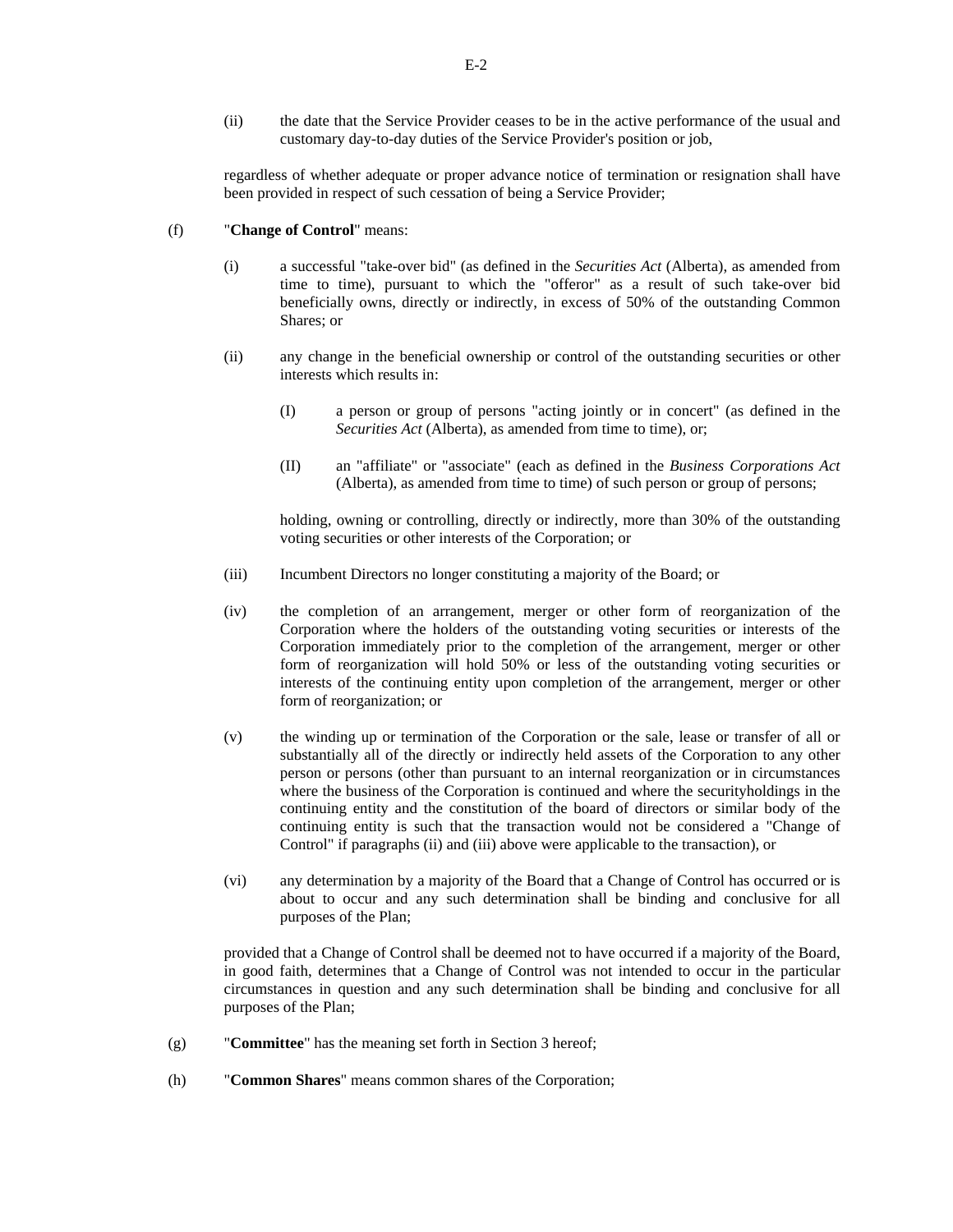- (i) "**Corporate Performance Measures**" for any period that the Committee in its sole discretion shall determine, means the performance measures to be taken into consideration in granting Share Awards under the Plan and determining the Payout Multiplier in respect of any Performance Award, which may include, without limitation, the following:
	- (i) Relative Total Shareholder Return;
	- (ii) Recycle Ratio;
	- (iii) activities related to growth of the Corporation and the Baytex Affiliates;
	- (iv) average production volumes of the Corporation and the Baytex Affiliates;
	- (v) unit costs of production of the Corporation and the Baytex Affiliates;
	- (vi) total proved reserves (on a net basis) of the Corporation and the Baytex Affiliates;
	- (vii) key leading and lagging indicators of health, safety and environmental performance of the Corporation and the Baytex Affiliates;
	- (viii) the execution of the Corporation's strategic plan as determined by the Board; and
	- (ix) such additional measures as the Committee or the Board, in its sole discretion, shall consider appropriate in the circumstances;
- (j) **"Dividend**" means any dividend paid by the Corporation in respect of the Common Shares, whether in the form of cash or Common Shares, expressed as an amount per Common Share;
- (k) "**Dividend Payment Date**" means any date that a Dividend is paid to Shareholders;
- (l) "**Dividend Record Date**" means the applicable record date in respect of any Dividend used to determine the Shareholders entitled to receive such Dividend;
- (m) "**Exchange**" means the TSX and such other stock exchange(s) on which the Common Shares are then listed and posted for trading from time to time;
- (n) "**Expiry Date**" means the fifth anniversary of the grant date of the Restricted Award or the Performance Award, as applicable, or such other date as determined by the Committee in its sole discretion, provided that in no circumstances shall the Expiry Date exceed seven (7) years from the applicable grant date;
- (o) "**Fair Market Value**" means the volume weighted average of the prices at which the Common Shares traded on the TSX (or, if the Common Shares are not then listed and posted for trading on the TSX or are then listed and posted for trading on more than one stock exchange, on such stock exchange on which the Common Shares are then listed and posted for trading as may be selected for such purpose by the Committee in its sole discretion) for the five (5) trading days on which the Common Shares traded on the said exchange immediately preceding such date. In the event that the Common Shares are not listed and posted for trading on any stock exchange, the Fair Market Value shall be the fair market value of the Common Shares as determined by the Committee in its sole discretion, acting reasonably and in good faith. If initially determined in United States dollars, the Fair Market Value shall be converted into Canadian dollars at an exchange rate selected and calculated in the manner determined by the Committee from time to time acting reasonably and in good faith;
- (p) "**Grantees**" has the meaning set forth in Section 4 hereof;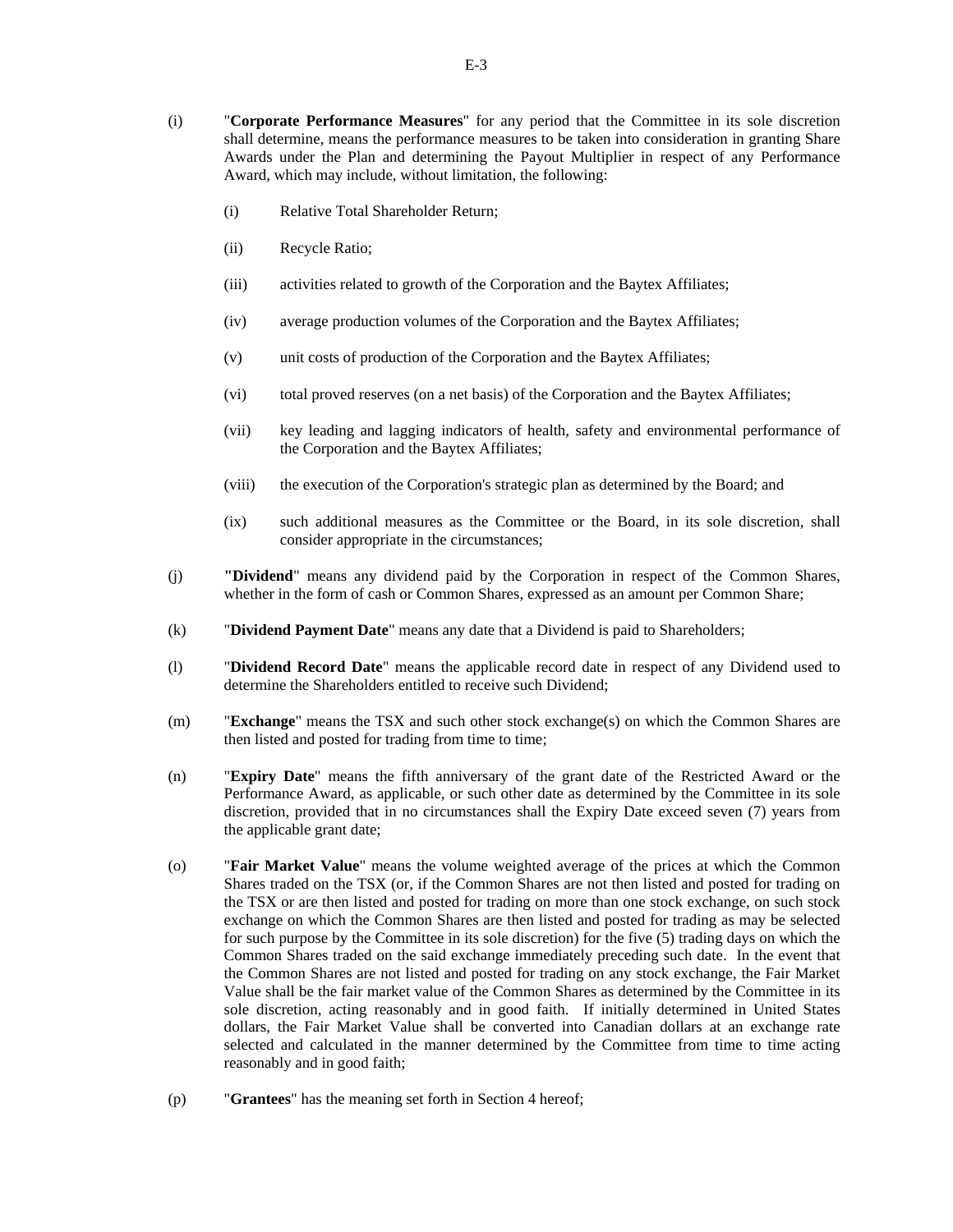- (q) "**Incumbent Directors**" means any member of the Board who was a member of the Board at the effective date of the Plan and any successor to an Incumbent Director who was recommended or elected or appointed to succeed any Incumbent Director by the affirmative vote of the Board, including a majority of the Incumbent Directors then on the Board, prior to the occurrence of a transaction, transactions, elections or appointments giving rise to a Change of Control;
- (r) "**Issue Date**" means, with respect to any Share Award, the date upon which Common Shares awarded thereunder shall be issued to the Grantee of such Share Award;
- (s) "**Leave of Absence**" means a Service Provider being absent from active employment or active service as a result of sabbatical, disability, education leave, maternity or parental leave, or any other form of leave approved by the Committee;
- (t) "**Non-Management Director**" means a director of the Corporation who is not an officer or employee of the Corporation or a Baytex Affiliate;
- (u) "**Payout Multiplier**" means the payout multiplier determined by the Committee in accordance with Section 6(d) hereof;
- (v) "**Peer Comparison Group**" means, generally, public Canadian oil and gas issuers that in the opinion of the Committee are competitors of the Corporation and which shall be determined from time to time by the Committee in its sole discretion;
- (w) "**Performance Award**" means an award of Common Shares under the Plan designated as a "Performance Award" in the Share Award Agreement pertaining thereto, which Common Shares shall be issued on the Issue Date(s) determined in accordance with Section  $6(c)(ii)$  hereof, subject to adjustment pursuant to the provisions of such section;
- (x) "**Recycle Ratio**" means a measure of capital efficiency calculated by dividing the after-tax netback of production by the cost of adding reserves, or calculated in such other manner as may be determined by the Committee in its sole discretion;
- (y) "**Reinvestment Price**" means the price, expressed as an amount per Common Share, paid by participants in the Corporation's dividend reinvestment plan to reinvest their Dividends in additional Common Shares on a Dividend Payment Date, provided that if the Corporation has suspended the operation of such plan or does not have such a plan, then the Reinvestment Price shall be equal to the Fair Market Value of the Common Shares on the trading day immediately preceding the Divided Payment Date;
- (z) "**Relative Total Shareholder Return**" means the percentile rank, expressed as a whole number, of Total Shareholder Return relative to returns calculated on a similar basis on securities of members of the Peer Comparison Group over the applicable period;
- (aa) "**Restricted Award**" means an award of Common Shares under the Plan designated as a "Restricted Award" in the Share Award Agreement pertaining thereto, which Common Shares shall be issued on the Issue Dates(s) determined in accordance with Section  $6(c)(i)$  hereof, subject to adjustment pursuant to the provisions of such section;
- (bb) "**Service Providers**" has the meaning set forth in Section 4 hereof;
- (cc) "**Share Award**" means a Restricted Award or Performance Award made pursuant to the Plan;
- (dd) "**Share Award Agreement**" has the meaning set forth in Section 6 hereof;
- (ee) "**Shareholder**" means a holder of Common Shares;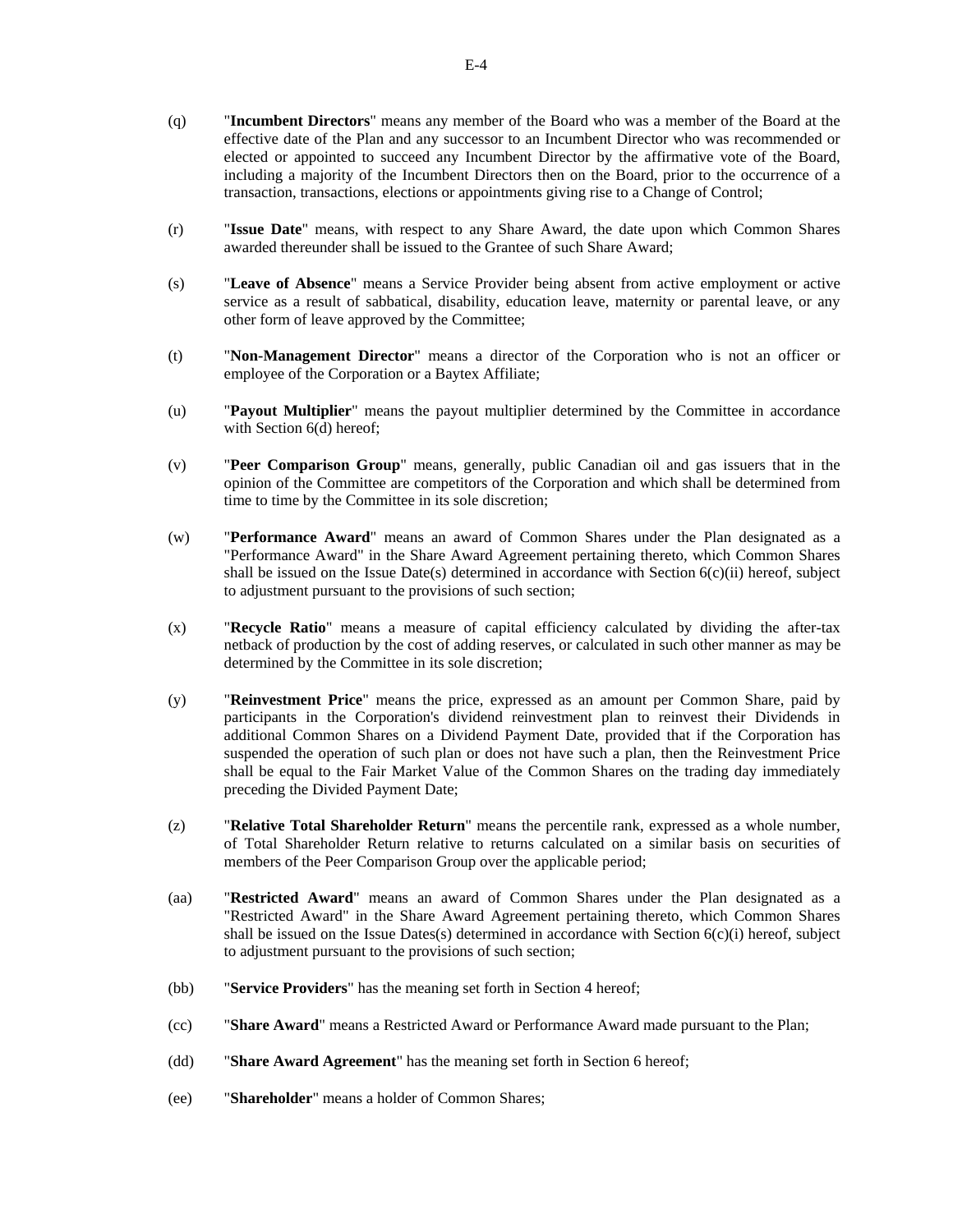- (ff) "**Successor**" has the meaning set forth in Section 9 hereof;
- (gg) "**Total Shareholder Return**" means, with respect to any period, the total return to Shareholders on the Common Shares calculated using cumulative Dividends on a reinvested basis and the change in the trading price of the Common Shares on the TSX over such period (or, if the Common Shares are not then listed and posted for trading on the TSX or are then listed and posted for trading on more than one stock exchange, on such stock exchange on which the Common Shares are then listed and posted for trading as may be selected for such purpose by the Committee in its sole discretion); and
- (hh) "**TSX**" means the Toronto Stock Exchange.

# **3. Administration**

The Plan shall be administered by the Compensation Committee of the Board (the "**Committee**"), provided that the Board shall have the authority to appoint itself or another committee of the Board to administer the Plan. In the event that the Board appoints itself or another committee of the Board to administer the Plan, all references in the Plan to the Committee will be deemed to be references to the Board or such other committee of the Board, as applicable.

The Committee shall have the authority in its sole discretion to administer the Plan and to exercise all the powers and authorities either specifically granted to it under the Plan or necessary or advisable in the administration of the Plan, subject to and not inconsistent with the express provisions of this Plan and of Section 10 hereof, including, without limitation:

- (a) the authority to grant Share Awards;
- (b) to determine the Fair Market Value of the Common Shares on any date;
- (c) to determine the Service Providers to whom, and the time or times at which Share Awards shall be granted and shall become issuable;
- (d) to determine the number of Common Shares to be covered by each Share Award;
- (e) to determine members of the Peer Comparison Group from time to time;
- (f) to determine the Corporate Performance Measures and the Payout Multiplier in respect of a particular period;
- (g) to prescribe, amend and rescind rules and regulations relating to the Plan;
- (h) to interpret the Plan;
- (i) to determine the terms and provisions of Share Award Agreements (which need not be identical) entered into in connection with Share Awards; and
- (j) to make all other determinations deemed necessary or advisable for the administration of the Plan.

The Committee may delegate to one or more of its members, to the President and Chief Executive Officer of the Corporation or to one or more agents such administrative duties as it may deem advisable, and the Committee or any person to whom it has delegated duties as aforesaid may employ one or more persons to render advice with respect to any responsibility the Committee or such person may have under the Plan.

For greater certainty and without limiting the discretion conferred on the Committee pursuant to this Section, the Committee's decision to approve the grant of a Share Award in any period shall not require the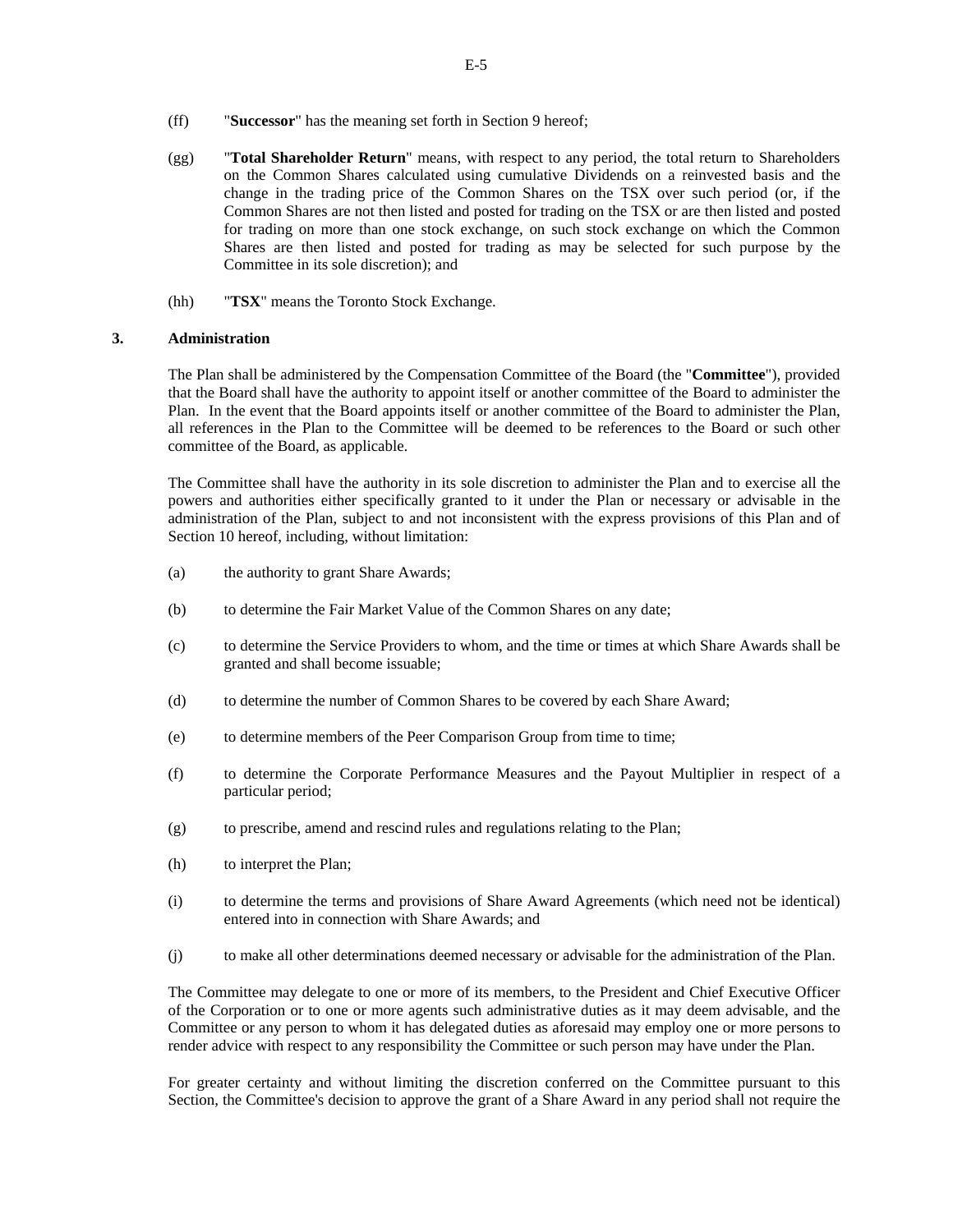Committee to approve the grant of a Share Award to any Service Provider in any other period; nor shall the Committee's decision with respect to the size or terms and conditions of a Share Award in any period require it to approve the grant of a Share Award of the same or similar size or with the same or similar terms and conditions to any Service Provider in any other period. The Committee shall not be precluded from approving the grant of a Share Award to any Service Provider solely because such Service Provider may previously have been granted a Share Award under this Plan or any other similar compensation arrangement of the Corporation or a Baytex Affiliate. No Service Provider has any claim or right to be granted a Share Award.

#### **4. Eligibility and Award Determination**

Share Awards may be granted only to persons who are employees, officers or directors of the Corporation or any Baytex Affiliate or who are consultants or other service providers to the Corporation or any Baytex Affiliate (collectively, "**Service Providers**"); provided, however, that the participation of a Service Provider in the Plan is voluntary. For greater certainty, a transfer of employment or services between the Corporation and a Baytex Affiliate or between Baytex Affiliates shall not be considered an interruption or termination of the employment of a Grantee for any purpose of the Plan. In determining the Service Providers to whom Share Awards may be granted ("**Grantees**") and the number of Common Shares to be covered by each Share Award, the Committee may take into account such factors as it shall determine in its sole discretion, including, if so determined by the Committee, any one or more of the following factors:

- (a) compensation data for comparable benchmark positions among the Peer Comparison Group;
- (b) the duties, responsibilities, position and seniority of the Grantee;
- (c) the Corporate Performance Measures for the applicable period compared with internally established performance measures approved by the Committee and/or similar performance measures of members of the Peer Comparison Group for such period;
- (d) the individual contributions and potential contributions of the Grantee to the success of the Corporation;
- (e) any bonus payments paid or to be paid to the Grantee in respect of his or her individual contributions and potential contributions to the success of the Corporation;
- (f) the Fair Market Value or current market price of the Common Shares at the time of such Share Award; and
- (g) such other factors as the Committee shall deem relevant in its sole discretion in connection with accomplishing the purposes of the Plan.

# **5. Reservation of Common Shares**

Subject to Sections  $6(c)(i)(III)$ ,  $6(c)(ii)(III)$ ,  $6(i)$  and 9 hereof, the number of Common Shares reserved for issuance from time to time pursuant to Share Awards granted and outstanding hereunder and pursuant to the Common Share Rights Incentive Plan of the Corporation at any time shall not exceed a number of Common Shares equal to 10% of the aggregate number of issued and outstanding Common Shares. This prescribed maximum may be subsequently increased to any specified amount, provided the increase is authorized by a vote of the Shareholders.

If any Share Award granted under this Plan shall expire, terminate or be cancelled for any reason without the Common Shares issuable thereunder having been issued in full, any unissued Common Shares to which such Share Award relates shall be available for the purposes of the granting of further Share Awards under this Plan.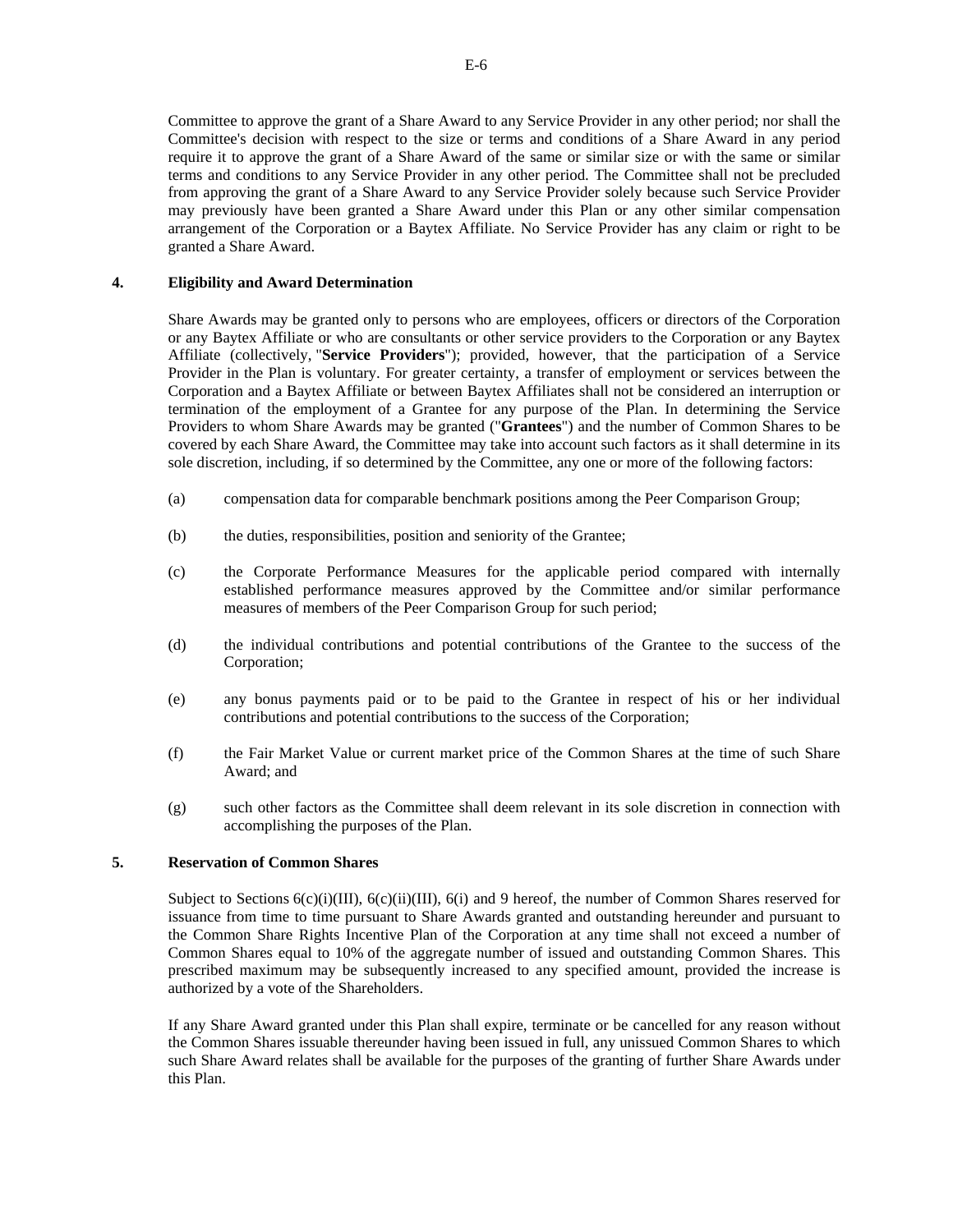# **6. Terms and Conditions of Share Awards**

Each Share Award granted under the Plan shall be subject to the terms and conditions of the Plan and evidenced by a written agreement between the Corporation and the Grantee (a "**Share Award Agreement**") which agreement shall comply with, and be subject to, the requirements of the Exchange and the following terms and conditions (and with such other terms and conditions as the Committee, in its sole discretion, shall establish):

- (a) *Type of Share Awards* The Committee shall determine the number of Common Shares to be awarded to a Grantee pursuant to the Share Award in accordance with the provisions set forth in Section 4 hereof and shall designate such award as either a "Restricted Award" or a "Performance Award", as applicable, in the Share Award Agreement relating thereto.
- (b) *Limitations on Share Awards* No one Service Provider may be granted any Share Award which, together with all Share Awards then held by such Grantee, would entitle such Grantee to receive a number of Common Shares which is greater than 5% of the outstanding Common Shares, calculated on an undiluted basis. In addition: (i) the number of Common Shares issuable to insiders at any time, under all security based compensation arrangements of the Corporation, shall not exceed 10% of the issued and outstanding Common Shares; and (ii) the number of Common Shares issued to insiders, within any one year period, under all security based compensation arrangements of the Corporation, shall not exceed 10% of the issued and outstanding Common Shares. For this purpose, "insiders" and "security based compensation arrangements" have the meanings ascribed thereto in Part VI of the Company Manual of the TSX. The number of Common Shares issuable pursuant to this Plan to Non-Management Directors, in aggregate, will be limited to a maximum of 0.25% of the issued and outstanding Common Shares and the value of all Share Awards granted to any Non-Management Director during a calendar year, as calculated on the date of grant, cannot exceed \$100,000 (for purposes of monitoring compliance with these limitations, a Payout Multiplier of 1.0 will be assumed for any Performance Awards).

## (c) *Issue Dates and Adjustment of Share Awards*

- (i) Restricted Awards: Subject to Section 6(f) hereof, with respect to any Restricted Award, the Issue Dates for the issuance of Common Shares thereunder shall be as follows unless otherwise determined by the Committee (and, for greater certainty, the Committee may in its sole discretion impose additional or different conditions to the determination of the Issue Date(s) in respect of or the issue of Common Shares pursuant to any Restricted Award including, without limitation, performance conditions), provided that the Grantee remains in continuous employment or service with the Corporation or a Baytex Affiliate through the applicable Issue Date:
	- (A) as to one-third of the Common Shares awarded pursuant to such Restricted Award, on the first anniversary of the grant date of the Restricted Award;
	- (B) as to one-third of the Common Shares awarded pursuant to such Restricted Award, on the second anniversary of the grant date of the Restricted Award; and
	- (C) as to the remaining one-third of the Common Shares awarded pursuant to such Restricted Award, on the third anniversary of the grant date of the Restricted Award;

provided, however, that:

(I) where a Grantee is on a Leave of Absence, the Issue Date or Issue Dates for any Restricted Awards held by such Grantee shall be suspended until such time as such Grantee returns to active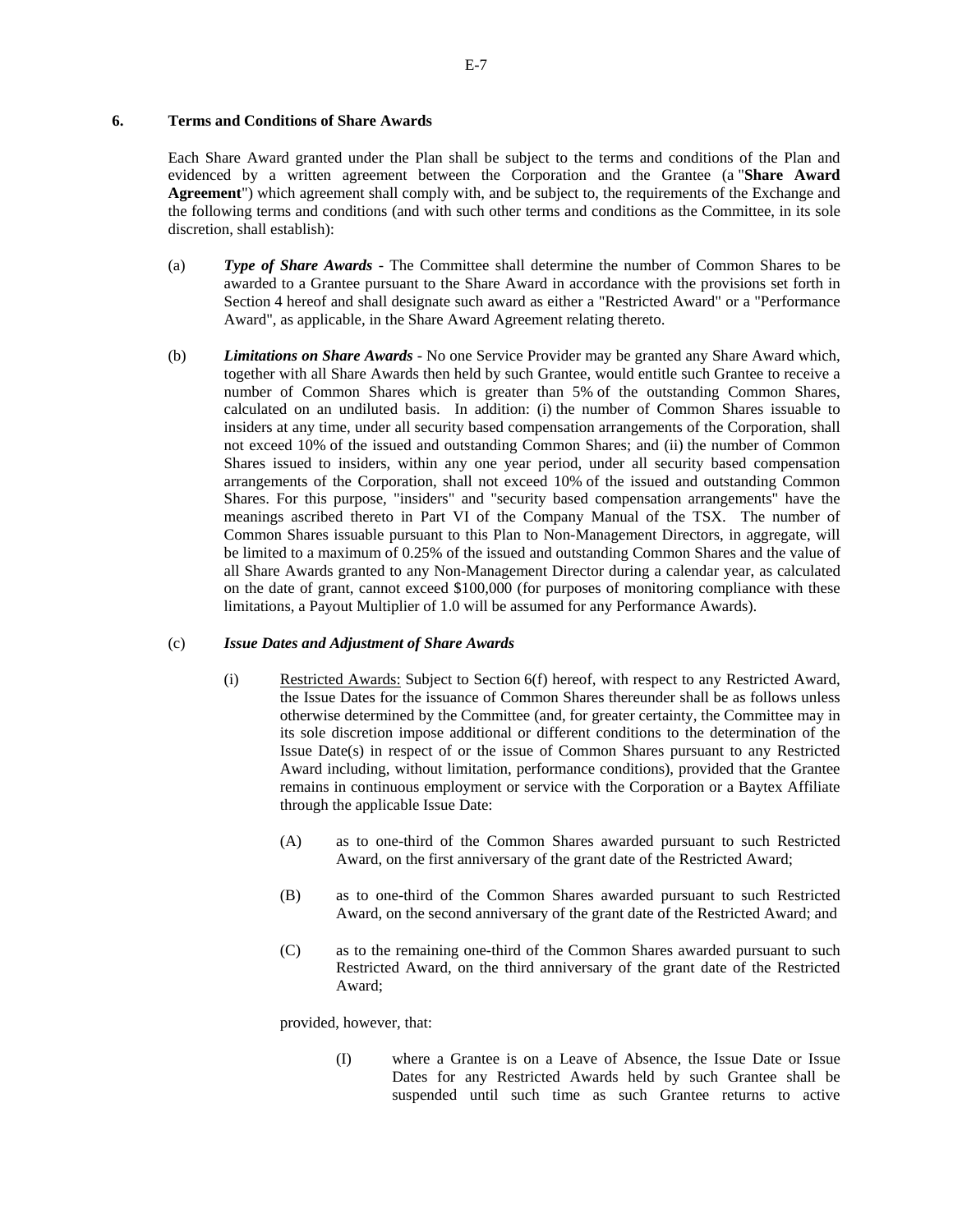employment or active service, provided that where the period of the Leave of Absence exceeds three (3) months, the Issue Date for any Restricted Award that occurs during or subsequent to the period of the Leave of Absence shall be extended by, and no adjustments shall be made to the Adjustment Ratio for Dividends that are paid during, that portion of the Leave of Absence that exceeds three (3) months, and further provided that if any such extension would cause the Issue Date or Issue Dates to extend beyond the Expiry Date, the Restricted Awards to be issued on such Issue Date or Issue Dates shall be terminated and all rights to receive Common Shares thereunder shall be forfeited by the Grantee;

- (II) where an Issue Date occurs on a date when a Grantee is subject to a Black-Out Period, such Issue Date shall be extended to a date which is within three business days following the end of such Black-Out Period;
- (III) in the event of any Change of Control prior to the Issue Dates determined in accordance with the above provisions of this Section  $6(c)(i)$ , and regardless of whether or not a Grantee is on a Leave of Absence, the Issue Date for all Common Shares awarded pursuant to such Restricted Award that have not yet been issued as of such time shall be the date which is immediately prior to the date upon which a Change of Control is completed; and
- (IV) immediately prior to each Issue Date, the number of Common Shares to be issued on such Issue Date shall be adjusted by multiplying such number by the Adjustment Ratio applicable in respect of such Restricted Award.
- (ii) Performance Awards: Subject to Section 6(f) hereof, with respect to any Performance Award, the Issue Dates for the issuance of Common Shares thereunder shall be as follows unless otherwise determined by the Committee (and, for greater certainty, the Committee may in its sole discretion impose additional or different conditions to the determination of the Issue Dates in respect of the issue of Common Shares pursuant to any Performance Award), provided that the Grantee remains in continuous employment or service with the Corporation or a Baytex Affiliate through the applicable Issue Date:
	- (A) as to one-third of the Common Shares awarded pursuant to such Performance Award, on the first anniversary of the grant date of the Performance Award;
	- (B) as to one-third of the Common Shares awarded pursuant to such Performance Award, on the second anniversary of the grant date of the Performance Award; and
	- (C) as to the remaining one-third of the Common Shares awarded pursuant to such Performance Award, on the third anniversary of the grant date of the Performance Award;

provided, however, that:

(I) where a Grantee is on a Leave of Absence, the Issue Date or Issue Dates for any Performance Awards held by such Grantee shall be suspended until such time as such Grantee returns to active employment or active service, provided that where the period of the Leave of Absence exceeds three (3) months, the Issue Date for any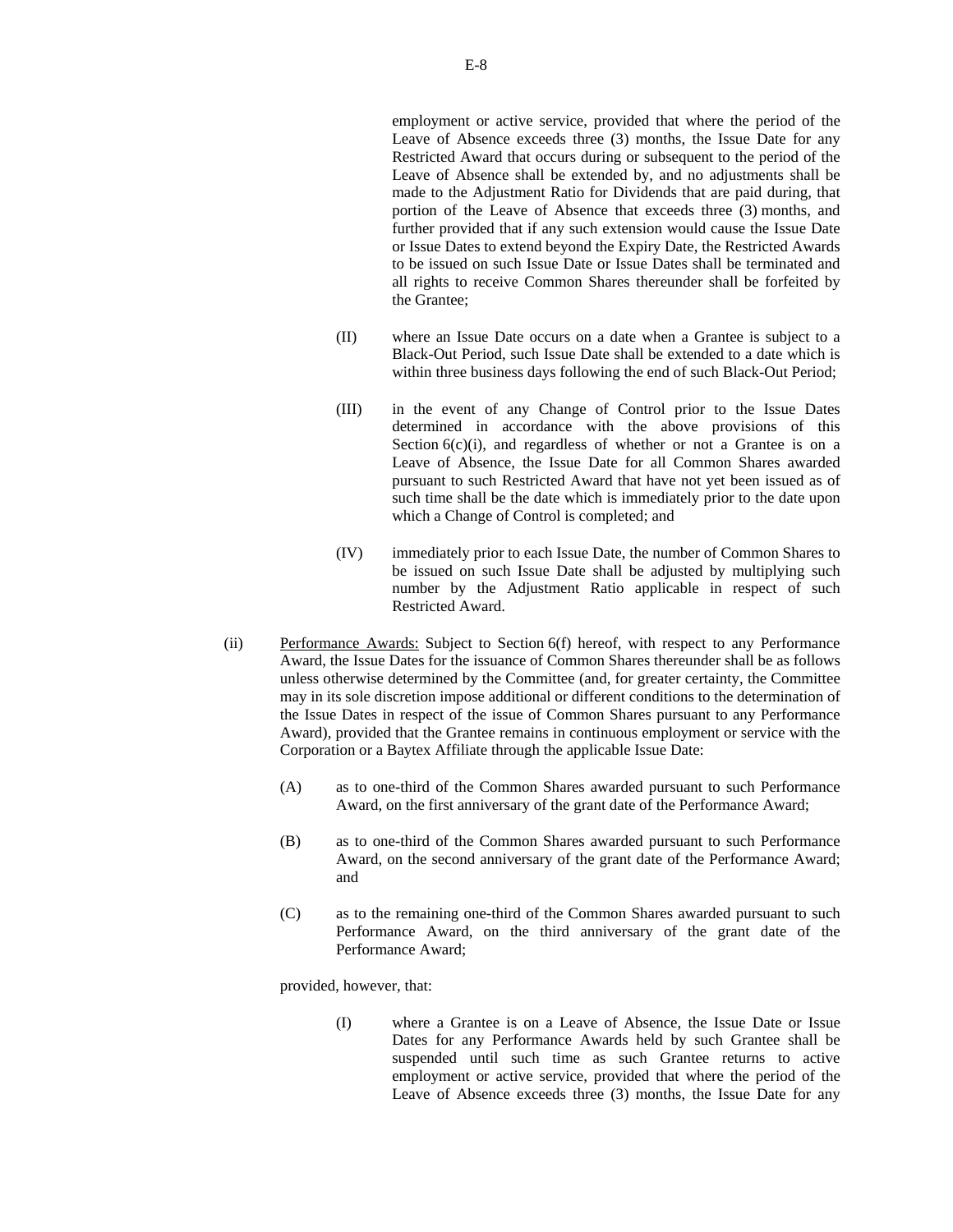Performance Award that occurs during or subsequent to the period of the Leave of Absence shall be extended by, and no adjustments shall be made to the Adjustment Ratio for Dividends that are paid during, that portion of the Leave of Absence that exceeds three (3) months, and further provided that if any such extension would cause the Issue Date or Issue Dates to extend beyond the Expiry Date, the Performance Awards to be issued on such Issue Date or Issue Dates shall be terminated and all rights to receive Common Shares thereunder shall be forfeited by the Grantee;

- (II) where an Issue Date occurs on a date when a Grantee is subject to a Black-Out Period, such Issue Date shall be extended to a date which is within three business days following the end of such Black-Out Period;
- (III) in the event of any Change of Control prior to the Issue Date determined in accordance with the above provisions of this Section  $6(c)(ii)$ , and regardless of whether or not a Grantee is on a Leave of Absence, the Issue Date for all Common Shares awarded pursuant to such Performance Award that have not yet been issued as of such time shall be the date which is immediately prior to the date upon which a Change of Control is completed; and
- (IV) immediately prior to each Issue Date, the number of Common Shares to be issued on such Issue Date shall be adjusted by multiplying such number by (1) the Adjustment Ratio applicable in respect of such Performance Award, and (2) the Payout Multiplier applicable to such Performance Award at such time.

Notwithstanding any other provision of this Plan, but subject to the limits described in Sections 5 and 6(b) hereof and any other applicable requirements of the Exchange or other regulatory authority, the Committee hereby reserves the right to make any additional adjustments to the number of Common Shares to be issued pursuant to any Performance Award if, in the sole discretion of the Committee, such adjustments are appropriate in the circumstances having regard to the principal purposes of the Plan.

- (d) *Determination of the Payout Multiplier* Annually prior to the Issue Date in respect of any Performance Award, the Committee shall assess the performance of the Corporation for the applicable period. The weighting of the individual measures comprising the Corporate Performance Measures shall be determined by the Committee in its sole discretion having regard to the principal purposes of the Plan and, upon the assessment of all Corporate Performance Measures, the Committee shall determine the Corporation's ranking. The applicable Payout Multiplier in respect of this ranking shall be as set forth in Schedule "A" hereto. For greater certainty, for those Performance Awards where the Issue Date is the second or third anniversary of the grant date, the Payout Multiplier will be the arithmetic average of the Payout Multiplier for each of the two or three preceding performance assessment periods, respectively.
- (e) *Payment in Respect of Share Awards* On the Issue Date, the Corporation shall have the option of settling any amount payable in respect of a Share Award by any of the following methods or by a combination of such methods:
	- (i) Common Shares issued from the treasury of the Corporation; or
	- (ii) with the consent of the Grantee, cash in an amount equal to the aggregate Fair Market Value of such Common Shares that would otherwise be delivered in consideration for the surrender by the Grantee to the Corporation of the right to receive such Common Shares under such Share Award.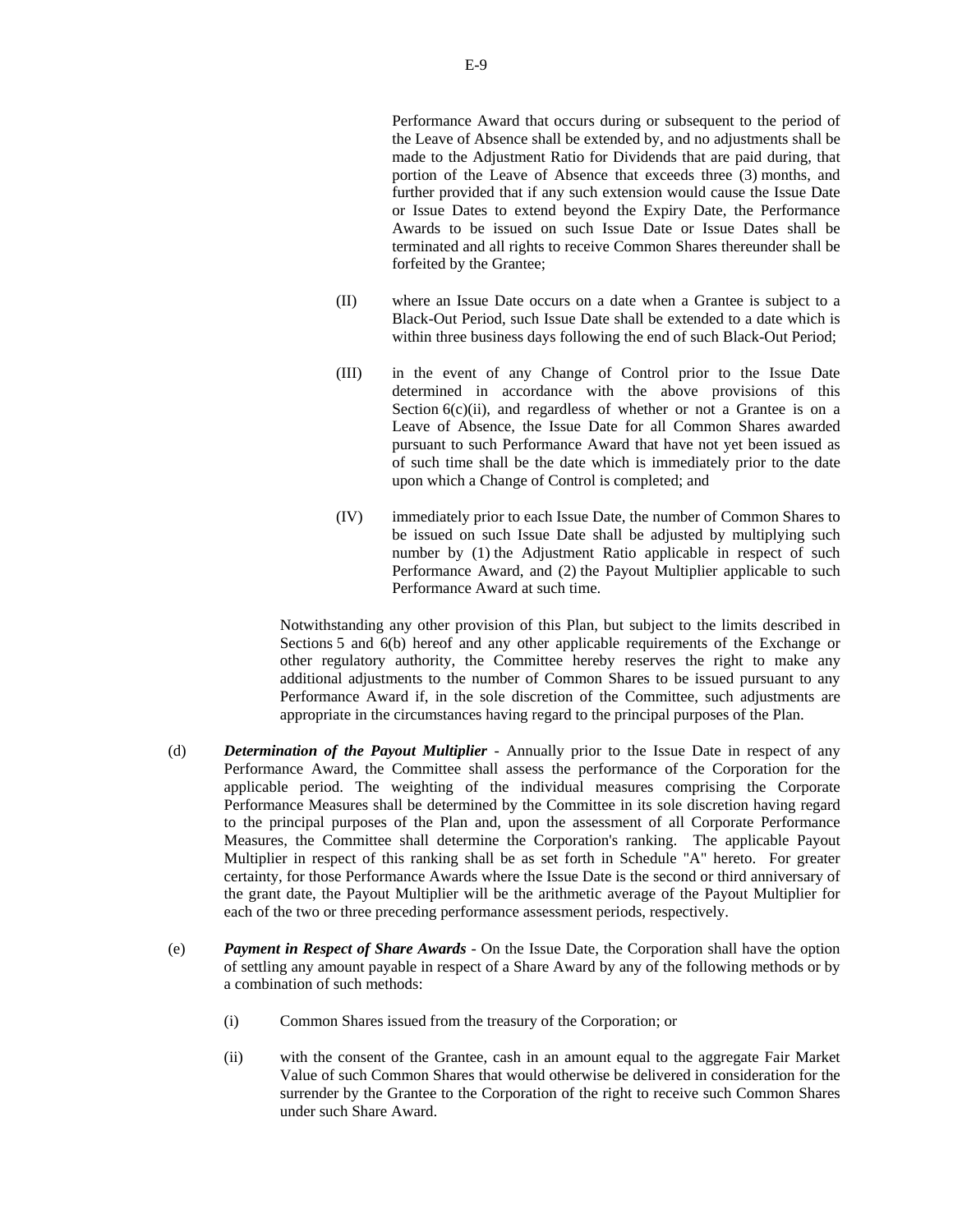Any amount payable to a Grantee in respect of a Share Award shall be paid to the Grantee as soon as practicable following the Issue Date and in any event within sixty (60) days of the Issue Date (provided that any amount payable with respect to an Issue Date that occurs after the Cessation Date, but before the Share Award has terminated in accordance with an applicable provision of Section 6(f), must occur not later than March 15 of the year following the year in which the Cessation Date occurs, if earlier) and the Corporation shall withhold from any such amount payable all amounts as may be required by law and in the manner contemplated by Section 7 hereof.

Where the determination of the number of Common Shares to be delivered to a Grantee pursuant to a Share Award in respect of a particular Issue Date would result in the issuance of a fractional Common Share, the number of Common Shares deliverable on the Issue Date shall be rounded down to the next whole number of Common Shares. No certificates representing fractional Common Shares shall be delivered pursuant to this Plan nor shall any cash amount be paid at any time in lieu of any such fractional interest.

- (f) *Termination of Relationship as Service Provider* Unless otherwise determined by the Committee or unless otherwise provided in a Share Award Agreement pertaining to a particular Share Award or any written employment or consulting agreement governing a Grantee's role as a Service Provider, the following provisions shall apply in the event that a Grantee ceases to be a Service Provider:
	- (i) Death If a Grantee ceases to be a Service Provider as a result of the Grantee's death, the Issue Date for all Common Shares awarded to such Grantee under any outstanding Share Award Agreements shall be accelerated to the Cessation Date, provided that the President and Chief Executive Officer of the Corporation in the case of a Grantee who is not a director or officer and the Committee in all other cases, taking into consideration the performance of such Grantee and the performance of the Corporation since the date of grant of the Share Award(s), may determine in its sole discretion the Payout Multiplier to be applied to any Performance Awards held by the Grantee.
	- (ii) Termination for cause If a Grantee ceases to be a Service Provider as a result of termination for cause, effective as of the Cessation Date all outstanding Share Award Agreements under which Share Awards have been made to such Grantee, whether Restricted Awards or Performance Awards, shall be immediately terminated and all rights to receive Common Shares thereunder shall be forfeited by the Grantee.
	- (iii) Voluntary Resignation If a Grantee ceases to be a Service Provider as a result of a voluntary resignation, effective as of the day that is fourteen (14) days after the Cessation Date, all outstanding Share Award Agreements under which Share Awards have been made to such Grantee, whether Restricted Awards or Performance Awards, shall be terminated and all rights to receive Common Shares thereunder shall be forfeited by the Grantee.
	- (iv) Other Termination If a Grantee ceases to be a Service Provider for any reason other than as provided for in (i), (ii) and (iii) above, effective as of the date that is sixty (60) days after the Cessation Date and notwithstanding any other severance entitlements or entitlement to notice or compensation in lieu thereof, all outstanding Share Award Agreements under which Share Awards have been made to such Grantee, whether Restricted Awards or Performance Awards, shall be terminated and all rights to receive Common Shares thereunder shall be forfeited by the Grantee.
	- (v) Non-Management Directors If a Grantee who is a Non-Management Director ceases to be a Service Provider as a result of: (A) a voluntary resignation or voluntarily not standing for re-election as a director of the Corporation, such events shall be treated as a voluntary resignation under (iii) above; or (B) failing to be re-elected as a director of the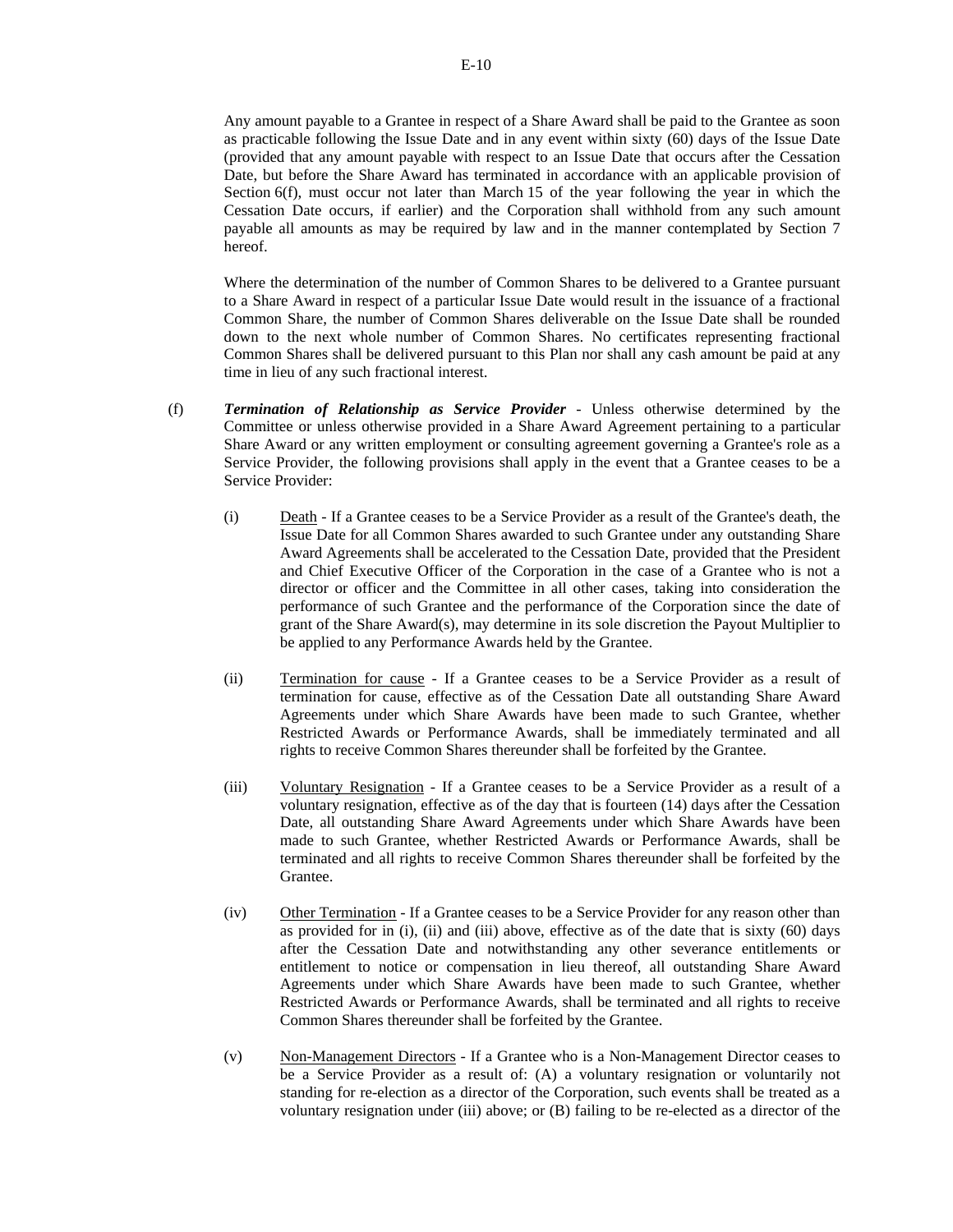Corporation by the Shareholders, such event shall be treated as an other termination under (iv) above.

(g) *Rights as a Shareholder* - Until the Common Shares granted pursuant to any Share Award have been issued in accordance with the terms of the Plan, the Grantee to whom such Share Award has been made shall not possess any incidents of ownership of such Common Shares including, for greater certainty and without limitation, the right to receive Dividends on such Common Shares and the right to exercise voting rights in respect of such Common Shares.

Such Grantee shall only be considered a Shareholder in respect of such Common Shares when such issuance has been entered upon the records of the duly authorized transfer agent of the Corporation.

- (h) *Treatment of Non-Cash Dividends* In the case of a non-cash Dividend, including Common Shares or other securities or other property, the Committee will, in its sole discretion and subject to any required approval of the Exchange, determine whether or not such non-cash Dividend will be provided to the Share Award holder and, if so provided, the form in which it shall be provided.
- (i) *Effect of Certain Changes* In the event:
	- (i) of any change in the Common Shares through subdivision, consolidation, reclassification, amalgamation, merger or otherwise;
	- (ii) that any rights are granted to all Shareholders to purchase Common Shares at prices substantially below Fair Market Value; or
	- (iii) that, as a result of any recapitalization, merger, consolidation or other transaction, the Common Shares are converted into or exchangeable for any other securities,

then, in any such case, the Board may, subject to any required approval of the Exchange, make such adjustments to the Plan, to any Share Awards and to any Share Award Agreements outstanding under the Plan as the Board may, in its sole discretion, consider appropriate in the circumstances to prevent dilution or enlargement of the rights granted to Grantees hereunder.

## **7. Withholding Taxes**

When a Grantee or other person becomes entitled to receive Common Shares or a cash payment in respect of any Share Award Agreement, the Corporation shall have the right to require the Grantee or such other person to remit to the Corporation an amount sufficient to satisfy any withholding tax requirements relating thereto. Unless otherwise prohibited by the Committee or by applicable law, satisfaction of the withholding tax obligation may be accomplished by any of the following methods or by a combination of such methods:

- (a) the tendering by the Grantee of cash payment to the Corporation in an amount less than or equal to the total withholding tax obligation; or
- (b) the withholding by the Corporation or a Baytex Affiliate, as the case may be, from the Common Shares otherwise due to the Grantee such number of Common Shares as it determines are required to be sold by the Corporation, as trustee, to satisfy the total withholding tax obligation (net of selling costs, which shall be paid by the Grantee). The Grantee consents to such sale and grants to the Corporation an irrevocable power of attorney to effect the sale of such Common Shares and acknowledges and agrees that the Corporation does not accept responsibility for the price obtained on the sale of such Common Shares; or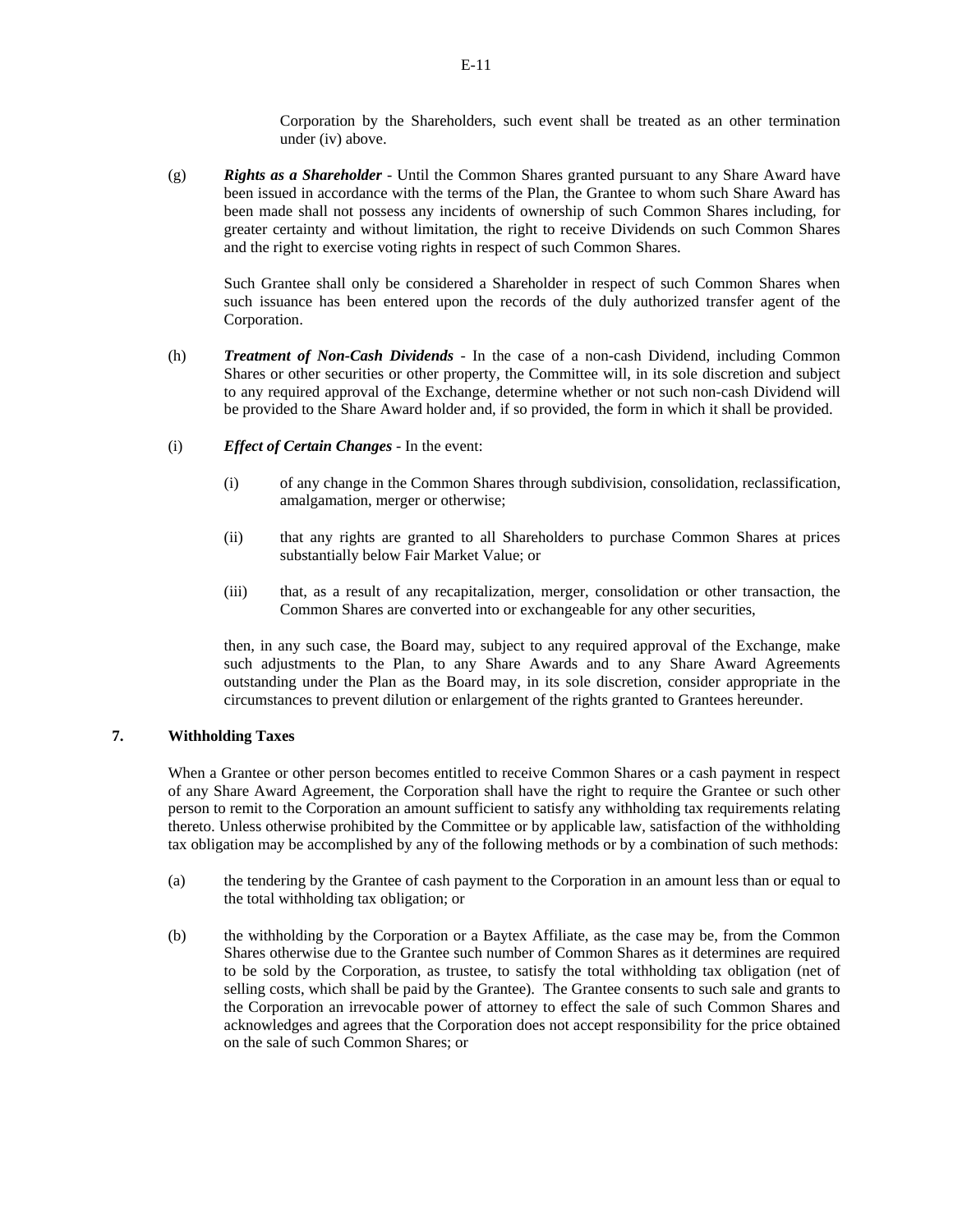(c) the withholding by the Corporation or a Baytex Affiliate, as the case may be, from any cash payment otherwise due to the Grantee such amount of cash as is less than or equal to the amount of the total withholding tax obligation;

provided, however, that the sum of any cash so paid or withheld and the Fair Market Value of any Common Shares so withheld is sufficient to satisfy the total withholding tax obligation.

# **8. Non-Transferability**

Subject to Section  $6(f)(i)$  hereof, the right to receive Common Shares pursuant to a Share Award granted to a Service Provider may only be exercised by such Service Provider personally. Except as otherwise provided in this Plan, no assignment, sale, transfer, pledge or charge of a Share Award, whether voluntary, involuntary, by operation of law or otherwise, vests any interest or right in such Share Award whatsoever in any assignee or transferee and, immediately upon any assignment, sale, transfer, pledge or charge or attempt to assign, sell, transfer, pledge or charge, such Share Award shall terminate and be of no further force or effect.

# **9. Merger and Sale, etc.**

If the Corporation enters into any transaction or series of transactions, other than a transaction that is a Change of Control and to which Sections 6(c)(i)(III) and 6(c)(ii)(III) hereof apply, whereby the Corporation or all or substantially all of the Corporation's undertaking, property or assets become the property of any other trust, body corporate, partnership or other person (a "**Successor**") whether by way of take-over bid, acquisition, reorganization, consolidation, amalgamation, arrangement, merger, transfer, sale or otherwise, then prior to or contemporaneously with the consummation of such transaction:

- (a) the Corporation and the Successor shall execute such instruments and do such things as are necessary to establish that upon the consummation of such transaction the Successor will have assumed all the covenants and obligations of the Corporation under this Plan and the Share Award Agreements outstanding on consummation of such transaction in a manner that substantially preserves and does not impair the rights of the Grantees thereunder in any material respect (including the right to receive shares, trust units, securities or other property of the Successor in lieu of Common Shares on the Issue Date(s) applicable to such Share Awards), and subject to compliance with this Section 9, any such Successor shall succeed to, and be substituted for, and may exercise every right and power of, the Corporation under this Plan and such Share Award Agreements with the same effect as though the Successor had been named as the Corporation herein and therein and thereafter, the Corporation shall be relieved of all obligations and covenants under this Plan and such Share Award Agreements and the obligation of the Corporation to the Grantees in respect of the Share Awards shall terminate and be at an end and the Grantees shall cease to have any further rights in respect thereof including, without limitation, any right to acquire Common Shares on the Issue Date(s) applicable to such Share Awards; or
- (b) if the Share Awards (and the covenants and obligations of the Corporation under this Plan and the Share Award Agreements outstanding on consummation of such transaction) are not so assumed by the Successor, then the Issue Date for all Common Shares awarded pursuant to such Share Awards that have not yet been issued as of such time shall be the date which is immediately prior to the date upon which the transaction is consummated.

# **10. Amendment and Termination of Plan**

This Plan and any Share Awards granted pursuant to the Plan may, subject to any required approval of the Exchange, be amended, modified or terminated by the Board without the approval of Shareholders. Notwithstanding the foregoing, the Plan or any Share Award may not be amended without Shareholder approval to: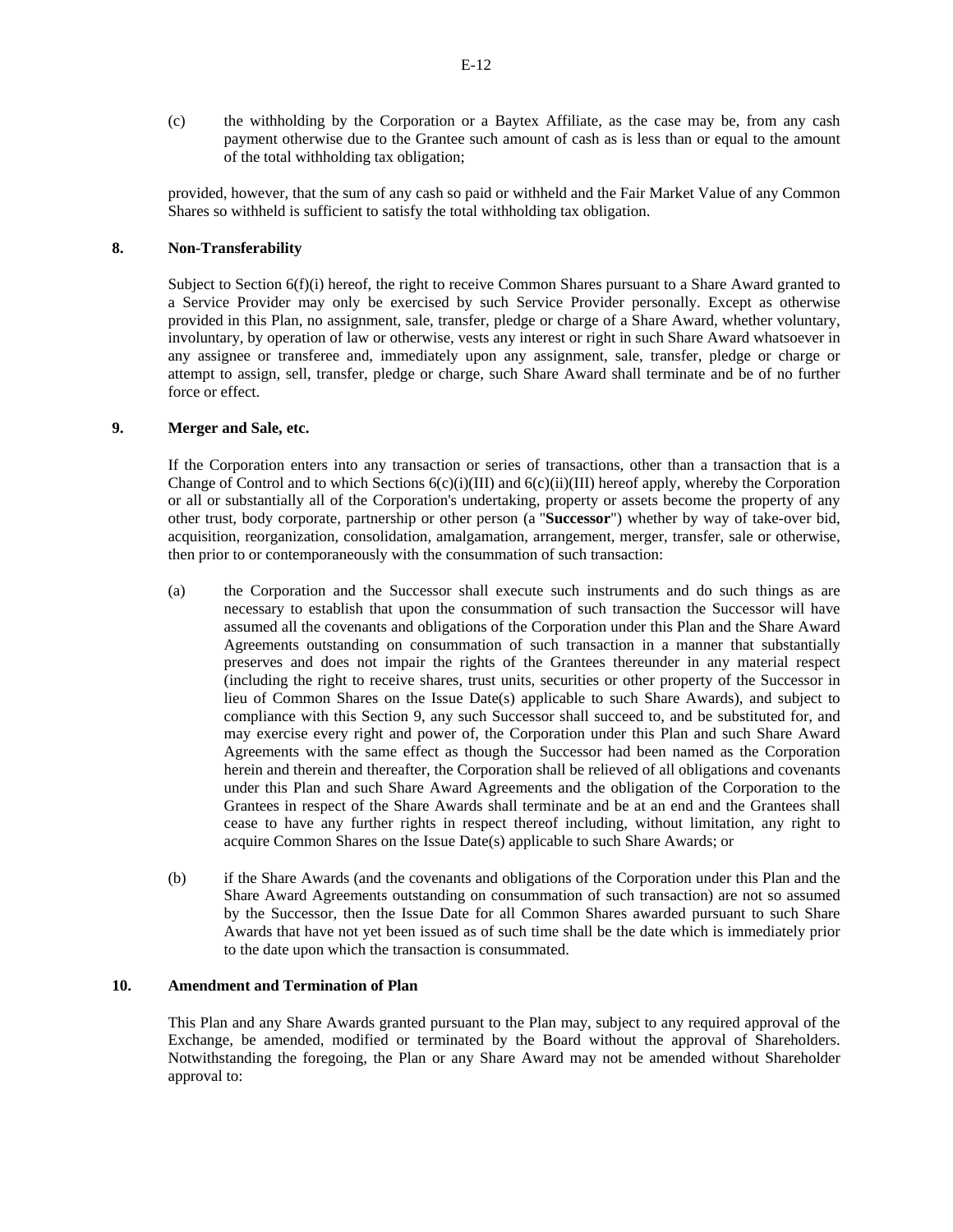- (a) increase the percentage of Common Shares reserved for issuance pursuant to Share Awards in excess of the limit prescribed in Section 5 hereof;
- (b) extend the Issue Date of any Share Awards issued under the Plan beyond the latest Issue Date specified in the Share Award Agreement (other than as permitted by the terms and conditions of the Plan);
- (c) permit a Grantee to transfer Share Awards to a new beneficial holder other than for estate settlement purposes;
- (d) change the limitations on Share Awards contained in Section 6(b) hereof; and
- (e) change this Section 10 to modify or delete any of (a) through (d) above.

In addition, no amendment to the Plan or any Share Awards granted pursuant to the Plan may be made without the consent of a Grantee if it adversely alters or impairs the rights of such Grantee in respect of any Share Award previously granted to such Grantee under the Plan.

#### **11. Miscellaneous**

- (a) *Effect of Headings* The section and subsection headings contained herein are for convenience only and shall not affect the construction hereof.
- (b) *Compliance with Legal Requirements* The Corporation shall not be obliged to issue any Common Shares if such issuance would violate any law or regulation or any rule of any government authority or stock exchange. The Corporation, in its sole discretion, may postpone the issuance or delivery of Common Shares under any Share Award as the Committee may consider appropriate, and may require any Grantee to make such representations and furnish such information as it may consider appropriate in connection with the issuance or delivery of Common Shares in compliance with applicable laws, rules and regulations. The Corporation shall not be required to qualify for resale pursuant to a prospectus or similar document any Common Shares awarded under the Plan, provided that, if required, the Corporation shall notify the Exchange and any other appropriate regulatory bodies in Canada and the United States of the existence of the Plan and the granting of Share Awards hereunder in accordance with any such requirements.

#### (c) *Foreign Participants:*

- (i) The Corporation may, without amending the Plan, modify the terms of Share Awards granted to Service Providers who provide services to the Corporation or any Baytex Affiliate from outside of Canada in order to comply with the applicable laws of such foreign jurisdictions. Any such modification to the Plan with respect to a particular Service Provider shall be reflected in the Share Award Agreement for such Service Provider.
- (ii) The terms of the Plan and the Share Awards granted hereunder to Grantees subject to taxation on employment income under the United States Internal Revenue Code of 1986, as amended, shall be determined by taking into consideration the provisions applicable to such persons as set forth in Schedule "B" hereto.
- (d) *No Right to Continued Employment or Service* Nothing in the Plan or in any Share Award Agreement entered into pursuant hereto shall confer upon any Grantee the right to continue in the employ or service of the Corporation or any Baytex Affiliate, to be entitled to any remuneration or benefits not set forth in the Plan or a Share Award Agreement or to interfere with or limit in any way the right of the Corporation or any Baytex Affiliate to terminate a Grantee's employment or service arrangement with the Corporation or any Baytex Affiliate.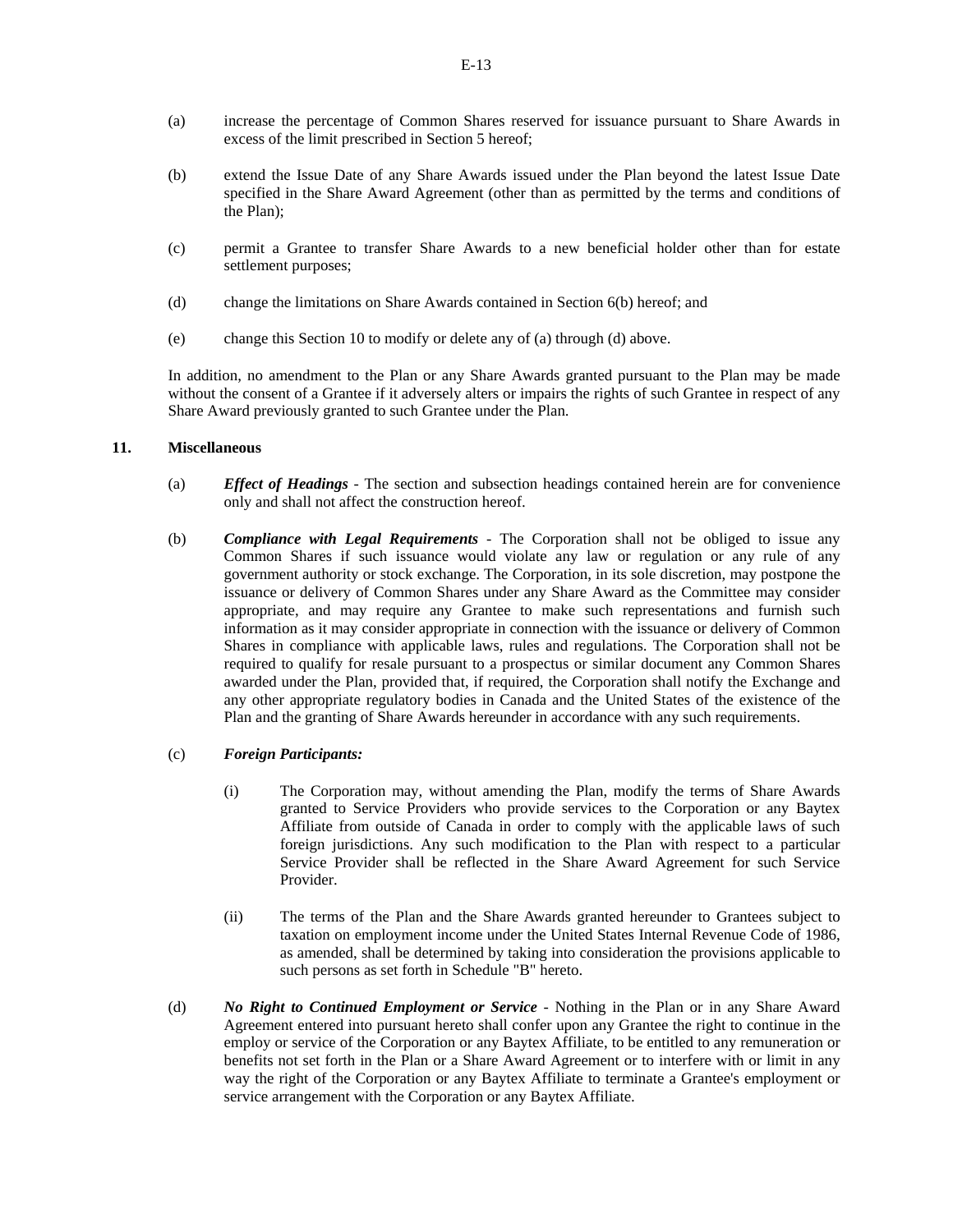- (e) *Ceasing to be a Baytex Affiliate* Except as otherwise provided in this Plan, Share Awards granted under this Plan shall not be affected by any change in the relationship between or ownership of the Corporation and a Baytex Affiliate.
- (f) *Expenses* Except as provided in Section 7, all expenses in connection with the Plan shall be borne by the Corporation.
- (g) *Unfunded Plan* This Plan shall be unfunded. The Corporation shall not be required to segregate any assets that may at any time be represented by Common Shares, cash or rights thereto, nor shall this Plan be construed as providing for such segregation. Any liability or obligation of the Corporation to any Grantee with respect to a Share Award under this Plan shall be based solely upon any contractual obligations that may be created by this Plan and any Share Award Agreement, and no such liability or obligation of the Corporation shall be deemed to be secured by any pledge or other encumbrance on any property of the Corporation. Neither the Corporation nor the Board nor the Committee shall be required to give any security or bond for the performance of any obligation that may be created by this Plan.
- (h) *Grantee Information* Each Grantee shall provide the Corporation with all information (including personal information) required by the Corporation in order to administer the Plan. Each Grantee acknowledges that information required by the Corporation in order to administer the Plan may be disclosed to the Committee or its appointed administrator and other third parties in connection with the administration of the Plan. Each Grantee consents to such disclosure and authorizes the Corporation to make such disclosure on the Grantee's behalf.
- (i) *Gender* Whenever used herein words importing the masculine gender shall include the feminine and neuter genders and vice versa.

## **12. Governing Law**

The Plan shall be governed by and construed in accordance with the laws of the Province of Alberta and the federal laws of Canada applicable therein.

# **13. Effective Date**

This Plan was approved by the Board on October 25, 2010 and shall take effect on January 1, 2011, subject to acceptance of the Plan by the unitholders of Baytex Energy Trust, the Exchange and any other applicable regulatory authorities.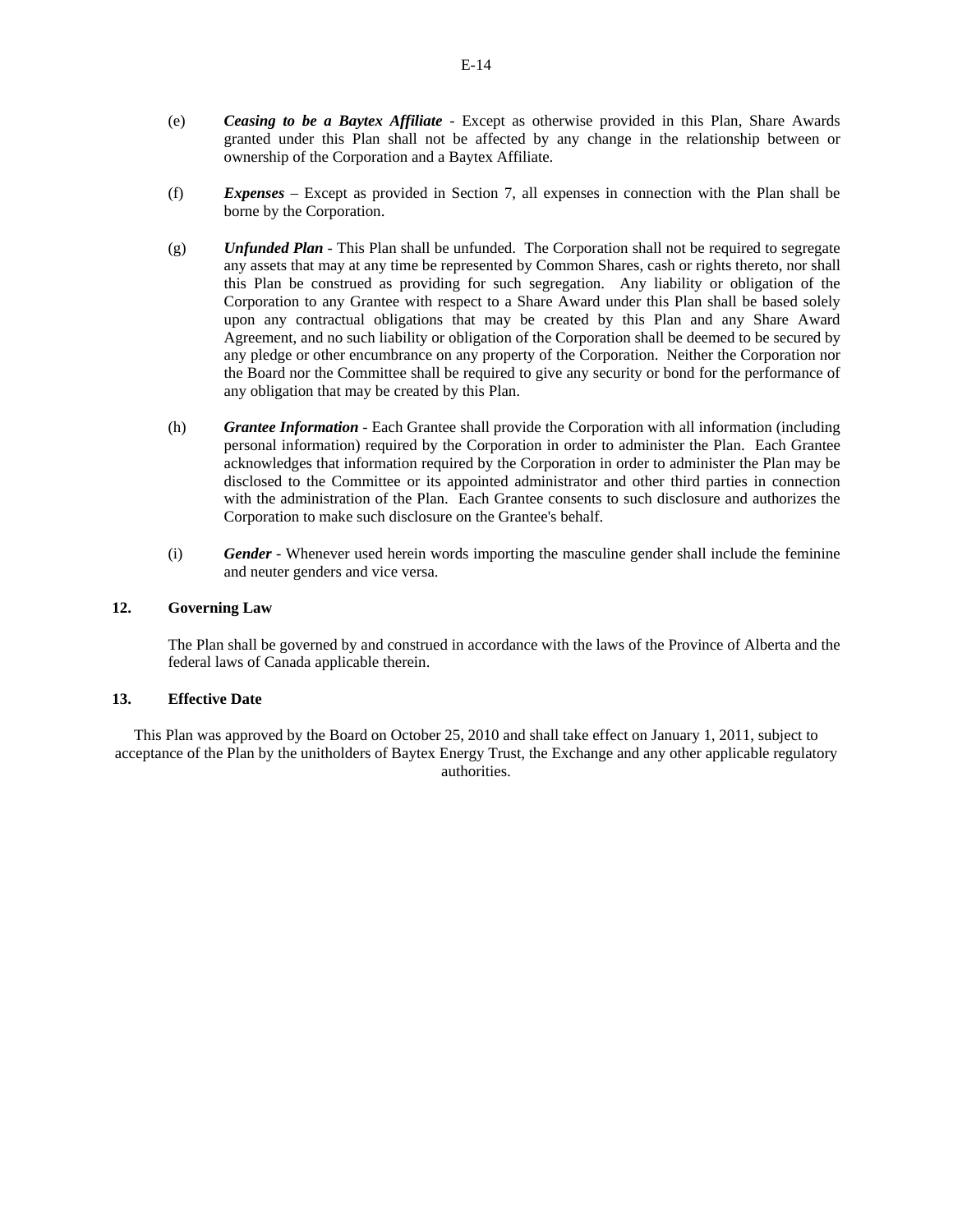# **SCHEDULE "A"**

# **BAYTEX ENERGY CORP.**

**Share Award Incentive Plan** 

# **Calculation of Payout Multiplier**

| <b>Aggregate Assessment of</b><br><b>Corporate Performance Measures</b> |                          |
|-------------------------------------------------------------------------|--------------------------|
| Ranking                                                                 | <b>Payout Multiplier</b> |
| 1st Quartile                                                            | 2.0                      |
| 2nd Quartile                                                            | 1.5                      |
| 3rd Quartile                                                            | 1.0                      |
| 4th Quartile                                                            | 0.0                      |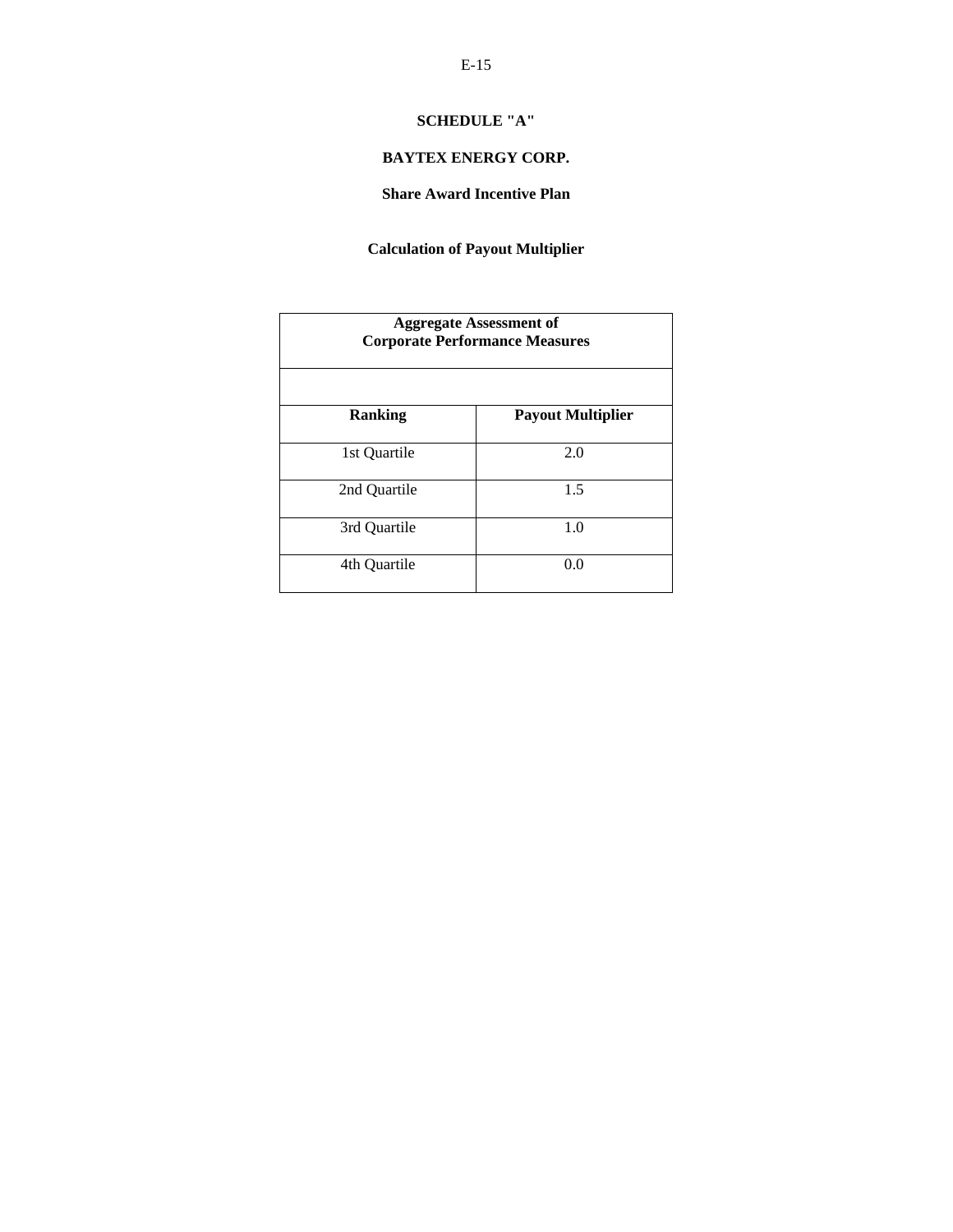# **SCHEDULE "B"**

# **BAYTEX ENERGY CORP.**

## **Share Award Incentive Plan**

# **Special Provisions Applicable to Grantees Subject to Section 409A of the United States Internal Revenue Code**

This Schedule sets forth special provisions of the Baytex Energy Corp. Share Award Incentive Plan (the "Plan") that apply to Grantees subject to Section 409A of the United States Internal Revenue Code of 1986, as amended.

# **1. Definitions**

Capitalized terms not otherwise defined in this Schedule shall have the meaning attributable to them under the Plan. For purposes of this Schedule, the following words and phrases shall have the meanings indicated:

- (a) "**Code**" means the United States Internal Revenue Code of 1986, as amended, and any applicable Treasury Regulations and other interpretive guidance promulgated thereunder as in effect from time to time;
- (b) "**Section 409A**" means Section 409A of the Code;
- (c) "**Separation from Service**" has the meaning set forth in Section 409A(a)(2)(A)(i) of the Code;
- (d) "**Specified Employee**" means a U.S. Grantee who meets the definition of "specified employee," as defined in Section  $409A(a)(2)(B)(i)$  of the Code; and
- (e) "**U.S. Grantee**" means a Grantee who is a United States citizen or a United States resident alien as defined under Section 7701(b) of the Code or is otherwise subject to United States income tax on employment income.

## **2. Compliance with Section 409A**

Notwithstanding any provision of the Plan to the contrary, the following terms shall apply to U.S. Grantees with respect to any and all of their Share Awards:

- (a) In General. Notwithstanding any provision of the Plan or Share Award Agreement to the contrary, the provisions of the Plan and any Share Awards granted hereunder are intended to comply with or are exempt from Section 409A (including pursuant to the short-term deferral exemption under U.S. Treasury Regulation 1.409A-1(b)(4)). For purposes of Section 409A, each of the payments that may be made under this Plan is designated as a separate payment. All provisions of the Plan and any Share Awards granted hereunder shall be construed and interpreted in a manner consistent with the requirements of Section 409A, as applicable.
- (b) Cessation Date. With respect to U.S. Grantees, the "Cessation Date" as used in the Plan and any Share Award Agreement shall be the date of his or her Separation from Service.
- (c) Leave of Absence. With respect to U.S. Grantees, a "Leave of Absence" under the Plan and any Share Award Agreement shall occur only if  $(x)$  the U.S. Grantee's absence qualifies as "sick leave or other bona fide leave of absence" within the meaning of Section 409A and his or her Leave of Absence does not exceed six months or, if longer, the period for which the U.S. Grantee retains a right to reemployment by contract or under applicable law or (y) the U.S. Grantee's absence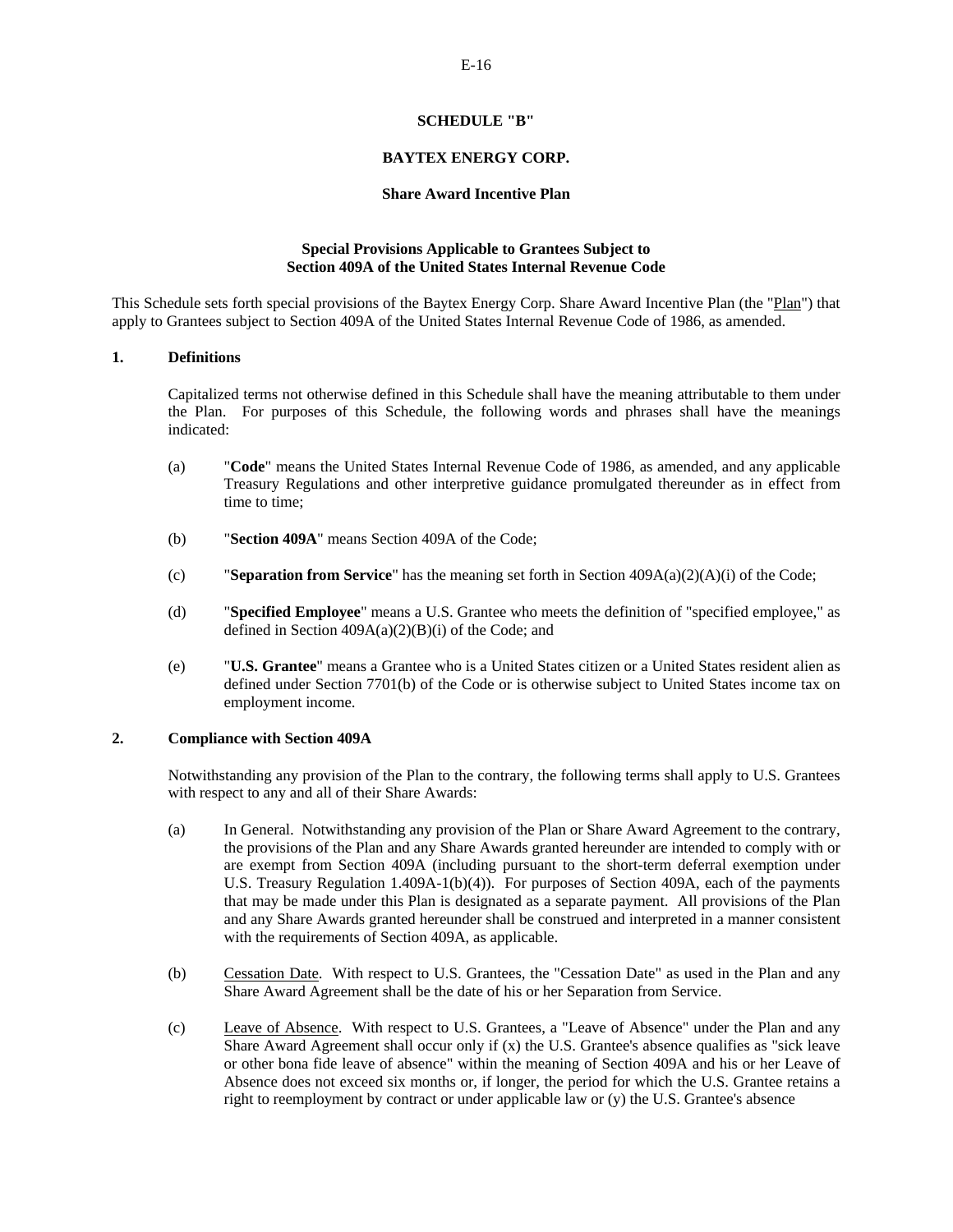qualifies as a "disability" within the meaning of Section 409A (*i.e.*, the U.S. Grantee's absence is due to the U.S. Grantee's inability to perform the duties of his or her position of employment or service or any substantially similar position of employment or service by reason of any medically determinable physical or mental impairment that can be expected to result in death or can be expected to last for a continuous period of not less than six months) and the employment or service relationship between the Corporation or a Baytex Affiliate and the U.S. Grantee continues for not greater than 29 months, regardless of whether the U.S. Grantee retains a contractual right to reemployment or service reinstatement.

- (d) Black-Out Periods. If, due to a Black-Out Period, it is administratively impracticable to issue Common Shares in respect of a U.S. Grantee's Restricted Award or Performance Award by the end of the applicable 2  $\frac{1}{2}$  month period as set forth in U.S. Treasury Regulation 1.409A-1(b)(4)(i), and, as of the date upon which the legally binding right to the compensation arose, such impracticability was unforeseeable, then such issuance shall be made as soon as administratively practicable in accordance with U.S. Treasury Regulation 1.409A-1(b)(4)(ii) in order to qualify the Restricted Award or Performance Award, as applicable, as a "short-term deferral" within the meaning of Section 409A.
- (e) Specified Employee Rule. If a U.S. Grantee becomes entitled to receive payment in respect of any Share Awards as a result of his or her Separation from Service, and the U.S. Grantee is a Specified Employee at the time of his or her Separation from Service, and the Committee makes a good faith determination that (i) all or a portion of the Share Awards constitute "deferred compensation" (within the meaning of Section 409A) and (ii) any such deferred compensation that would otherwise be payable during the six-month period following such Separation from Service is required to be delayed pursuant to the six-month delay rule set forth in Section 409A in order to avoid taxes or penalties under Section 409A, then payment of such "deferred compensation" shall not be made to the U.S. Grantee before the date which is six months after the date of his or her Separation from Service (and shall be paid in a single lump sum, without interest, on the first day of the seventh month following the date of such Separation from Service) or, if earlier, the U.S. Grantee's date of death. In such event, if the payment in respect of the U.S. Grantee's Share Award is made in cash in accordance with Section  $6(e)$ (iii), the cash lump sum payment shall be equal to the number of Common Shares due pursuant to the U.S. Grantee's Share Award multiplied by the Fair Market Value as of the expiration of such six-month period or the date of death.

# **3. Amendment of Schedule**

The Committee shall retain the power and authority to amend or modify this Schedule to the extent the Committee in its sole discretion deems necessary or advisable to comply with any guidance issued under Section 409A. Such amendments may be made without the approval of any U.S. Grantee.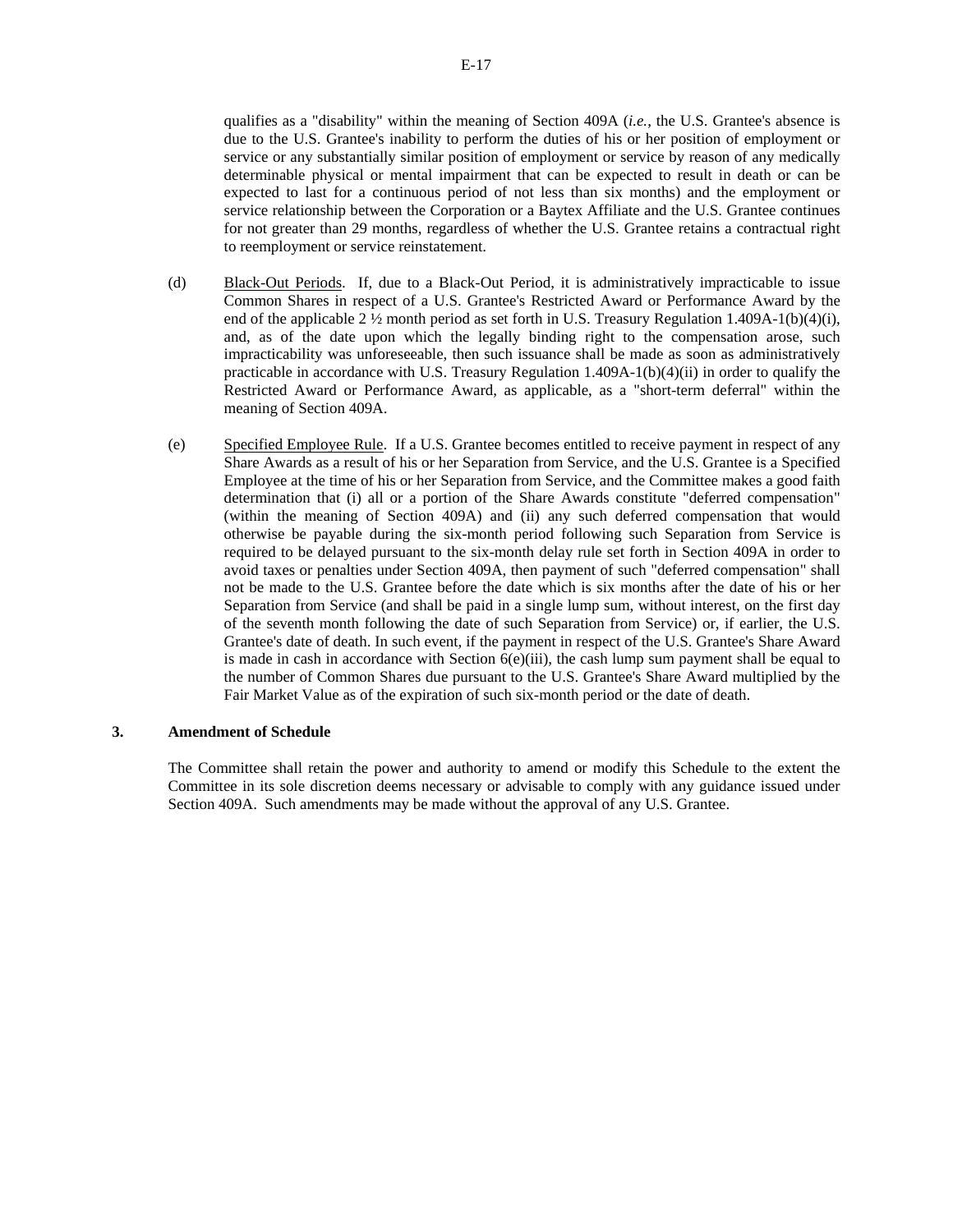# **APPENDIX F**

#### **SECTION 191 OF THE** *BUSINESS CORPORATIONS ACT* **(ALBERTA)**

- 191(1) Subject to Sections 192 and 242, a holder of shares of any class of a corporation may dissent if the corporation resolves to
	- (a) amend its articles under Section 173 or 174 to add, change or remove any provisions restricting or constraining the issue or transfer of shares of that class,
	- (b) amend its articles under Section 173 to add, change or remove any restrictions on the business or businesses that the corporation may carry on,
	- (c) amalgamate with another corporation, otherwise than under Section 184 or 187,
	- (d) be continued under the laws of another jurisdiction under Section 189, or
	- (e) sell, lease or exchange all or substantially all its property under Section 190.
- (2) A holder of shares of any class or series of shares entitled to vote under Section 176, other than Section 176(1)(a), may dissent if the corporation resolves to amend its articles in a manner described in that section.
- (3) In addition to any other right he may have, but subject to subsection (20), a shareholder entitled to dissent under this section and who complies with this section is entitled to be paid by the corporation the fair value of the shares held by the shareholder in respect of which the shareholder dissents, determined as of the close of business on the last business day before the day on which the resolution from which the shareholder dissents was adopted.
- (4) A dissenting shareholder may only claim under this section with respect to all the shares of a class held by the shareholder or on behalf of any one beneficial owner and registered in the name of the dissenting shareholder.
- (5) A dissenting shareholder shall send to the corporation a written objection to a resolution referred to in subsection  $(1)$  or  $(2)$ 
	- (a) at or before any meeting of shareholders at which the resolution is to be voted on, or
	- (b) if the corporation did not send notice to the shareholder of the purpose of the meeting or of his right to dissent, within a reasonable time after the shareholder learns that the resolution was adopted and of his right to dissent.
- (6) An application may be made to the Court by originating notice after the adoption of a resolution referred to in subsection  $(1)$  or  $(2)$ ,
	- (a) by the corporation, or
	- (b) by a shareholder if the shareholder has sent an objection to the corporation under subsection (5)

to fix the fair value in accordance with subsection (3) of the shares of a shareholder who dissents under this section.

(7) If an application is made under subsection (6), the corporation shall, unless the Court otherwise orders, send to each dissenting shareholder a written offer to pay the shareholder an amount considered by the directors to be the fair value of the shares.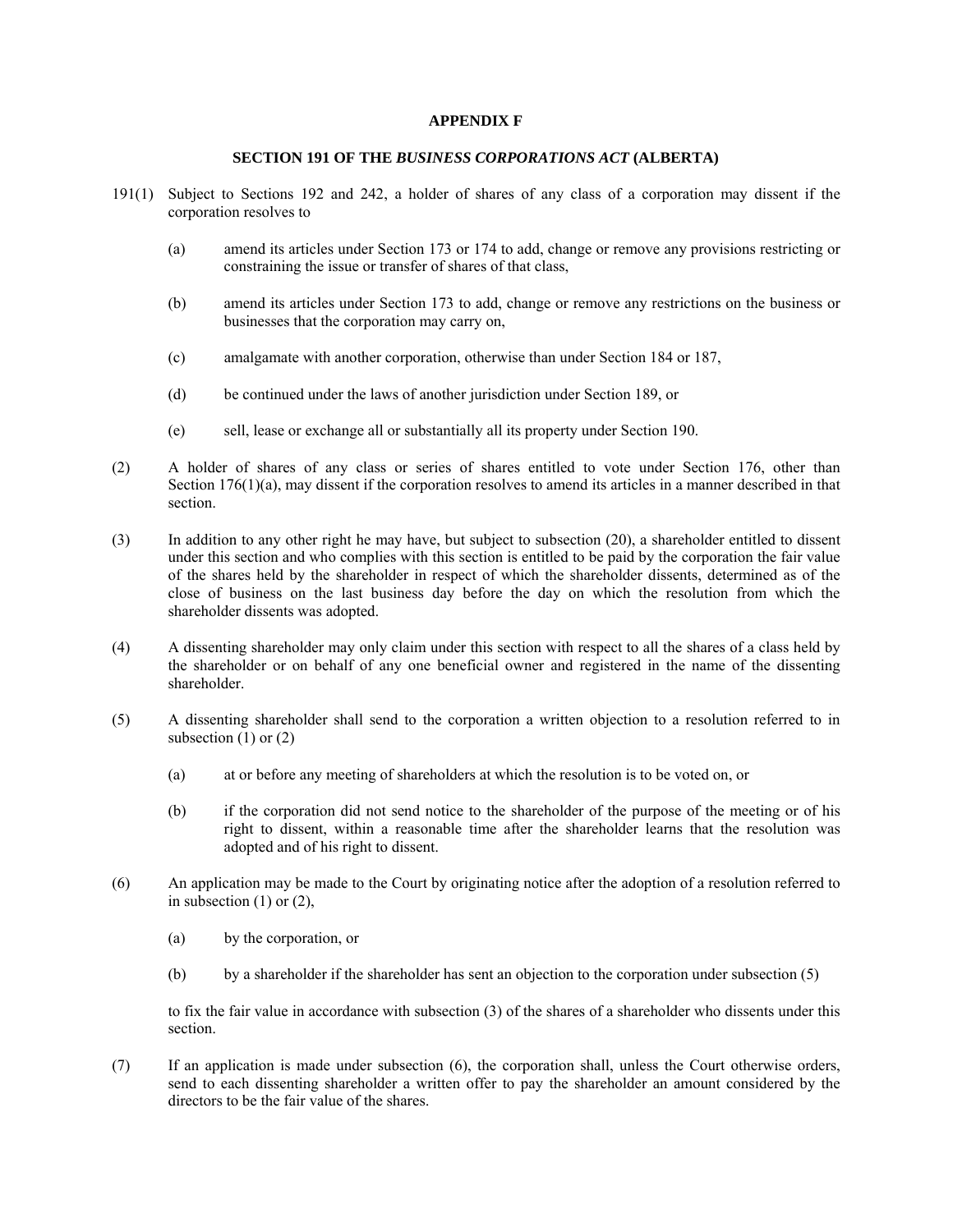- (8) Unless the Court otherwise orders, an offer referred to in subsection (7) shall be sent to each dissenting shareholder
	- (a) at least 10 days before the date on which the application is returnable, if the corporation is the applicant, or
	- (b) within 10 days after the corporation is served with a copy of the originating notice, if a shareholder is the applicant.
- (9) Every offer made under subsection (7) shall
	- (a) be made on the same terms, and
	- (b) contain or be accompanied with a statement showing how the fair value was determined.
- (10) A dissenting shareholder may make an agreement with the corporation for the purchase of the shareholder's shares by the corporation, in the amount of the corporation's offer under subsection (7) or otherwise, at any time before the Court pronounces an order fixing the fair value of the shares.
- (11) A dissenting shareholder
	- (a) is not required to give security for costs in respect of an application under subsection (6), and
	- (b) except in special circumstances must not be required to pay the costs of the application or appraisal.
- (12) In connection with an application under subsection (6), the Court may give directions for
	- (a) joining as parties all dissenting shareholders whose shares have not been purchased by the corporation and for the representation of dissenting shareholders who, in the opinion of the Court, are in need of representation,
	- (b) the trial of issues and interlocutory matters, including pleadings and examinations for discovery,
	- (c) the payment to the shareholder of all or part of the sum offered by the corporation for the shares,
	- (d) the deposit of the share certificates with the Court or with the corporation or its transfer agent,
	- (e) the appointment and payment of independent appraisers, and the procedures to be followed by them,
	- (f) the service of documents, and
	- (g) the burden of proof on the parties.
- (13) On an application under subsection (6), the Court shall make an order
	- (a) fixing the fair value of the shares in accordance with subsection (3) of all dissenting shareholders who are parties to the application,
	- (b) giving judgment in that amount against the corporation and in favour of each of those dissenting shareholders, and
	- (c) fixing the time within which the corporation must pay that amount to a shareholder.